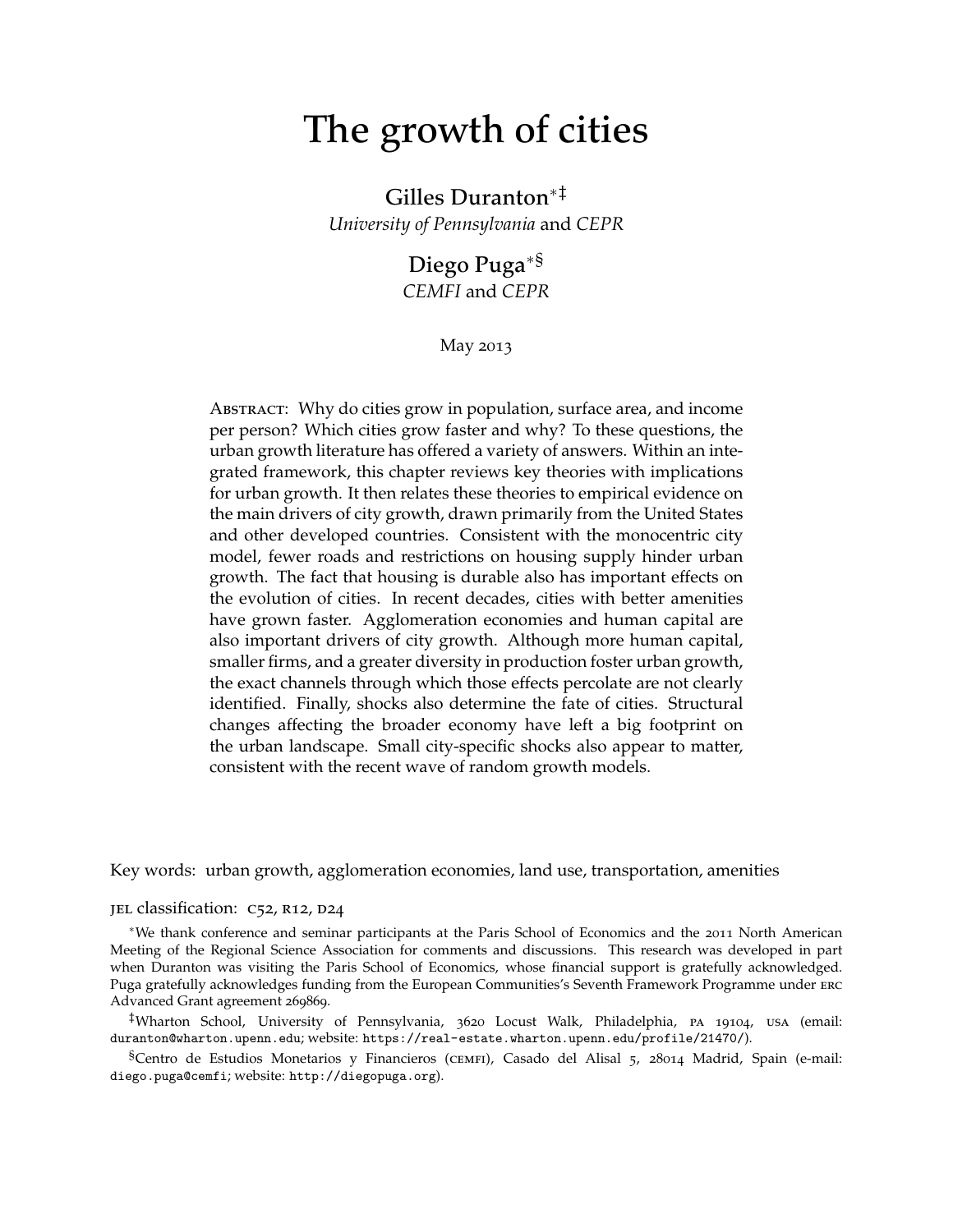# **1. Introduction**

In 2010, the mean population size of the 366 us metropolitan areas was 707,000, with a range from 18.3 million to just over 50,000. Between 2000 and 2010, these cities grew on average by 10.7%. The first decade of the 21st century was not exceptional for us urban growth. us metropolitan areas grew on average by 17.9% per decade since 1920, the earliest year for which consistent data is available.<sup>[1](#page-1-0)</sup> This figure of  $17.9\%$  exceeds aggregate population growth by 5.3 percentage points even though a growing population could be accommodated in more cities instead of larger cities. When it comes to urban growth, the United States is not an exceptional country. In Spain, urban areas grew on average by 17.5% between 2000 and 2010, and by 18.1% per decade on average between 1920 and 2010, exceeding aggregate population growth in Spain by 9.2 percentage points. In France, metropolitan areas grew on average by 4% between 1999 and 2007, and by 7.7% per decade on average between 1936 and 2007, exceeding aggregate population growth in France by 2 percentage points.

Although cities tend to grow over time, they do not grow uniformly at the same rate. The standard deviation of the growth rate of us metropolitan areas between 2000 and 2010 is slightly larger than its corresponding mean. Observing individual city growth rates over a decade with means and standard deviations of about the same magnitude is typical. This is the case for the 1920–2010 period in the United States, in Spain, and in France. These figures about the mean and standard deviation of the growth rates of cities naturally lead to asking why cities keep growing even after countries are already highly urbanized, and why some cities grow faster than others.

Being able to answer these questions is important for at least three reasons. The first is that the population growth of cities is economically important in itself. Extremely large investments in building new housing and infrastructure must be made to accommodate the demographic growth of cities. For instance, American households spend about a third of their income on housing, according to the Consumer Expenditure Survey. For their part, various levels of the us government spend more than 200 billion dollar every year to maintain and expand the road infrastructure. Given that most of these investments are extremely durable, it is important to plan them properly and, for this, we need to understand why and how cities grow.

Second, urban economics has proposed a number of theories to explain the population size of cities. Following [Alonso](#page-58-0) ([1964](#page-58-0)), [Mills](#page-65-0) ([1967](#page-65-0)), and [Muth](#page-65-1) ([1969](#page-65-1)), a large literature has focused on the importance of location within the city and its impact on commuting costs as a key determinant of land use and housing development in cities. In turn, the ease of commuting, the availability of housing, and earnings determine the population size of cities. Following [Rosen](#page-66-0) ([1979](#page-66-0)) and [Roback](#page-66-1) ([1982](#page-66-1)), urban economists have also paid great attention to the role of amenities in attracting people to cities. Recognizing that earnings and productivity are themselves systematically related to the

<span id="page-1-0"></span><sup>&</sup>lt;sup>1</sup>The computations for the United States are based on the 2009 definition of metropolitan areas. Using the earliest definition of metropolitan areas that can be applied to county population data, the 1950 Standard Metropolitan Statistical Areas, we observe a mean growth of 7.3% between 2000 and 2010 and 15.8% by decade on average between 1920 and 2010. These lower figures probably understate the true population growth of us cities which, to some extent, grew through the expansion of their suburban areas that were not taken into account by the 1950 definition. On the other hand, the figures based on 2009 definitions probably overstate the true growth of us cities since they partly reflect the selection of the fastest growing cities that became the largest and form the existing set of metropolitan areas.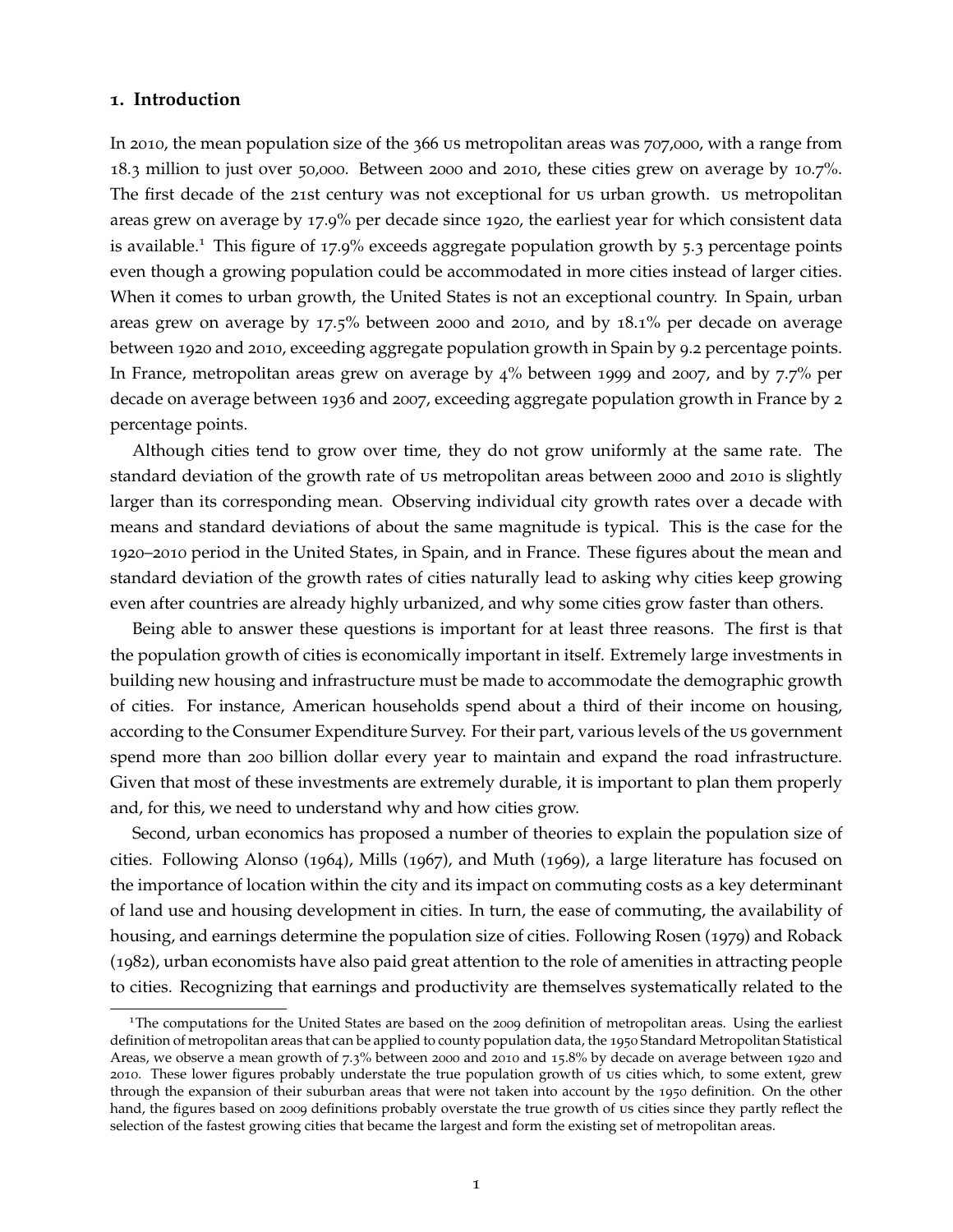population size of cities, much work has been devoted to modelling the productive advantages of cities or agglomeration economies explicitly (e.g., [Fujita,](#page-61-0) [1988](#page-61-0), [Helsley and Strange,](#page-63-0) [1990](#page-63-0), [Glaeser,](#page-62-0) [1999](#page-62-0), [Duranton and Puga,](#page-61-1) [2001](#page-61-1)). The tradeoff between agglomeration economies and urban costs, at the core of systems of cities models building on [Henderson](#page-63-1) ([1974](#page-63-1)), is widely accepted as the key explanation behind the existence of cities and provides some important implications for their population growth. Finally, the existence of some regularities in the size distribution of cities and in the patterns of urban growth has motivated alternative approaches which emphasize the importance of random shocks in urban growth (e.g., [Gabaix,](#page-62-1) [1999](#page-62-1)*a*).

These theories offer useful guidance to conduct empirical work on urban growth by providing us with specifications and by highlighting a number of identification pitfalls. Conversely, an evaluation of the key drivers of urban growth is also an evaluation of the predictions of the core approaches to the economics of cities.

A third reason to study urban growth is that cities offer an interesting window through which to study the process of economic growth. How cities grow and why may hold important lessons for how and why economies grow. Existing theories of economic growth emphasize the importance of direct interactions. Such interactions often involve direct physical proximity between individuals and are thus naturally studied within cities. Taking the advice of [Lucas](#page-65-2) ([1988](#page-65-2)) seriously, it may be in cities that economic growth is best studied

We also note that the population growth of cities may be easier and simpler to study than the process of growth of entire countries. The large cross-country growth literature which builds on [Barro'](#page-58-1)s ([1991](#page-58-1) ) work is afflicted by fundamental data and country heterogeneity problems that are much less important in the context of cities within a country. Furthermore, cross-country growth regressions are plagued by endogeneity problems that are often extremely hard to deal with in a cross-country setting [\(Durlauf, Johnson, and Temple,](#page-61-2) [2005](#page-61-2)). As we show in this review, looking at cross-sections of cities within countries offers more hope of finding solutions to these identification problems.

To finish this introduction, we would like to delineate more precisely what this chapter does and what it does not do. First, we focus mostly on cities in developed economies. Most of the empirical evidence we discuss below originates from there, the United States in particular. Consistent with this, the theories we discuss consider implicitly 'mature' cities between which workers move. Rural-urban migrations, urbanization, and the role of cities in developing countries are not examined here. We refer instead the reader to [Henderson](#page-63-2) ([2005](#page-63-2)) in a previous volume of this *Handbook*. Second, we discuss and attempt to unify work that has taken place within one discipline, economics. We are aware that other social scientists in geography, planning, or sociology, have taken an interest in urban growth. We leave the bigger task of integrating cross-disciplinary perspectives to others (see [Storper and Scott,](#page-67-0) [2009](#page-67-0), for references and one such attempt).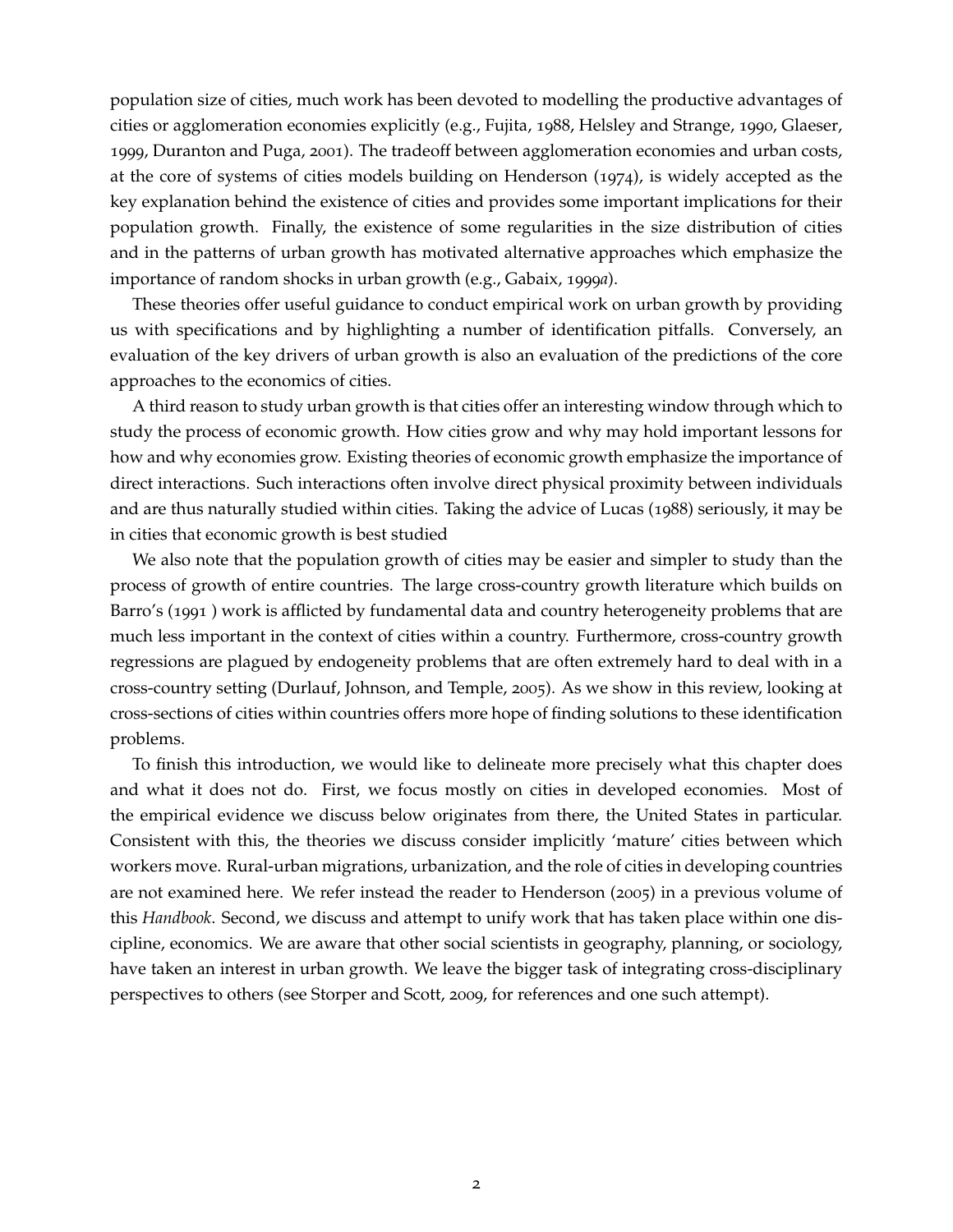## <span id="page-3-5"></span>**2. Land use and transportation**

Urban scholars have long recognized that transportation costs are a fundamental determinant of both the population size of cities and their patterns of land use.<sup>[2](#page-3-0)</sup> To understand more precisely the articulation between transportation, land use, and city population, we start with a simple monocentric urban model in the spirit of [Alonso](#page-58-0)  $(1964)$  $(1964)$  $(1964)$ , [Mills](#page-65-0)  $(1967)$  $(1967)$  $(1967)$ , and [Muth](#page-65-1)  $(1969)$  $(1969)$  $(1969)$ .<sup>[3](#page-3-1)</sup> We then use the predictions of this model to structure our examination of the empirical literature on cities and transportation. In subsequent sections, we also enrich this model to account for other features such as amenities and agglomeration economies.

#### *2.1 The monocentric city model*

Consider a linear monocentric city. Land covered by the city is endogenously determined and can be represented by a segment on the positive real line. Production and consumption of a numéraire good take place at a single point  $x = 0$ , the Central Business District (CBD). Preferences can be represented by a utility function  $U(A, u(h, z))$  written in terms of the common amenity level enjoyed by everyone in the city, A, and a sub-utility  $u(h, z)$  derived from individual consumption of housing, *h*, and of the numéraire, *z*. Commuting costs increase linearly with distance to the cBD, so that a worker living at distance *x* incurs a commuting cost  $τx$ . This leaves  $w - τx$  for expenditure on housing and the numéraire.<sup>[4](#page-3-2)</sup> Denoting by  $P(x)$  the rental price of housing at a distance  $x$  from the  $CBD$ , we can use a dual representation of the sub-utility derived from housing and the numéraire, and represent preferences with

<span id="page-3-4"></span>
$$
U(A, v(P(x), w - \tau x)) , \qquad (1)
$$

where  $\frac{\partial U}{\partial A} > 0$ ,  $\frac{\partial U}{\partial v} > 0$ ,  $\frac{\partial v}{\partial P(x)} < 0$ , and  $\frac{\partial v}{\partial (w-\tau x)} > 0$ .

All residents in the city are identical in income and preferences, enjoy a common amenity level, and are freely mobile within the city. At the residential equilibrium, residents must derive the same sub-utility from housing consumption and the numéraire:

<span id="page-3-3"></span>
$$
v(P(x), w - \tau x) = \overline{v} \ . \tag{2}
$$

Totally differentiating equation ([2](#page-3-3)) with respect to *x* yields

$$
\frac{\partial v(P(x), w - \tau x)}{\partial P(x)} \frac{dP(x)}{dx} - \tau \frac{\partial v(P(x), w - \tau x)}{\partial (w - \tau x)} = 0,
$$
\n(3)

<span id="page-3-0"></span><sup>2</sup>For early cities, urban historians insist on the difficulty of supplying their residents with food. See for instance [Duby](#page-60-0) ([1981](#page-60-0)–1983), [de Vries](#page-60-1) ([1984](#page-60-1)), or [Bairoch](#page-58-2) ([1988](#page-58-2)). For modern cities, the same scholars point at the cost of moving residents within cities as the being key impediment on urban growth. On that they agree with observers of contemporary cities such as [Glaeser and Kahn](#page-62-2) ([2004](#page-62-2)) who often mention the automobile as the single most important driver of urban change. [LeRoy and Sonstelie](#page-64-0) ([1983](#page-64-0)) and [Glaeser, Kahn, and Rappaport](#page-62-3) ([2008](#page-62-3)), among others, argue that the transportation technologies and their relative costs are also a major driver of where rich and poor residents live within cities. We do not address this last set of issues here.

<span id="page-3-1"></span><sup>3</sup>These models derive from a common ancestor, [Thünen'](#page-67-1)s ([1826](#page-67-1)) *Isolated State*, who applied a similar logic to understand the spatial organization of crops in large farms. A detailed presentation of the monocentric model can be found in [Fujita](#page-61-3) ([1989](#page-61-3)).

<span id="page-3-2"></span><sup>4</sup>We generalize this specification below in several ways, including allowing commuting costs to be non-linear and endogenizing wages.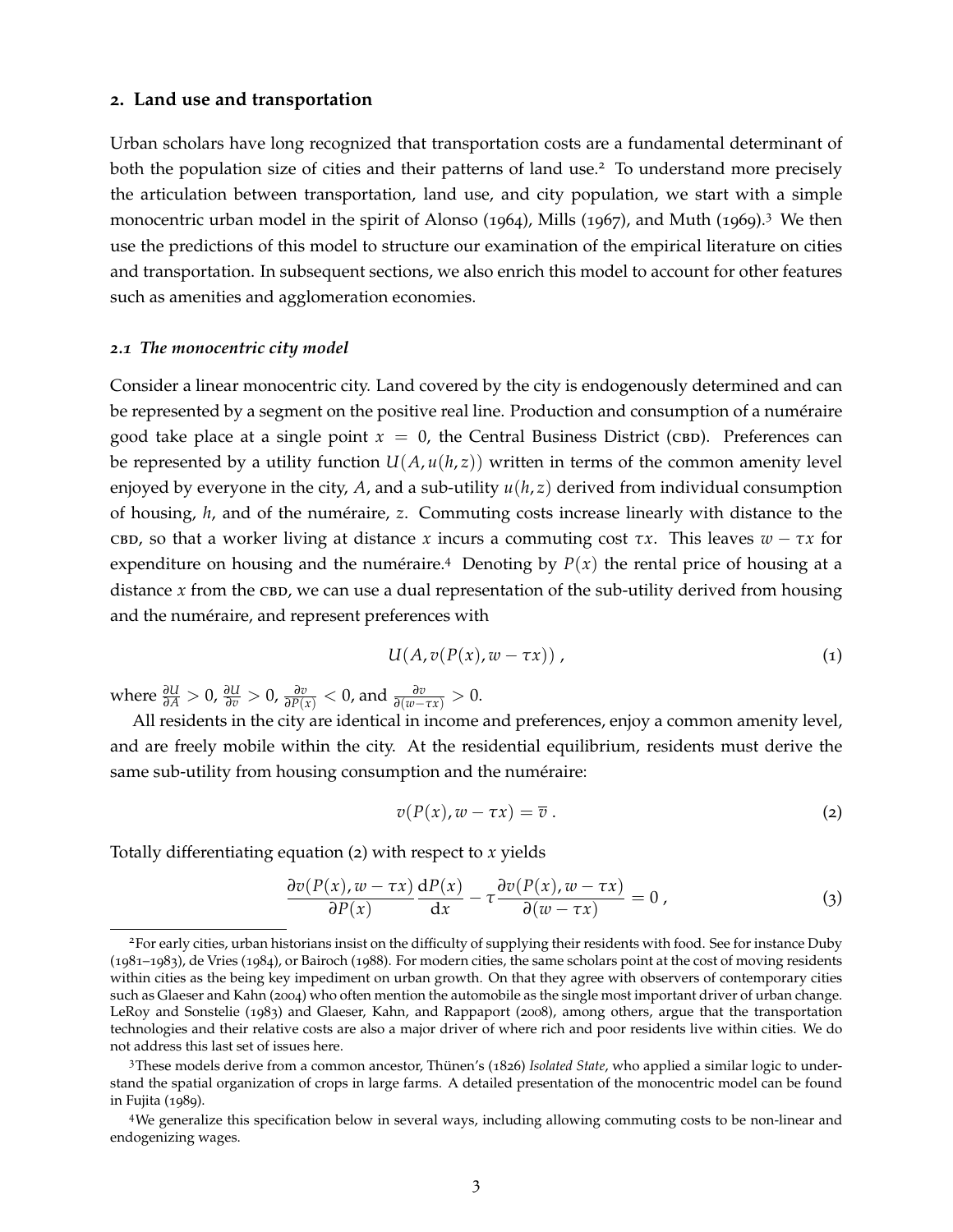which implies

<span id="page-4-0"></span>
$$
\frac{dP(x)}{dx} = -\frac{\tau}{-\frac{\partial v(P(x), w - \tau x)}{\partial P(x)} / \frac{\partial v(P(x), w - \tau x)}{\partial (w - \tau x)}} = -\frac{\tau}{h(x)} < 0,
$$
\n(4)

where the simplification follows from Roy's identity. Equation  $(4)$  $(4)$  $(4)$  is often referred to as the Alonso-Muth condition. It states that, at the residential equilibrium, if a resident moves marginally away from the CBD, the cost of her current housing consumption falls just as much as her commuting costs increase. Thus, the price of housing decreases with distance to the CBD. Then, residents react to this lower price by consuming more housing (larger residences) the farther they live from the CBD. To see this, simply differentiate the Hicksian demand for housing with respect to  $x$ :

$$
\frac{\partial h(P(x),\overline{v})}{\partial x} = \frac{\partial h(P(x),\overline{v})}{\partial P(x)} \frac{dP(x)}{dx} \ge 0.
$$
\n(5)

Note this is a pure substitution effect, since utility is being held constant at  $\bar{v}$ . This also implies that the price of housing is convex in distance to the CBD: house prices do not need to fall as fast as commuting costs increase with distance to the CBD to keep city residents indifferent, since they enjoy having a larger house.

To supply housing, a perfectly competitive construction industry uses land and capital under constant returns to scale to produce an amount  $f(x)$  of housing floorspace per unit of land at a distance *x* from the CBD. The rental price of land, denoted  $R(x)$ , varies across the city. The rental price of capital is constant and exogenously given, so we omit it as an argument of the unit cost function in construction  $c(R(x))$ . The zero-profit condition for the construction sector can then be written as

<span id="page-4-1"></span>
$$
P(x) = c(R(x)) \tag{6}
$$

Totally differentiating equation ([6](#page-4-1)) with respect to *x* yields

$$
\frac{dP(x)}{dx} = \frac{\partial c(R(x))}{\partial R(x)} \frac{dR(x)}{dx},
$$
\n(7)

which implies

<span id="page-4-2"></span>
$$
\frac{dR(x)}{dx} = \frac{dP(x)}{dx} \frac{1}{\frac{\partial c(R(x))}{\partial R(x)}} = \frac{dP(x)}{dx} f(x) < 0,
$$
\n(8)

where the simplification follows from the envelope theorem. Thus, the reduction in the price of housing as one moves away from the CBD gets reflected in a reduction in the price of land. The construction industry then reacts to lower land prices by building with a lower capital to land ratio (fewer stories and larger gardens) further away from the CBD.

Land is built if the rent  $R(x)$  it can fetch in residential use is at least as high as the rent  $R$  it can fetch in the best alternative use (e.g., agriculture). The edge of the city is thus located at a distance  $\bar{x}$  from the cBD such that  $R(\bar{x}) = R$ . The physical extent of the city must also be sufficient to hold its population *N*:

<span id="page-4-3"></span>
$$
N = \int_0^{\overline{x}} d(x) \mathrm{d}x \,, \tag{9}
$$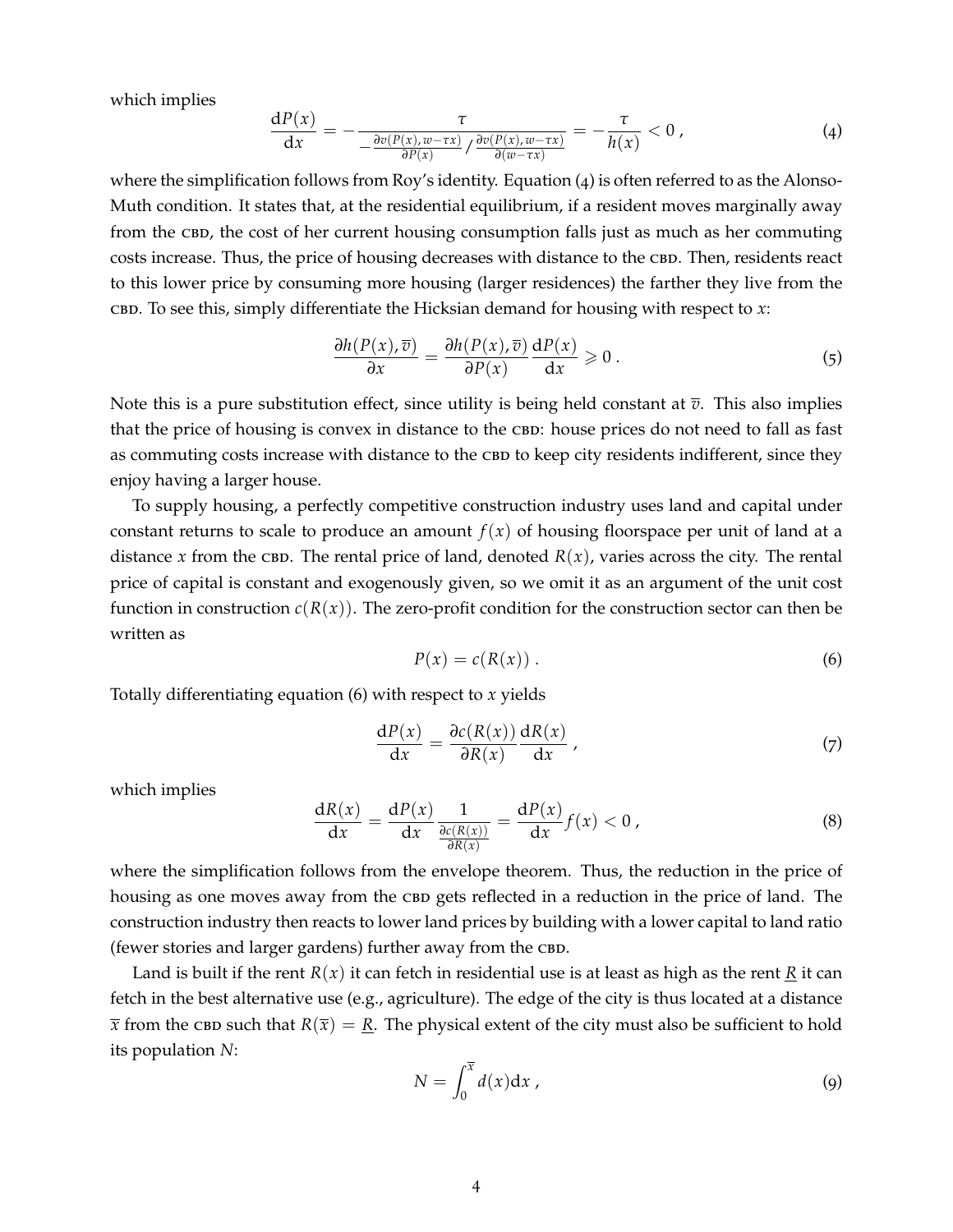where  $d(x)$  denotes population density at a distance x from the CBD. Using equations ([4](#page-4-0)) and ([8](#page-4-2)), we can express population density as

<span id="page-5-4"></span>
$$
d(x) = \frac{f(x)}{h(x)} = \frac{\frac{dR(x)}{dx} / \frac{dP(x)}{dx}}{-\tau / \frac{dP(x)}{dx}} = -\frac{1}{\tau} \frac{dR(x)}{dx} .
$$
 (10)

Substituting this expression for  $d(x)$  into equation ([9](#page-4-3)), solving the integral, and using  $R(\bar{x}) = R$ yields  $N = \frac{R(0) - R}{\tau}$ . This implies a very simple expression for land rent at the cBD (*x* = 0):

<span id="page-5-0"></span>
$$
R(0) = \underline{R} + \tau N \tag{11}
$$

Valuing equation ([6](#page-4-1)) at  $x = 0$  and using ([11](#page-5-0)), we can write the price of housing at the CBD as  $P(0) = c(R + \tau N)$ . Equation ([2](#page-3-3)) holds for any location in the city, so valuing it at an arbitrary *x* and at  $x = 0$ , and using the previous expression for  $P(0)$  yields

$$
v(P(x), w - \tau x) = \overline{v} = v(P(0), w)
$$
  
= 
$$
v(c(\underline{R} + \tau N), w).
$$
 (12)

<span id="page-5-5"></span>This can be inverted to solve for house prices  $P(x)$  as a function of *x*, *N*, *w*, *τ*, and *R*. That is the 'closed city' version of the monocentric city model, which treats population *N* as a parameter. The 'open city' version allows *N* to be endogenously determined by migration across cities to attain a common utility level  $\overline{U}$ . If the amenity level A is common to all cities, we only need to consider the sub-utility derived from housing and the numéraire and can write the condition of utility equalization across cities as:

<span id="page-5-3"></span>
$$
v(c(\underline{R} + \tau N), w) = \overline{v} \,.
$$

This spatial equilibrium condition can be inverted to solve for *N* as a function of  $\overline{v}$ ,  $w$ ,  $\tau$ , and <u>R</u>.<sup>[5](#page-5-1)</sup>

Before going any further, it is worth asking whether the monocentric city model provides reasonable guidance for empirical work. The main issue with the monocentric city model is that it imposes a particular geography for employment.<sup>[6](#page-5-2)</sup> Observation suggests that the geography of most cities is far less extreme than postulated by the monocentric city model, where all employment is concentrated in a single location. In 1996 only about 25% employees in us metropolitan areas worked within five kilometres of their CBD [\(Glaeser and Kahn,](#page-62-4) [2001](#page-62-4)). There is a tendency for employment to diffuse away from centres and for metropolitan areas to develop secondary centres [\(Anas, Arnott, and Small,](#page-58-3) [1998](#page-58-3), [McMillen,](#page-65-3) [2001](#page-65-3)). Despite these clear limitations, the monocentric model remains useful for a number of reasons. First, there is strong empirical support for the existence of declining gradients of land and housing prices, population density, and intensity of

<span id="page-5-1"></span><sup>5</sup>These models also deliver a number of proportionality results between urban aggregates such as total differential land rent and total commuting costs. We do not develop them here given our focus on population size. The interested reader can refer to [Arnott and Stiglitz](#page-58-4) ([1981](#page-58-4)) and [Fujita](#page-61-3) ([1989](#page-61-3)).

<span id="page-5-2"></span> $6$ Following [Fujita and Ogawa](#page-62-5) ([1982](#page-62-5)) and, more recently, [Lucas and Rossi-Hansberg](#page-65-4) ([2002](#page-65-4)), economists have attempted to endogenize the location of employment in cities. These models deliver very useful insights and, in some cases, plausible narratives about observed changes in urban forms. However, these models are too complex for their comparative statics results to be easily tested except in some specific dimensions like the number of subcentres [\(McMillen and Smith,](#page-65-5) [2003](#page-65-5)).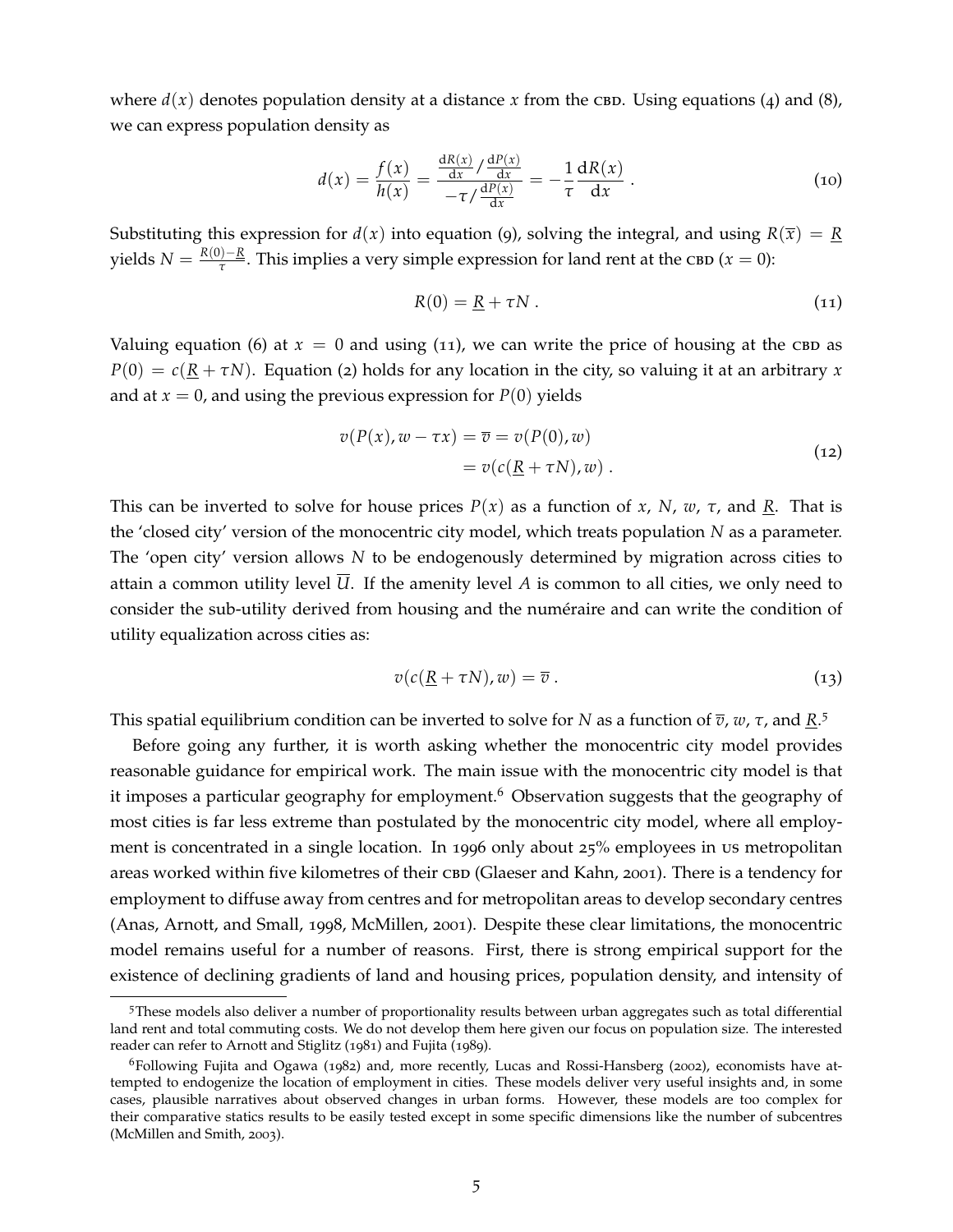

<span id="page-6-0"></span>Figure 1: Residential and agricultural land rent against distance to the CBD

construction as predicted by the monocentric city model (see [McMillen,](#page-65-6) [2006](#page-65-6), for an introduction to the voluminous literature on this topic). In addition, the monocentric city model has comparative static properties relevant for urban growth that carry through to models with a richer spatial structure, including polycentric cities, and also to models without an explicit modeling of space within the city. Simple models that capture essential elements of reality, such as the monocentric city model, are useful because they provide a solid base to specify regressions, help us with identification, and facilitate the interpretation of results. However, we must also be careful not to give a narrow structural interpretation to parameters estimated using the monocentric model as motivation.

# *2.2 Commuting infrastructure and population growth*

Local transportation improvements are often justified on the basis that they promote city growth. The monocentric city model sustains this claim. Consider a local improvement in transportation that lowers *τ* in one particular city within a large urban system. It follows immediately from equation ([13](#page-5-3)) that a reduction in commuting costs increases this city's population with unit elasticity.

The intuition for this result is straightforward and is illustrated in figure [1](#page-6-0). The figure plots land rent as a function of distance to the CBD before (solid downward sloping curve) and after (dashed downward sloping curve) a fall in *τ*. (Ignore for now the dashed lines to the left of the vertical axis, which will be used in section [2](#page-10-0).3.) Since any change in this particular city is too small to affect the large urban system, the level of utility of every resident in the city must remain unchanged to satisfy the spatial equilibrium condition  $(13)$  $(13)$  $(13)$ . Someone living at the CBD does not commute to work and is thus not directly affected by the fall in  $\tau$ . The spatial equilibrium condition then implies that residential land rent at the CBD,  $R(0) = R + \tau N$ , must remain unchanged, which requires population *N* to increase in the same proportion as  $τ$  falls. Everywhere beyond the CBD, residents benefit from the reduction in *τ*, but land and house prices increase as a result of immigration,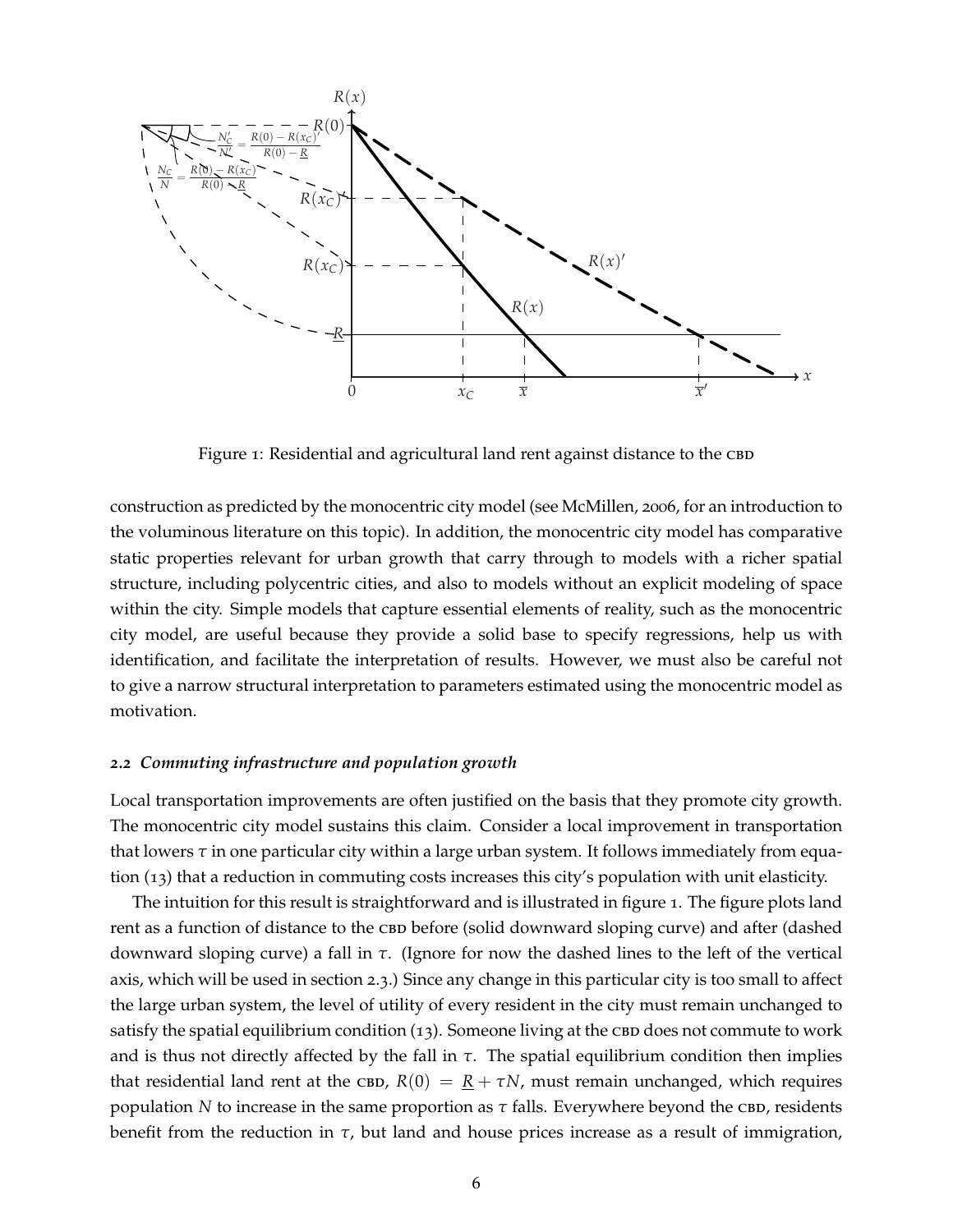offsetting the utility gain from lower commuting costs. The shift in land rents pushes outwards the edge of the city, given by the intersection of  $R(x)$  with <u>R</u>, from  $\bar{x}$  to  $\bar{x}'$ . The larger population is housed through a combination of this increase in the spatial size of the city and rising densities everywhere (as people react to rising house prices by reducing their housing consumption, and the construction industry reacts to rising land prices by building more floorspace per unit of land).

This prediction of a unit elasticity of city population with respect to commuting costs maps directly into the following regression:

<span id="page-7-0"></span>
$$
\Delta_{t+1,t} \log N_i = \beta_0 - \beta_1 \Delta_{t+1,t} \log \tau_i + \epsilon_{it} \ . \tag{14}
$$

where *i* indexes cities, *∆t*+1,*<sup>t</sup>* is a time-differencing operator between period *t* and period *t* + 1, *β*<sup>1</sup> is the elasticity of interest (predicted to be unity), and  $\epsilon_{it}$  is an error term which, for the time being, we can interpret as a random disturbance.

To begin, we note that testing whether the coefficient  $\beta_1$  estimated in regression ([14](#page-7-0)) differs from unity would be more than a test of the core mechanism of the monocentric city model. It would be a joint test of several assumptions in that model, including the linearity of commuting costs and free labour mobility. Because we do not expect all the conditions leading a unit population elasticity to hold, being able to reject that the estimated value of  $\beta_1$  is exactly one is of secondary importance. Instead, we are primarily interested in knowing whether commuting costs affect the population of cities and how important this factor might be both in absolute terms and relatively to other drivers of urban growth. The advice of [Leamer and Levinsohn](#page-64-1) ([1995](#page-64-1)), "estimate, don't test", is particularly relevant here.

Equation ([14](#page-7-0)) belongs to a much broader class of regressions where the growth of cities is regressed on a number of explanatory variables. Hence, the estimation issues raised by this regression also occur in most urban growth regressions. We discuss these general issues at length here and avoid repeating them when discussing similar regressions below.

A first key issue is the speed of adjustment. Rather than assume free labour mobility in a static sense, one could think of the equilibrium population  $N_i^*$  that satisfies equation ([13](#page-5-3)) as a steady-state towards which the city converges. New housing takes time to build and we cannot expect an immediate adjustment of city population after a change in commuting costs. We might instead posit the following myopic adjustment process where  $N_{it+1} = N_i^* {^{\lambda}N_{it}^{1-\lambda}}$ . The parameter  $\lambda$  can be interpreted as a rate of convergence. We have  $\lambda = 0$  if residents cannot change city and  $\lambda = 1$ if they fully adjust between any two periods.[7](#page-7-1) Taking logs of this adjustment process equation implies  $\Delta_{t+1,t} \log N_i = \lambda (\log N_i^* - \log N_{it})$ . The spatial equilibrium condition ([13](#page-5-3)) implies that *τ N*<sup>\*</sup> should be constant in steady state, i.e.  $\log N_i^* = \beta_0 - \beta_1 \log \tau_i$ , with  $\beta_1$  predicted to be unity. Combining these two equations leads to the following regression:

<span id="page-7-2"></span>
$$
\Delta_{t+1,t} \log N_i = \lambda \beta_0 - \lambda \log N_{it} - \lambda \beta_1 \log \tau_{it} + \epsilon_{it} \,. \tag{15}
$$

The choice between a 'changes on changes' regression like ([14](#page-7-0)) and a 'changes on levels' regression like ([15](#page-7-2)) matters because these two regressions use very different sources of variation in the data

<span id="page-7-1"></span><sup>7</sup>[Baldwin](#page-58-5) ([2001](#page-58-5)) shows how this ad-hoc migration specification can be consistent with forward-looking behaviour when migration across cities generates congestion frictions.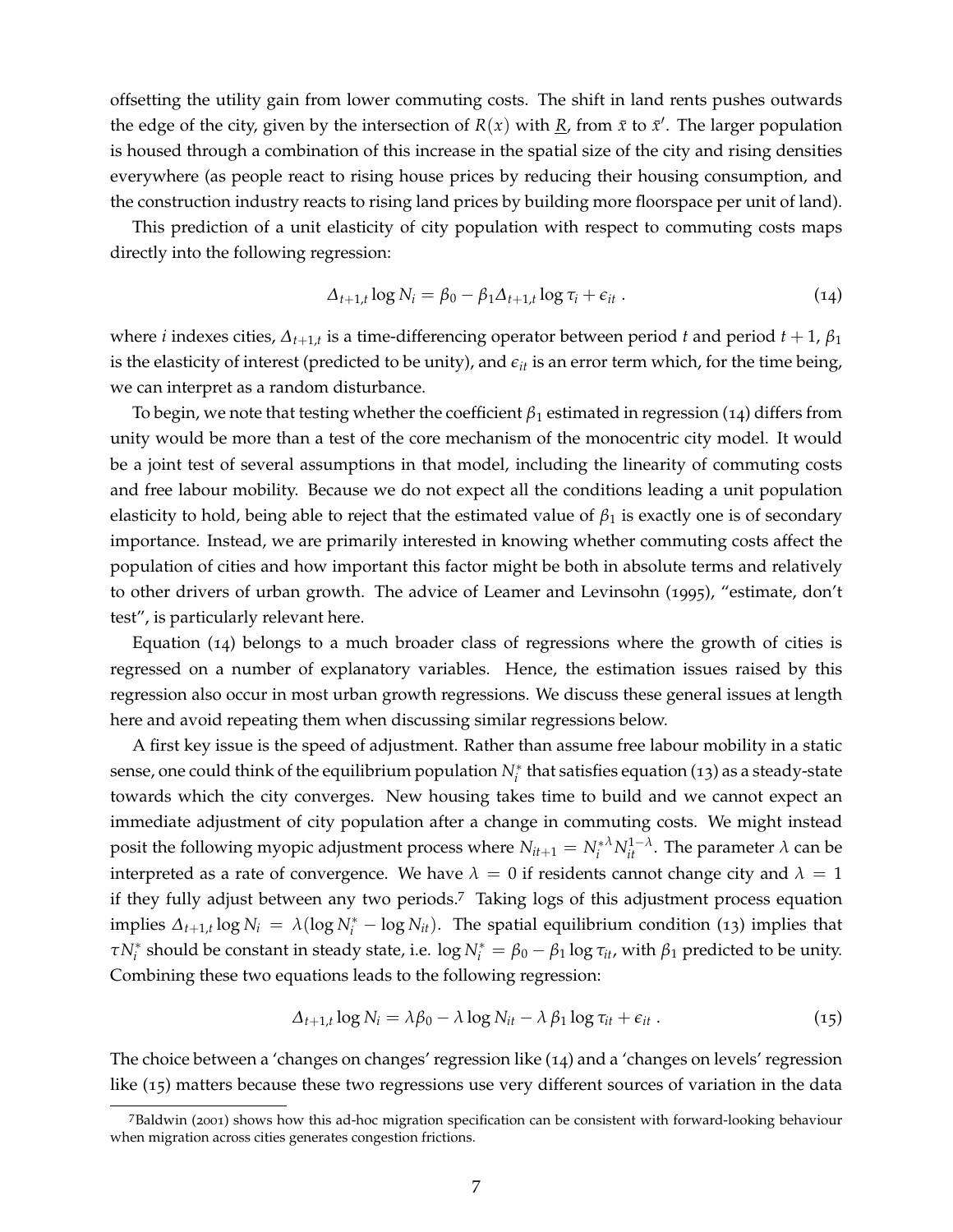and, as a result, suffer from different identification problems. Ideally, this choice of specification should be driven by informed priors about how population adjusts. An advantage of equation ([15](#page-7-2)) is that the speed of convergence  $\lambda$  is estimated together with the parameter of interest,  $\beta_1$ .

The recognition that transport improvements may take time to affect city growth and that other factors will influence this process creates additional identification concerns. As a first step, we should control for other factors that may simultaneously affect city growth. However, it is not possible to control for all such factors. If there are omitted variables that drive urban growth and are correlated with transportation costs, then ordinary least square (OLS) estimates of the effects of transport costs on city growth will be biased. A second, related, concern is possible reverse causation, where transport infrastructure is assigned on the basis of expected growth. Even in the absence of forward-looking infrastructure assignment, transport costs and future growth can be correlated. This is because we expect any measure of local transport costs to be serially correlated and, as discussed below, there is also persistence in urban growth.

As made clear by the rest of this chapter, these concerns of correlated omitted variables and reverse causation or endogeneity plague all city growth regressions. This is unsurprising. Regres-sions like ([15](#page-7-2)) strongly resemble cross-country growth regressions in the line of [Barro](#page-58-1) ([1991](#page-58-1)).<sup>[8](#page-8-0)</sup> It is well-known that these regressions are afflicted by serious problems of correlated omitted variables and endogeneity [\(Durlauf, Johnson, and Temple,](#page-61-2) [2005](#page-61-2)). In a cross-country setting, these problems are extremely hard to deal with and solutions are very few. Looking at cities within countries offers more hope regarding identification.[9](#page-8-1)

One might be tempted to tackle the problem of correlated omitted variables by building a panel of cities and estimating a regression based on equations  $(14)$  $(14)$  $(14)$  or  $(15)$  $(15)$  $(15)$  with city fixed-effects. However, if transport infrastructure is allocated on the basis of the economic fortunes of cities the correlation between changes in the transport infrastructure and the growth residual (i.e., the error term) in the regression will be much stronger than the correlation between the level of infrastructure and the error. That is, fixed-effect and first-difference estimations can suffer from worse biases than simple cross-sectional estimations.

[Duranton and Turner](#page-61-4) ([2012](#page-61-4)) tackle correlated omitted variables and reverse causation using instrumental variables to estimate a regression that is very close to equation  $(15)$  $(15)$  $(15)$ .<sup>[10](#page-8-2)</sup> They use as dependent variable the change in log employment between 1983 and 2003 for us metropolitan areas. As a proxy for *τ* they use lane kilometres of interstate highways within metropolitan areas in 1983 (although interstate highways represent only a small proportion of the roadway, they carry a disproportionate amount of traffic). [Duranton and Turner](#page-61-4) ([2012](#page-61-4)) instrument interstate highways using three historical measures of roads: the 1947 highway plan that was the template for the

<span id="page-8-0"></span> ${}^{8}$ In the neoclassical models of growth that underpin cross-country growth regressions, the 'changes on levels' specification for the regressions arises from the slow adjustment of capital in the process of convergence towards steady-state. In our case, this is driven by the slow adjustment of labour.

<span id="page-8-1"></span><sup>9</sup>Cross-country growth regressions are also afflicted by fundamental problems of data and cross-country heterogeneity which are much less important in the context of metropolitan areas within countries.

<span id="page-8-2"></span> $10$ [Duranton and Turner](#page-61-4) ([2012](#page-61-4)) derive their specification from a model where, unlike in the monocentric model, relative locations within cities do not matter even though residents have a demand for transportation within the city. As noted above, it is reassuring that better transportation is predicted to be a driver of urban growth in a class of models broader than the monocentric city model.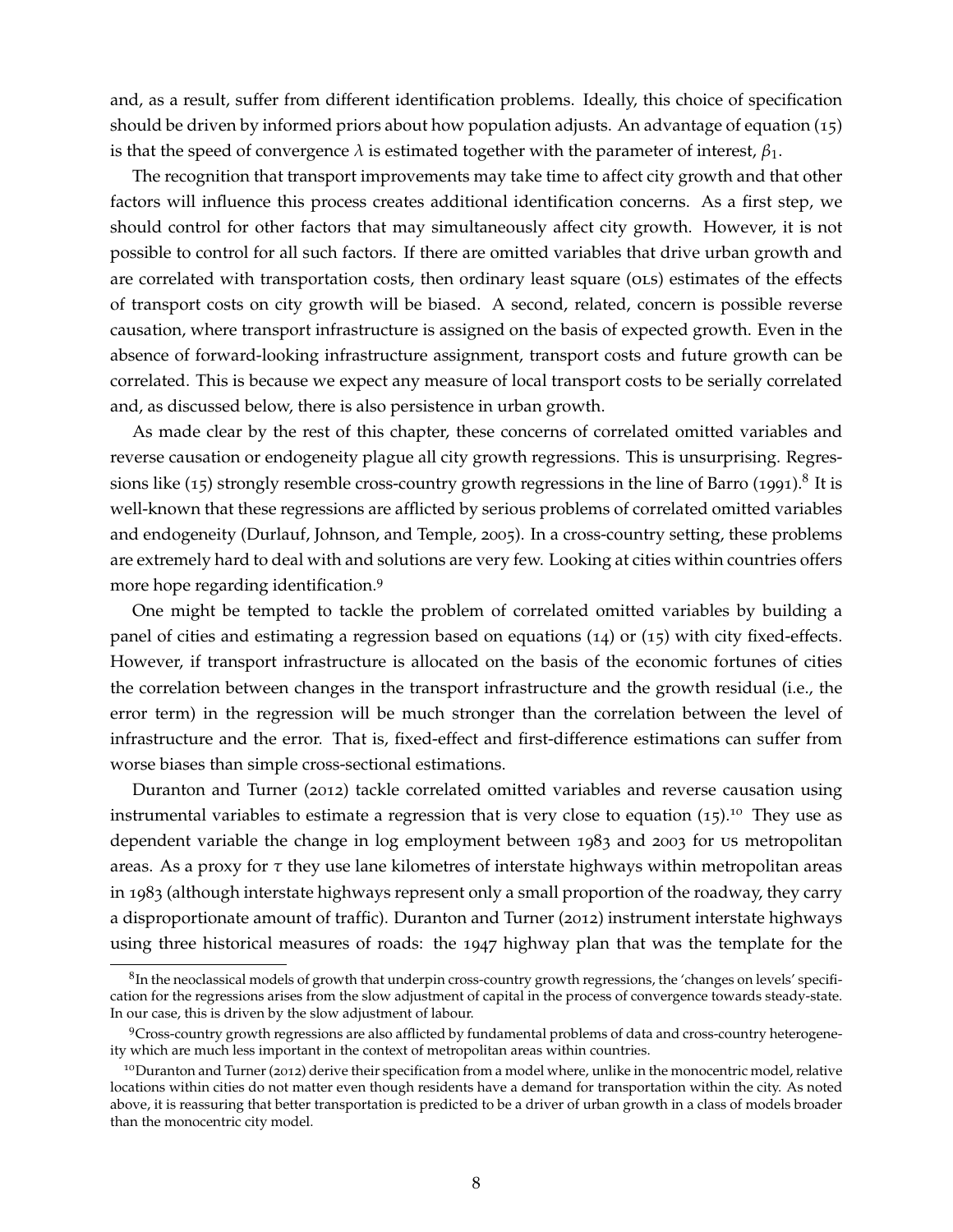modern us interstate highway system, a map of 1898 railroads, and a map of old exploration routes of the continent dating back to 1528.

As usual with this type of strategy, it relies on the instruments being relevant, i.e., on their ability to predict roads conditional on the control variables being used. Denoting the instruments *Z<sup>i</sup>* :

$$
Cov(\log \tau_i, Z_i |.) \neq 0. \tag{16}
$$

This condition can be formally assessed (see [Angrist and Pischke,](#page-58-6) [2008](#page-58-6), for details). In the case of the three instruments used by [Duranton and Turner](#page-61-4) ([2012](#page-61-4)) the relevance condition is satisfied even when using a demanding set of control variables. This is because the 1947 highway map was by and large implemented, old railroads were turned into roads or highways were built alongside them, and many pathways discovered a long time ago through exploration are still pathways today.

The validity of the instruments also relies on them being exogenous, i.e., on them being correlated with population growth only through the roadway so that they are orthogonal with the error term:

<span id="page-9-0"></span>
$$
Cov(\epsilon_i, Z_i|.) = 0,\t\t(17)
$$

Establishing exogeneity is much harder than establishing relevance. The first step for the defense of any set of instruments is to show that they are not directly linked to the dependent variable. In the case at hand, the 1947 highway planners were interested in linking us cities together but were not concerned with future commuting patterns. Railroad builders in 1898 were interested in shipping grain, cattle, lumber, and passengers across the continent. Early explorers were interested in finding a wide variety of things, from the fountain of youth to pathways to the Pacific. This first step is necessary but not sufficient. The exogeneity condition ([17](#page-9-0)) fails when an instrument is correlated with a missing variable that also affects the dependent variable. For instance, cities in more densely populated parts of the country in 1947 received more kilometres of planned highways. Those cities might also have grown less between 1980 and 2000. The second step is thus to use further controls, and in particular population controls, in the instrumental variable (iv) estimation to preclude such correlations with missing variables as much as possible.

Over-identification tests are the next element of any iv strategy. They can be conducted when there are more instruments than (endogenous) parameters to estimate. However, we expect very similar instruments to lead to very similar estimates and thus pass over-identification tests. This should not be taken as a proof of instruments validity. Over-identification tests are more meaningful when the instruments rely on very different sources of variation in the data.

Finally, a difference between ols and iv estimates can be indicative of an ols bias. However with invalid instruments, the bias on the iv estimate could be even worse. Thus, whenever there are significant differences between ols and Iv estimates it is important to provide out-of-sample evidence for the channels through which the OLS bias percolates.

In conclusion, any reasonable iv strategy needs to (i) establish the strength of its instruments, (ii) provide a plausible argument that the instruments are independent from the dependent variable, (iii) preclude alternative indirect channels of correlation between the instruments and the dependent variable, (iv) show that different instruments provide the same answer, and (v) provide out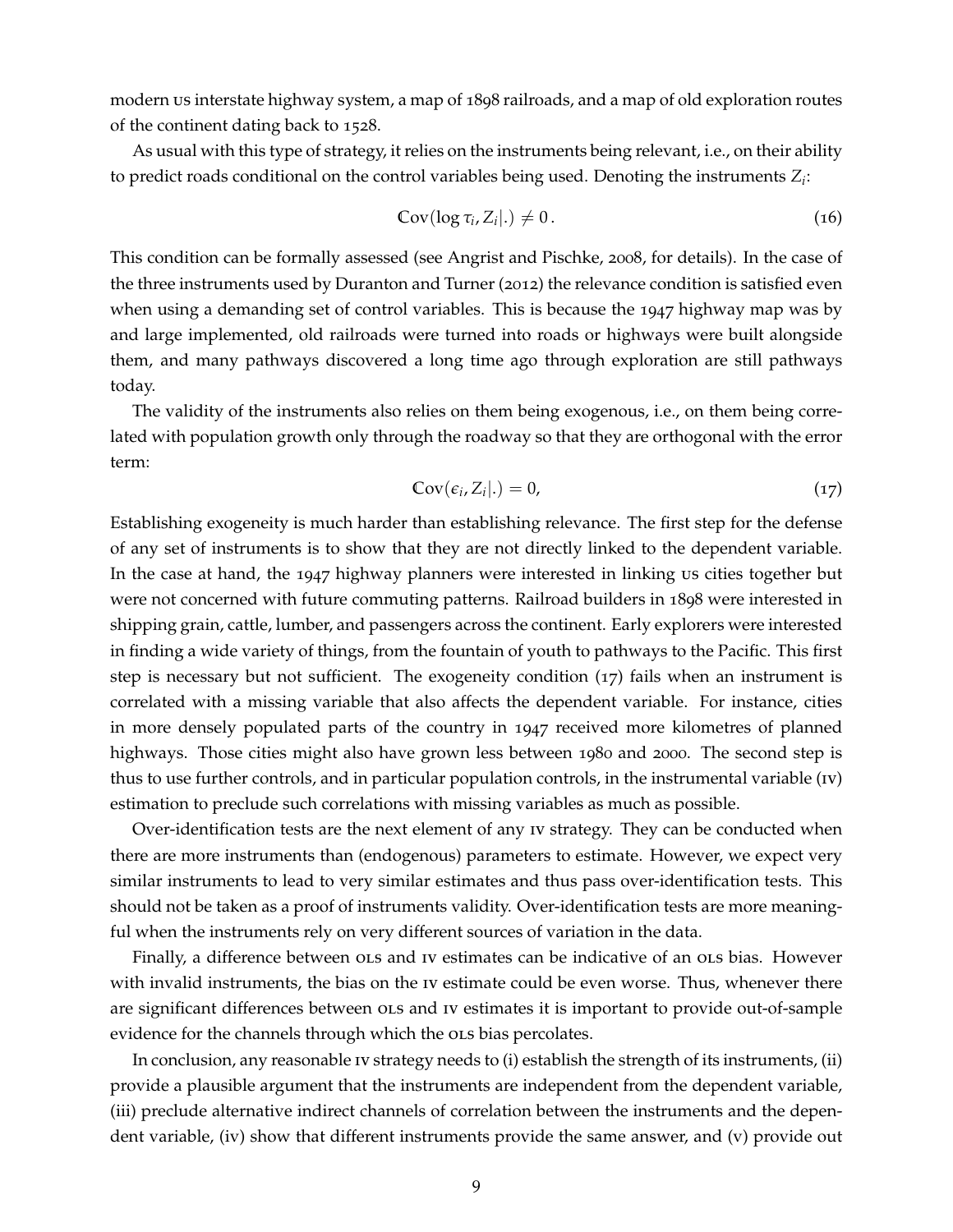of sample evidence explaining differences between ols and iv estimates. This said, no iv strategy can be entirely full-proof since instrument validity relies on the absence of a correlation with an unobserved term as shown by equation ([17](#page-9-0)). Despite their limitations, iv strategies are likely to remain an important part of the toolkit for the analysts of the growth of cities. Natural experiments and discontinuities are scarce and the context in which they take place is often very specific.<sup>[11](#page-10-1)</sup>

Turning to the results of [Duranton and Turner](#page-61-4) ([2012](#page-61-4)), they find that a 10% increase in a city's stock of interstate highways in 1983 causes the city's employment to increase by about 1.5% over the course of the following 20 years when using *IV*, compared with about 0.6% when using oLs. The higher coefficient on the roadway with IV is consistent with the institutional context in which interstate highways are built in the United States. There is a funding formula that equalizes funding per capita and thus gives fewer roads to denser and fast-growing places where land is more expensive. In addition, this formula is not universally applied and many road projects are make-work subsidies for poorly performing places. [Duranton and Turner](#page-61-4) ([2012](#page-61-4)) provide evidence to that effect.

Note also that the estimated 0.15 elasticity of city employment with respect to the roadway is not directly comparable to the unit elasticity of city population with respect to transportation costs. This is because there is no proportional relationship between highways and commuting costs. The chief reason is that more roads beget more traffic, as shown by [Duranton and Turner](#page-61-5) ([2011](#page-61-5)) in a companion paper. As a result, the speed of travel declines only little when more roads are provided. In turn, this suggests that the proper estimation of ([15](#page-7-2)) requires knowing more about the relationship between roads, traffic and speed of travel. This also calls for a more detailed modeling of the commuting technology. In addition, [Duranton and Turner](#page-61-4) ([2012](#page-61-4)) estimate that the adjustment of population to increased road provision is slow at the metropolitan level.

A more meaningful comparison is with other drivers of city growth. The elasticity of city growth with respect to roads estimated by [Duranton and Turner](#page-61-4) ([2012](#page-61-4)) implies that a one standard deviation of 1983 interstate highways translates into two-thirds of a standard deviation in city growth. This is comparable to the effect of one standard deviation in January temperatures found by [Rappaport](#page-65-7) ([2007](#page-65-7)) in his analysis of population displacement in the United States towards nicer weather. It is also slightly larger than the effect of one standard deviation in the initial stock of university graduates found by [Glaeser and Saiz](#page-63-3) ([2004](#page-63-3)). We discuss the role of amenities and human capital at greater length below.

#### <span id="page-10-0"></span>*2.3 Commuting infrastructure and land use*

We have just seen that, following a decline in unit commuting costs, cities should experience an influx of population. To accommodate this larger population, cities physically expand outwards and also experience rising densities. Of these two channels, outwards expansion is more important. To see this, consider any arbitrary point  $x_C$ , and think of the segment of the city between the  $\texttt{CBD}$  and  $x_C$  as the historical central city, and the segment between  $x_C$  and the city edge  $\bar{x}$  as the suburbs. Let

<span id="page-10-1"></span><sup>&</sup>lt;sup>11</sup>[Greenstone, Hornbeck, and Moretti](#page-63-4) ([2010](#page-63-4)) and [Holmes](#page-64-2) ([1998](#page-64-2)) are key examples of the use of, respectively, quasiexperimental evidence and discontinuities in this area of research, although neither focuses on the effect of transport improvements that we discuss in this section.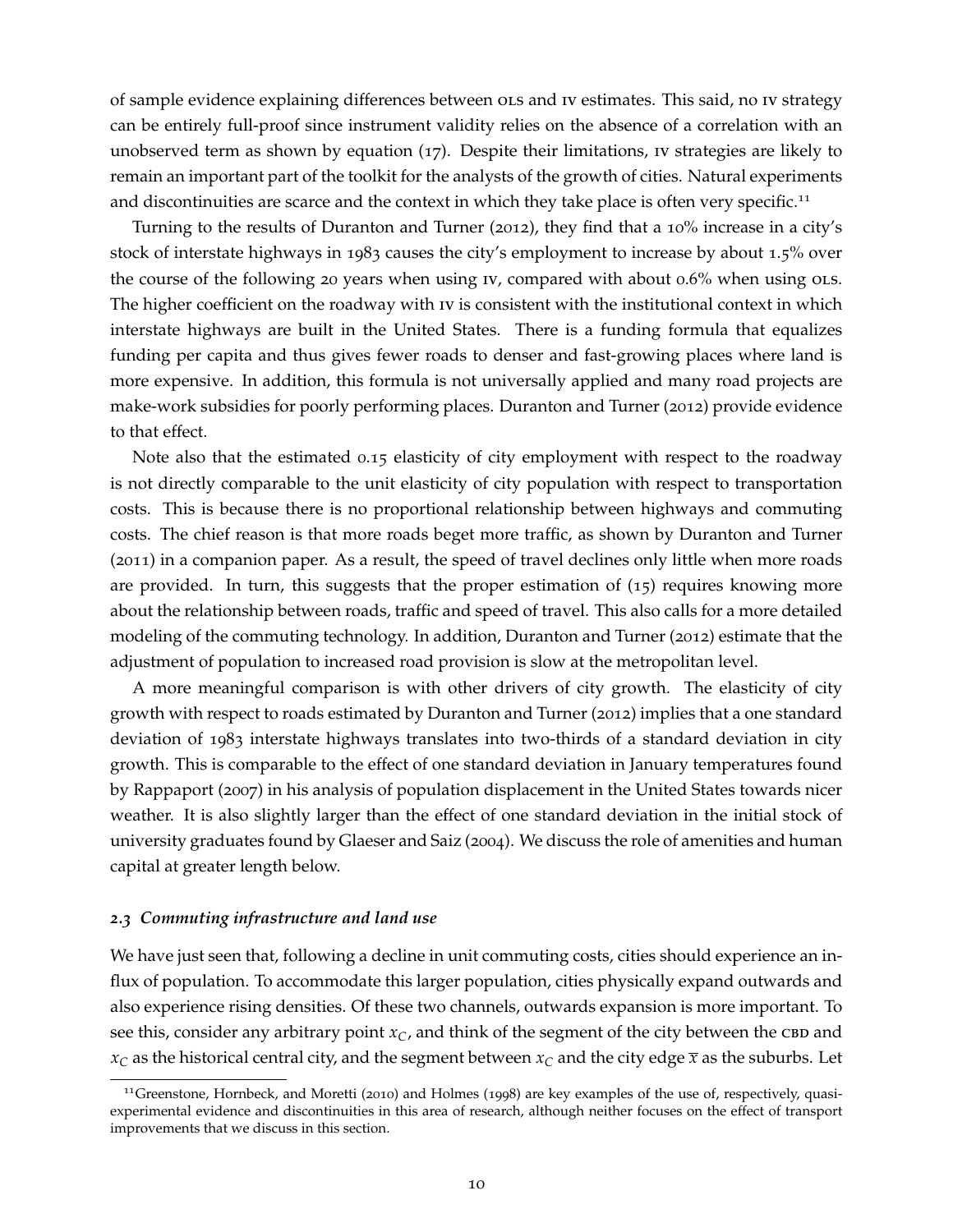$N_C = \int_0^{x_C} d(x) dx$  denote the (endogenous) population of the central city. Then, using equations ([10](#page-5-4)) and ([11](#page-5-0)), we can calculate the share of population in the central city as

<span id="page-11-0"></span>
$$
\frac{N_C}{N} = \frac{R(0) - R(x_C)}{R(0) - \underline{R}} \,. \tag{18}
$$

A reduction in  $\tau$  increases land rent at any given point beyond the CBD including  $x_C$ , but it does not affect land rent  $R(0)$  at the CBD (where there is no need to commute and migration keeps utility unchanged) nor land rent at the city edge, which is fixed at *R*. Then equation ([18](#page-11-0)) implies that the share of population in the central city falls when commuting costs are reduced. This reduction in  $\frac{N_C}{N}$  is shown graphically in figure [1](#page-6-0) to the left of the vertical axis, based on equation ([18](#page-11-0)). This has important implications for the analysis of suburbanization, since it implies that improvements in local transportation foster the suburbanization of population.

The positive relationship between roads and suburbanization implied by the monocentric city model is explored in [Baum-Snow'](#page-58-7)s ([2007](#page-58-7)) pioneering work on us cities.<sup>[12](#page-11-1)</sup> His main specification is of the following form:

$$
\Delta \log N_{C(i)} = \beta_0 - \beta_1 \Delta \tau_i + \beta_2 x_{C(i)} + \beta_3 \Delta \log N_i + X_i \beta'_4 + \epsilon_i , \qquad (19)
$$

where the dependent variable is the change in log central city population between 1950 and 1990. His measure of commuting, *∆τ<sup>i</sup>* , is the change in the number of rays of interstate highways that converge towards the central city. The specification controls for the change in log population for the entire metropolitan area  $\Delta \log N_i$  and the radius of the central city  $x_{C(i)}$ .

The key identification challenge is that rays of interstate highways going to the central city may not have caused suburbanization but instead accompanied it. [Baum-Snow'](#page-58-7)s ([2007](#page-58-7)) innovative identification strategy relies on using the 1947 map of planned interstate highways. Planned rays of interstate highways are a strong predictor of rays that were actually built. As already argued, the 1947 highway plan was not developed with suburbanization in mind but aimed instead at linking cities between them. Finally, [Baum-Snow](#page-58-7) ([2007](#page-58-7)) also controls for a number variables such as changes in log income or changes in the distribution of income which could drive suburbanization and be associated with the assignment of interstate highways.

The main finding of [Baum-Snow](#page-58-7) ([2007](#page-58-7)) is that an extra ray of interstate highways leads to a decline in central city population of about 9 percent. This iv estimate is larger than its ols counterpart, perhaps because more highways were built in cities that suburbanized less. This finding is confirmed when estimating the effect of highways using a panel of shorter first differences and city fixed effects.

More puzzling in light of the monocentric model is the fact that central cities experienced not only a relative decline but also an absolute decline in their population. Over 1950–1990, the population of central cities fell by an average 17 percent while total metropolitan area population rose by 72 percent. This evolution could be explained by a concomitant increase in incomes in

<span id="page-11-1"></span><sup>12</sup>[Baum-Snow](#page-58-7) ([2007](#page-58-7)) motivates his specification verbally with a closed-city (i.e., constant population) version of the monocentric city model. With constant population in the city, when a fall in commuting costs flattens the land and house price gradients, each resident consumes more housing and land. This expands the city boundary outwards and also (unlike in the open-city version of the model with endogenous population) reduces density. Suburbanization then follows from the relocation of some former central city residents to the suburbs.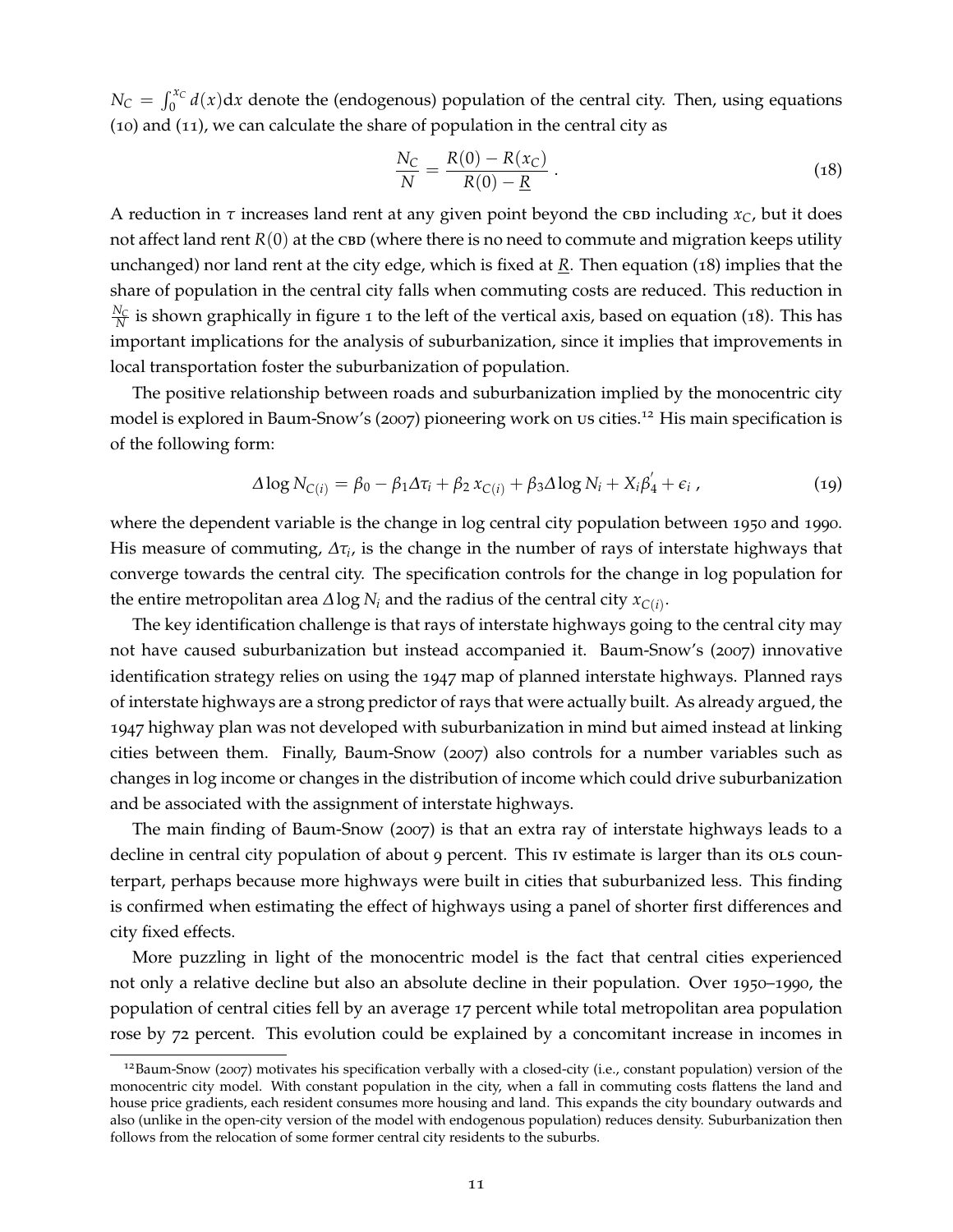the United States leading residents to consume more housing. In the monocentric city model, it follows from equation ([12](#page-5-5)) that an increase in the wage *w* that affects all cities equally leaves their populations unchanged. By equation  $(11)$  $(11)$  $(11)$ , land rent at the CBD is also unchanged. The land rent at the city edge must still equal the rent in the best alternative use, *R*. If housing is a normal good, the economy-wide increase in *w* then simply makes the house-price gradient flatter. Differentiating equation ([4](#page-4-0)) with respect to *w*, yields

$$
\frac{\partial^2 P(x)}{\partial w \partial x} = \frac{\tau}{(h(x))^2} \frac{\partial h(x)}{\partial w} > 0
$$
 (20)

Residents each consume more housing and this leads to a reduction in central city population (population in  $x \in [0, x_c]$ ).

Other explanations for the decline of central cities in the United States have focused on a variety of social and material ills that have afflicted central cities such as crime [\(Cullen and Levitt,](#page-60-2) [1999](#page-60-2)), the degradation of the housing stock [\(Brueckner and Rosenthal,](#page-59-0) [2009](#page-59-0)), racial preferences [\(Boustan,](#page-59-1) [2010](#page-59-1)), and related changes in the school system [\(Baum-Snow and Lutz,](#page-59-2) [2011](#page-59-2)).[13](#page-12-0)

The suburbanization of population is one of several phenomena that has been associated with urban sprawl. Another key dimension of sprawl is the scatteredness of development, i.e., how much undeveloped land is left between buildings. [Burchfield, Overman, Puga, and Turner](#page-59-3) ([2006](#page-59-3)) merge data based on high-altitude photographs from around 1976 with data based on satellite images from 1992 to track development on a grid of 8.7 billion  $30 \times 30$  meter cells covering the United States. For each metropolitan area, they compute an index of sprawl measuring the percentage of undeveloped land in the square kilometer surrounding the average residential development. [Burchfield, Overman, Puga, and Turner](#page-59-3) ([2006](#page-59-3)) show that us metropolitan areas differ widely in terms of how scattered development is in each one of them, but for most individual areas the scatterredness of development has been very persistent over time. Among various factors that could potentially affect sprawl, they look at transportation. They find that a denser road network in the suburbs is not associated with more scattered development. At the same time, the car-friendliness of the city centre does matter. Cities that were originally built around public transportation (proxied by streetcar passengers per capita circa 1900) tend to be substantially more compact, even in terms of their recent development, than cities built from the start around the automobile. Other factors that lead to more scattered urban development include ground water availability, temperate climate, rugged terrain, specialization in spatially decentralized sectors, a high-variance over time in decade-to-decade local population growth, having large parts of the suburbs not incorporated into municipalities, and financing a lower fraction of local public services through local taxes.

<span id="page-12-0"></span><sup>&</sup>lt;sup>13</sup>Existing evidence points at black in-migration followed by white flight and crime as being the two main factors. The race explanation is specific to the United States, and this may explain why it has experienced greater central city decline than other developed countries. These factors are, of course, in addition to the uniquely important role played by the car in the United States.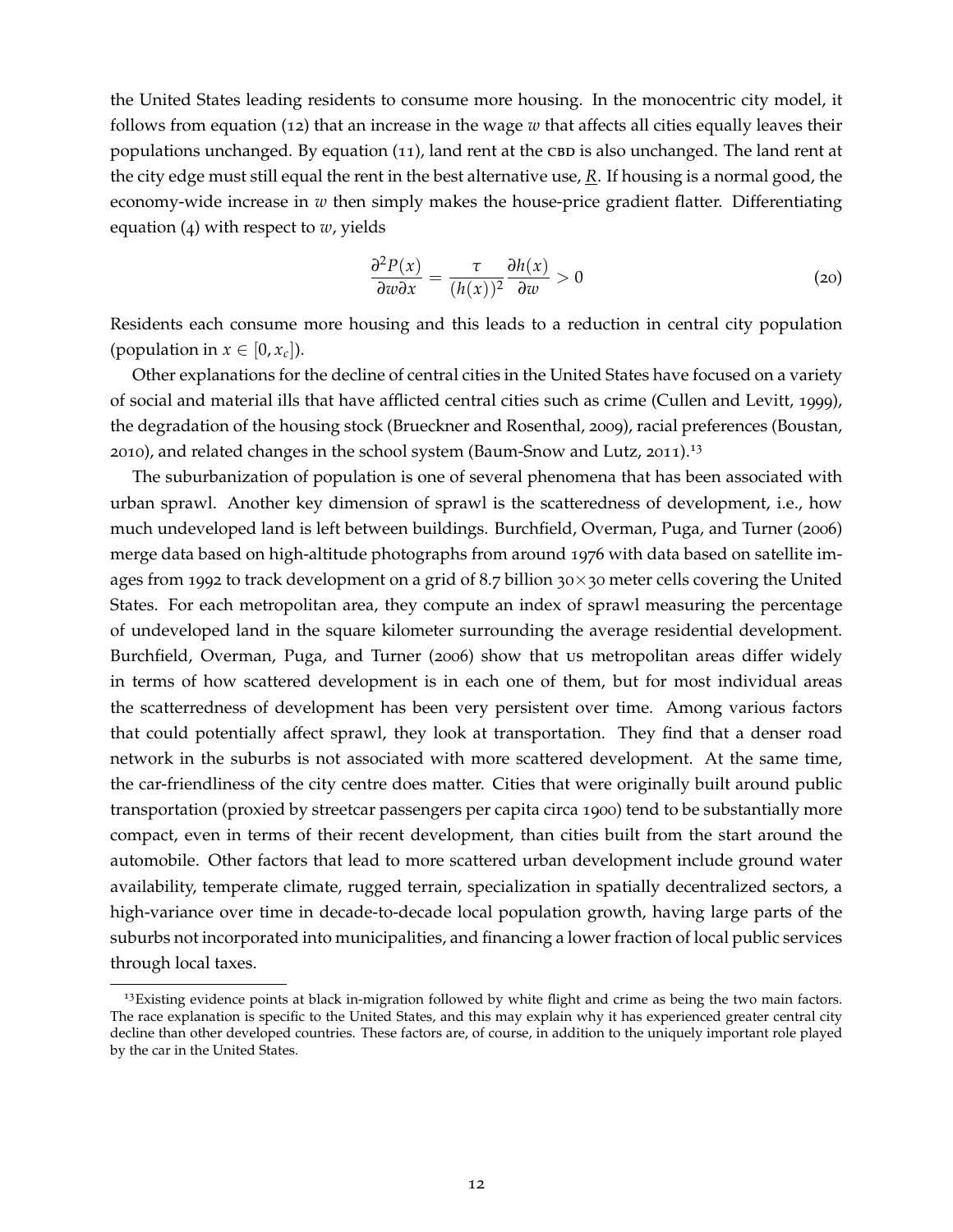# **3. Housing**

Our modeling of housing so far misses two key features that matter enormously in reality: the supply of housing is only imperfectly elastic and housing is durable. In themselves, these two characteristics do not determine whether a city will grow or decline. They will however determine how cities will react to positive and negative shocks.

To model the effects of imperfectly elastic housing supply and housing durability, we thus first need to enrich our model by incorporating an elastic demand for labour that helps determine the wage. We can then study how imperfectly elastic housing supply affects a city's population, wages, and house prices following a labour demand shock. Note that this extension to our model is of independent interest since it also allows us to study the effects of changes in labour demand on city growth. We return to this later in this chapter.

#### <span id="page-13-2"></span>*3.1 Housing supply restrictions*

Suppose labour demand in each city depends negatively on wages *w* and positively on a local productivity shifter *B<sup>i</sup>* , with *i* used to index cities. With a constant unit labour supply per worker, local labour supply is simply given by the local labour force *N<sup>i</sup>* . We can then characterize the labour market equilibrium by a wage function:

<span id="page-13-0"></span>
$$
w_i = w(B_i, N_i) \t{,} \t(21)
$$

with *<sup>∂</sup>w<sup>i</sup> ∂B<sup>i</sup>* > 0 and *<sup>∂</sup>w<sup>i</sup> ∂N<sup>i</sup>* < 0. Consider a positive shock to local productivity in a city, i.e., an exogenous increase in  $B_i$  in some city *i*. In the short run (where we take city workforce, and hence labour supply, to be fixed), such an increase in the demand for labor leads to higher wages since *∂w<sup>i</sup> ∂*<sup>*av<sub>i</sub>*</sup> > 0. The long-run consequences, however, depend on land and housing supply, which help determine the evolution of *N<sup>i</sup>* .

In the standard monocentric city model, as developed above, the construction industry can develop as much land as necessary at the price of land *R* determined by its best alternative use. The construction industry can also redevelop already developed areas by increasing or decreasing the density of development.

Then, when a positive productivity shock increases the wage, this makes the city relatively more attractive and causes its population to grow. Substituting equation ([21](#page-13-0)) into the spatial equilibrium condition of equation ([13](#page-5-3)) and applying the implicit function theorem directly implies:

<span id="page-13-1"></span>
$$
\frac{\mathrm{d}N_i}{\mathrm{d}B_i} = -\frac{\frac{\partial v}{\partial w_i} \frac{\partial w_i}{\partial B_i}}{\frac{\partial v}{\partial w_i} \frac{\partial w_i}{\partial N_i} + \frac{\partial v}{\partial P(x)} \frac{\partial c(R(x))}{\partial R(x)} \tau} > 0.
$$
\n(22)

To sign this derivative, recall from the statement of equation ([1](#page-3-4)) that  $\frac{\partial v}{\partial P(x)} < 0$  and  $\frac{\partial v}{\partial w_i} > 0$ ; recall also that the envelope theorem, as used to simplify equation ([8](#page-4-2)), implies that  $\frac{\partial c}{\partial R(x)} = \frac{1}{f(x)} > 0$ ; and we have just stated that  $\frac{\partial w_i}{\partial B_i} > 0$  and  $\frac{\partial w_i}{\partial N_i} < 0$ . This implies  $\frac{dN_i}{dB_i} > 0$ .

To house this larger population, new dwellings must be built, which requires an increase in land and house prices everywhere to make it worthwhile for the construction industry to outbid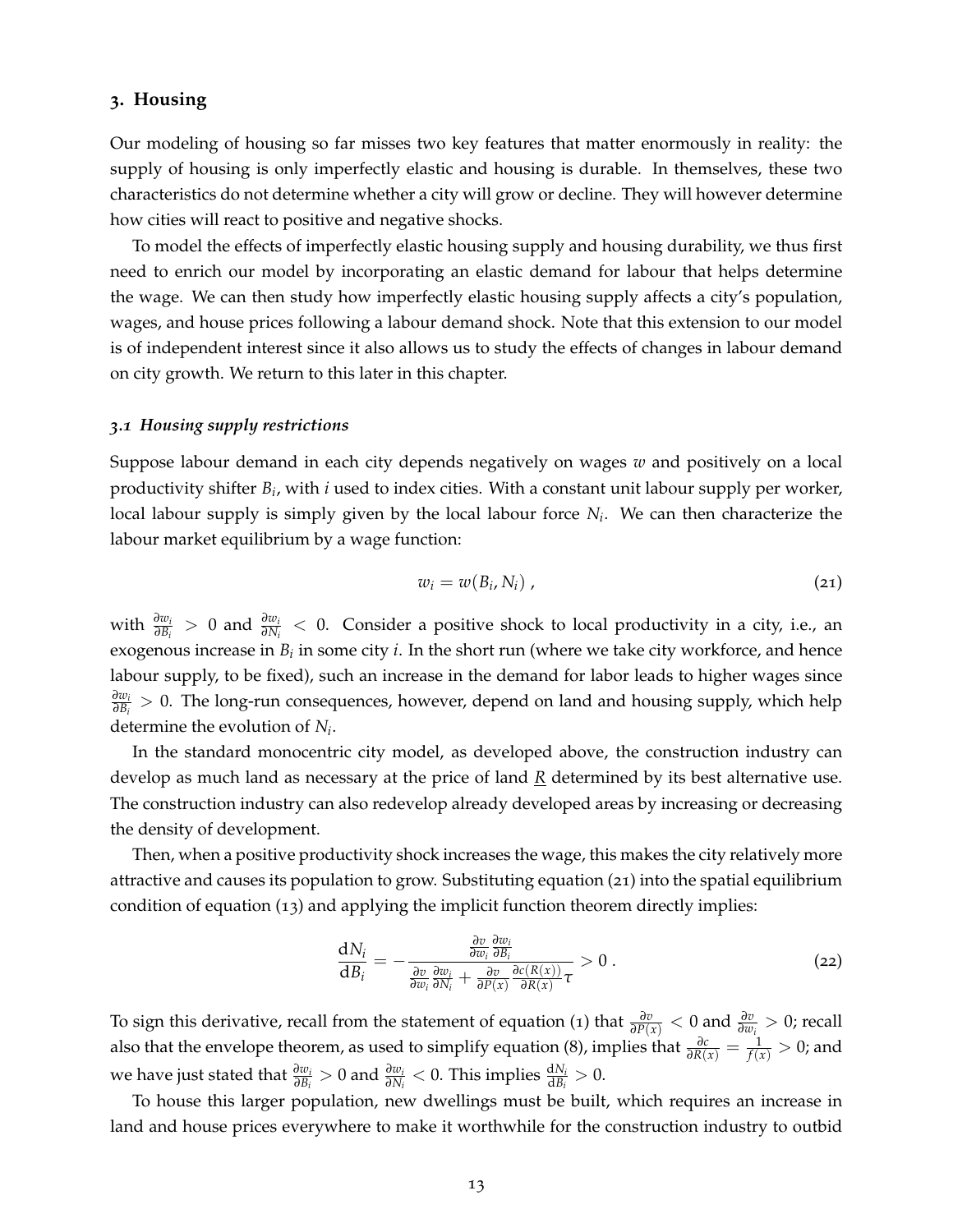<span id="page-14-0"></span>alternative uses such as agriculture at the expanded urban fringe:

$$
\frac{dP(x)}{dB_i} = -\frac{\frac{\partial v}{\partial w_i}(\frac{\partial w_i}{\partial B_i} + \frac{\partial w_i}{\partial N_i} \frac{dN_i}{dB_i})}{\frac{\partial v}{\partial P(x)}}\n= \tau \frac{\partial c(R(x))}{\partial R(x)} \frac{dN_i}{dB_i} > 0.
$$
\n(23)

The first line of equation ([23](#page-14-0)) follows from substituting equation ([21](#page-13-0)) into equation ([2](#page-3-3)) and applying the implicit function theorem. Note that the short-run wage rise resulting from a positive productivity shock ( *<sup>∂</sup>w<sup>i</sup> ∂B<sup>i</sup>* ) is mitigated by the population growth that it triggers ( *<sup>∂</sup>w<sup>i</sup> ∂N<sup>i</sup>* ). This also dampens the increase in house prices. However, since population in the city grows following the positive productivity shock, the overall effect on house prices must still be an increase. This is the implication of the second line of equation ([23](#page-14-0)), which is obtained by substituting equation ([21](#page-13-0)) into  $(13)$  $(13)$  $(13)$ , totally differentiating with respect to  $B_i$ , and using the resulting equation to substitute the right-hand side expression on the first line of ([23](#page-14-0)). Local inhabitants react to higher house prices by choosing to live in smaller dwellings at any given distance from the CBD.<sup>[14](#page-14-1)</sup>

In reality, the supply of land is not completely elastic, as assumed so far. It is limited both by geographical constraints and by land-use regulations.<sup>[15](#page-14-2)</sup> This has important implications for the growth of cities. As a benchmark, consider the case where the supply of land is completely inelastic. A positive productivity shock still increases the wage and makes the city relatively more attractive. However, with an inelastic land supply, local population cannot grow. Substituting d*N<sup>i</sup>*  $\frac{dN_i}{dB_i} = 0$  into the first line of equation ([23](#page-14-0)) yields

<span id="page-14-4"></span>
$$
\frac{\mathrm{d}P(x)}{\mathrm{d}B_i} = -\frac{\frac{\partial v}{\partial w_i}\frac{\partial w_i}{\partial B_i}}{\frac{\partial v}{\partial P(x)}} > 0 \,,\tag{24}
$$

which is positive by definition of the indirect subutility of housing and the numéraire and the wage function.<sup>[16](#page-14-3)</sup> Without additional developable land for the city to expand, workers looking to move into the city simply bid up land and house prices. Note that  $\frac{dP(x)}{dB_i}$  is necessarily higher with inelastic land supply, as given by equation ([24](#page-14-4)), than with elastic land supply, as given by equation ([22](#page-13-1)). This comparison shows that land-use regulations affect the extent to which a positive shock that makes a city more attractive translates into higher house prices or more population.

The above comparative statics, by showing that the effect of  $B_i$  on city growth is mediated by restrictions on the supply of developable land, provide useful guidance for empirical work. They highlight that measures of the stringency and restrictiveness of land-use regulations cannot be used directly as explanatory variables in a city growth regression. Instead, the stringency of land-use regulations should be interacted with predictors of city growth. In cities that are predicted

<span id="page-14-1"></span><sup>14</sup>A cross-sectional implication of these comparative statics is that high-productivity cities will tend to be larger in population, have higher density, pay higher wages, and have more expensive houses.

<span id="page-14-2"></span> $15$ In theory, cities could use land-use regulations to increase the supply of housing, for instance through densification schemes. In practice, land-use regulations in developed countries and many developing countries are, in most cases, geared towards restricting housing supply through, among others, minimum lot size regulations, maximum building height, green belts, and lengthy and cumbersome approval processes.

<span id="page-14-3"></span><sup>&</sup>lt;sup>16</sup>To derive equation ([24](#page-14-4)), we cannot use the second line of equation ([23](#page-14-0)), which relies on a spatial equilibrium condition where housing is elastically supplied.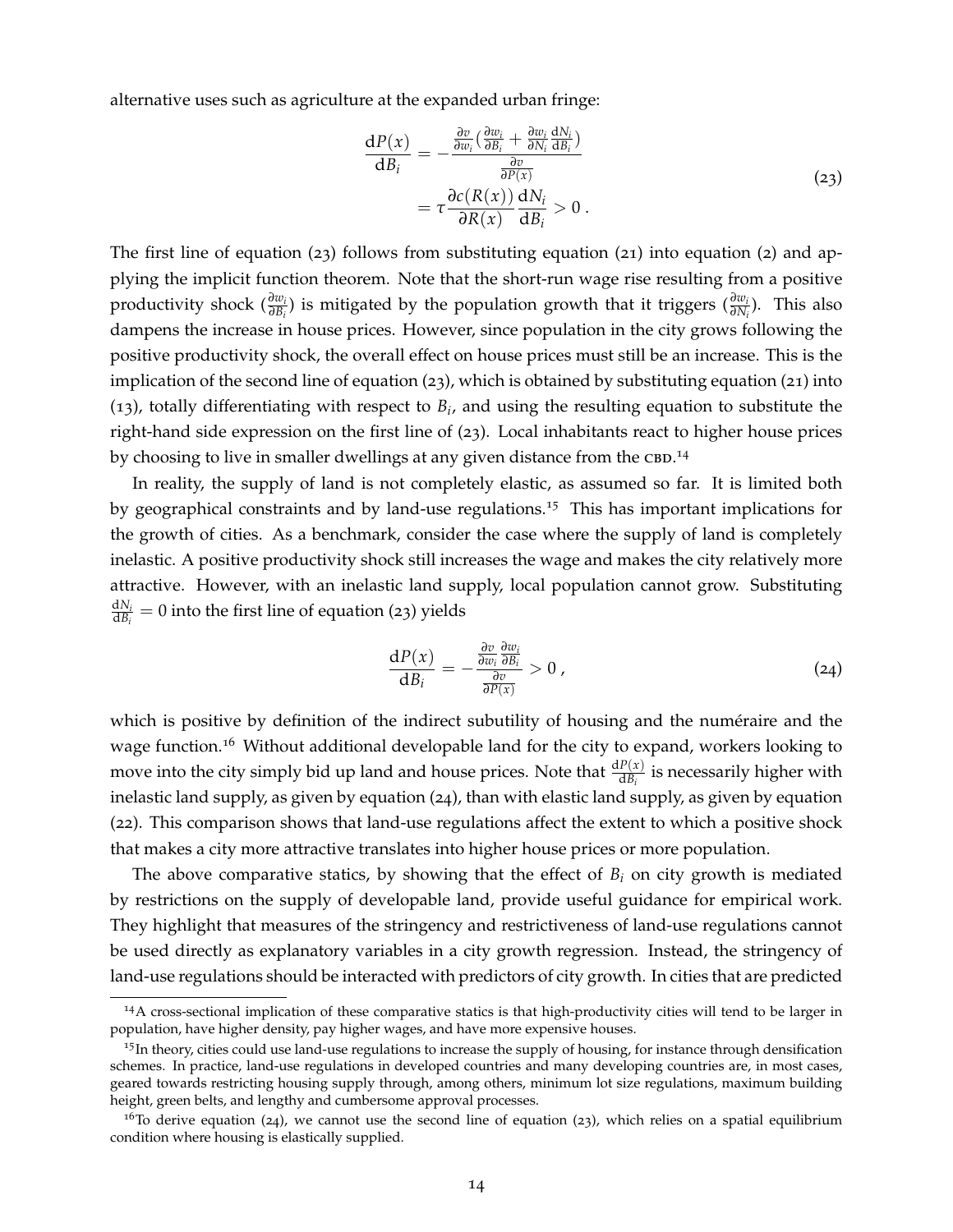to grow, we expect strong population growth when land-use regulations are lax, and strong wage and housing price growth when they are stringent. In their analysis of us metropolitan areas between 1980 and 2000, [Glaeser, Gyourko, and Saks](#page-62-6) ([2006](#page-62-6)) use two robust predictors of city growth to demonstrate this process. Since human capital is strongly correlated with city growth during this period, they use the initial share of the local population with a bachelor's degree as their first predictor. The second predictor is an index that exploits the idea that the sectoral composition of cities in an important determinant of the evolution of their labour demand, and sectors expand and contract differently as a result of largely national factors. As first suggested by [Bartik](#page-58-8) ([1991](#page-58-8)), cities with a high share of employment in sectors with high growth nationally are thus expected to grow faster in population. For a given predicted employment growth, [Glaeser, Gyourko, and Saks](#page-62-6) ([2006](#page-62-6)) show that highly regulated cities experienced lower population growth rate, higher income growth, and higher growth in housing prices.

This type of analysis raises again an inference problem due to the potential endogeneity of land-use regulation.<sup>[17](#page-15-0)</sup> When trying to explain population growth in cities, we expect land-use regulations to be more stringent in what would otherwise be fast-growing cities because current land owners may lobby hard for stricter regulations when they expect housing prices to appreciate.<sup>[18](#page-15-1)</sup> When trying to explain wage growth in cities, we also expect wages to rise faster in more regulated cities since only households with high wages may be able to afford more expensive houses in these cities. All this casts doubts on the direction of causality in the findings reported above.

While a complete disentangling of the stringency of land-use regulations, population growth, and wage growth in cities has escaped the literature so far, [Saiz](#page-66-2) ([2010](#page-66-2)) offers interesting findings about the exogeneity of land-use regulations.<sup>[19](#page-15-2)</sup> Most importantly, land-use regulations are more stringent in cities where there is less 'usable' land. Usable land is defined as all land not covered by water or with a steep slope. By that measure, cities like San Francisco and Miami have very little usable land whereas cities like Atlanta and Columbus are largely unconstrained in their development. [Saiz](#page-66-2) ([2010](#page-66-2)) shows a strong link between these natural constraints and stringent land-use regulations. This suggests that, ultimately, the limits on city growth imposed by land-use regulations are geographical limits magnified by human interventions.

<span id="page-15-0"></span><sup>&</sup>lt;sup>17</sup>There is also an important issue of how to measure regulation. There are three main approaches. The first is to estimate a wedge between property prices and construction costs as, among many others, [Glaeser, Gyourko, and Saks](#page-62-7) ([2005](#page-62-7)). This method has the obvious drawback of doing no more than putting a name on a residual. The second is to precisely document some key regulations at a high level of geographical resolution like [Glaeser and Ward](#page-63-5) ([2009](#page-63-5)). The difficulty of this exercise makes it difficult to go much beyond one metropolitan area which the analyst knows extremely well. The third approach tracks land-use regulations across a wide range of jurisdictions and aggregates them into one aggregate index such as the the Wharton Residential Land Use Regulatory Index [\(Gyourko, Saiz, and Summers,](#page-63-6) [2008](#page-63-6)). The drawbacks here are the possible heterogeneity in the data (e.g., a 'sanctuarized' greenbelt in one city may not be the same thing as a slow moving greenbelt in another) and aggregation biases.

<span id="page-15-2"></span><span id="page-15-1"></span> $18$ On the other hand, employers may lobby for laxer regulations when they expect their activities to expand.

 $<sup>19</sup>$ Given the difficulty of the exercise, a better identification of zoning issues is likely to use good restrictions coming</sup> from plausible theories of housing regulations. See [Fischel](#page-61-6) ([2000](#page-61-6)), [Ortalo-Magné and Prat](#page-65-8) ([2010](#page-65-8)), or [Hilber and Robert-](#page-64-3)[Nicoud](#page-64-3) ([2013](#page-64-3)) for recent contributions.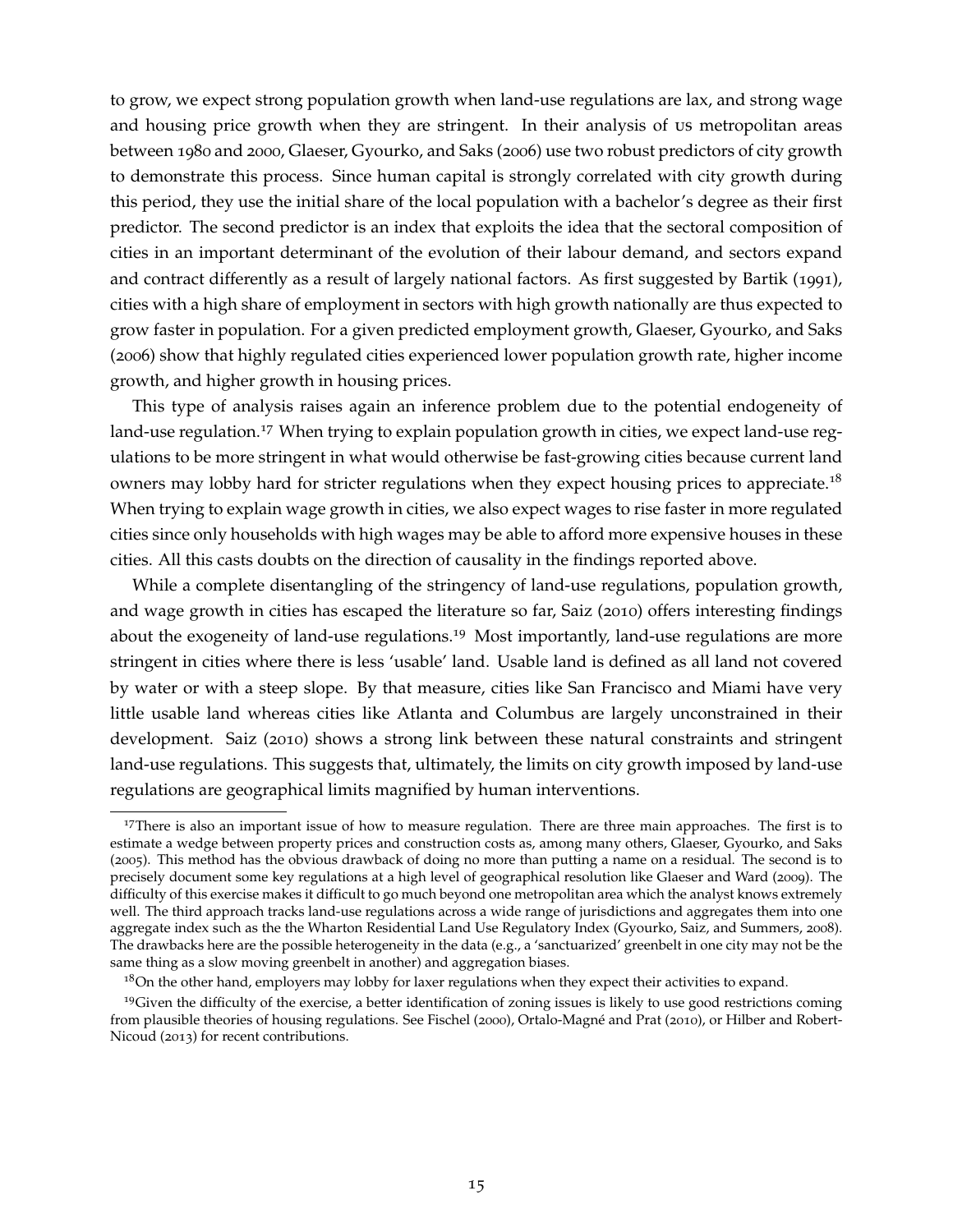## *3.2 Housing durability*

The durability of housing has important implications for city growth since people can move out of a city whereas houses cannot.

When a city experiences a positive shock, as we saw in section [3](#page-13-2).1, more workers are attracted to it and additional housing is built. On the other hand, when a city experiences a negative shock and some workers leave, existing housing is not destroyed. More specifically, if housing is durable, its supply will be kinked — with a steep slope below its current equilibrium level and a flatter slope above this level. This suggests an interesting asymmetry between city growth and city decline. When cities grow, they experience moderate house price increases and large population changes. When cities contract, they experience large house price drops and small population changes.

[Glaeser and Gyourko](#page-62-8) ([2005](#page-62-8)) document this asymmetry between urban growth and urban decline using data for 321 us cities for each decade between 1970 and 2000. This asymmetry also holds for the more recent past. In the United States, according to the us census, 17 metropolitan areas, including Las Vegas (nv) and Raleigh (nc), enjoyed a population growth more than 20 percentage points above the mean of 10.7% between 2000 and 2010. On the other hand, New Orleans was the only city which declined by more than 10% during the same period.<sup>[20](#page-16-0)</sup> Even Youngstown (OH) and Johnstown (pa) —- which come just before New Orleans at the bottom of the growth ranking for 2000-2010 — did not decline by more than 6 percent over a decade.

Housing is durable but not permanent. It depreciates slowly over time. This suggests another step to the argument above. After a negative shock, some households leave, and housing prices decline, which induces many to stay. Then, over time, the housing stock depreciates and housing supply declines. Since house prices, that is, the market values of properties, may be well below their construction costs, houses that depreciate are not likely to be refurbished. Households will thus slowly leave the city as the housing stock slowly depreciates. Put differently, housing decline is expected to be persistent. Indeed, urban decline one decade is a strong predictor of urban decline the following decade whereas city growth one decade is a less strong predictor of city growth for the following decade [\(Glaeser and Gyourko,](#page-62-8) [2005](#page-62-8)).

[Glaeser and Gyourko](#page-62-8) ([2005](#page-62-8)) also argue that those who stay in declining cities because of low housing prices are likely to be those with the lowest labor market opportunities in case of out-migration. They provide evidence that declines in population are associated with declines in human capital in their sample of us cities.

# **4. Urban amenities**

Following the work of [Rosen](#page-66-0) ([1979](#page-66-0)) and [Roback](#page-66-1) ([1982](#page-66-1)), urban economists have paid great attention to the role of amenities in attracting people to cities. If cities differ in terms of their amenity level, the spatial equilibrium condition  $(13)$  $(13)$  $(13)$  must be taken up one level. Substituting equation  $(12)$  $(12)$  $(12)$  into the initial utility function ([1](#page-3-4)), and indexing cities by *i*, we can write this more general version of

<span id="page-16-0"></span><sup>&</sup>lt;sup>20</sup>Adding to this, the decline of New Orleans was due an extremely rare weather event that caused the sudden and massive destruction of its housing stock.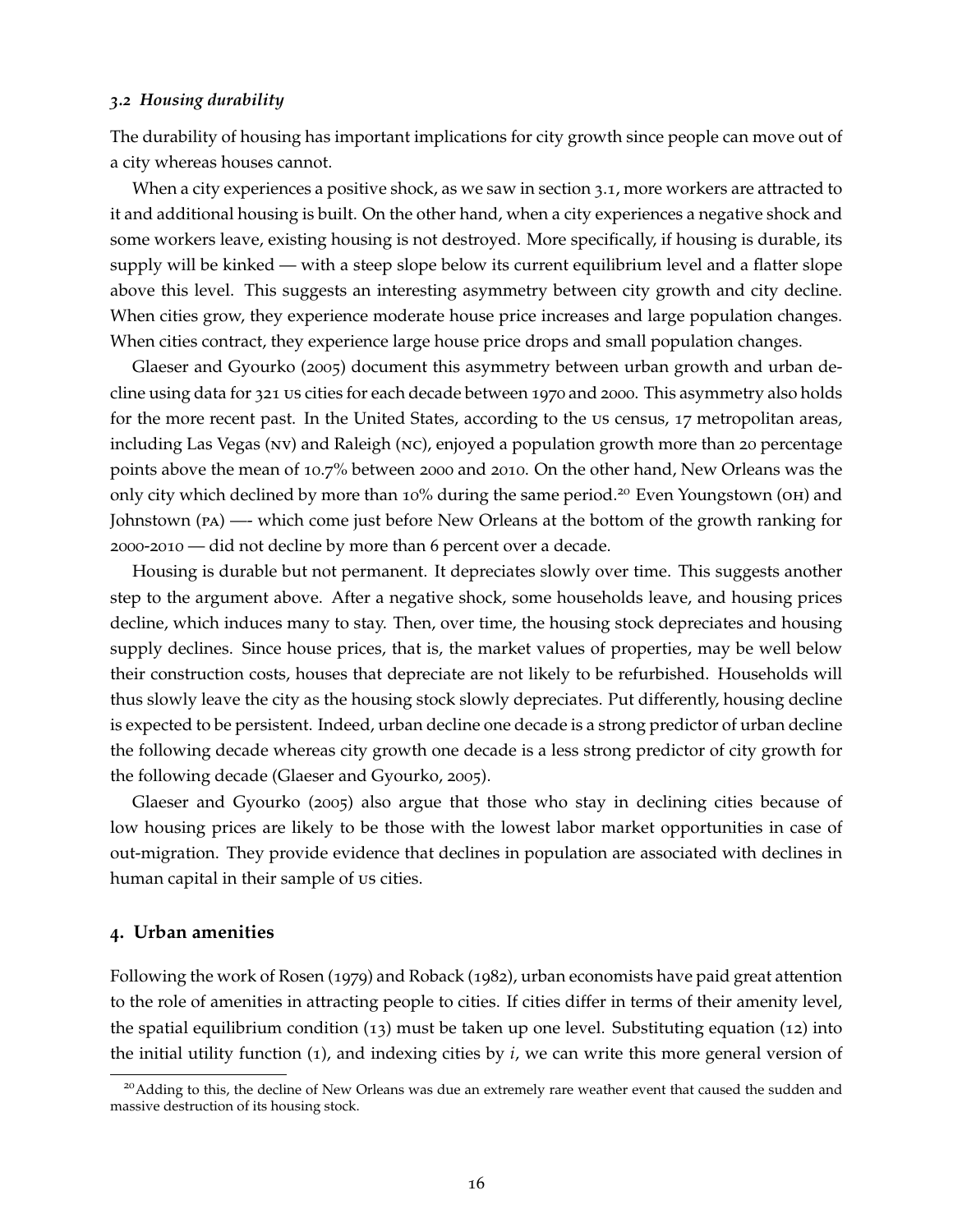the spatial equilibrium condition as:

<span id="page-17-0"></span>
$$
U(A_i, v(c(\underline{R} + \tau N_i), w)) = \overline{U}.
$$
\n(25)

Recall from the presentation of equation ([1](#page-3-4)) that  $\frac{\partial U}{\partial A_i} > 0$  and  $\frac{\partial U}{\partial v} > 0$ . Recall also from the *∂A<sup>i</sup>* derivation of equation ([22](#page-13-1)) that  $\frac{\partial v}{\partial N_i} = \frac{\partial v}{\partial P(x)}$ *∂c*(*R*(*x*))  $\frac{f(X(X|X))}{\partial R(x)}$ τ < 0. Applying the implicit function theorem to ([25](#page-17-0)) directly implies:

<span id="page-17-3"></span>
$$
\frac{\mathrm{d}N_i}{\mathrm{d}A_i} = -\frac{\frac{\partial U}{\partial A_i}}{\frac{\partial U}{\partial v}\frac{\partial v}{\partial N_i}} > 0 \,. \tag{26}
$$

This suggests a first obvious channel through which amenities can affect urban growth: cities where amenities improve become relatively more attractive and grow in population, while cities where amenities deteriorate lose population. These changes in the supply of amenities are sometimes the result of local improvements. One can think of the cleaning and rejuvenation of old historical downtowns, particularly in Europe. Other instances of local changes in the supply of amenities are the result of some economy-wide shock that affects cities heterogeneously. For example, the invention of air-conditioning has reduced the disamenity of extremely hot summer weather in cities in the Southern United States.

There are two other possibilities which are less well understood but, possibly, at least as relevant empirically. First, some demographic changes might be at play. Cities with nice downtowns may be particularly appealing to childless educated workers in their twenties or early thirties whereas cities with mild winters may be particularly attractive to pensioners. These two groups have grown substantially in size and so did these two types of cities.

Second, aggregate economic growth increases wages. If amenities complement other goods, higher wages lead to an increased appeal of high-amenity cities. In this context, migration to high amenity cities is a consequence of economic growth raising the demand for amenities, not of changes in the supply of amenities.

To understand this argument in greater depth, let us return to the spatial equilibrium condition described by equation ([25](#page-17-0)). Since we are now considering an economy-wide increase in the wage, we can not treat the common utility level  $\overline{U}$  as a constant; instead, it will change equally in all cities. Totally differentiating ([25](#page-17-0)) with respect to *w* yields

<span id="page-17-1"></span>
$$
\frac{\partial U}{\partial v} \left( \frac{\partial v}{\partial N_i} \frac{dN_i}{dw} + \frac{\partial v}{\partial w} \right) = \frac{d\overline{U}}{dw} . \tag{27}
$$

Totally differentiating ([27](#page-17-1)) with respect to *A<sup>i</sup>* results in

<span id="page-17-2"></span>
$$
\frac{\partial^2 U}{\partial A_i \partial v} \left( \frac{\partial v}{\partial N_i} \frac{dN_i}{dw} + \frac{\partial v}{\partial w} \right) + \frac{\partial U}{\partial v} \frac{\partial v}{\partial N_i} \frac{\partial^2 N_i}{\partial A_i \partial w} = 0.
$$
 (28)

Rearranging implies

<span id="page-17-4"></span>
$$
\frac{\partial^2 N_i}{\partial A_i \partial w} = -\frac{\partial^2 U}{\partial A_i \partial v} \frac{\frac{\partial v}{\partial N_i} \frac{dN_i}{dw} + \frac{\partial v}{\partial w_i}}{\frac{\partial U}{\partial v} \frac{\partial v}{\partial N_i}}.
$$
(29)

To sign this expression, note that the numerator of the fraction on the right, *<sup>∂</sup><sup>v</sup> ∂N<sup>i</sup>*  $\frac{dN_i}{dw} + \frac{\partial v}{\partial w} = \frac{dv}{dw}$ , must be positive. This is because when rising wages cause a movement of population across cities, some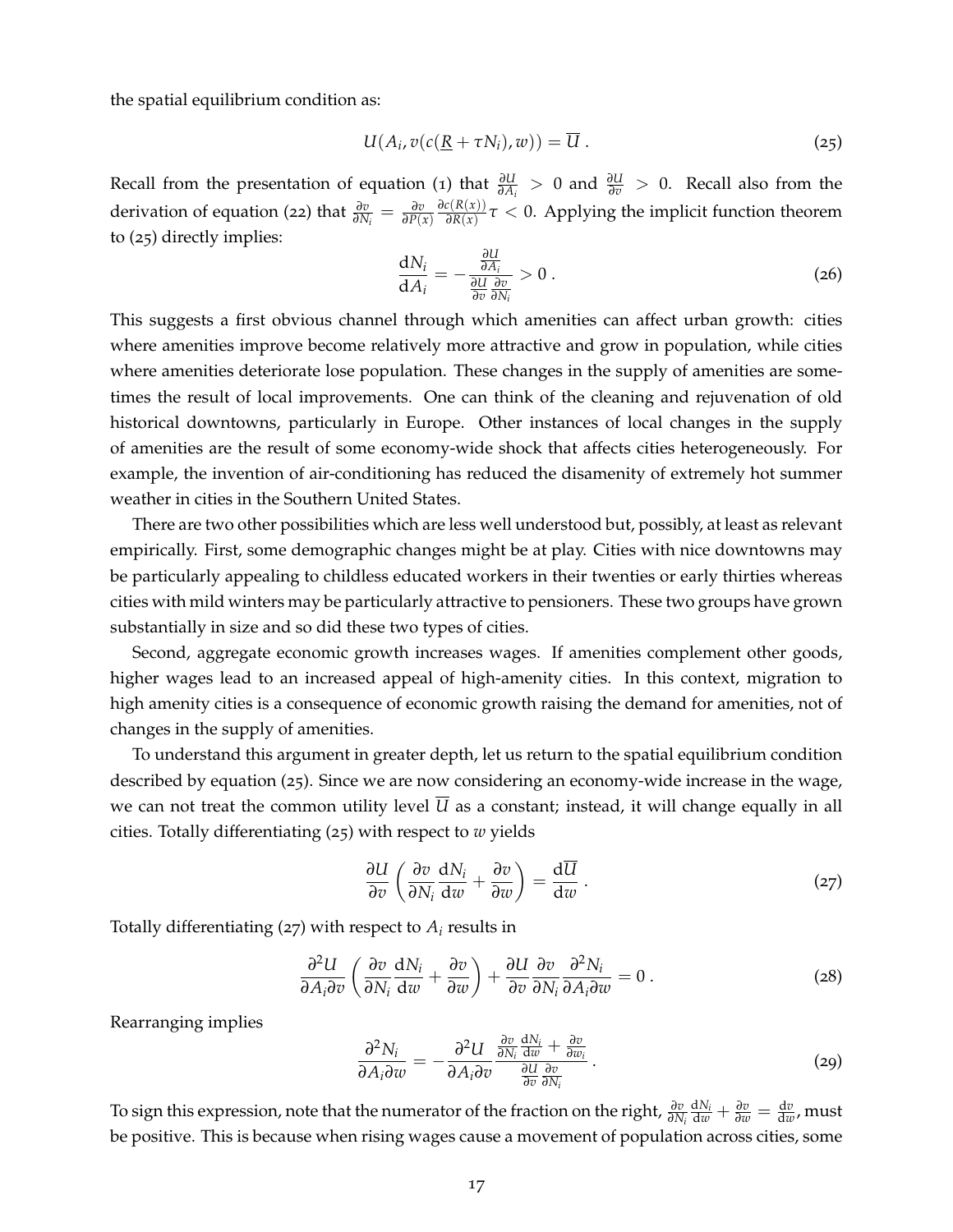cities must lose population while others gain population. In cities that lose population,  $\frac{dv}{dw} > 0$ , and by equation ([28](#page-17-2)) the same must be true in every city to maintain a spatial equilibrium. Stated differently, an economy-wide increase in wages must cause utility to rise everywhere. Since  $\frac{\partial U}{\partial v} > 0$ and  $\frac{\partial v}{\partial N_i} < 0$ , it follows that  $\frac{\partial^2 N_i}{\partial A_i \partial i}$ *∂<sup>2</sup>N<sub>i</sub>*</sub> has the same sign as  $\frac{\partial^2 U}{\partial A_i \partial v}$ *∂Ai∂v* . Hence, if utility is supermodular in the level of amenities and the sub-utility derived from housing and other goods ( $\frac{\partial^2 U}{\partial A_i \partial v} > 0$ ), an economy-wide increase in income makes cities with greater amenities grow in population relative to other cities. Intuitively, if the value that consumers place on additional amenities increases as they are able to afford a better bundle of housing and other goods, aggregate economic growth makes high-amenity cities relatively more attractive.

Both supply and demand channels suggest a link between amenities and urban growth. Taken literally, the supply explanation described by equation ([26](#page-17-3)) suggests regressing changes in population on changes in amenities:

$$
\Delta_{t+1,t} \log N_i = \beta_0 + \beta_1 \Delta_{t+1,t} A_i + \epsilon_{it} \tag{30}
$$

This regression mirrors regression ([14](#page-7-0)), with the only difference that now the level of amenities replaces (log) commuting costs as the driver of city growth. By the same argument that was applied to regression ([14](#page-7-0)), if the adjustment of population is sluggish after a change in amenities, one is naturally led to estimate instead

<span id="page-18-0"></span>
$$
\Delta_{t+1,t} \log N_i = \beta_0 - \lambda \log N_{it} + \beta_1 A_{it} + \epsilon_{it} \tag{31}
$$

This is the counterpart to the transportation regression ([15](#page-7-2)) and, equivalently to that case, the coefficient of interest, *β*1, measures the effect of amenities on population in cities and *λ* the speed of population adjustment.

Turning to the demand-for-amenities explanation, the comparative statics of equation ([29](#page-17-4)) suggest regressing local population changes on local amenities interacted with national wage growth. In practice, interacting national wage growth and amenities is likely to be problematic for several reasons. First, sluggish population adjustment is likely to make extremely difficult the identification of faster population growth for cities with higher amenities during periods when national wage growth is higher. For instance, cyclical downturns, which imply both lower wages and less mobility, are likely to act as a confounding factor. Second, cyclical behaviour and sluggish adjustment also suggest measuring population growth over periods of five or ten years, which limits the potential length of a panel of city growth. To avoid these problems, one may prefer to rely on cross-sectional variation rather than longitudinal variation and check whether, against the background of rising incomes nationwide, high-amenity cities have attracted more people. Note that this leads to regression ([31](#page-18-0)) again.

Since both demand and supply explanations can be used as motivations for the specification of equation ([31](#page-18-0)), estimating such a regression will help identify the overall effect of amenities on urban growth but will not assist us much in disentangling demand and supply explanations. While we return to this issue later, at this stage the most pressing issue is how to measure amenities.

From the spatial equilibrium we can define the shadow price of amenities as

<span id="page-18-1"></span>
$$
Q = h(0) \frac{\mathrm{d}P(0)}{\mathrm{d}A_i},\tag{32}
$$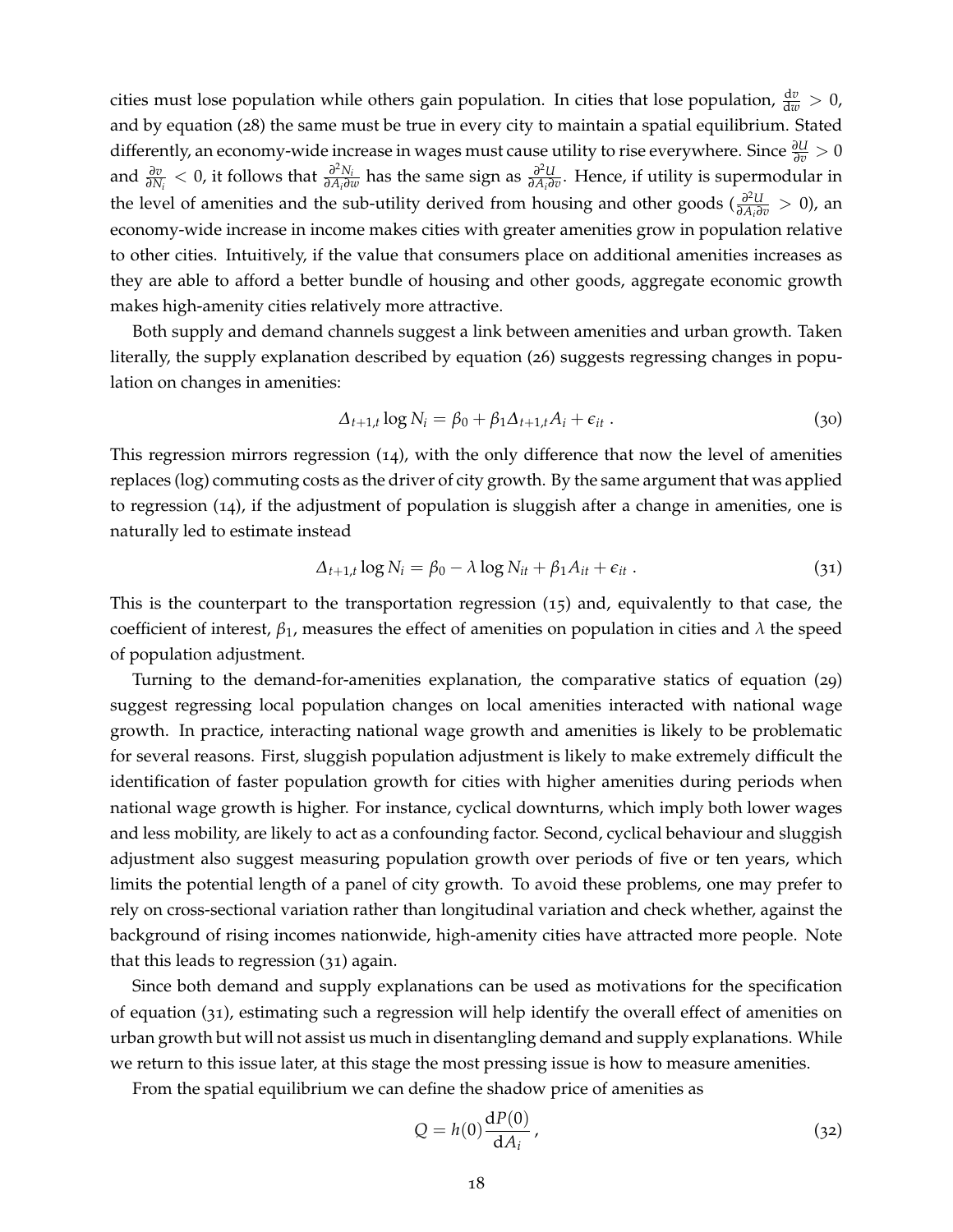which is the extra housing cost that a resident is willing to pay to live in a city with higher amenities. Note that this is valued at the CBD  $(x = 0)$  so that commuting costs do not have to be considered separately (utility equalization within the city implies that the same shadow price applies to other locations within the city with higher commuting costs and lower housing prices). In equation ([32](#page-18-1)), the shadow price of amenities only depends on housing variables (*h* and *P*) and the level of amenities (*A*). In a more general setting where amenities and land enter production as well as consumption, expression ([32](#page-18-1)) also contains a wage term as in [Roback](#page-66-1) ([1982](#page-66-1)) and subsequent literature:

<span id="page-19-1"></span>
$$
Q = h(0)\frac{dP(0)}{dA_i} - \frac{dw}{dA_i}.
$$
\n(33)

This wage term reflects that amenities can affect not just land prices but also wages.<sup>[21](#page-19-0)</sup>

There is a long tradition of empirical research motivated by equation ([33](#page-19-1)) that attempts to value amenities by separately regressing housing expenditures and wages in cities on a set of broadly defined amenities (e.g., [Blomquist, Berger, and Hoehn,](#page-59-4) [1988](#page-59-4)). The amenities considered range from the availability of good restaurants to nice architecture to low crime or richly endowed public libraries. The coefficients on each of these amenities in the housing regression and in the wage regression are used in place of respectively  $h(0) \frac{dP(0)}{dA}$  $\frac{dP(0)}{dA_i}$  and  $\frac{dw}{dA_i}$  in equation ([33](#page-19-1)) to compute a shadow price of each individual amenity. The overall value of amenities in each location can then be assessed by aggregating its bundle of amenities valued at its estimated shadow price. Using this approach to estimate the impact of amenities on city growth is problematic. Most of the amenities that are usually considered are likely to be endogenous to city growth. For instance whether good restaurants cause city growth or result from it is unclear. Then, aggregating an arbitrary number of poorly identified coefficients is unlikely to be informative about the effects of amenities on city growth. In fact, this approach often provides quality-of-life rankings that seem hard to reconcile with commonly accepted notions of attractiveness.<sup>[22](#page-19-2)</sup>

The main advantage of the standard approach building on [Roback](#page-66-1) ([1982](#page-66-1)) is that it allows to see whether the main effect of amenities is to raise the utility of residents or to provide a productivity advantage to firms. If amenities mainly raise the utility of residents, these will be willing to accept higher rents or lower wages in order to enjoy them  $(h(0) \frac{dP(0)}{dA})$  $\frac{dP(0)}{dA_i} > 0$  and  $\frac{dw}{dA_i} < 0$  in equation [33](#page-19-1)). If amenities mainly provide a productivity advantage, firms will be willing to incur higher building costs or higher wage costs to locate where they can benefit from them  $(h(0) \frac{dP(0)}{dA})$  $\frac{dP(0)}{dA_i} > 0$  and  $\frac{dw}{dA_i} > 0$ ).

This approach is useful to study not just amenities but also other city characteristics. For instance, [Ottaviano and Peri](#page-65-9) ([2006](#page-65-9)) study the extent to which a greater diversity of countries of origin among residents of us cities is associated with productivity advantages or consumption amenity advantages. Following [Altonji and Card](#page-58-9) ([1991](#page-58-9)) and [Card](#page-59-5) ([2001](#page-59-5)), they instrument the diversity of each city by combining historical stocks of immigrants by origin at the local level with

<span id="page-19-0"></span><sup>&</sup>lt;sup>21</sup>There are two different channels. First, amenities may impact productivity directly. For instance a coastal location may lower trade costs while being enjoyed as a consumption amenity. Second, consumption amenities can affect wages indirectly when land is a factor of production, since higher amenities imply higher land prices. Then firms substitute away from land in production, which lowers the marginal product of labour. In addition, [Moretti](#page-65-10) ([2011](#page-65-10)) shows that with imperfectly mobile workers, the expression that values amenities should also contain a term to reflect imperfect mobility. The estimation of this mobility term is an open challenge.

<span id="page-19-2"></span> $22$ For instance, [Blomquist, Berger, and Hoehn](#page-59-4) ([1988](#page-59-4)) rank Pueblo (co), a county in Macon (GA), and one in Binghamton (ny) as three of the most desirable places to live in the United States whereas New York City is close to the bottom.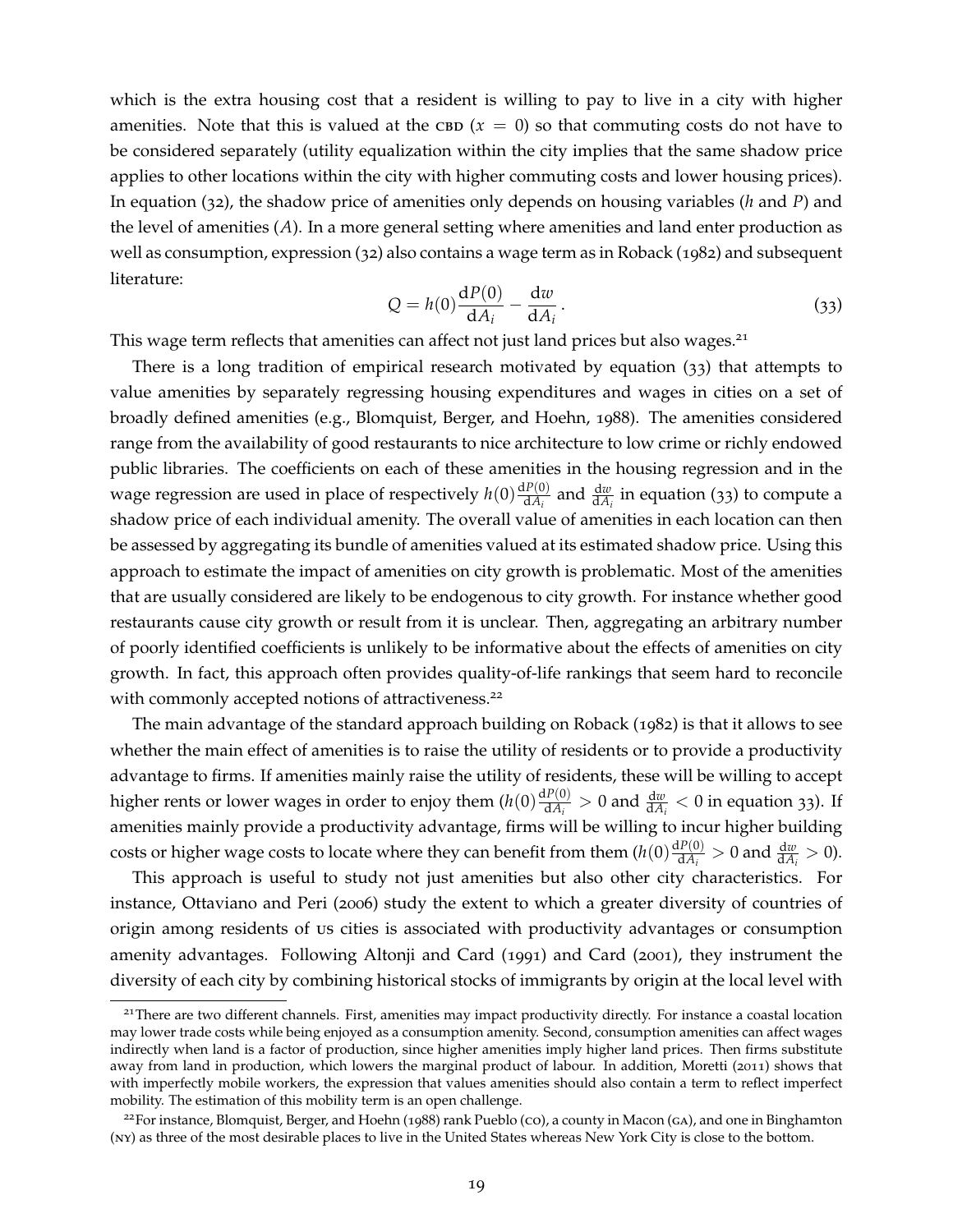immigration flows by origin at the national level (under the assumption that recent immigrant flows sort across cities proportionately to historical stocks of the same origin). They find that cities with a greater diversity of countries of origin have both higher wages and higher land rents and conclude that it is the higher productivity effect of diversity that dominates. Given the discussion above, this approach is most useful when applied to study a single well-defined amenity or city characteristic that is either exogenous or appropriately instrumented.

To solve the problems of mixing heterogenous amenities many of which are endogenous, much of recent research on urban amenities has focused on the weather. That weather variables should be valued highly by consumers is needed for them to play an important role in location decisions and more specifically in the growth of cities. Reassuringly, the literature that values amenities usually estimates high shadow prices for climate-related variables.<sup>[23](#page-20-0)</sup> The weather is also often deemed to be 'exogenous'. Although most manifestations of the weather are not a consequence of city growth, some caution here is nonetheless needed since most measures of weather are likely to be correlated to other determinants of urban growth. This suggests enriching regression ([31](#page-18-0)) with a number of control variables and assessing the robustness of the estimated weather coefficients against the inclusion of these controls.

As argued by [Glaeser, Kolko, and Saiz](#page-63-7) ([2001](#page-63-7)), weather — as measured by January and July temperatures — is one of the most reliable predictors of city growth in recent us history. Warmer temperatures in January and cooler temperatures in July are both strongly associated with city growth. These findings are confirmed and greatly extended in [Rappaport'](#page-65-7)s ([2007](#page-65-7)) comprehensive study. His main conclusion is that nice weather (in the form of mild winters and summers that are not too hot) is a major engine of population growth for us counties between 1970 and 2000. More specifically, he shows that a standard deviation in January temperature is associated with a 0.6 standard deviation in population growth. For July temperature, one standard deviation is associated with a 0.2 standard deviation in population growth. For European countries, [Cheshire](#page-59-6) [and Magrini](#page-59-6) ([2006](#page-59-6)) also reach similar conclusions.

This said, in the United States the correlation between summer and winter temperatures and city growth reflects to a large extent the rise of Southern cities. As pointed by [Glaeser and Tobio](#page-63-8) ([2008](#page-63-8)), Southern cities which offer milder winters and warmer summers also differ from other us cities in the evolution of their wages and housing costs. These are potentially two important missing variables in regression ([31](#page-18-0)), since both housing costs and wages affect the spatial equilibrium condition ([25](#page-17-0)). Importantly, housing in Southern cities appears to have become relatively cheaper. This obviously raises some doubts about the importance of the weather as a key driver of city growth.[24](#page-20-1)

In this respect, [Rappaport](#page-65-7) ([2007](#page-65-7)) makes important observation that the effects of nice weather in the United States are also observed outside of the South for areas with mild summers. In addition, for these areas the development of air-conditioning made little difference, if any. This result is

<span id="page-20-1"></span><span id="page-20-0"></span><sup>&</sup>lt;sup>23</sup>This is true of [Blomquist, Berger, and Hoehn](#page-59-4) ([1988](#page-59-4)), [Albouy](#page-58-10) ([2008](#page-58-10)), and many others.

 $24$ Pushing the logic of the [Roback](#page-66-1) ([1982](#page-66-1)) model, [Glaeser and Tobio](#page-63-8) ([2008](#page-63-8)) find that the relative decline in the costs of housing and rising productivity in the us South imply no increase in the willingness to pay for Southern amenities (actually these two features imply a decline).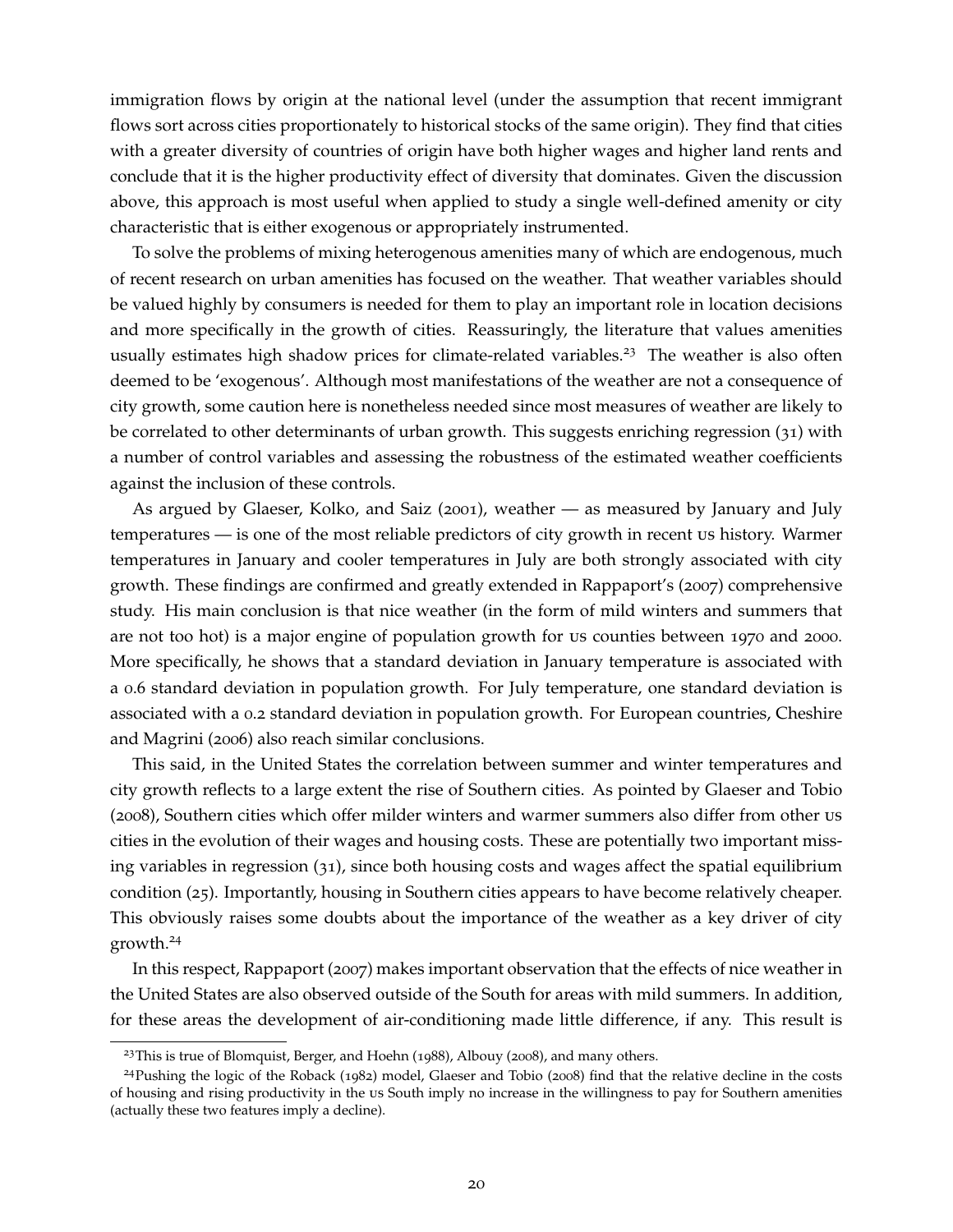more immediately consistent with explanations that rely on a rising demand for amenities than those that highlight supply changes.<sup>[25](#page-21-0)</sup>

Another direction taken by recent research is to look for a 'summary variable' that would proxy for the entire bundle of amenities in a city. The first possibility, suggested by [Glaeser, Kolko, and](#page-63-7) [Saiz](#page-63-7) ([2001](#page-63-7)), is to estimate the aggregate value of amenities in a city relative to another city or to the average city as the sum of the difference in housing costs minus the difference in wages. This builds again on the spatial equilibrium condition for workers, which implies that differences in real wages (i.e., nominal wages corrected of housing costs) should be offset by differences in amenities. [Albouy](#page-58-10) ([2008](#page-58-10)) implements this strategy empirically, while also correcting for differences in non-labour income, in federal taxes, and in the price of goods other than housing. He obtains an aggregate amenity value for each city that better corresponds to perceived notions of attractiveness. He then regresses this aggregate value on a number of individual amenity variables to study the relative importance of each. This approach seems promising. As [Carlino and Saiz](#page-59-7) ([2008](#page-59-7)) note, however, it still is subject to the concern that current property prices also partly reflect expectations about future population growth. Then studying the effects of amenities on urban growth by regressing population growth on an 'amenity index' that contains expectations of population growth is potentially problematic.

As another summary variables capturing a large set of amenities, [Carlino and Saiz](#page-59-7) ([2008](#page-59-7)) propose using the number of leisure visits to each city. They first show that leisure visits, as collected by a consultancy in the tourism industry, correlate well with alternative measures of amenities and quality of life, including [Albouy'](#page-58-10)s (2008). Second, they regress population growth between 1990 and 2000 for us metropolitan areas on leisure visits and find that the elasticity of population with respect to leisure visits is about 2 percent over this ten-year period. This coefficient is robust to the inclusion of many other control variables. This said, we can again imagine a number of ways leisure visits might be correlated with city growth without having a causal effect on the latter. Tourism is itself a strong growth industry. However the correlations are robust to the exclusion of the likes of Las Vegas and Orlando. In addition, fast-growing cities receive a greater inflow of newcomers who, in turn, may receive more visits from family and friends. We can again use an instrumental variable approach to circumvent this simultaneity problem. [Carlino and Saiz](#page-59-7) ([2008](#page-59-7)) use two exogenous determinants of leisure visits: the number of historic places and the coastal share within a ten kilometre radius of the central city. This instrumental variable approach leads to an even higher elasticity of city population with respect to amenities of 4 percent.

# <span id="page-21-1"></span>**5. Agglomeration economies**

The monocentric city model, by focusing on the trade-off between commuting costs and house prices within a single city, highlights the costs of bigger cities. To study meaningfully multiple

<span id="page-21-0"></span><sup>&</sup>lt;sup>25</sup>Matters are actually even more complicated than this because amenities and land-use regulations appear to interact in some interesting fashion. [Gyourko, Mayer, and Sinai](#page-63-9) ([2013](#page-63-9)) show that some cities with good amenities such as San Francisco, Santa Cruz, or Boston have imposed ever more restrictive zoning regulations. As a result, population growth has been limited but property price appreciation has been extremely strong. This has also led to the sorting of high-income workers in these "superstar cities."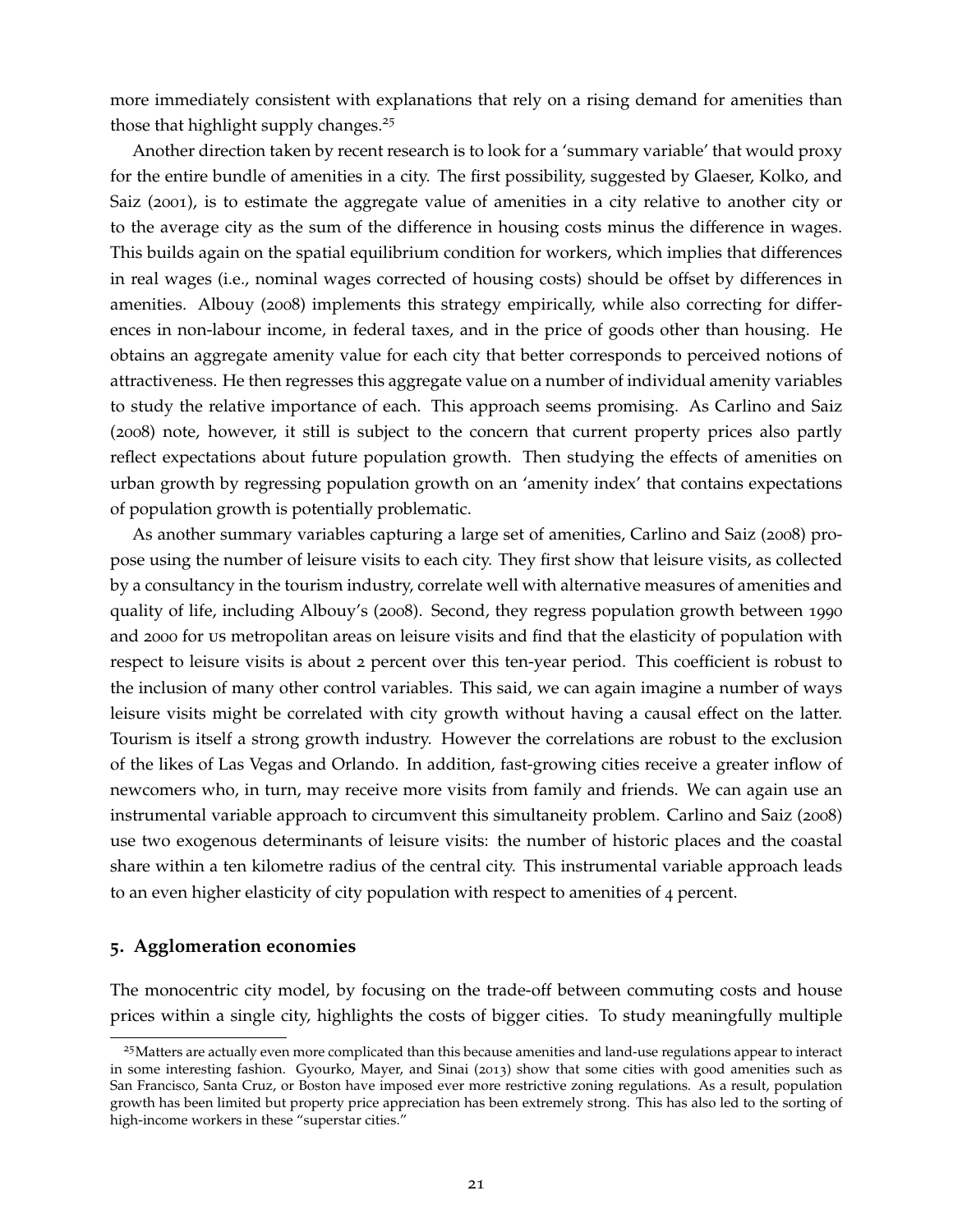cities within an urban system, we need to consider also the productive benefits of bigger cities. For simplicity, let us abstract from amenity differences and refer back to the spatial equilibrium condition of equation ([13](#page-5-3)). If we treat the wage  $w_i$  as a parameter independent of a city's population, then  $\frac{dv}{dN_i} < 0$ , so that any individual prefers to live alone than to live in a city of any size. Even if we endogenise the wage but have  $\frac{dw}{dN_i} < 0$ , as in section [3](#page-13-2).1, it remains that  $\frac{dv}{dN_i} < 0$ . Stated differently, if new potential sites for cities are available, then agglomeration economies are essential to understand why cities exist at all.

A simple way to incorporate agglomeration economies into the monocentric city model is to recognize that the wage in each city *i* depends positively on its population:  $w_i = w(N_i)$  with d*w<sup>i</sup>*  $\frac{dw_i}{dN_i}>0$ . Many urban models have this feature and there is broad empirical evidence supporting it, as discussed below. Now, as a city's population increases there is both the negative effect on residents' utility of rising urban costs  $\left(\frac{dv}{dP(0)}\right)$ d*P*(0)  $\frac{dP(0)}{dN_i}$  < 0) and the positive effect of stronger agglomeration economies ( <sup>d</sup>*<sup>v</sup>* d*w<sup>i</sup>* d*w<sup>i</sup>*  $\frac{dw_i}{dN_i}>0$ ). The fact that in reality there is no one extremely large city but instead multiple cities of finite population size suggests that *v* is a concave and non-monotonic function of  $N_i$ . Initially, agglomeration economies dominate and utility increases with city size. Eventually, higher costs of housing and commuting dominate and utility decreases with city size.

# <span id="page-22-2"></span>*5.1 City formation and urban systems*

We now develop a simple model of a system of cities in the tradition of [Henderson](#page-63-1) ([1974](#page-63-1)). Before turning to city creation, we begin by deriving an expression for  $w(N_i)$  built on explicit microfoundations, following [Abdel-Rahman and Fujita](#page-58-11) ([1990](#page-58-11)). Suppose there are multiple perfectly competitive final sectors, identified by superindex *j*, each of which produces a homogenous final good that is freely tradable across cities. Final production technology features a constant elasticity of substitution across intermediate inputs that are sector-specific and non-tradable across cities, so that output in sector *j* in city *i* is

<span id="page-22-1"></span>
$$
Y_i^j = B^j \left\{ \int_0^{m_i^j} \left[ y_i^j(h) \right]^{\frac{1}{1+\sigma^j}} dh \right\}^{1+\sigma^j},\tag{34}
$$

where *h* indexes intermediate varieties,  $y_i^j$  $j_l^j(h)$  denotes intermediate input quantities,  $m_l^j$  $\frac{1}{i}$  denotes the endogenous mass of intermediates available in sector  $j$  in city  $i$ ,  $B<sup>j</sup>$  is a measure of technological development that will be useful for comparative statics, and  $0 < \sigma_j < 1$ . As in [Ethier](#page-61-7) ([1982](#page-61-7)), intermediates are produced by monopolistically competitive firms à la [Dixit and Stiglitz](#page-60-3) ([1977](#page-60-3)) with technology

<span id="page-22-0"></span>
$$
y_i^j(h) = \beta^j l_i^j(h) - \alpha^j \tag{35}
$$

where  $l_i^j$  $\mathcal{U}_i^{\prime}(h)$  is firm-level employment. Workers are freely mobile across sectors as well as across locations.

In equilibrium, all firms in any given city and sector set the same profit-maximising price  $q_i^j =$ *w j*  $g_i^j(1+\sigma^j)/β^j$ . Free entry drives intermediate profits to zero:  $q_i^j$  $i$ <sup>*y*</sup> $i$ </sub> − *w*<sup>*j*</sup> $i$  $j_l^j l_i^j = 0$ . Using equation ([35](#page-22-0)) and the pricing rule to expand this expression and solving for  $y_i^j$  $\frac{1}{i}$  shows there is a fixed level of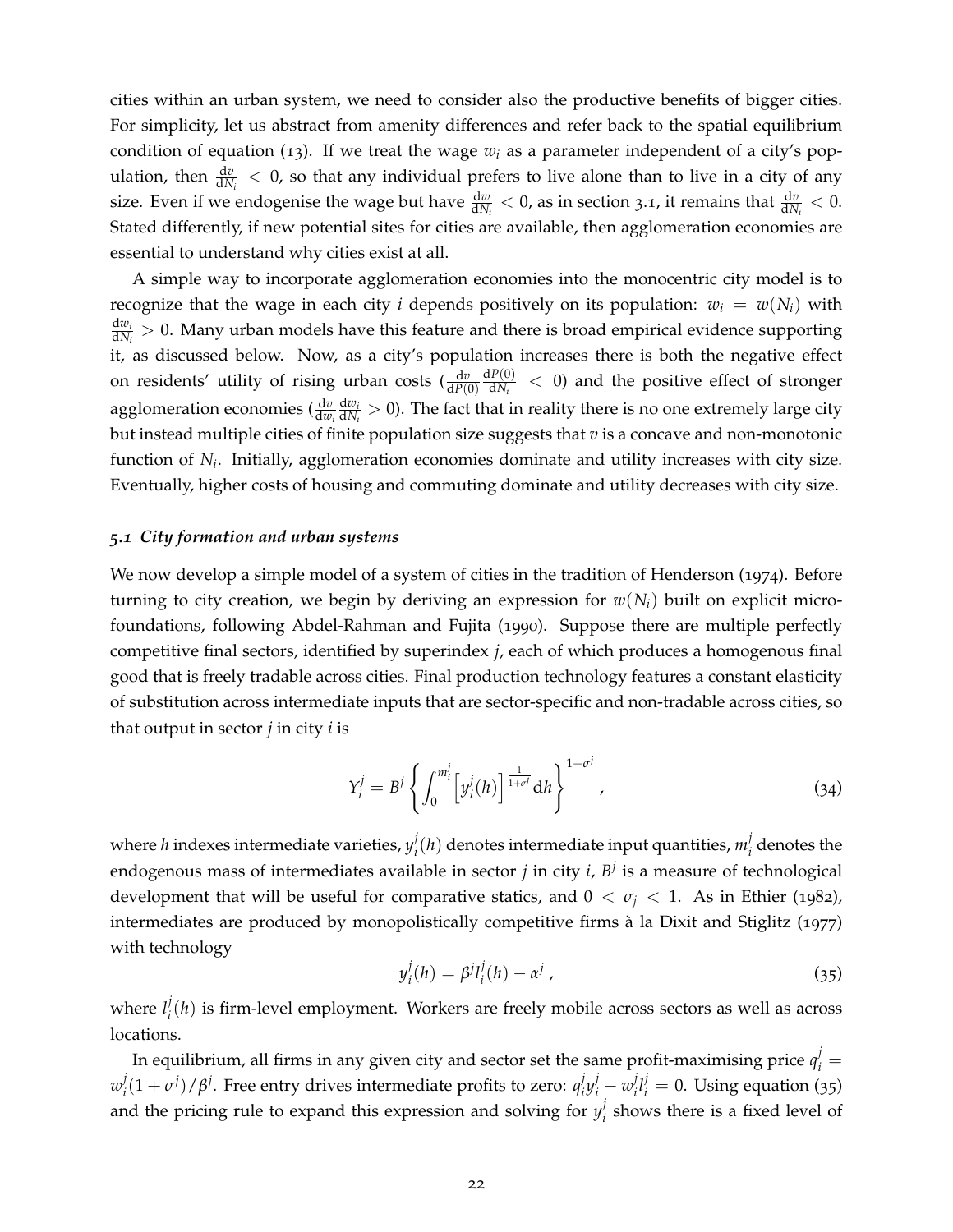intermediate output consistent with zero profits in each sector:

<span id="page-23-0"></span>
$$
y_i^j = \frac{\alpha^j}{\sigma^j} \,. \tag{36}
$$

Equating ([35](#page-22-0)) and ([36](#page-23-0)) allows solving for the constant workforce of each intermediate supplier:  $l_i^j = \alpha^j(1+\sigma^j)/(\beta^j\sigma^j)$ . Hence, the equilibrium mass of intermediate producers in sector *j* of city *i* is

<span id="page-23-1"></span>
$$
m_i^j = \frac{N_i^j}{l_i^j} = \frac{\beta^j \sigma^j}{\alpha^j (1 + \sigma^j)} N_i^j.
$$
\n(37)

By choice of units for intermediate output, we can set  $\beta^j = (1+\sigma^j)(\alpha^j/\sigma^j)^{\sigma^j/(1+\sigma^j)}$ . Substituting equations ([36](#page-23-0)) and ([37](#page-23-1)) into ([34](#page-22-1)) yields aggregate production in sector *j* of city *i* as

<span id="page-23-3"></span>
$$
Y_i^j = B^j \left[ \left( y_i^j \right)^{\frac{1}{1+\sigma^j}} m_i^j \right]^{1+\sigma^j} = B^j \left( N_i^j \right)^{1+\sigma^j} . \tag{38}
$$

Zero profits in final production imply that  $w_i^j N_i^j = P^j Y_i^j$ *i* . Thus, wages are given by

<span id="page-23-2"></span>
$$
w_i^j = P^j B^j \left( N_i^j \right)^{\sigma^j} . \tag{39}
$$

Note that aggregate production is subject to increasing returns at the sector and city level. As the size of a sector in a city increases, it supports a wider range of shared intermediate suppliers. Gains from variety in final production then imply that it is possible to increase output more than proportionately relative to the increase in employment producing intermediates for this sector. The literature has explored many alternative agglomeration mechanisms with similar implications, both theoretically and empirically (see [Duranton and Puga,](#page-61-8) [2004](#page-61-8), [Rosenthal and Strange,](#page-66-3) [2004](#page-66-3), and [Puga,](#page-65-11) [2010](#page-65-11), for reviews).

In equilibrium, all cities are specialized in a single sector. To see this, note that any equilibrium must be such that wages are equalized across sectors in a city. Consider now a small perturbation in the distribution of employment across sectors within a city keeping its total population constant. Since *∂w j i*/∂N<sup>*i*</sup> > 0, sectors that see employment rise begin paying higher wages and attract more workers, whereas sectors that see employment fall begin paying lower wages and lose more workers. The only equilibrium that is stable with respect to perturbations in the distribution of local employment across sectors has all local workers employed by the same sector. Two assumptions drive full urban specialization in this simple model. First, since intermediates are sector-specific, agglomeration economies arise within sector only. Thus, mixing multiple sectors in a single city would increase house prices and commuting costs without bringing any benefits relative to having sectors operate in separate cities. Second, final goods are assumed freely tradable, which eliminates the proximity-concentration trade-off that would otherwise arise. Cross-sector externalities and trade costs would provide static motives for a diversity of sectors in cities. See [Duranton and Puga](#page-61-9) ([2000](#page-61-9)) for a review of such static extensions. Below we also discuss a dynamic alternative proposed by [Duranton and Puga](#page-61-1) ([2001](#page-61-1)).

Next we model the internal structure of cities using a version of the monocentric city model that both generalizes and simplifies the version presented in section [2](#page-3-5). In particular, let us generalize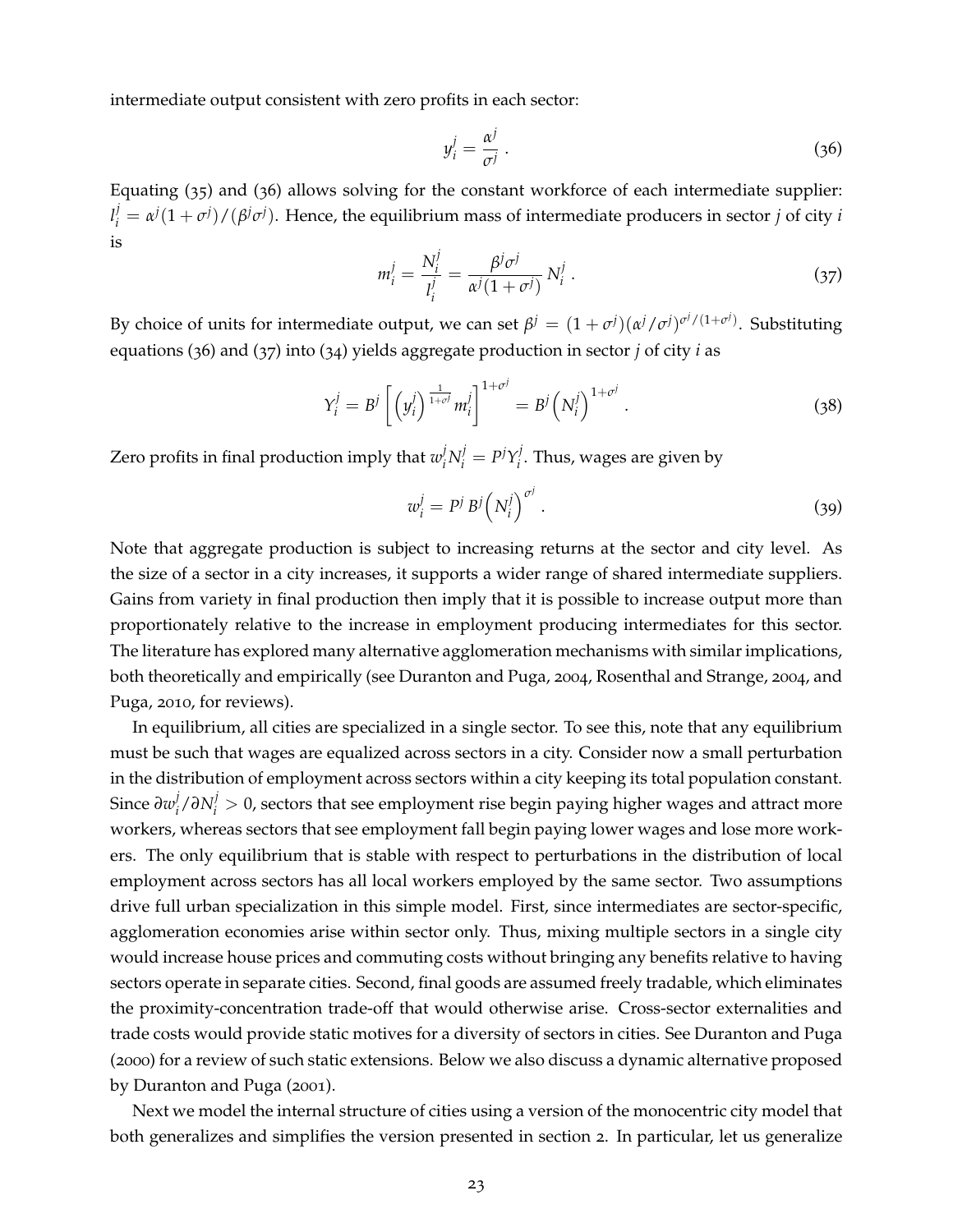the specification for commuting costs so that they are not necessarily linear but instead have an elasticity  $\gamma$  with respect to distance. Further, we have so far had commuting costs incurred in units of the single consumption good in the economy. Since we are now considering multiple consumption goods, and each city is specialized in the production of just one such good, let us have commuting costs in each city incurred in terms of the locally produced good *j*. We can then write commuting costs for a resident living at distance *x* from the CBD as  $P^j \frac{1+\gamma}{\gamma}$  $\frac{1}{\gamma}$  *τ x*<sup>γ</sup>, where the normalization constant  $\frac{1+\gamma}{\gamma}$  is just meant to simplify notation below.

At the same time, to obtain closed-form solutions without the need to specify a functional form for utility, let us make the simplifying assumption that all residences have the same size and are built with a constant capital to land ratio. Thus, every individual consumes one unit of floorspace built on one unit of land with a fixed amount of capital. Relative to the version of the monocentric city model seen before, this implies the restriction  $h(x) = f(x) = 1$ . Hence the physical extent of the city is the same as its population:  $\bar{x} = N_i$ .

Then, totally differentiating the spatial equilibrium condition with respect to *x* yields the land and house price gradients:  $\frac{dR(x)}{dx} = \frac{dP(x)}{dx} = -P^j(1+\gamma)\tau x^{\gamma-1}$ . Without further loss of generality, let us set the cost of capital per residence equal to zero (so that house and land prices are equal instead of differing by a constant) and the rental price of land when not in urban also equal to zero (otherwise, land prices would be higher everywhere by the value of that rent). Integrating the land price gradient  $\frac{dR(x)}{dx}$  and using  $R(\overline{x}) = \underline{R} = 0$  and  $\overline{x} = N_i$  to obtain the integration constant, we can express house and land prices as

<span id="page-24-0"></span>
$$
P(x) = R(x) = P^j \frac{1+\gamma}{\gamma} \tau (N_i^{\gamma} - x^{\gamma}). \tag{40}
$$

Note that with fixed housing consumption, utility equalization within the city implies that the sum of commuting costs and housing expenditure is the same for every resident, and equal to the house **price at the cbD:**  $P^j \frac{1+\gamma}{\gamma}$ *+*γ  $\tau x^{\gamma} + P(x) = P(0) = P^{j} \frac{1+\gamma}{\gamma}$  $\frac{1}{\gamma}$  *τ*  $N_i^{\gamma}$  $\int_i^{\gamma}$ . Integrating  $R(x)$ , as given by equation ([40](#page-24-0)), over the physical extent of the city yields total land rents:

<span id="page-24-1"></span>
$$
R_i = \int_0^{N_i} R(x) dx = P^j \tau N_i^{1+\gamma} . \tag{41}
$$

We now consider endogenous city formation in this framework. Following [Becker and Hender](#page-59-8)[son](#page-59-8) ([2000](#page-59-8)) we study three alternative mechanisms: self-organization, land developers, and active local governments.

Let us begin with self-organization, so that cities arise as the result of the uncoordinated decisions of individual agents. Since free trade in final goods equalizes their prices across locations and since housing consumption is fixed, utility only depends on income net of housing costs and commuting costs. To compute income, we need to consider what happens to land rents. Under self-organization the simplest assumption is that land rents are shared by all residents in the city, each getting  $\frac{R_i}{N_i}$ . Recall that the sum of housing costs and commuting costs for every resident is equal to the price of housing at the CBD,  $P(0)$ . Using  $c_i$  to denote per-capita income net of housing costs and commuting costs, we can write this as  $c_i = w(N_i) + \frac{R_i}{N_i} - P(0)$ . Substituting equations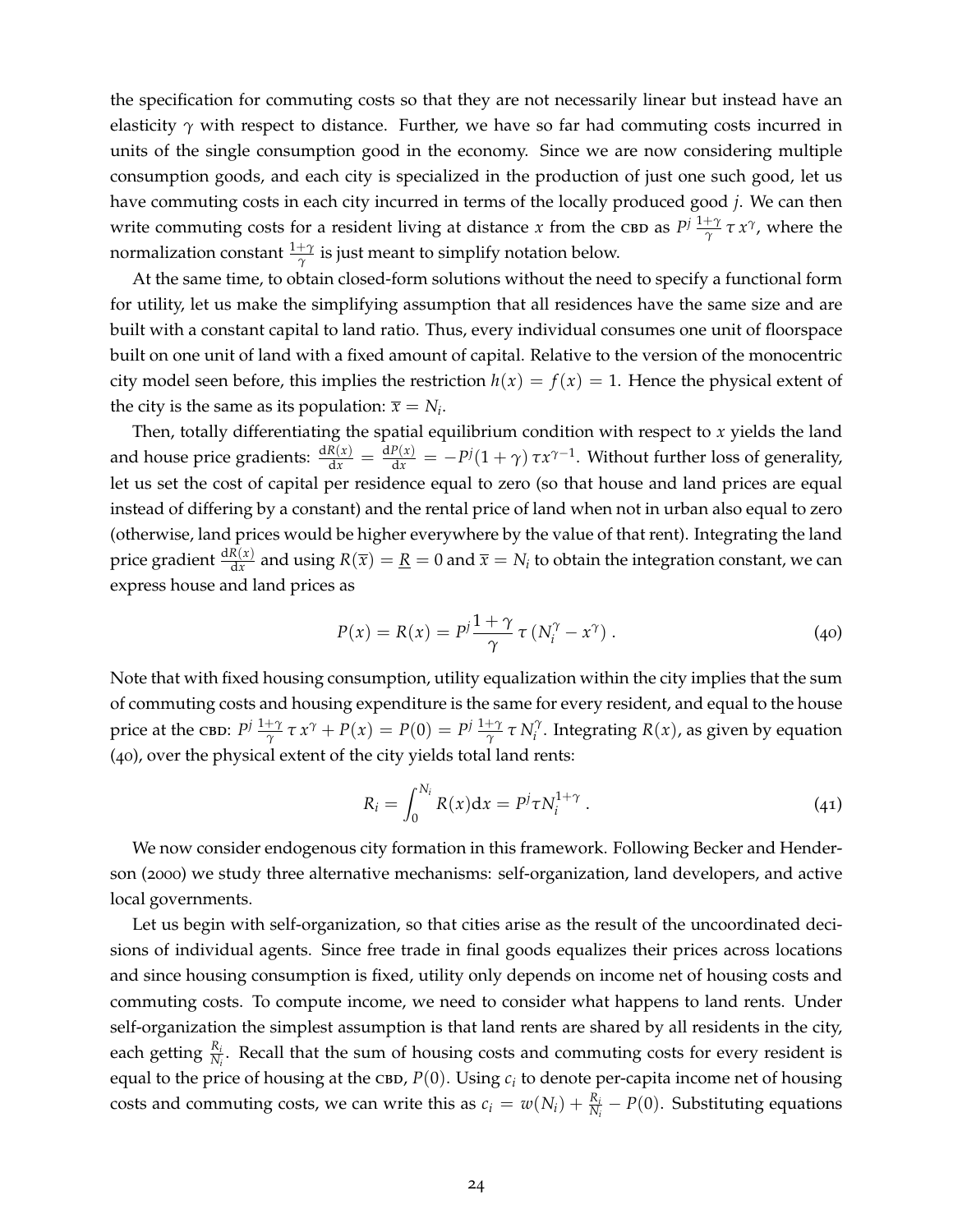

<span id="page-25-0"></span>Figure 2: City sizes and utility

([39](#page-23-2)), ([40](#page-24-0)), and ([41](#page-24-1)), this becomes

<span id="page-25-1"></span>
$$
c_i = P^j \left( B^j N_i^{\sigma^j} - \frac{\tau}{\gamma} N_i^{\gamma} \right) \tag{42}
$$

We consider a continuum of cities. Under self-organization, the number (mass) of cities in each sector is given, since no agent is large enough to create a new city on their own. An equilibrium distribution of population across cities simply requires utility equalization and stability with respect to small perturbations. Panel (a) of figure [2](#page-25-0) plots utility as a function of population size, as given by equation ([42](#page-25-1)), for two cities specializing in different sectors.<sup>[26](#page-25-2)</sup> Provided that *γ* > *σ<sup>j</sup>*, for each city type, utility is a concave function of population: initially agglomeration economies dominate and utility increases with city size but eventually higher costs of housing and commuting dominate and utility decreases with city size. The difference in specialization affects the relationship between population and net income through differences in agglomeration economies  $(\sigma^j)$ , in the productivity shifter  $(B^j)$ , and in final goods prices  $(P^j)$ .

Consider first the solid curve. For any given level of utility, there are at most two population sizes that provide this utility level, one above and one below the efficient size that maximizes utility in a city of that specialization. However, cities below the efficient size cannot survive small perturbations in the distribution of workers. This is because those that gain population get closer to the efficient size and attract even more workers while those that lose population get further away from the efficient size and lose even more workers. If cities specializing in sector 1 (with utility plotted as a solid curve) have the population marked by  $N^1$  in panel (a) of figure [2](#page-25-0), then cities specializing in sector 2 (with utility plotted as a dashed curve) have the population marked by *N*<sup>2</sup> to ensure workers have no incentive to migrate across cities. Thus, under self-organization, all cities of the same specialization have the same population size and this size cannot be smaller than the efficient city size for each sector.

The reason why cities tend to be too large under self-organization is a lack of coordination: each worker would prefer more cities of a smaller size each in their sector but a worker alone cannot

<span id="page-25-2"></span><sup>&</sup>lt;sup>26</sup>The figure is plotted for  $\gamma = \tau = 0.045$ ,  $\sigma^1 = 0.038$ ,  $\sigma^2 = 0.040$ ,  $B^1 = B^2 = 1$ ,  $P^1 = 1$ , and  $P^2 = 1.43$ .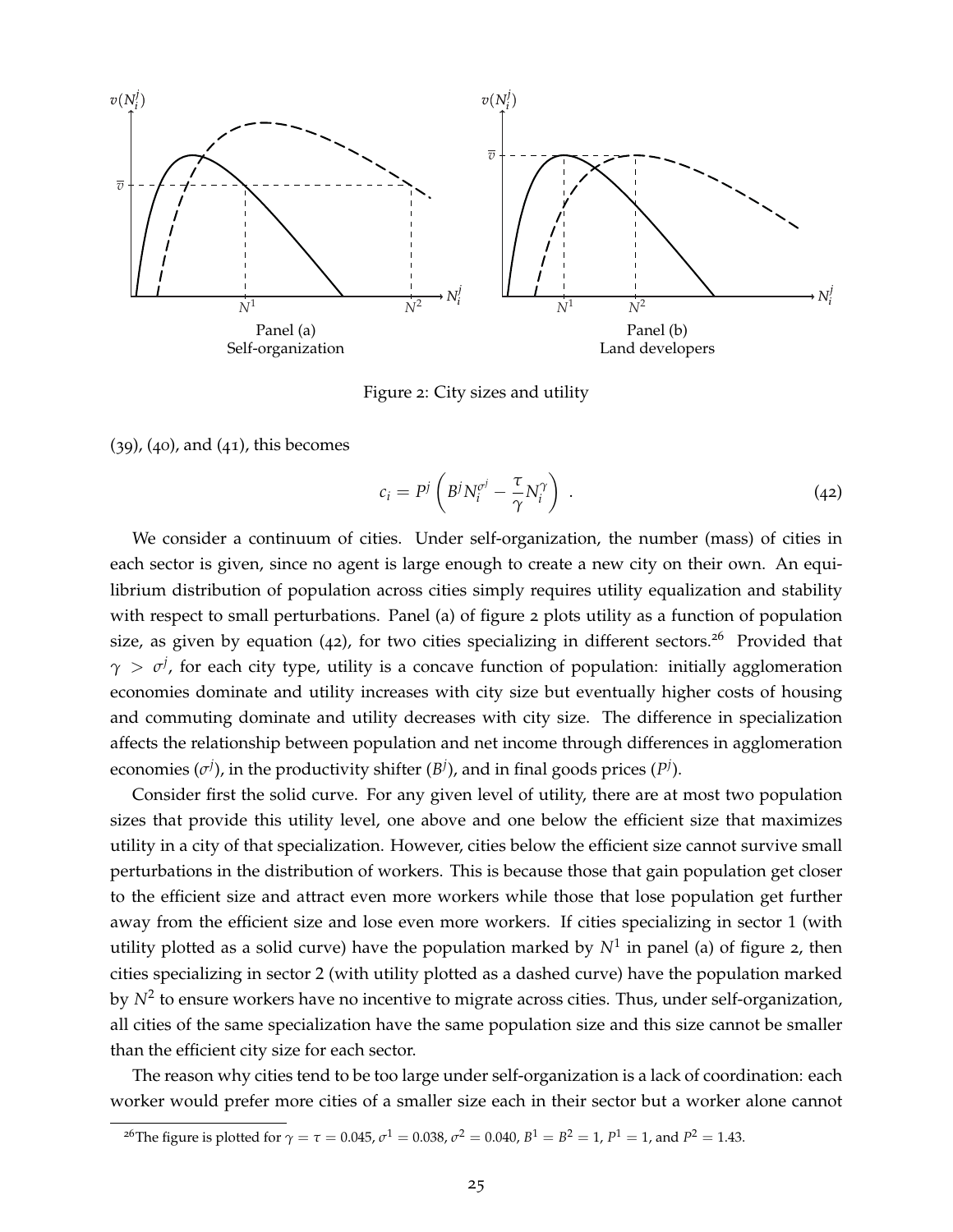create a new city. Following [Henderson](#page-63-1) ([1974](#page-63-1)), suppose all land at each potential its for a city is controlled by a land developer who collects land rents. There is free entry and perfect competition amongst land developers. Each of them announces a population size and specialization for their city as well as a level of transfers  $T_i^j$ *i* that they are willing to provide to workers locating in their city. When active, each land developer seeks to maximize land rents  $R_i\,=\,P^j\tau N_i^{1+\gamma}$  $i^{1+\gamma}$ , net of any transfers:

<span id="page-26-1"></span>
$$
\max_{\{T_i, N_i\}} \Pi_i = P^j \tau N_i^{1+\gamma} - T_i N_i \,, \tag{43}
$$

subject to the participation constraint for workers. This constraint results from incorporating transfers into workers' income and ensuring that they achieve the same per-capita income net of housing and commuting costs  $\bar{c}$  as in the best alternative location:

<span id="page-26-0"></span>
$$
P^j B^j N_i^{\sigma^j} + T_i - P^j \frac{1+\gamma}{\gamma} \tau N_i^{\gamma} = \overline{c} \tag{44}
$$

Further, population must be positive:  $N_i \geq 0$ .

Solving for *T j*  $\mathbf{v}_i^j$  in equation ([44](#page-26-0)) and substituting this into ([43](#page-26-1)) yields an equivalent programme:

<span id="page-26-2"></span>
$$
\max_{\{N_i\}} \Pi_i = P^j B^j N_i^{1+\sigma^j} - P^j \frac{\tau}{\gamma} N_i^{1+\gamma} - \overline{c} N_i \,. \tag{45}
$$

The equivalence between the programmes  $(43)$  $(43)$  $(43)$  and  $(45)$  $(45)$  $(45)$  shows that, in maximizing land rents net of transfers, developers behave as if running a factory-town in which they hired workers at their going net compensation levels  $(\bar{v})$  and sold in national markets all output produced in the city  $(P^{j}Y_{i} = P^{j}B^{j}N_{i}^{1+\sigma^{j}})$  $\frac{1}{i}$ <sup>1+ $\sigma$ </sup>) net of commuting cost expenditure ( $P^j \frac{\tau}{\gamma} N_i^{1+\gamma}$  $\binom{1+\gamma}{i}$ , keeping any residual as a profit.

The first order condition for  $(45)$  $(45)$  $(45)$  is

$$
\overline{v} = P^j \left( (1 + \sigma^j) B^j N_i^{\sigma^j} - \frac{1 + \gamma}{\gamma} \tau N_i^{\gamma} \right) \,. \tag{46}
$$

Substituting this first-order condition into equation ([45](#page-26-2)) yields maximized profits for the developer:

<span id="page-26-3"></span>
$$
\Pi_i = P^j \tau N_i^{1+\gamma} - \sigma^j P^j B^j N_i^{1+\sigma^j} \,. \tag{47}
$$

Equating this expression for  $\Pi_i$  with the expression in the original developer's program of equation ([43](#page-26-1)) shows that, in maximizing their profits, developers offer each worker the following transfer:

<span id="page-26-6"></span>
$$
T_i = \sigma^j P^j B^j N_i^{\sigma^j} \tag{48}
$$

This transfer covers the gap between the market wage  $w_i^j = P^j B^j N_i^{\sigma^j}$  $\sigma_i^{\sigma}$  and the city-level marginal product of labour  $(1 + \sigma^j)P^jB^jN_i^{\sigma^j}$  $\mathbf{r}^{\sigma}$ . Thus, in maximizing their profits, developers internalize the city-level externality created by agglomeration economies.

Free entry and perfect competition among land developers exhausts their profits. Using *Π<sup>i</sup>* = 0 in equation ([47](#page-26-3)) and solving for  $N_i$ , we obtain equilibrium city size in the presence of land devel-opers:<sup>[27](#page-26-4)</sup>

<span id="page-26-5"></span>
$$
N_i = \left(B^j \frac{\sigma^j}{\tau}\right)^{\frac{1}{\gamma - \sigma^j}}.\tag{49}
$$

<span id="page-26-4"></span><sup>&</sup>lt;sup>27</sup>Note that the second-order condition for profit maximization requires  $\gamma > \sigma^j$ .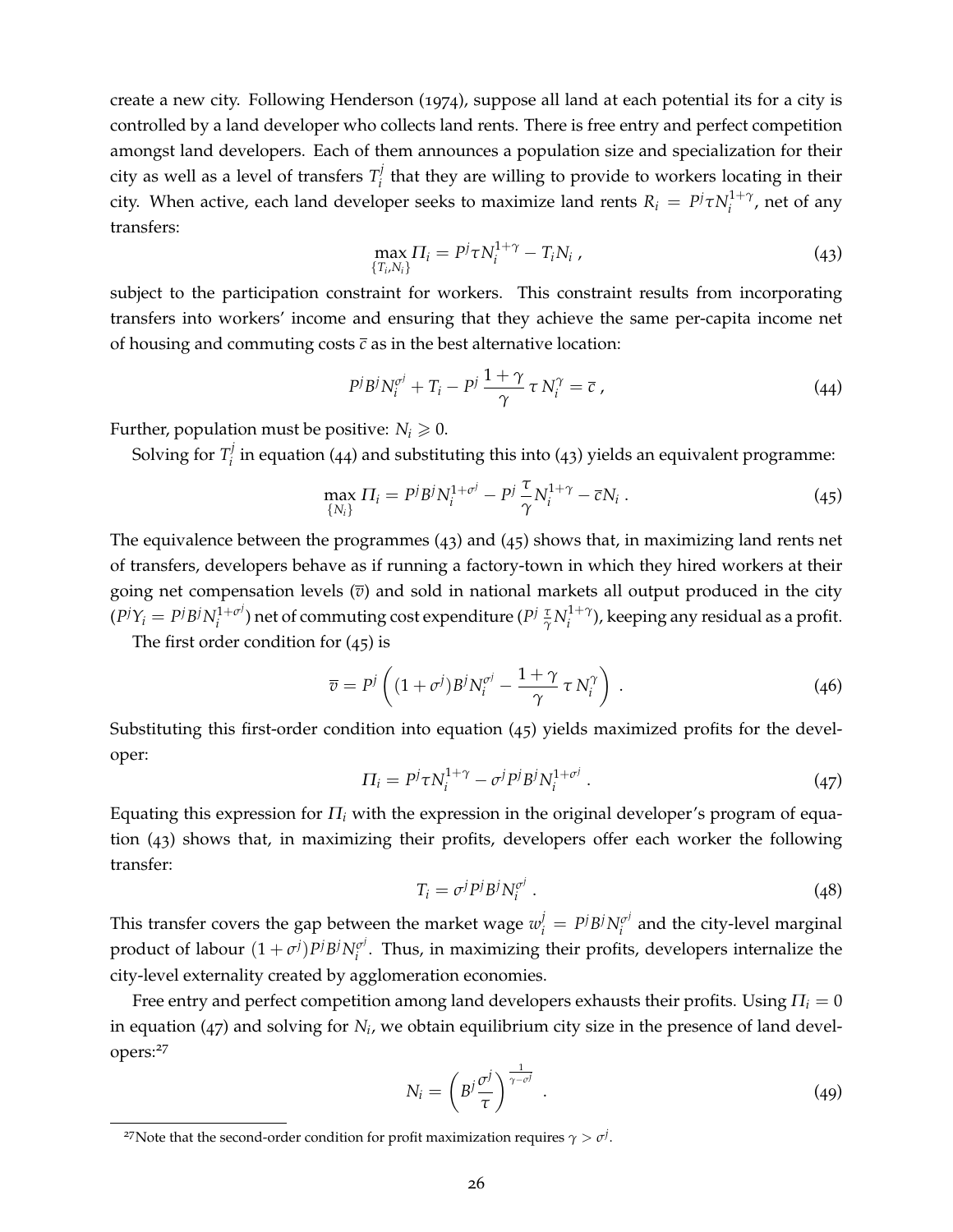This is the optimal city size. To see this, consider a situation where land at each site, instead of being owned by a developer, is shared by residents who elect a local government that runs the city so as to maximize their welfare. The utility of each resident in the city is given by equation ([42](#page-25-1)). This utility is maximized for *N<sup>i</sup>* given by equation ([49](#page-26-5)).

Panel (b) of figure [2](#page-25-0) plots utility as a function of population size for two cities specializing in different sectors in the presence of competitive land developers.<sup>[28](#page-27-0)</sup> There are two differences with respect to the equilibrium under self-organization of panel (a). First, taking final goods prices as given, land developers are induced through competition to create cities of the efficient size for their sector. If this was not the case, then another developer could enter and make a profit by offering a more efficient city and capturing as profit by means of lower transfers the difference in utility relative to the best alternative city. Optimal city size is obtained because, in equilibrium, developers must make transfers that cover the gap between private and social returns opened by agglomeration economies. With zero profits for developers, total land rents equal total transfers, and thus are just enough to cover that gap.<sup>[29](#page-27-1)</sup> The second difference is that if, as shown by the dashed curve for sector 2 in panel (a), cities in a certain sector offer higher utility at the peak, this will attract more developers to this sector. Entry increases economy-wide output in that sector and lowers its general equilibrium final good price until all cities offer the same utility at the efficient size for their sector. This is what shifts downwards the utility for sector 2 in panel (b) relative to panel (a).

Equilibrium city sizes, as given by equation ([49](#page-26-5)), are the result of what [Fujita and Thisse](#page-62-9) ([2002](#page-62-9)) call the "fundamental trade-off" of urban economics: between agglomeration economies, which make wages and productivity increase with city size, and crowding diseconomies, which makes commuting and housing costs increase with city size.<sup>[30](#page-27-2)</sup> The lower the magnitude of commuting costs, as captured by *τ*, the larger is city size. This confirms that the implication of the monocentric city model that improvements in commuting infrastructure foster urban growth is robust to the introduction of agglomeration economies and endogenous city creation. A decrease in the elasticity of commuting costs with respect to distance, *γ*, similarly leads to larger cities. Turning to the other side of the trade-off, stronger agglomeration economies, as measured by  $\sigma^j$ , make cities larger. Since crowding costs are unlikely to be very different for workers engaged in different activities but agglomeration economies will be stronger in some sectors than in others, there is an important

<span id="page-27-0"></span><sup>&</sup>lt;sup>28</sup>The curves are plotted with developer profits driven to zero, in which case utility is still given by equation  $(42)$  $(42)$  $(42)$ , like under self-organization. We use the same parameters as in panel (a), except  $P^2$ , which now adjusts through free entry by land developers until utility is equalized across cities.

<span id="page-27-1"></span><sup>&</sup>lt;sup>29</sup>Using  $\Pi_i = 0$  in equation ([43](#page-26-1)) implies  $T_i N_i = P^j \tau N_i^{(1+\gamma)} = R_i$ , while multiplying both sides of equation ([48](#page-26-6)) by  $N_i$  $\frac{\partial}{\partial t} \text{Tr} \left( \frac{\partial}{\partial t} \mathbf{F} \mathbf{F} \mathbf{F} \mathbf{F} \mathbf{F} \mathbf{F} \mathbf{F} \mathbf{F} \mathbf{F} \mathbf{F} \mathbf{F} \mathbf{F} \mathbf{F} \mathbf{F} \mathbf{F} \mathbf{F} \mathbf{F} \mathbf{F} \mathbf{F} \mathbf{F} \mathbf{F} \mathbf{F} \mathbf{F} \mathbf{F} \mathbf{F} \mathbf{F} \mathbf{F} \mathbf{F} \mathbf{F} \mathbf{F} \mathbf{F} \mathbf{F} \math$  $\hat{a}^{(1+\nu)}$ ). This is a classic result in urban economics known as the Henry George Theorem [\(Serck-](#page-66-4)[Hanssen,](#page-66-4) [1969](#page-66-4), [Starrett,](#page-67-2) [1974](#page-67-2), [Vickrey,](#page-67-3) [1977](#page-67-3)). Its best-known version is associated with local public goods [\(Flatters,](#page-61-10) [Henderson, and Mieszkowski,](#page-61-10) [1974](#page-61-10), [Stiglitz,](#page-67-4) [1977](#page-67-4), [Arnott and Stiglitz,](#page-58-12) [1979](#page-58-12)).

<span id="page-27-2"></span> $30E$ guation ([49](#page-26-5)) reflects city sizes with developers. Under self-organization, we must be in the downward-sloping portion of the size-utility relationship depicted in figure [2](#page-25-0) instead of at the optimum. For given goods prices, a fall in *τ* or *γ* or an increase in *σ<sup>j</sup>* or *B<sup>j</sup>* push the size-utility curve outwards and make city size increase, resulting in the same qualitative comparative statics as with developers. However, while with efficient city sizes the envelope theorem implies no additional effects operating through goods prices, without developers we must consider such general equilibrium price effects which, if sufficiently strong, could in principle offset the standard comparative statics. In section [6](#page-42-0).4 we discuss further the importance of considering the elasticity of demand and price effects when looking at the impact of productivity changes on cities.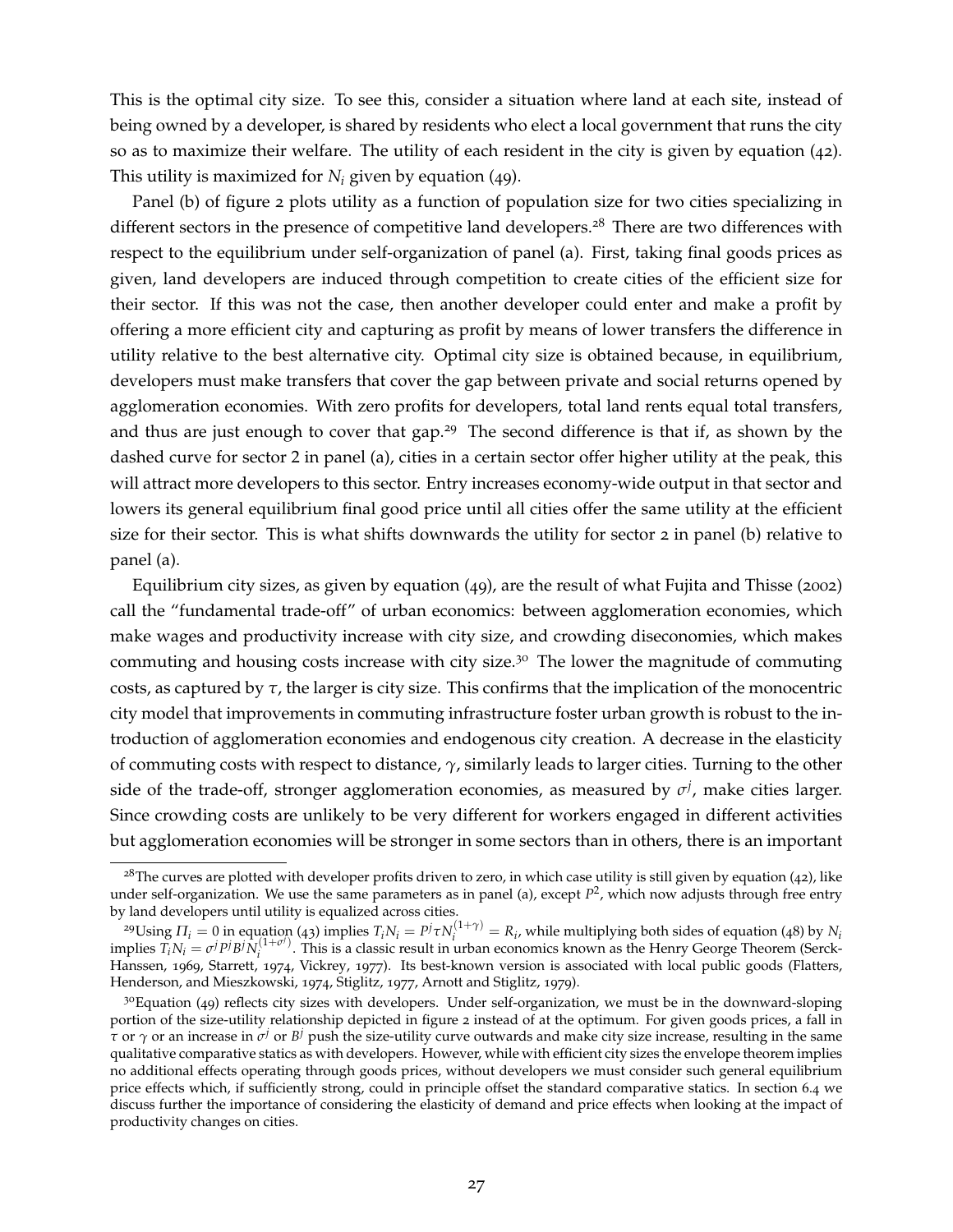link between sectoral specialization and city size. In particular, cities specializing in sectors with higher agglomeration economies (high *σ j* ) will be larger in size. [Black and Henderson](#page-59-9) ([2003](#page-59-9)) show that us cities can be classified into groups with similar specialization and size.

In the model in this section, sectors are defined as groups of firms using similar bundles of inputs. In a more general setting, the combinations of activities present in cities of different sizes depend on more complicated links, some of which form through agglomeration economies extending across sectors, and others through links between various parts of the production process within a firm. [Duranton and Puga](#page-61-11) ([2005](#page-61-11)) model such a multi-stage production process within each firm in a general equilibrium model of an urban system. They show that as technological developments and transport improvements facilitate the spatial fragmentation of activities within the firm, management and business service provision will tend to concentrate in larger cities whereas actual production will concentrate in smaller cities. They also who that such a process has occurred in the United States since the 1950s. In effect, this implies an increasing specialization by functions and occupations instead of traditional sectoral divisions.

The technological parameter in the model,  $B<sup>j</sup>$ , allows us to study the effects on city growth of sectoral shocks and of aggregate growth. To study sectoral shocks, consider a continuum of sectors, so that a shock to just one of these sectors does not affect the entire economy. Then, by equation ([49](#page-26-5)), a positive shock to  $B^j$  makes cities specializing in this sector grow in size. Higher supply lowers output prices in this sector, which induces some developers to move away from it until utility equalization, which implies that the value of output per worker net of commuting costs must stay constant, is restored (see equation [42](#page-25-1)). At the new equilibrium, there will be fewer cities specializing in the sector experiencing the positive technology shock and each of them will be larger in population.

Turning to aggregate technical change, consider a situation where  $B^j = B$  is common to all sectors and experiences an increase. Given that this will affect every city, we can no longer treat utility as constant. Instead, it will change equally everywhere. By equation ([42](#page-25-1)) and the envelope theorem,

$$
\frac{B}{\bar{c}}\frac{d\bar{c}}{dB} = \frac{BN_i^{\sigma^j}}{BN_i^{\sigma^j} - \frac{\tau}{\gamma}N_i^{\gamma}} > 1.
$$
\n(50)

Thus, cities amplify the growth effects of technical progress: per-capita income net of commuting costs increases more than proportionately with aggregate technical change.

By equation ([49](#page-26-5)) aggregate technical also makes cities grow in population, with initially larger cities tending to grow more. [Henderson and Wang](#page-64-4) ([2007](#page-64-4)) suggest that over the last few decades this tendency of aggregate technical change to increase the relative size of then largest cities has been offset by the tendency of increased democratization around the world to lower urban concentration, thus helping keep city size distributions roughly stable. This effect of democratization can also be linked to the systems of cities model presented in this section. As we have seen, city developers or local governments can help cities get closer to their efficient size, while without them cities tend to be too few and too large. For this to be the case, [Henderson and Wang](#page-64-4) ([2007](#page-64-4)) argue that local governments need to be able to set up new cities, to finance new infrastructure so that existing towns can expand into cities, and to enable land development in well-functioning land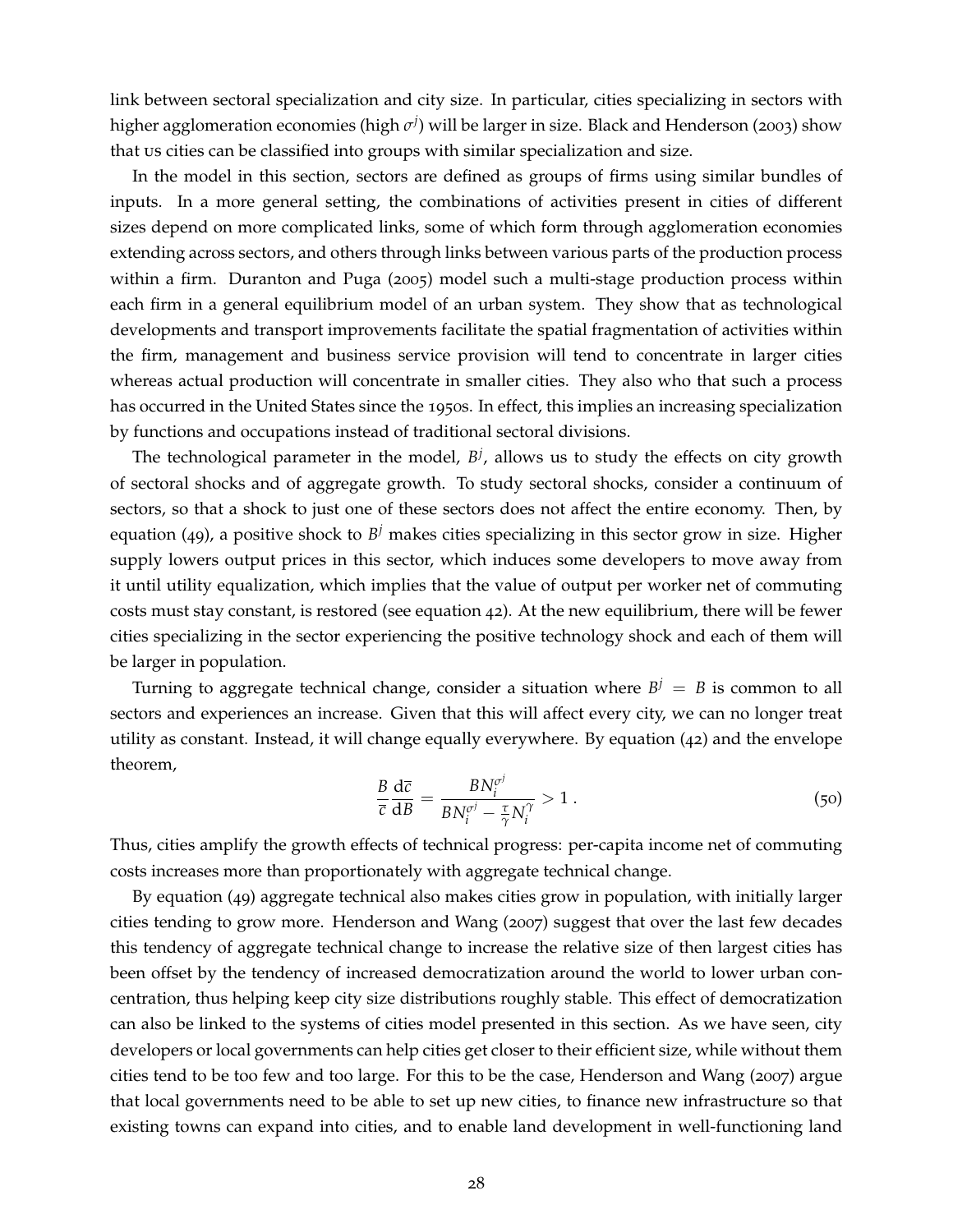markets where regulation is transparent and land ownership is clearly defined. Arguably, all these are characteristics that are closely related to more democratic regimes.

The operation of city developers and local governments in the model of this section is purely static. As a result, changes such as the sectoral shocks we have examined or aggregate population growth cause swings in population sizes. [Henderson and Venables](#page-64-5) ([2009](#page-64-5)) develop a dynamic model of city formation where housing and urban infrastructure are durable. Then population changes smoothly and it is instead the price of housing that is subject to swings. In this dynamic version of the model, cities are created sequentially and city developers borrow to finance development. The subsidies paid by developers are no longer such that the total value of the subsidy equals the total value of the externality created by agglomeration economies. Instead the subsidy to the marginal migrant covers the marginal externality she creates. [Cuberes](#page-60-4) ([2011](#page-60-4)) provides empirical evidence of such sequential city growth: in many countries the largest cities grow more initially, but over time their growth tends to settle and smaller cities start growing faster.

Following [Bartik](#page-58-8) ([1991](#page-58-8)), the link between specialization and city size has often been used to predict city growth in multiple contexts. Applications include studying the interactions between land-use regulations and urban growth as described in section [3](#page-13-2).1 above. For each city, the "Bartik predictor" takes employment growth by industry at the national level (excluding the city at hand) and averages it across industries using initial local employment shares as weights. This measure is sometimes alleged to provide a measure of city growth that is clean from city-specific shocks.<sup>[31](#page-29-0)</sup>

While the Bartik predictor may be plausibly used as a measure of local labour demand shocks affecting a city, like in [Glaeser and Gyourko](#page-62-8) ([2005](#page-62-8)), using it as an instrument may be more problematic. To see this, consider regressing changes in local output or in local wages on changes in local employment to estimate the agglomeration elasticity  $\sigma$  as suggested by equations ([38](#page-23-3)) or ([39](#page-23-2)). If there are sectoral shocks with some unobserved component, for instance affecting  $B^j$ , these will become part of the error term in the regression. By construction, those sectoral shocks will also be part of the Bartik predictor. Thus, the Bartik predictor will violate the exogeneity requirement to be used as an instrument for changes in local employment.

Finally, note that the model above assumes free trade between cities. As noted above, cities fully specialize in equilibrium because of the combination of free trade in final goods and within-sector agglomeration economies. Introducing trade costs brings in the proximity-concentration trade-off that is familiar from international trade [\(Brainard,](#page-59-10) [1997](#page-59-10)). A diversity of sectors in a city reduces the strength of agglomeration economies but saves transport costs when supplying a mixed bundle of goods to local consumers. The prediction that lower transportation costs between cities should lead to greater urban specialisation has received mixed empirical support. With the secular decline in transport costs, one would expect urban specialization to increase. Instead, sectoral specialisation in us cities has declined since at least the 1970s while functional specialisation has

<span id="page-29-0"></span> $3<sup>1</sup>$ It is worth noting that endogenous changes in the number and specialization of cities can alter the link between changes in national sectoral employment and changes in city sizes. For instance, as seen above when discussing the comparative statics on the productivity shifter  $B^j$ , sector-specific shocks that increase equilibrium city sizes typically lead to a consolidation of the sector's employment in fewer cities of larger size, so that cities with similar sectoral composition may experience very different changes during the adjustment. Alternatively, a positive demand shock may lead to a sector being present in more cities without significant changes in the size of cities that initially hosted the sector.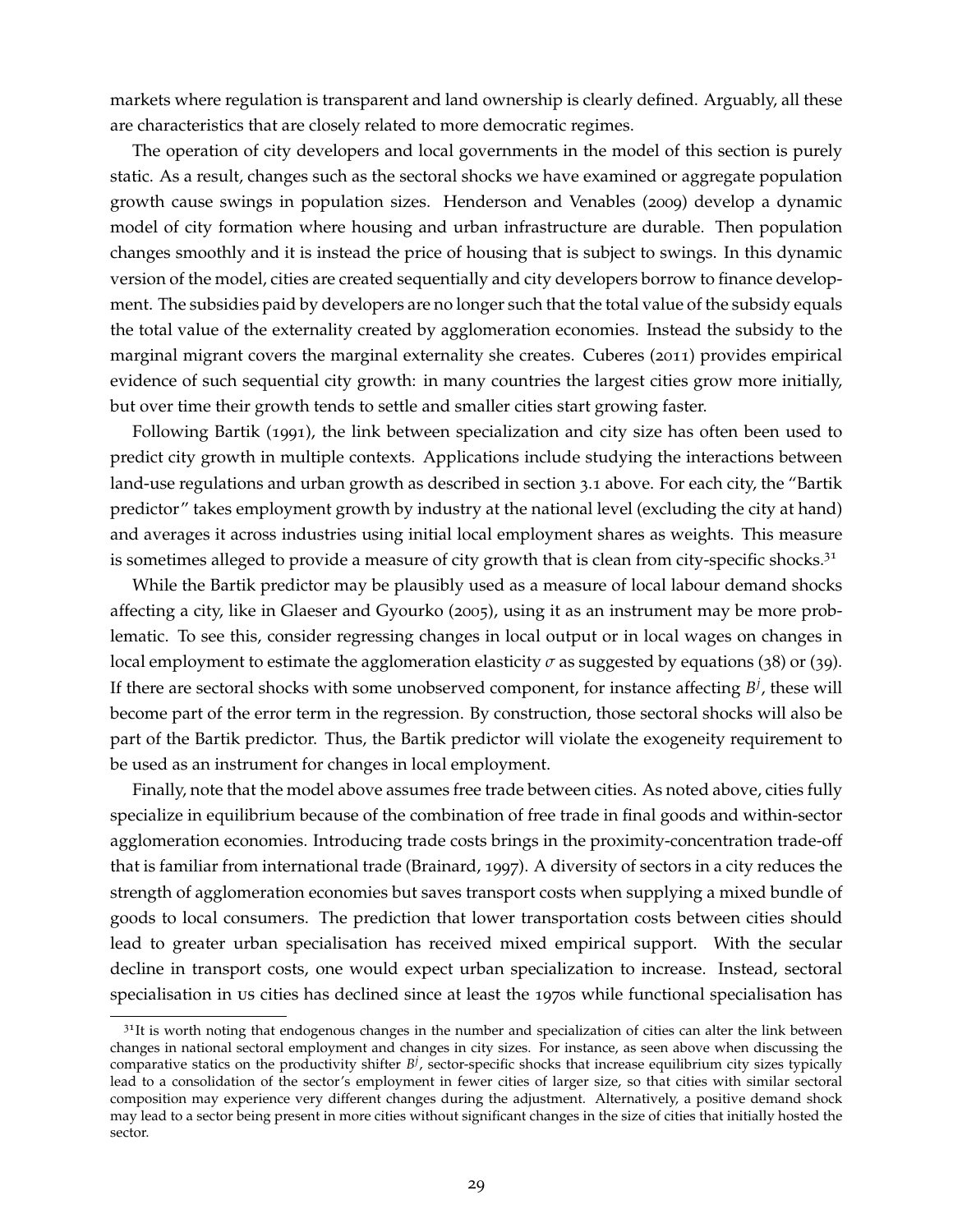increased during the same period [\(Duranton and Puga,](#page-61-11) [2005](#page-61-11)). Allowing for transportation costs to respond differently to changes in infrastructure generates a richer set of predictions. In particular, [Duranton, Morrow, and Turner](#page-61-12) ([2013](#page-61-12)) develop a framework where more highways to enter or exit a city make it cheaper to export heavier goods which are more sensitive to the provision of roadway. For us cities they find that cities with more highways tend to be more specialised in the production of heavier goods and export them more.

[Redding and Sturm](#page-66-5) ([2008](#page-66-5)) consider a model similar to the one developed above but with only one sector for which differentiated varieties directly enter the utility function, as in [Helpman](#page-63-10) ([1998](#page-63-10)). There are still both agglomeration economies and crowding costs related to city size. In addition, the introduction of transport costs creates additional concentration and dispersion forces related to the relative location of cities in space. The interaction between transportation costs and increasing returns in production creates a home market effect where firms want to concentrate their production in cities with good access to large markets [\(Krugman,](#page-64-6) [1980](#page-64-6)). Counteracting this is the fact that firms close to large markets face a larger number of competitors. An important prediction of this framework is that cities with a better market access should be larger. [Redding](#page-66-5) [and Sturm](#page-66-5) ([2008](#page-66-5)) successfully test this prediction using the division of Germany after the Second World War as a natural experiment. They show that West German cities located close to the Iron Curtain lost significant market access and declined in population relatively to other West German cities.

# <span id="page-30-0"></span>*5.2 Empirical magnitude of urban benefits and costs*

We have seen that agglomeration economies are essential to understand why cities exist at all, and their magnitude fundamentally affects city sizes and patterns of firm and worker location. Thus, quantifying agglomeration economies has been a key aim of the empirical literature in urban economics, especially in recent years.

Agglomeration economies imply that firms located in larger cities are able to produce more output with the same inputs. Thus, perhaps the most natural and direct way to quantify agglomeration economies is to estimates the elasticity of some measure of average productivity with respect to some measure of local scale, such as employment density or total population. This elasticity corresponds to parameter  $\sigma$  in the model just presented. In early work, [Sveikauskas](#page-67-5) ([1975](#page-67-5)) regressed log output per worker in a cross-section of city-industries on log city population and found an elasticity of about 0.06. More recent studies have obtained estimates of around 0.02 to 0.05, after dealing with three key potential problems in the original approach.

The first problem is that measuring productivity with output per worker will tend to provide upwardly biased estimates of  $\sigma$ , since capital is likely to be used more intensively in large cities. To address this concern, recent contributions focus on total factor productivity, calculated at the aggregate level for each area being considered or, more recently, at the plant level. A particularly influential contribution using this approach is that of [Henderson](#page-63-11) ([2003](#page-63-11)), who estimates total factor productivity using plant-level data in high-tech and machinery sectors for the United States.

A second concern when estimating agglomeration economies is that productivity and city size are simultaneously determined. If a location has an underlying productive advantage, then it will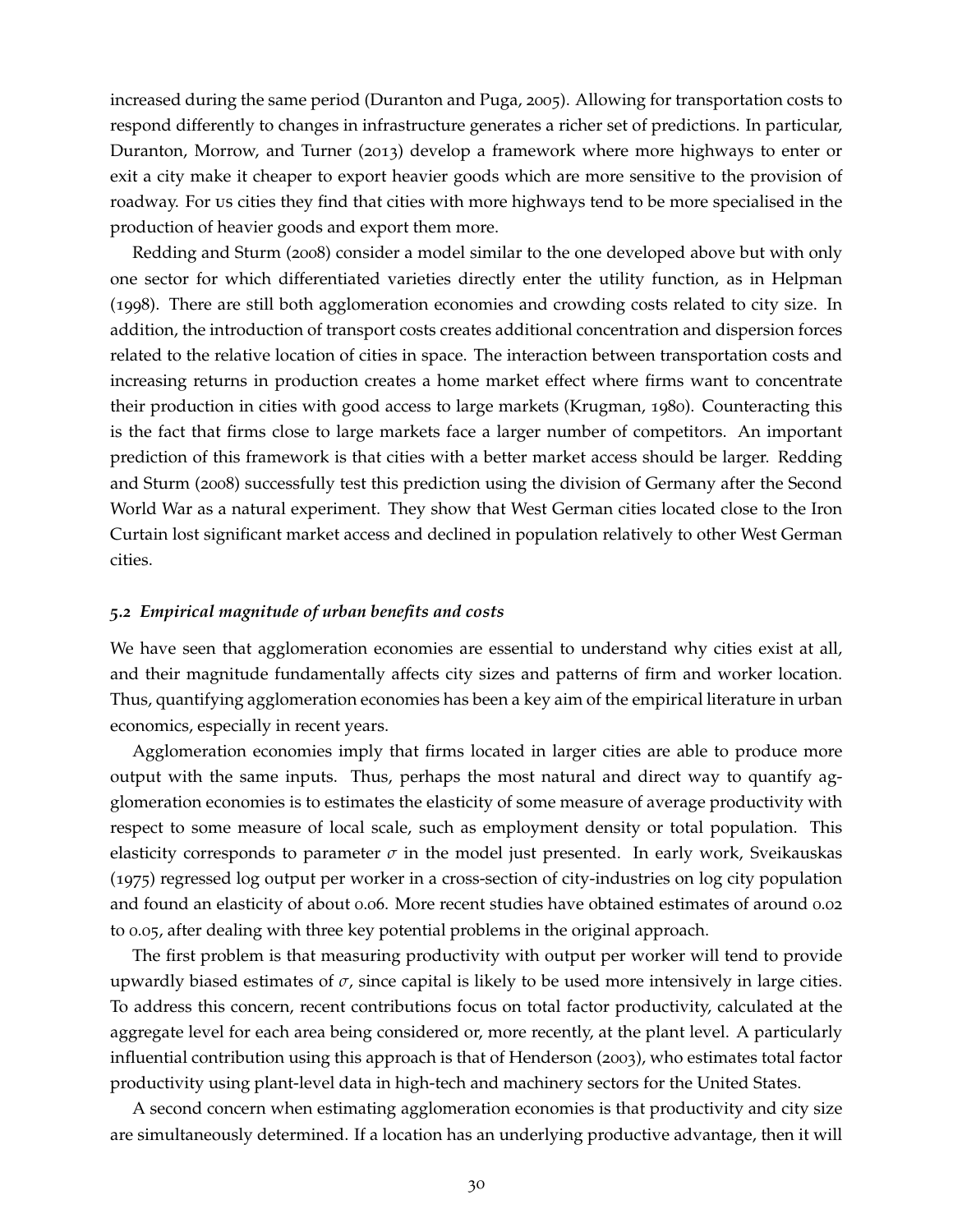tend to attract more firms and workers and become larger as a result. Following [Ciccone and](#page-59-11) [Hall](#page-59-11) ([1996](#page-59-11)), the standard way to tackle this issue is to instrument for the current size or density of an area. The usual instruments are historical population data for cities and characteristics that are thought to have affected the location of population in the past but that are mostly unrelated to productivity today. The logic behind these instruments is that there is substantial persistence in the spatial distribution of population (which provides relevance), but the drivers of high productivity today greatly differ from those in the distant past (which helps satisfy the exclusion restriction). Most studies find that reverse causality is only a minor issue in this context and that estimates of *σ* are not substantially affected by instrumenting [\(Ciccone and Hall,](#page-59-11) [1996](#page-59-11), [Combes, Duranton,](#page-60-5) [Gobillon, and Roux,](#page-60-5) [2010](#page-60-5)). An alternative strategy to deal with a potential endogeneity bias is to use panel data and include city-time fixed effects when estimating plant-level productivity, to capture any unobserved attributes that may have attracted more entrepreneurs to a given city [\(Henderson,](#page-63-11) [2003](#page-63-11)).<sup>[32](#page-31-0)</sup> Finally, [Greenstone, Hornbeck, and Moretti](#page-63-4) ([2010](#page-63-4)) follow an ingenious quasi-experimental approach. They identify us counties that attracted large new plants involving investments above one million dollars as well as runner-up counties that were being considered as an alternative location by the firm. They find that, after the new plant opening, incumbent plants in chosen counties experience a sharp increase in total factor productivity relative to incumbent plants in runner-up counties.

A third concern with productivity-based estimates is that agglomeration economies are not the only reason why average productivity may be higher in larger cities. As in [Melitz and Ottaviano](#page-65-12) ([2008](#page-65-12)) or [Syverson](#page-67-6) ([2004](#page-67-6)), the large number of firms in larger cities may make competition tougher, reducing markups and inducing less productive firms to exit. In this case, higher average productivity in larger cities could result from firm selection eliminating the least productive firms rather than from agglomeration economies boosting the productivity of all firms. [Combes, Duranton,](#page-60-6) [Gobillon, Puga, and Roux](#page-60-6) ([2012](#page-60-6)*b*) develop a framework to distinguish between agglomeration and firm selection. They nest a generalized version of the firm selection model of [Melitz and Ottaviano](#page-65-12) ([2008](#page-65-12)) and a simple model of agglomeration in the spirit of [Fujita and Ogawa](#page-62-5) ([1982](#page-62-5)) and [Lucas and](#page-65-4) [Rossi-Hansberg](#page-65-4) ([2002](#page-65-4)). This nested model enables them to parameterise the relative importance of agglomeration and selection. The main prediction of their model is that, while selection and agglomeration effects both make average firm log productivity higher in larger cities, they have different predictions for how the shape of the log productivity distribution varies with city size. More specifically, stronger selection effects in larger cities, by excluding the least productive firms, should lead to a greater left truncation of the distribution of firm log productivities in larger cities. Stronger agglomeration effects, by making all firms more productive, should lead instead to a greater rightwards shift of the distribution of firm log productivities in larger cities. If firms that are more productive are also better at reaping the benefits of agglomeration, then agglomeration should lead not only to a rightwards shift but also to an increased dilation of the distribution of firm log productivities in larger cities.

<span id="page-31-0"></span> $32$ There are some clear limitations to this strategy. Changes in sectoral productivity are potentially determined simultaneously with changes in employment in the same sector. One may perhaps argue that employment adjusts only slowly after productivity shocks. This then calls for using high-frequency data but serial correlation is likely to be a major issue in this case.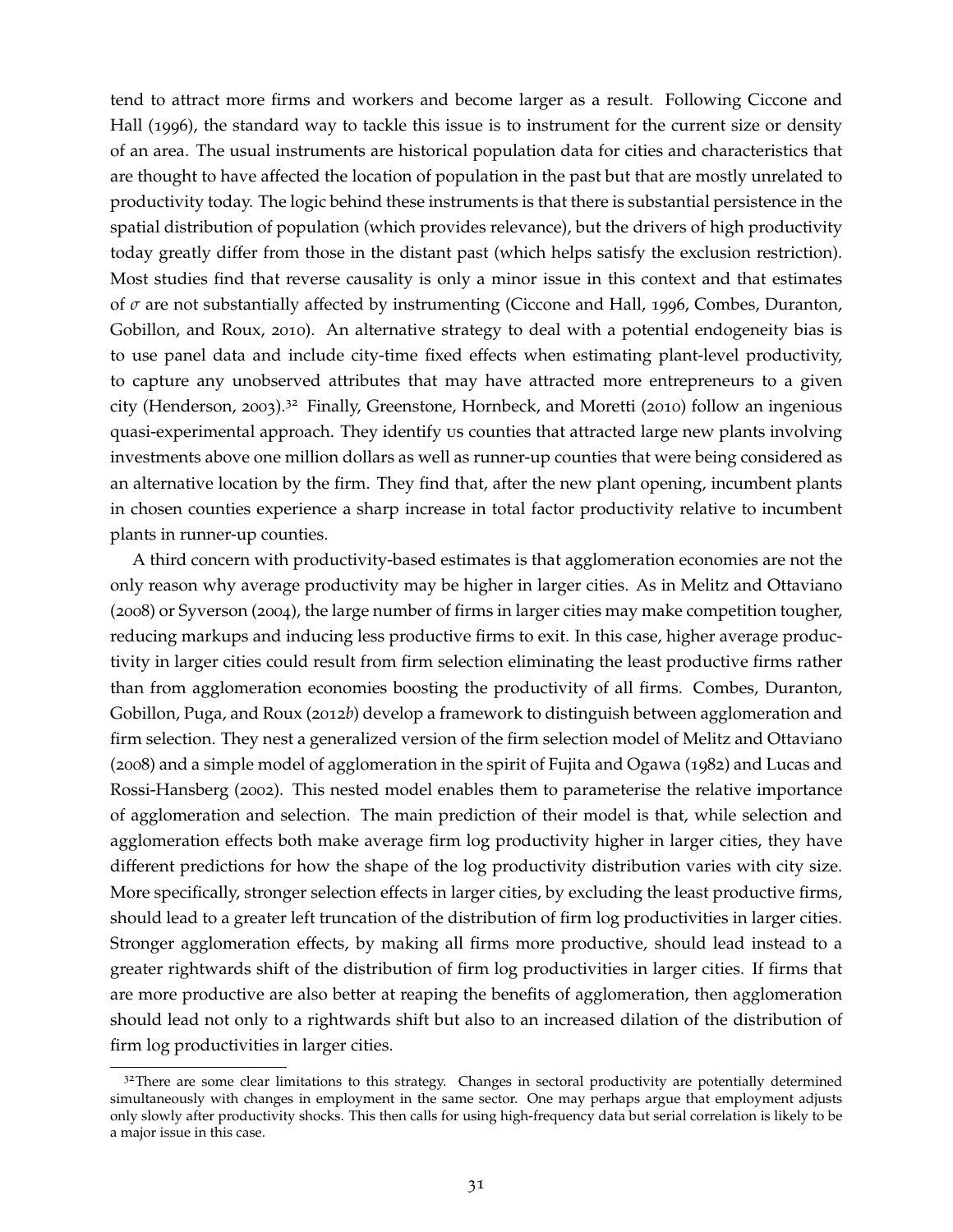Using a quantile approach that allows estimating a relative change in left truncation, shift, and dilation between two distributions and establishment-level data for France, [Combes, Duranton,](#page-60-6) [Gobillon, Puga, and Roux](#page-60-6) ([2012](#page-60-6)*b*) conclude that productivity differences across urban areas in France are mostly explained by agglomeration. They compare locations with above median employment density against those with below-median density (results are almost identical when comparing cities with population above or below 200,000). The distribution of firm log productivity in areas with above-median density is shifted to the right and dilated relative to areas below median density. On the other hand, they find no difference between denser and less dense areas in terms of left truncation of the log productivity distribution, indicating that firm selection is of similar importance in cities of different sizes. Their results show that firms in denser areas are thus on average about 9.7 percent more productive than in less dense areas. Put in terms of  $\sigma$ , this implies an elasticity of 0.032. However, the productivity boost of larger cities is greater for more productive firms, so the productivity gain is 14.4 percent for firms at the top quartile and only of 4.8 percent for firms at the bottom quartile.

For estimating the empirical magnitude of  $\sigma$ , an alternative to comparing establishments' productivity across cities is to compare workers' wages instead. As shown in equation ([42](#page-25-1)), from the point of view of workers, higher wages in larger cities are offset by higher house prices. Looking at the spatial equilibrium from the point of view of firms, equation ([39](#page-23-2)) shows that for firms to be willing to pay higher wages to produce in larger cities, there must be productive advantages that offset the higher costs. Thus, comparing wages across cities of different sizes also allows us to quantify the magnitude of agglomeration economies. This approach is used by [Glaeser and Maré](#page-63-12) ([2001](#page-63-12)), [Combes, Duranton, and Gobillon](#page-60-7) ([2008](#page-60-7)), [Combes, Duranton, Gobillon, and Roux](#page-60-5) ([2010](#page-60-5)) and [De la Roca and Puga](#page-60-8) ([2012](#page-60-8)), amongst others. A key concern when interpreting the existence of an earnings premium for workers with similar observable characteristics in larger cities is that there may be unobserved differences in worker ability across cities. Following [Glaeser and Maré](#page-63-12) ([2001](#page-63-12)), a standard way to tackle this concern is to use panel data for individual workers and introduce worker fixed-effects. Compared with a simple pooled ols regression, a fixed-effects regression reduces the estimate of *σ* by about one-half [\(Combes, Duranton, Gobillon, and Roux,](#page-60-5) [2010](#page-60-5)). This drop in the estimated elasticity when worker fixed-effects are introduced is sometimes interpreted as evidence of more productive workers sorting into bigger cities. However, [De la Roca and Puga](#page-60-8) ([2012](#page-60-8)) argue that the drop is mostly due to the existence of important learning advantages of larger cities. A pooled ols regression mixes the static advantages from locating in a larger city, with the learning effects that build up over time as workers in larger cities are able to accumulate more valuable experience, with any possible sorting. Introducing worker fixed-effects makes the estimation of agglomeration economies be based exclusively on migrants, and captures the change in earnings they experience when they change location. This implies that an earnings regression with worker fixed effects likely is expected to provide an accurate estimate of  $\sigma$ , capturing the static productive advantages of larger cities. Recent studies find the estimated value of  $\sigma$  thus estimated to be around 0.025 [\(Combes, Duranton, Gobillon, and Roux,](#page-60-5) [2010](#page-60-5), [De la Roca and Puga,](#page-60-8) [2012](#page-60-8)). At the same time, to more fully capture the benefits of larger cities, we should also study learning effects. We return to these below.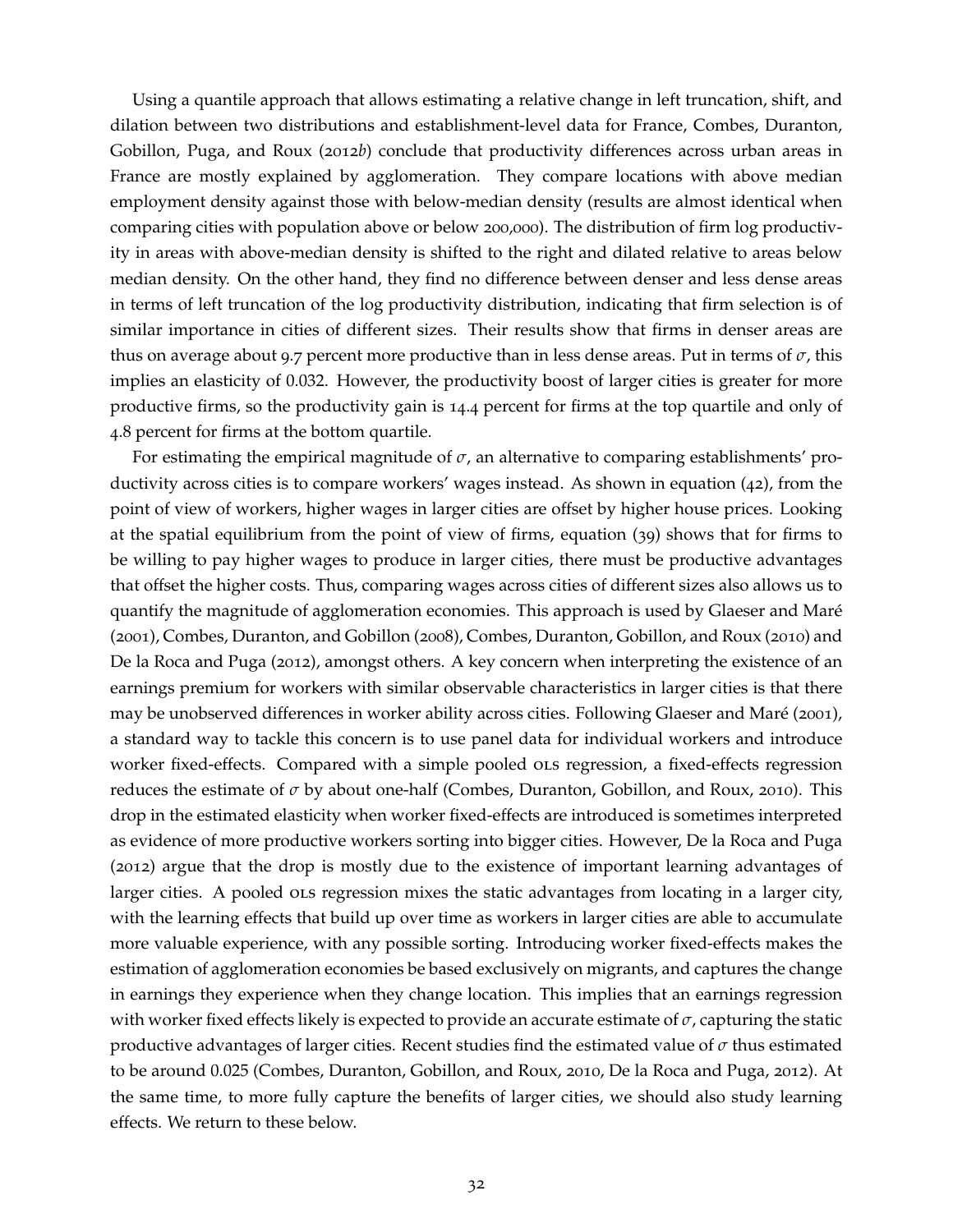As we have seen, equilibrium and efficient city sizes are the result of a trade-off between agglomeration economies, as measured by *σ*, and urban crowding costs, as measured by *γ*. While there is now a large literature estimating the value of  $\sigma$ , the elasticity of urban productivity advantages with respect to city size, much less is known about  $\gamma$ , the elasticity of crowding costs with respect to city size. [Combes, Duranton, and Gobillon](#page-60-9) ([2012](#page-60-9)*a*) develop a methodology to estimate this and apply it to French data. As highlighted by the monocentric city model studied in section [2](#page-3-5), house prices within each city vary with distance to the city centre offsetting commuting costs. House prices at the city centre capture the combined cost of housing and commuting in each city, so they are a relevant summary of urban costs. [Combes, Duranton, and Gobillon](#page-60-9) ([2012](#page-60-9)*a*) use information about the location of parcels in each city and other parcel characteristics from recorded transactions of land parcels to estimate unit land prices at the centre of each city. They then regress these estimated (log) prices at the centre of each city on log city population to obtain an estimate of the elasticity of unit land prices at the centre of each city with respect to city population: 0.72. Multiplying this by the share of land in housing (0.25) and then by the share of housing in expenditure (0.23), yields an elasticity of urban crowding costs with respect to population of 0.041

Hence existing empirical estimates suggest that the difference between the crowding costs elasticity  $\gamma$  and the agglomeration elasticity  $\sigma$  is small, perhaps 0.02 or less.<sup>[33](#page-33-0)</sup> This has some interesting implications. On the one hand, optimal city sizes as given by equation ([49](#page-26-5)) should be highly sensitive to changes in agglomeration economies and productivity. On the other hand, mild deviations from optimal city sizes as described by equation ([49](#page-26-5)) should have only a small economic cost. This in turn means that it may be important to better account for migration costs when studying cities: with free mobility small productivity shocks may have large consequences for city sizes, whereas if mobility costs are important migration may only weakly respond to shocks, since the net effect from changes in agglomeration benefits and crowding costs achieved by moving may be small.

# <span id="page-33-1"></span>**6. Human capital and entrepreneurship**

The models of cities considered so far are static. We have used comparative static results from those models to provide predictions about the effects of some manifestations of economic growth, such as better transportation or higher incomes, on the population and structure of cities. This unidirectional approach is valid if aggregate growth is not affected by the drivers of urban growth, as is arguably the case for urban amenities. However, the lack of feedback from cities to aggregate growth is questionable for the drivers of urban growth that we examine in this section: human capital and entrepreneurship. As discussed below, a good case can be made that human capital and entrepreneurship affect the growth of cities. Human capital and entrepreneurship are also arguably at the heart of the process of aggregate growth [\(Lucas,](#page-65-2) [1988](#page-65-2), [Aghion and Howitt,](#page-58-13) [1992](#page-58-13)). To

<span id="page-33-0"></span><sup>33</sup>Unfortunately, the empirical literature only provides estimates for an average agglomeration elasticity for all cities not for city-specific agglomeration elasticities. There are sector-specific agglomeration elasticities available from the literature (e.g., [Henderson,](#page-63-11) [2003](#page-63-11)) but they are subject to more serious identification concerns than agglomeration elasticities estimated at the city level since there is no good instrument for sectoral employment in cities. It is also unclear how elasticities for sectoral employment map into city-specific agglomeration elasticities given that most cities are far from being fully specialised.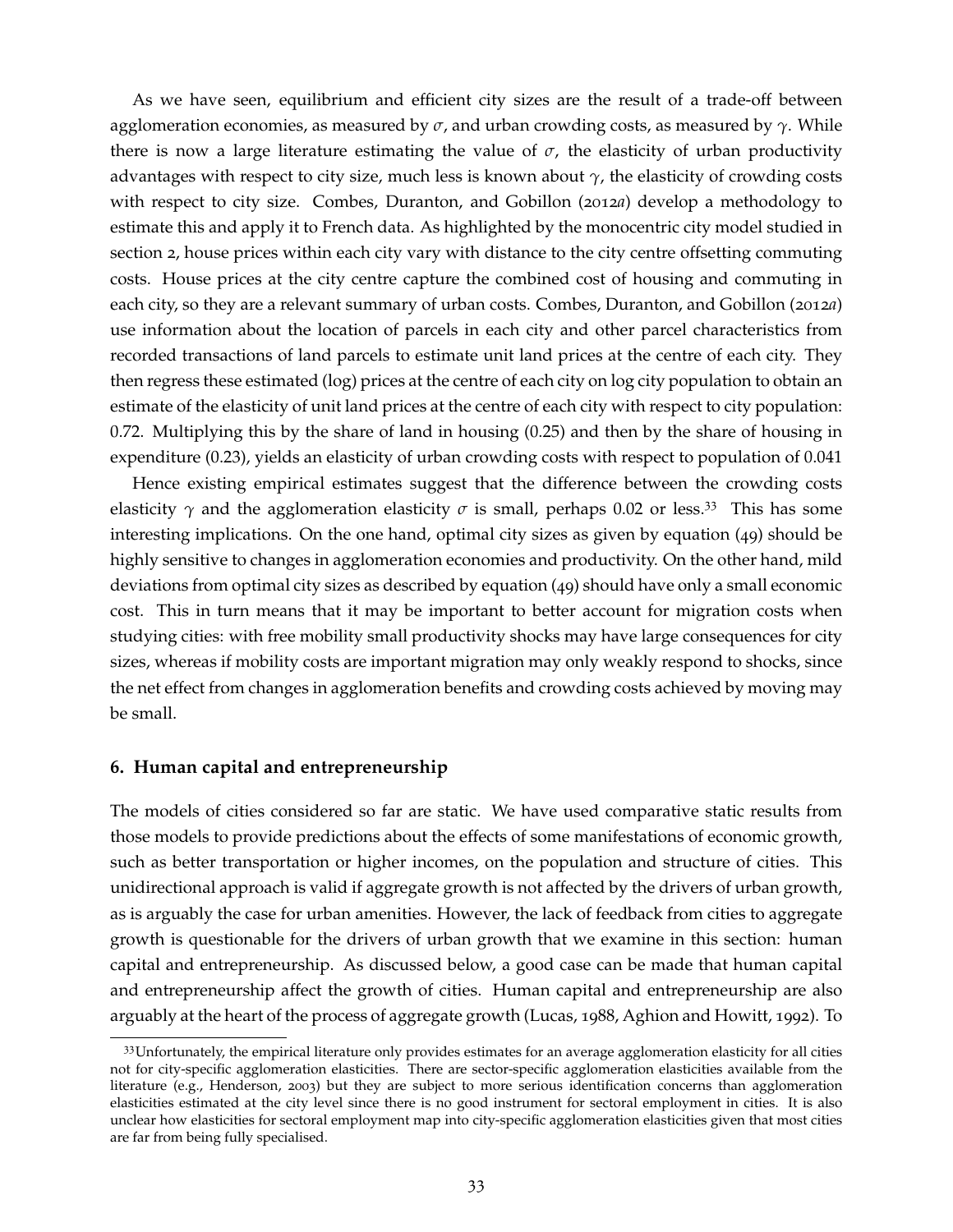explore two-way interactions between urban population growth and aggregate economic growth, dynamic models are needed.

As stressed in section [5](#page-21-1), a complete modelling of cities must include some form of agglomeration benefits. It is possible that agglomeration economies are static (i.e., take place in production) and affect the dynamics of aggregate growth only indirectly. It also possible that agglomeration benefits are dynamic (i.e., take place in the accumulation of factors) and affect the dynamics of growth directly. In this section, we first explore a model in which agglomeration benefits are static but have dynamic implications before turning to dynamic benefits from agglomeration.

#### <span id="page-34-4"></span>*6.1 Human capital and urban growth: static externalities*

The model that follows draws from [Duranton and Puga](#page-61-13) ([2013](#page-61-13)) and captures key elements from [Black and Henderson](#page-59-12) ([1999](#page-59-12)). There are *Nit* workers in city *i* at time *t*. The output of each of these workers is

<span id="page-34-2"></span>
$$
y_{it} = B H_{it}^{\sigma} h_{it}^{\alpha} l_{it}^{1-\alpha} . \tag{51}
$$

This production process offers constant returns at the individual level in the worker's human capital*, h<sub>it</sub>,* and labour, *l<sub>it</sub>,* but it is subject to a city-level externality in aggregate human capital,  $H_{it}^\sigma$ . [Duranton and Puga](#page-61-13) ([2013](#page-61-13)) develop micro-foundations for this production function in which the human capital externality arises by fostering entrepreneurship. Aggregate human capital in each city is the sum of the individual capital of its workers:  $H_{it} = h_{it} N_{it}$ . Each worker devotes a share *δ* of the unit of time that she has every period to accumulating human capital and a share 1 − *δ* to working.[34](#page-34-0) As a result of this investment, human capital evolves according to the following accumulation equation:

<span id="page-34-1"></span>
$$
h_{it} - h_{it-1} = b \, \delta \, h_{it-1} \,. \tag{52}
$$

The parameter *b* measures the marginal return to the time devoted to human capital accumulation:  $d(h_t/h_{t-1})/d\delta = b$ . Note that human capital at time *t* needs to be a linear function of human capital at time *<sup>t</sup>* <sup>−</sup> 1, as in equation ([52](#page-34-1)), for self-sustained but non-explosive growth to be possible.

We identify the accumulation factor  $h_{it}$  with human capital and model its accumulation accordingly in equation ([52](#page-34-1)) through a time investment made by individuals. Like [Romer](#page-66-6) ([1986](#page-66-6)), we could have labelled the accumulation factor physical capital instead. This would have made no difference to our modelling of production in equation ([51](#page-34-2)) but would have required a different accumulation process to replace equation ([52](#page-34-1)), since investment in physical capital is more appropriately modelled as foregone consumption measured in output rather than foregone time spent learning. We prefer to focus on human capital given the rich literature providing evidence about human capital externalities in cities.[35](#page-34-3)

<span id="page-34-0"></span> $34$ In [Black and Henderson](#page-59-12) ([1999](#page-59-12)), the share of time devoted to human capital accumulation is endogenous. As in much of the endogenous growth literature, it ends up being constant in steady-state following intertemporal utility maximization by consumers with log-linear intertemporal preferences.

<span id="page-34-3"></span><sup>35</sup>With physical capital instead of human capital and a standard investment function where capital in *t* is equal to capital in *t* − 1 minus depreciation plus foregone consumption, the production externality needs to be such that *σ* = *α* for self-sustained growth to be possible [\(Romer,](#page-66-6) [1986](#page-66-6), [Duranton and Puga,](#page-61-8) [2004](#page-61-8)). On the other hand, the accumulation equation no longer requires the linearity assumed in equation ([52](#page-34-1)). In any case, the results obtained from both sets of assumptions are qualitatively the same.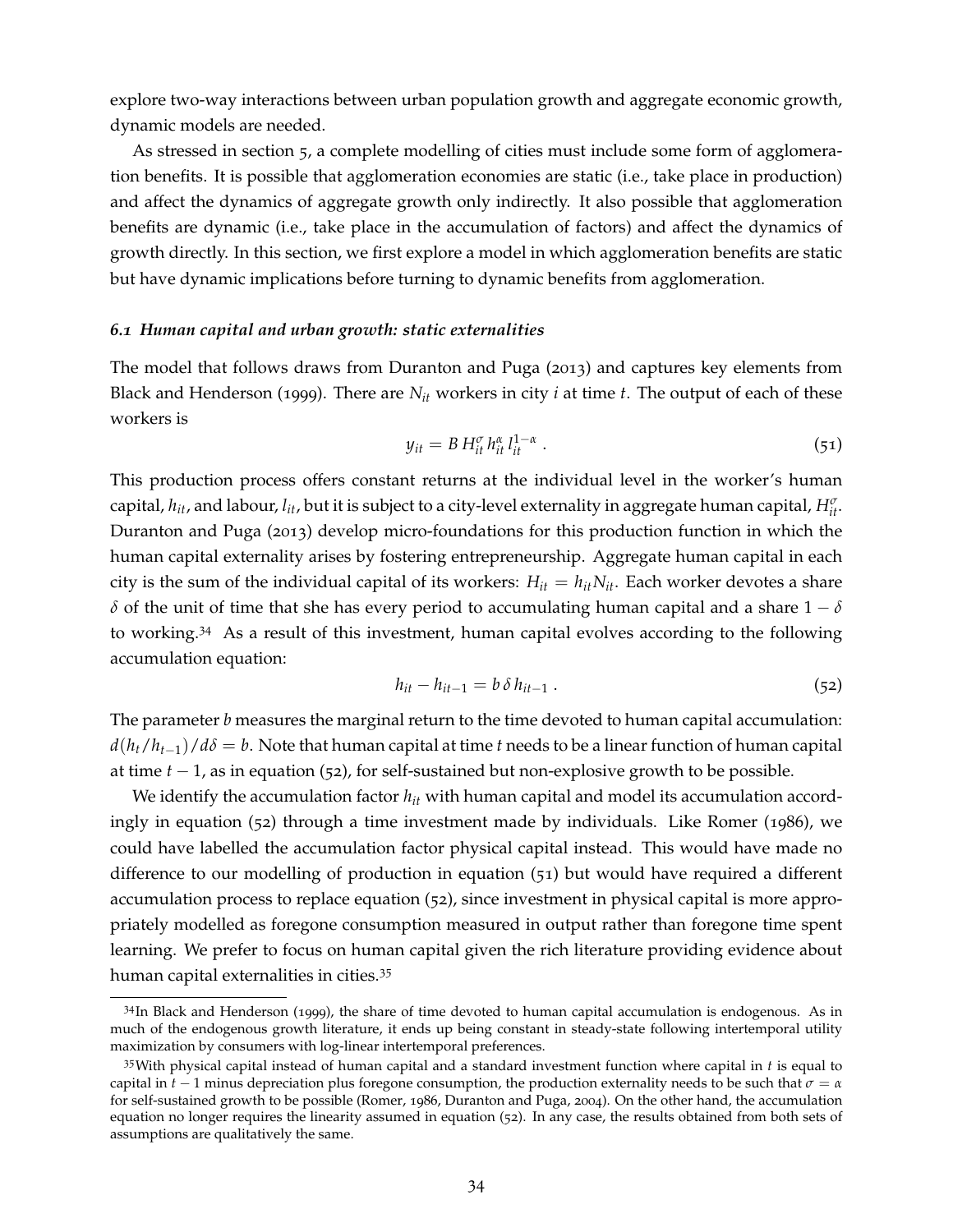Another possibility would be to identify the accumulation factor with knowledge, following [Romer](#page-66-7) ([1990](#page-66-7)). The accumulation equation ([52](#page-34-1)) would then be more appropriately modeled by describing firms conducting research and development. Successful innovators are rewarded with patents, while their innovation also increases a common stock of knowledge available to all, which in turn facilitates further innovations. While knowledge arguably plays an important role in longrun aggregate growth, using knowledge as accumulation factor in an urban context would force us to model its diffusion across cities to get non-trivial interactions between cities and aggregate growth. We return to this issue in the next section.

We model cities as in section [5](#page-22-2).1. This implies that the consumption of a worker living in city *i* is  $c_{it} = y_{it} - \frac{\tau}{\gamma} N_i^{\gamma}$ *. Substituting equation ([51](#page-34-2)),*  $H<sub>it</sub> = h<sub>it</sub>N<sub>it</sub>$  *and*  $l<sub>it</sub> = (1 − δ)$  *into this expression,* we can write per-capita consumption as

<span id="page-35-0"></span>
$$
c_{it} = B(1-\delta)^{1-\alpha}h_{it}^{\alpha+\sigma}N_{it}^{\sigma} - \frac{\tau}{\gamma}N_{i}^{\gamma}.
$$
\n
$$
(53)
$$

Since returns to human capital investments are the same everywhere, with perfect mobility across cities workers choose their city of residence at each period to maximize their present consumption. With profit-maximizing land developers, as in section [5](#page-22-2).1, equilibrium city sizes are optimal and are given by:

<span id="page-35-2"></span>
$$
N_{it} = \left(B(1-\delta)^{1-\alpha}h_{it}^{\alpha+\sigma}\frac{\sigma}{\tau}\right)^{\frac{1}{\gamma-\sigma}}.
$$
\n(54)

Note this expression, which maximizes *cit* in equation ([53](#page-35-0)), is the same as equation ([49](#page-26-5)) from section [5](#page-22-2).1, with the productivity shifter *B* replaced by  $B(1-\delta)^{1-\alpha}h_{it}^{\alpha+\sigma}$ . In section 5.1, we treated the productivity shifter *B* as an exogenous parameter to see how aggregate or sectoral shocks would affect cities. The term  $B(1-\delta)^{1-\alpha}h_{it}^{\alpha+\sigma}$  is instead endogenous and driven by human capital accumulation. As workers become more productive through their accumulation of human capital, they find it worthwhile to agglomerate in larger cities. Hence, when economic growth takes the form of human capital accumulation, it leads to growing city sizes ( $\frac{dN_{it}}{dh_{it}} > 0$ ).

The relationship between human capital and growth does not stop here. The growth of cities, through agglomeration economies, amplifies the effects of human capital accumulation for aggregate growth. Following [Duranton and Puga](#page-61-13) ([2013](#page-61-13)), we can write the evolution of output per worker as:

<span id="page-35-1"></span>
$$
\frac{y_{it}}{y_{it-1}} = \left(\frac{h_{it}}{h_{it-1}}\right)^{\alpha+\sigma} \left(\frac{N_{it}}{N_{it-1}}\right)^{\sigma}
$$
\n
$$
= (1+b\delta)^{(\alpha+\sigma)(1+\frac{\sigma}{\gamma-\sigma})}
$$
\n
$$
\approx 1+b\delta \frac{\gamma(\alpha+\sigma)}{\gamma-\sigma}, \qquad (55)
$$

where the first line of equation ([55](#page-35-1)) is obtained from equation ([51](#page-34-2)), the second line makes use of equations ([52](#page-34-1)) and ([54](#page-35-2)), and third provides a simple linear approximation when  $b\delta$  is small. The last line of equation ([55](#page-35-1)) shows that in absence of agglomeration economies ( $\sigma = 0$ ) the growth rate of output is *bδα*. With positive agglomeration economies (*σ* > 0), the growth rate of output per person is higher at *bδ γ*(*α*+*σ*) *γ*−*σ* . We can compute the contribution of urban agglomeration to economic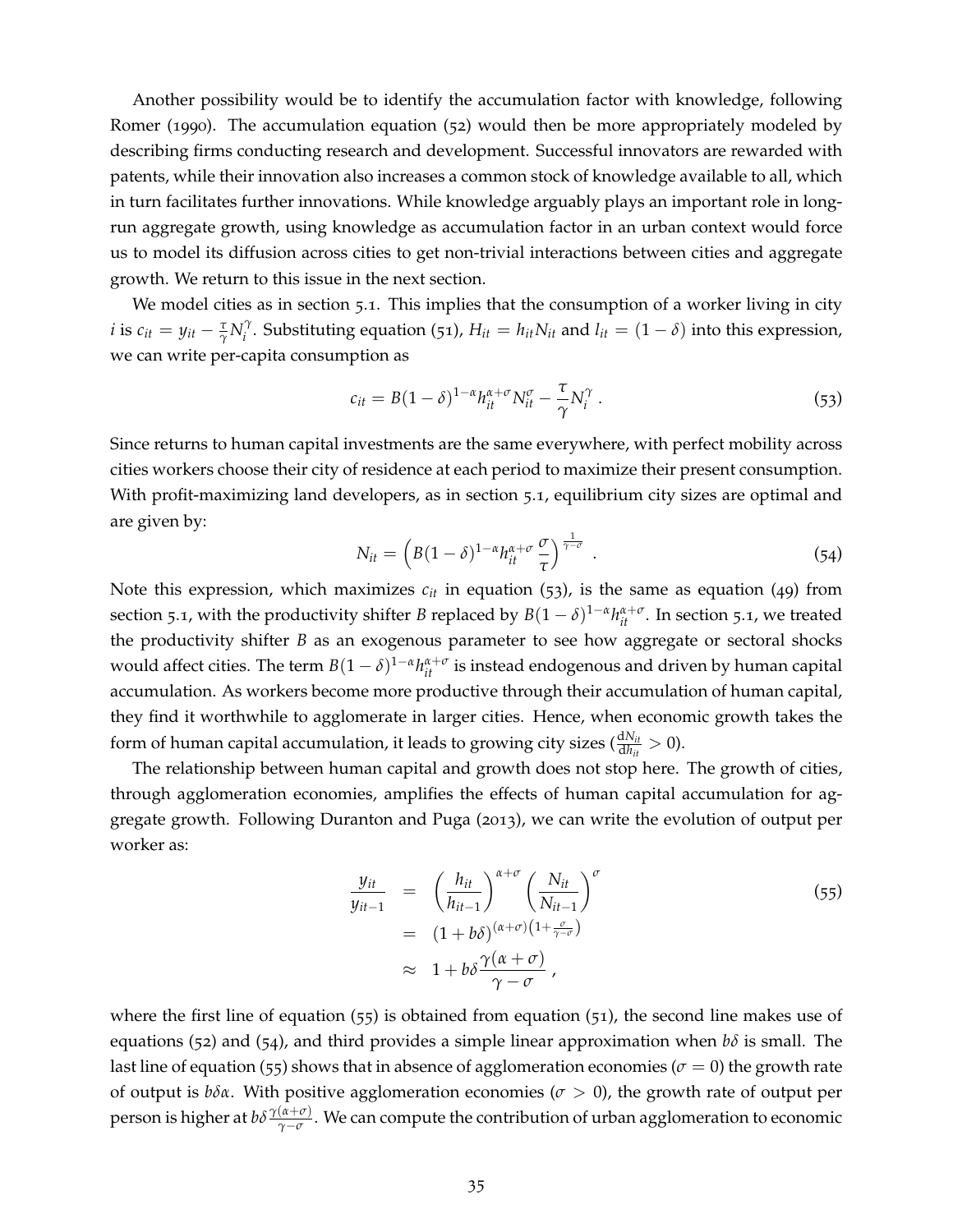growth as

<span id="page-36-0"></span>
$$
\frac{b\delta \frac{\gamma(\alpha+\sigma)}{\gamma-\sigma} - b\delta\alpha}{b\delta \frac{\gamma(\alpha+\sigma)}{\gamma-\sigma}} = \frac{(\alpha+\gamma)\sigma}{(\alpha+\sigma)\gamma} \,. \tag{56}
$$

This expression represents the increase in the growth rate as the result of urban agglomeration economies ( $\sigma > 0$ ) relative to the total growth rate that appears in equation ([55](#page-35-1)). Empirically, recall from the discussion in section [5](#page-30-0).2 that estimates in the literature of  $\sigma$ , the agglomeration coefficient, and  $\gamma$ , the urban costs coefficient, are small. If we use our preferred estimates of  $\sigma = 0.025$  and  $\gamma = 0.04$ , equation ([56](#page-36-0)) implies that cities account for 64% of aggregate growth.<sup>[36](#page-36-1)</sup>

While this is a large number, we should keep in mind that we only consider growth from human capital accumulation and ignore other sources of growth such as physical capital accumulation and knowledge accumulation.<sup>[37](#page-36-2)</sup> This nonetheless suggests that [Lucas](#page-65-2) ([1988](#page-65-2)) made an important point when he suggested looking at cities to understand the effects of human capital externalities. The large contribution of agglomeration to aggregate growth is also consistent with results from the human capital literature, which typically finds that external returns to human capital in cities are of about the same magnitude as private returns (e.g., [Moretti,](#page-65-13) [2004](#page-65-13)*a*).

## <span id="page-36-4"></span>*6.2 Human capital and urban growth: dynamic externalities*

We now turn to the modeling of dynamic agglomeration effects. As suggested by Alfred Marshall long ago: "The mysteries of trade become no mysteries; but they are as it were in the air, children learn many of them unconsciously. Good work is rightly appreciated, inventions and improvements in machinery, in process and the general organization of the business have their merits promptly discussed: if one man starts a new idea, it is taken up by others and combined with suggestions of their own; and thus becomes the source of further new ideas" [\(Marshall](#page-65-14) 1890: iv.x.3). Several approaches have been developed to model these ideas. In an approach related to [Black and Henderson](#page-59-12) ([1999](#page-59-12)), [Eaton and Eckstein](#page-61-14) ([1997](#page-61-14)) adapt [Lucas'](#page-65-2) (1988) model of human capital and growth to an urban context. To discuss their framework, let us start with a simple production function with no agglomeration effect. The output of a worker in city *i* is

<span id="page-36-3"></span>
$$
y_{it} = B h_{it}^{\alpha} l_{it}^{1-\alpha} \tag{57}
$$

where, again, each worker devotes a share  $\delta$  of her time to human capital accumulation,  $h_{it}$  is individual human capital and  $l_{it} = 1 - \delta$  is individual labour. In contrast to equation ([51](#page-34-2)), equation ([57](#page-36-3)) has no externality in production. This externality now appears in the accumulation equation. Thus, instead of an accumulation equation like ([52](#page-34-1)), where each worker builds on her own human capital, [Eaton and Eckstein](#page-61-14) ([1997](#page-61-14)) assume that all residents of city *i* learn from the same aggregate

<span id="page-36-1"></span><sup>&</sup>lt;sup>36</sup>The computation also requires assigning a value to *α*. The 64% figure is obtained from  $\alpha = 0.5$ , following the finding by [Mankiw and Weil](#page-65-15) ([1992](#page-65-15)) of equal shares for labour and human capital in production. However, our results are not at all sensitive to this choice. With  $\alpha = 0.7$  the contribution of urban agglomeration to aggregate growth is still 64%, with  $\alpha = 0.3$  it is 65%. To a first approximation, the contribution of urban agglomeration to growth is  $\sigma/\gamma$ .

<span id="page-36-2"></span><sup>37</sup>[Davis, Fisher, and Whited](#page-60-10) ([2011](#page-60-10)) conduct a similar exercise within a neoclassical model of growth with physical capital and no human capital. They find a much smaller contribution of agglomeration to aggregate growth of about 10%.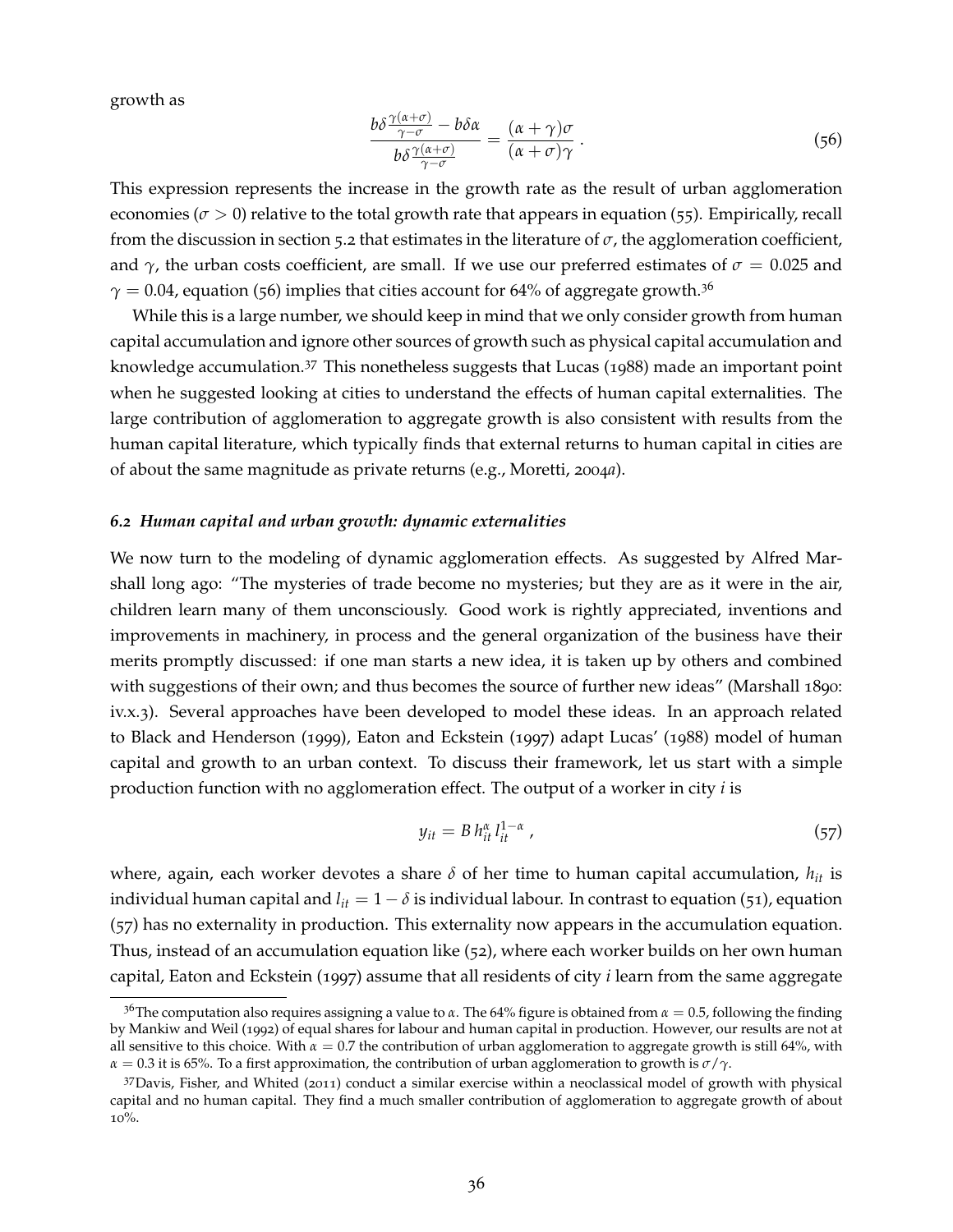knowledge base *Hit*:

<span id="page-37-0"></span>
$$
h_{it} - h_{it-1} = b H_{it} \delta. \tag{58}
$$

It may seem natural, as before, to think of the city's knowledge base as the sum of the human capital of all residents  $H_{it} = h_{it} N_{it}$ . However, having dynamic scale effects in equation ([58](#page-37-0)) would imply that cities of different population size experience different growth rates. Ultimately the output of the entire economy would be dominated by that of the largest city, where output per worker would grow increasingly faster than in other cities.

An alternative way to think about the city's knowledge base *Hit* would be to equate it with the average human capital in the city:  $H_{it} = \bar{h}_{it}$ . This raises three problems. The first is that city size no longer matters since production now only depends on the individual's human capital and this accumulates at a rate that does not depend on city size. If urban costs increase with a city's size, efficiency then calls for the smallest possible cities. So instead of having one city of exploding size, we have all cities disappear. The second issue is that the process of economic growth can take place in each city separately and independently. This is arguably counterfactual. A third problem arises when we introduce some heterogeneity in individual human capital levels. Because equation ([58](#page-37-0)) now implies that an individual's human capital increases more rapidly in cities with higher average human capital, this heterogeneity provides a strong incentive for sorting and leads again to faster growth in some cities

To avoid these three problems, [Eaton and Eckstein](#page-61-14) ([1997](#page-61-14)) propose a more complicated production function with static agglomeration economies as in equation ([51](#page-34-2)). Although assuming agglomeration economies in production 'solves' the problem created by the lack of scale effects, it means this is no longer a model with dynamic agglomeration economies. Agglomeration effects essentially remain static. In response to the second issue of each city being a separate economy able to generate self-sustaining growth alone, [Eaton and Eckstein](#page-61-14) ([1997](#page-61-14)) equate the city knowledge base with the weighted sum of the average human capital of other cities:  $H_{it} = \sum_j \phi_{ij} h_{jt}$  where the weights *φij* may depend on the distance between cities. While this still allows cities to be isolated growing economies, this process of diffusion is intuitively appealing. Finally, the third problem of sorting is 'solved' by considering *ex ante* identical workers and a steady state with symmetric growth in all cities so that workers remain identical.

The literature has followed two alternative strategies to reintroduce dynamic agglomeration economies without having one city dominate the entire urban system. The first is to limit how much can be learnt by, for instance, imposing a finite lifetime as in [Glaeser](#page-62-0) ([1999](#page-62-0)). The second strategy is to model the diffusion of innovations as [Duranton and Puga](#page-61-1) ([2001](#page-61-1)). Let us summarize these two approaches.

In a model of skill transmission inspired by [Jovanovic and Rob](#page-64-7) ([1989](#page-64-7)) and [Jovanovic and](#page-64-8) [Nyarko](#page-64-8) ([1995](#page-64-8)), [Glaeser](#page-62-0) ([1999](#page-62-0)) formalizes the notion that the proximity to individuals with greater skills facilitates the acquisition of skills.<sup>[38](#page-37-1)</sup> [Glaeser](#page-62-0) ([1999](#page-62-0)) considers overlapping generations of risk-neutral individuals who live for two periods (young and then old). Workers can be skilled or unskilled, and this affects their productivity: the output of an unskilled worker is lower than that of a skilled worker.

<span id="page-37-1"></span> $38$ This model is generalized and exposed more formally in [Duranton and Puga](#page-61-8) ([2004](#page-61-8)).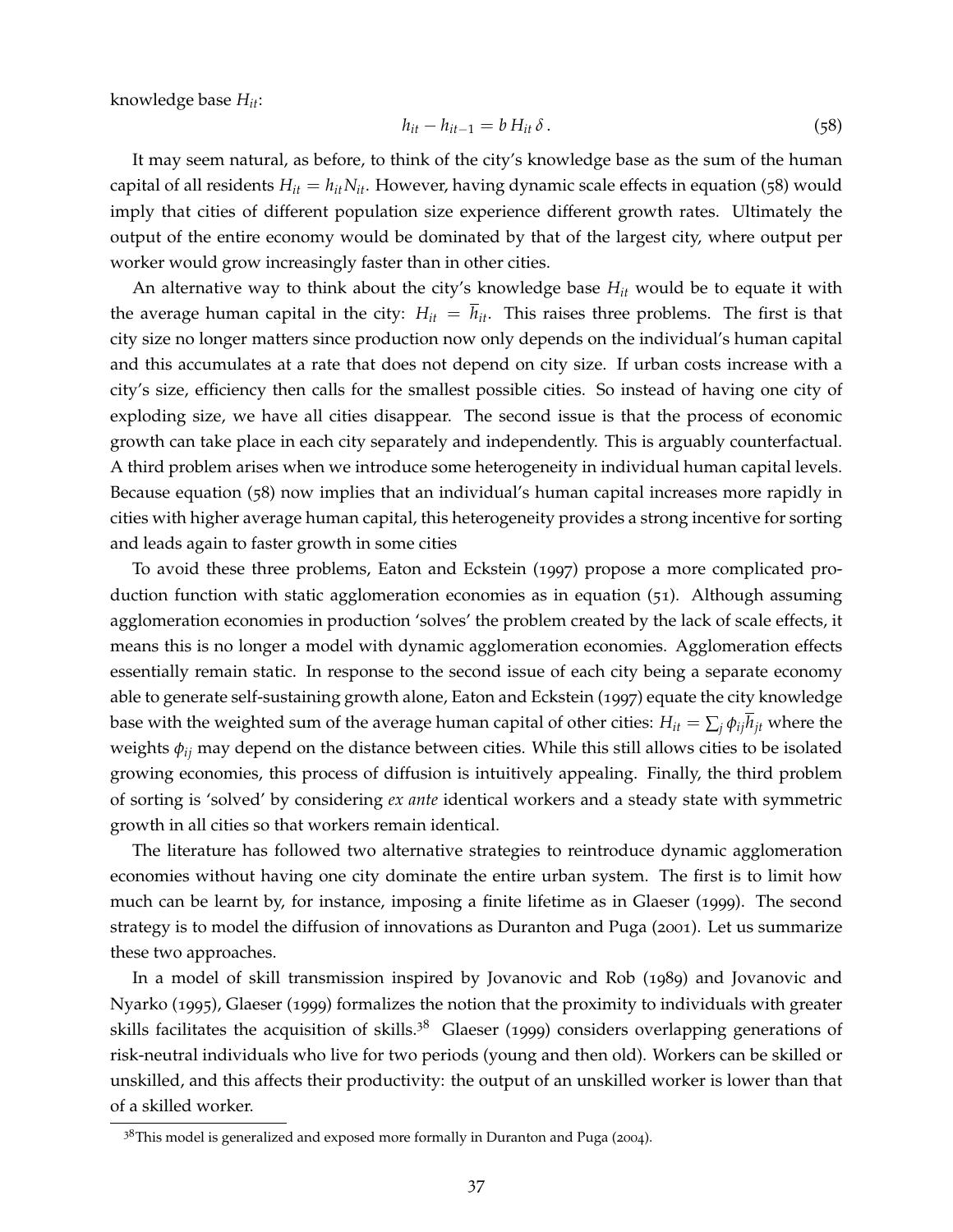Each worker is born unskilled and chooses whether to spend her youth in the hinterland or in the city. In the hinterland, the cost of living is low but a worker remains unskilled. In the city, the cost of living is higher but a worker may become skilled after successfully meeting with an (old) skilled worker. The probability of a successful meeting increases with the number of skilled workers in the city. The surplus created by this successful acquisition of skills is split between the young apprentice and her old master. When old, workers chose whether to relocate. Old unskilled workers can no longer become skilled so, given the higher cost of living in the city, they always live in the hinterland. Old skilled workers, however, may offset the higher cost of living in the city with their share of the surplus created by teaching young apprentices.

Provided the benefits from becoming skilled are sufficiently large and provided the probability of meeting a skilled worker in the city is sufficiently high, there is a steady state in which young workers move to the city. Those that become skilled then stay in the city while those that do not become skilled go to the hinterland in their second period.

In a different model of learning, [Duranton and Puga](#page-61-1) ([2001](#page-61-1)) propose a diffusion mechanism where the benefits from learning in one city can be exploited in another.<sup>[39](#page-38-0)</sup> In this model, an entrepreneur can introduce a new product by paying a fixed cost of entry. At first, entrepreneurs need a period of experimentation to realize their full potential — they may have a project, but may not know all the details of the product to be made, what components to use, or what kind of workers to hire. There are many possible ways to implement this project, but one is better than all others.

More specifically, entrepreneurs can choose between many production processes, each associated with a different set of inputs. The ideal production process, which differs across entrepreneurs, is initially unknown. An entrepreneur can try to discover her ideal production process by sampling at most one production process each period and using it for prototype production. As soon as an entrepreneur samples her ideal production process, she knows this is it and can start mass-production. A proportion of firms randomly exit every period to ensure that new firms keep entering and learning is never exhausted.

The use of a particular production process, either for prototype production or mass-production, requires physical proximity with the corresponding input producers. As in the model described in section [5](#page-22-2).1, input producers benefit from static agglomeration economies. The cost of using a given production process diminishes as more local firms use the same type of process because they can share intermediate suppliers. At the same time, relocating production across cities is costly, so entrepreneurs who have not yet discovered their ideal production process benefit from locating in a very diversified local economy to facilitate their learning. They would also like to face many suppliers for each set of inputs to enjoy lower costs. However, urban crowding places a limit on city size and consequently on how many processes can be widely used in a city.

Provided learning is important and moving costs are neither too high nor too low, an interesting equilibrium where both diversified and specialized cities arise endogenously can be sustained. It

<span id="page-38-0"></span><sup>39</sup>In [Duranton and Puga](#page-61-1) ([2001](#page-61-1)), the diffusion of innovations relies explicitly on factor mobility. This differs from the literature in international trade that models diffusion mechanisms occurring through the trade of goods or, directly, through diffusion spillovers (e.g., [Grossman and Helpman,](#page-63-13) [1991](#page-63-13)*a*).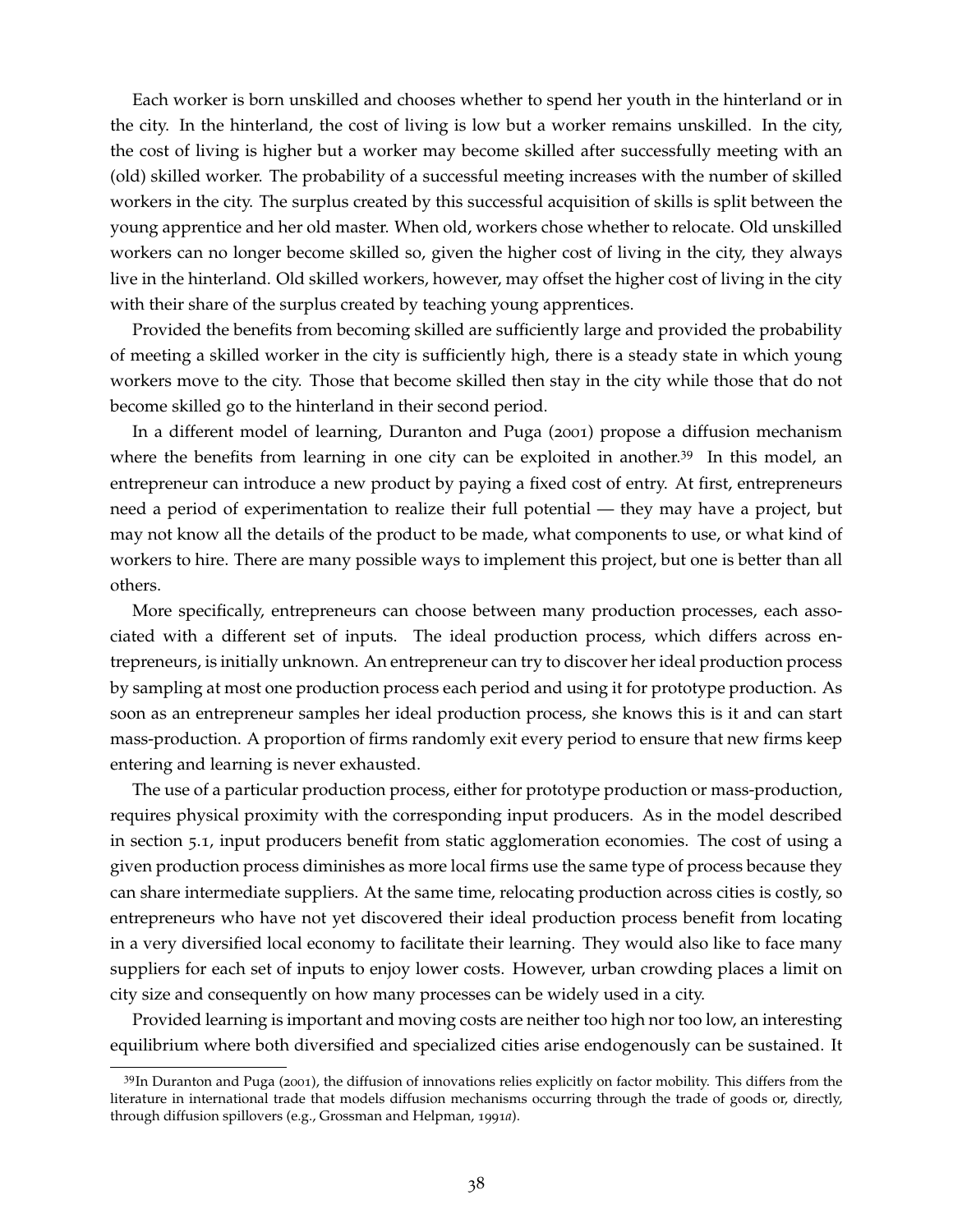reconciles the needs for diversity and specialization along the life-cycle of firms. Entrepreneurs develop new products in cities with a diversified production structure. It allows them to sample easily and discover their ideal set of inputs. After discovering this ideal set of inputs, entrepreneurs are no longer interested in urban diversity. Because input producers in different sectors do not benefit from each other directly, industrial diversity makes cities more costly. As a result, entrepreneurs who have discovered their ideal set of inputs move away from a diversified city to a specialized cities so that they can benefit from agglomeration effects in the production of those inputs. Moving costs cannot be too high for relocation to occur after learning, nor so low that an entrepreneur can easily learn by constantly relocating. Further, the gains from learning need to be high enough to justify the foregone static agglomeration economies in the early phases. In this sense, we can think of diversified cities as 'nursery cities' where learning takes place and specialized cities as the places where the production of mature goods occurs.

The nursery cities model of [Duranton and Puga](#page-61-1) ([2001](#page-61-1)) proposes a theory of how innovation takes place and diffuses in space, while also matching observed patterns of firm relocations and a number of other facts about cities such as the coexistence of specialized and diversified cities [\(Duranton and Puga,](#page-61-9) [2000](#page-61-9)). It can also be used to explain why, even if innovation and learning concentrate in a few large and diverse cities, this does not imply that smaller and more specialized cities will disappear. Instead, the diffusion of innovations to exploit them in small specialized cities frees up large and diverse cities to concentrate in continuously feeding the growth process with new ideas.

#### *6.3 Human capital*

Empirically, the strong association between city human capital and city population growth has been noted for some time. [Glaeser, Scheinkman, and Shleifer](#page-63-14) ([1995](#page-63-14)), [Simon and Nardinelli](#page-66-8) ([1996](#page-66-8)), and [Simon](#page-66-9) ([1998](#page-66-9)) estimate regressions of the following form:

<span id="page-39-1"></span>
$$
\Delta_{t+1,t} \log N_i = \beta_0 + \beta_1 \log N_{it} + \beta_2 h_{it} + X_{it} \beta_3' + \epsilon_{it} \tag{59}
$$

where the dependent variable is the change in log population or log employment between *t* and  $t + 1$  in city *i*. The explanatory variable of interest  $h_{it}$  is a measure of human capital at time *t*. Finally, *Xit* is a set of controls for other engines of growth, which often includes region dummies, and initial population is also controlled for. To measure human capital, early work used a range of education variables (e.g., [Glaeser, Scheinkman, and Shleifer,](#page-63-14) [1995](#page-63-14)) or rough proxies (such as the number of business professionals in [Simon and Nardinelli,](#page-66-8) [1996](#page-66-8), for 19th century England). More recent work (e.g., [Simon and Nardinelli,](#page-67-7) [2002](#page-67-7), [Glaeser and Saiz,](#page-63-3) [2004](#page-63-3)) prefers the share of university graduates since this more discriminant measure of human capital is usually associated with stronger effects.

Note that our growth model from section [6](#page-34-4).1 can be used to motivate this specification. Dividing equation ([54](#page-35-2)) valued at time  $t + 1$  from the same equation valued at time  $t$ , and taking logs, we obtain

<span id="page-39-0"></span>
$$
\Delta_{t+1,t} \log N_i = \frac{\alpha + \sigma}{\gamma - \sigma} \Delta_{t+1,t} h_{it} \tag{60}
$$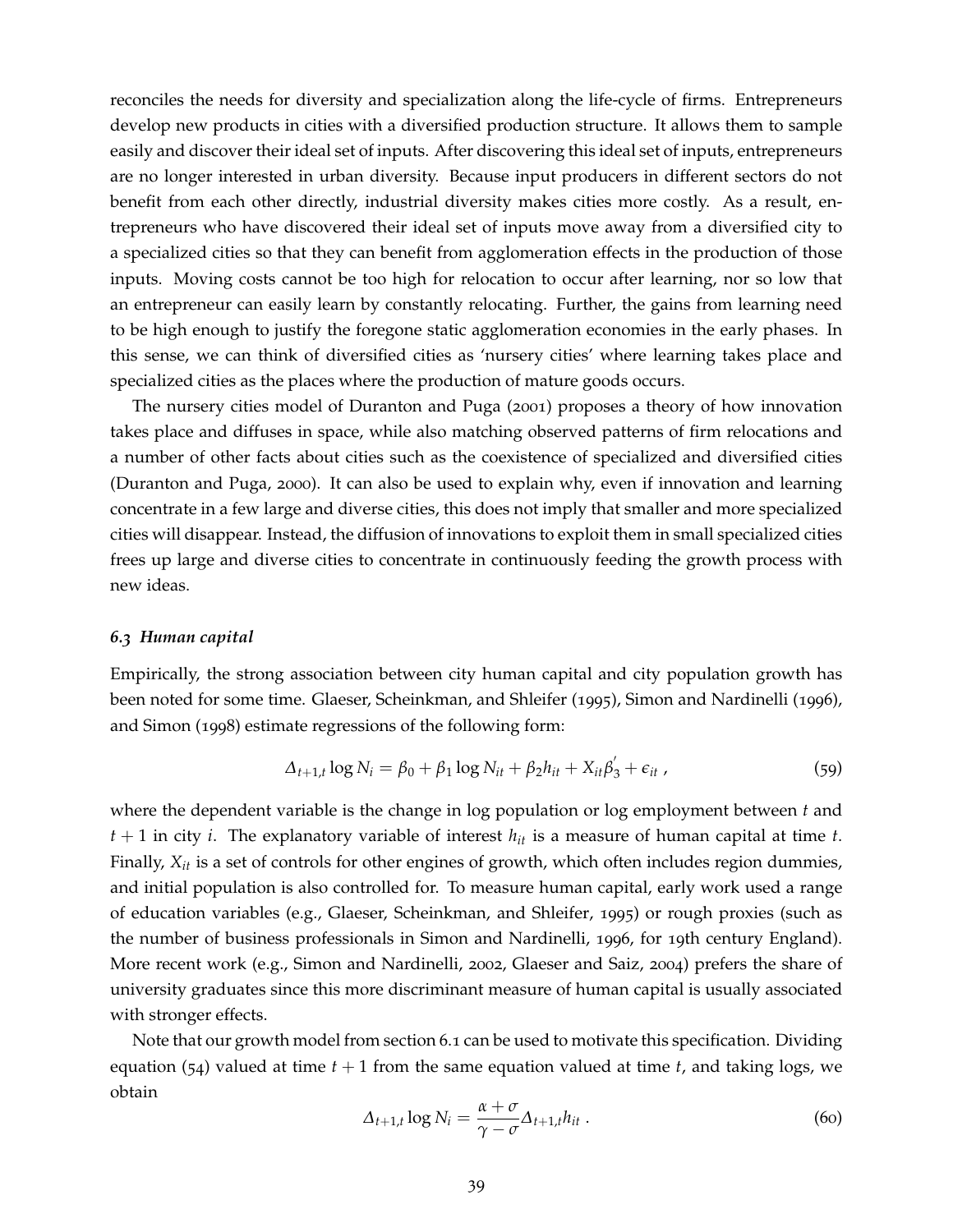The main difference, leaving aside the controls and the error term, is that the theoretical equation ([60](#page-39-0)) relates changes in population to changes in human capital whereas the empirical specification ([59](#page-39-1)) relates changes in population to initial levels of human capital. However, if we assume, as in the regression relating city growth to roads in section [2](#page-3-5), that population adjusts slowly to any changes in human capital, we end up with a regression of changes on initial levels instead with initial population as an additional control (see equations [14](#page-7-0) and [15](#page-7-2)).

In a thorough investigation of the relationship between human capital and city growth across us metropolitan areas between 1970 and 2000, [Glaeser and Saiz](#page-63-3) ([2004](#page-63-3)) conclude that one standard deviation in the share of university graduates in a city's workforce is associated with a quarter of a standard deviation of population growth during the following decade. Put differently, for an average city, a one percentage point higher share of university graduates is associated with around 0.5 percent population growth over the subsequent decade. This finding is representative of the findings in the rest of the literature.[40](#page-40-0)

The strong association between human capital and city growth might be spurious for a number of reasons. For instance, more educated workers may be more mobile (or equivalently have stronger incentives to move) and, as a result, end up being over-represented in fast-growing cities. Alternatively, the effect may be stronger than estimated. This would occur, for example, if cities with more stringent zoning restrictions, which experience slower population growth, also retain a more educated workforce.

To investigate these concerns and to show that the effect of human capital on city growth is most likely causal, [Glaeser and Saiz](#page-63-3) ([2004](#page-63-3)) perform a number of robustness checks. First, they show that education levels affect city growth even after controlling for a wide array of city characteristics. Second, they show that the relationship between education levels and city growth holds when looking only at variations within cities over time. That is, a given city tends to grow faster during periods when its population is more educated. This indicates that the relationship between human capital and city growth is not driven by unobserved permanent characteristics that make cities grow faster and also attract more educated workers. Finally, to account for the possibility of a common determinant of both city growth and human capital, they use instrumental variables. To obtain an exogenous determinant of human capital in cities, they follow [Moretti](#page-65-13) ([2004](#page-65-13)*a*) and use the foundation of land grant colleges as an instrumental variable. Starting in 1862, land grant colleges were created in each state to foster agricultural and engineering education. They were usually placed in cities that were conveniently located (typically a central location in a state). [Shapiro](#page-66-10) ([2006](#page-66-10)) shows that these cities were not more educated before 1900 but gradually became more educated as the grant colleges developed, often turning into major universities. [Glaeser and Saiz](#page-63-3) ([2004](#page-63-3)), like [Shapiro](#page-66-10) ([2006](#page-66-10)), find that instrumenting city human capital by the presence of land grant colleges strongly suggests that the effect of education on city growth is causal and, if anything, leads to higher coefficients than indicated by the simple association in the data.

The literature has also provided less direct evidence about the role of human capital in city

<span id="page-40-0"></span> $40$ The main exception is [Glaeser, Ponzetto, and Tobio](#page-63-15) ([2011](#page-63-15)). They fail to find a positive association between human capital and subsequent county population growth in the Eastern and Central United States for a few decades in the last two hundred years.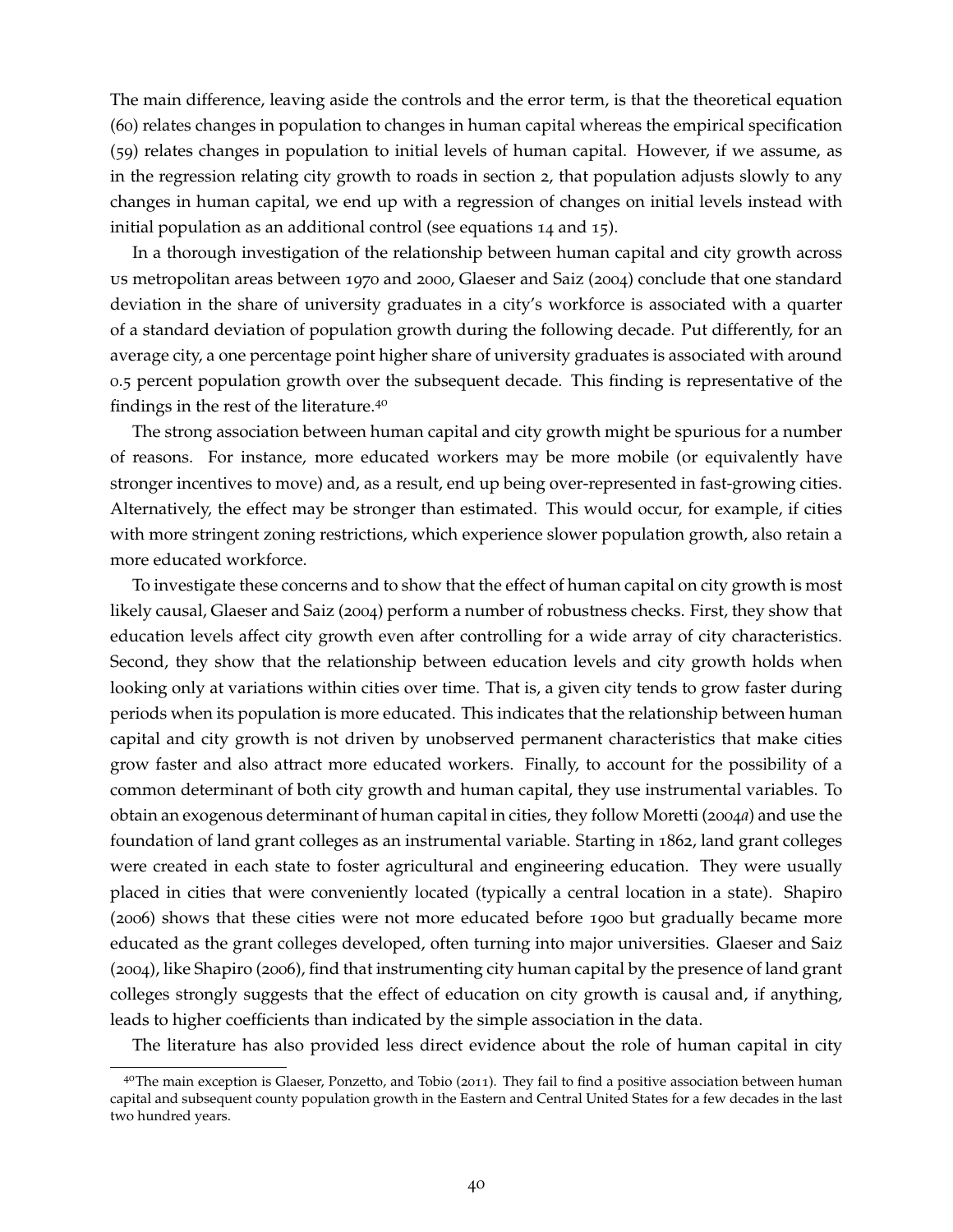growth by investigating the channels through which it percolates. The model in section [6](#page-34-4).1 proposes some direct benefits in production occurring through human capital externalities in cities (see equation [51](#page-34-2)). The notion that smart, educated people benefit from being surrounded by other smart, educated people has received support in the literature. Following [Rauch](#page-66-11) ([1993](#page-66-11)), [Moretti](#page-65-13) ([2004](#page-65-13)*a*, [2004](#page-65-16)*b*) finds robust evidence of large external effects of university education on city wages and productivity.

The human capital externalities of the model in section [6](#page-34-4).1 are micro-founded in [Duranton and](#page-61-13) [Puga](#page-61-13) ([2013](#page-61-13)) through a link between human capital and entrepreneurship. Entrepreneurs may be over-represented among more educated workers. If this is the case, a more educated city is also a more entrepreneurial city, where more new firms are created and existing firms grow faster. Stronger population growth then naturally follows. We explore empirical evidence of this channel in greater depth below. For now, we note that when attempting to disentangle between different channels through which human capital affects city growth, [Glaeser and Saiz](#page-63-3) ([2004](#page-63-3)) and [Shapiro](#page-66-10) ([2006](#page-66-10)) provide evidence that most of the effects of human capital percolate through a productivity channel, either learning and human capital externalities or entrepreneurship and firm growth. [De](#page-60-8) [la Roca and Puga](#page-60-8) ([2012](#page-60-8)) explicitly study learning effects, using rich administrative data for Spain that tracks workers' full employment histories. They find that, by working in bigger cities, workers not only obtain an immediate static earnings premium, as in the model of section [5](#page-22-2).1, but are also able to accumulate more valuable experience, which increases their earnings faster. The additional value of experience accumulated in bigger cities persists even after workers move away and is even stronger for those with higher initial ability. This is evidence of the importance of learning in cities, providing support for the idea that cities foster the accumulation of human capital.

Higher productivity is not the only possible channel through which human capital can affect city growth. It could also be the case that more educated cities develop better amenities. These amenities are attractive to workers from other cities, particularly educated workers. Although [Glaeser and Saiz](#page-63-3) ([2004](#page-63-3)) and [Shapiro](#page-66-10) ([2006](#page-66-10)) only find modest support regarding the importance of amenities created by the presence of a skilled workforce, [Diamond](#page-60-11) ([2013](#page-60-11)) stresses this channel to explain the divergence in the skill composition of us cities in the last 30 years. The tension between these divergent findings will hopefully be resolved by future research.

A difficulty with human capital externalities and most forms of knowledge spillovers is that they are hard to track directly since they do not leave a paper trail. There is however one outcome of interactions that leaves some paper trail behind: innovations, when they are patented, contain citations to other patents. In their pioneering work, [Jaffe, Trajtenberg, and Henderson](#page-64-9) ([1993](#page-64-9)) show a local bias in citation patterns. A patent is more likely to be cited by a subsequent patent for which the inventor lives in the same us metropolitan areas than by a 'similar' patent for which the inventor lives in a different area. While this initial finding has been shown to be sensitive to what one means by 'similar' and how one defines the control group for citing patents [\(Thompson](#page-67-8) [and Fox-Kean,](#page-67-8) [2005](#page-67-8)), more recent work has established it on firmer grounds [\(Murata, Nakajima,](#page-65-17) [Okamoto, and Tamura,](#page-65-17) [2013](#page-65-17)) and evidenced a host of other phenomena associated with knowledge spillovers in innovative activity. For instance, [Agrawal, Cockburn, and McHale](#page-58-14) ([2006](#page-58-14)) show that citations for a given patent are also disproportionately often more likely to occur in locations where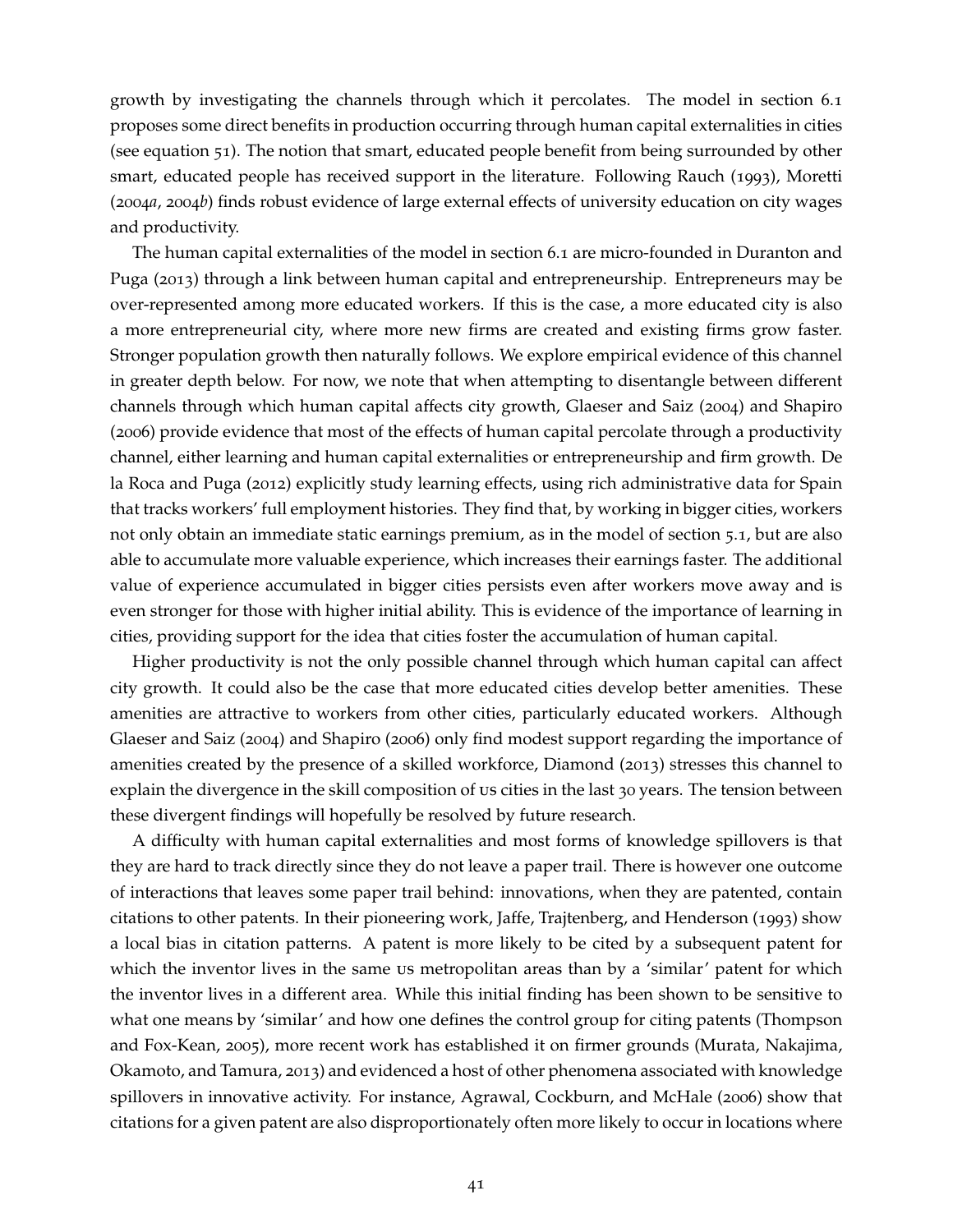the cited inventor was living prior to obtaining this patent. In other research, [Kerr](#page-64-10) ([2010](#page-64-10)) shows that, for a given technology, patenting growth in a city is stronger after a breakthrough innovation and that this growth differential is higher for technologies that depend more heavily on immigrant innovators, who are arguably more mobile. It is beyond the scope of this chapter to review this broad literature. We refer instead the reader to the survey of [Carlino and Kerr](#page-59-13) ([2013](#page-59-13)).

# <span id="page-42-0"></span>*6.4 Entrepreneurship*

To investigate the effect of 'agglomeration' on city growth [Glaeser, Kallal, Scheinkman, and](#page-62-10) [Schleifer](#page-62-10) ([1992](#page-62-10)) propose the following regression:

<span id="page-42-1"></span>
$$
\Delta_{t+1,t} \log N_i^j = \beta_0 + \beta_1 \text{Spec}_{it}^j + \beta_2 \text{Div}_{it}^j + \beta_3 \text{EstSize}_{it}^j + X_{it}^j \beta_4' + \epsilon_{it}^j \,, \tag{61}
$$

where the dependent variable is the change in log employment between  $t$  and  $t + 1$  in city  $i$  and sector *j*. The use of log employment as the dependent variable is motivated by a positive link from productivity growth to employment growth. The explanatory variables are a measure of initial specialization,  $Spec_{it}^j$ , a measure of sectoral diversity faced by sector *k* in city *i*, *Div*<sub>it</sub>, a measure of establishment size,  $EstSize_{it'}^j$  and a set of other controls  $X_{it'}^j$ , such as wages, the national growth of sector *j* during the same period, and initial employment in the city and sector.

The main results of [Glaeser, Kallal, Scheinkman, and Schleifer](#page-62-10) ([1992](#page-62-10)) are: a negative coefficient on initial specialization, a negative coefficient on establishment size, and a strongly positive coefficient on diversity. The effects are quantitatively large. A standard deviation in specialization or diversity is associated with about 10% of a standard deviation in employment growth. A standard deviation in establishment size is associated with nearly a quarter of a standard deviation in employment growth. These results have been subsequently replicated in many countries and generally confirmed. See for instance [Combes](#page-59-14) ([2000](#page-59-14)) for France or [Cingano and Schivardi](#page-59-15) ([2004](#page-59-15)) for Italy. An important qualification of these findings by [Henderson, Kuncoro, and Turner](#page-63-16) ([1995](#page-63-16)) is that diversity appears to be particularly important for high-tech industries whereas specialization seems to play a positive role for mature industries. These results are consistent with those of the model of [Duranton and Puga](#page-61-1) ([2001](#page-61-1)) described above. In another important paper, [Feldman](#page-61-15) [and Audretsch](#page-61-15) ([1999](#page-61-15)) use a measure of innovation instead of employment growth as dependent variable. They find a positive association between innovation and sectoral diversity (provided this diversity is relevant to the sector) and a negative association between innovation and specialization.

The regression described by equation ([61](#page-42-1)) does not directly tie into the model described in section [6](#page-34-4).1 nor into any of the frameworks described in section [6](#page-36-4).2. In their work, [Glaeser,](#page-62-10) [Kallal, Scheinkman, and Schleifer](#page-62-10) ([1992](#page-62-10)) interpret the coefficients on specialization, diversity, and establishment size as dynamic externalities affecting local employment growth in sectors. In particular, the coefficient on average establishment size is interpreted as a 'competition effect' (or even a 'Porter effect' after [Porter,](#page-65-18) [1990](#page-65-18)). This interpretation is far-fetched since there is no obvious mapping of establishment size into the toughness of competition. In many reasonable models of industrial organization, tougher competition actually leads to larger firms [\(Sutton,](#page-67-9) [1991](#page-67-9)). It may be more reasonable to think of  $EstSize^j_{it}$  as a broad measure of entrepreneurship, since higher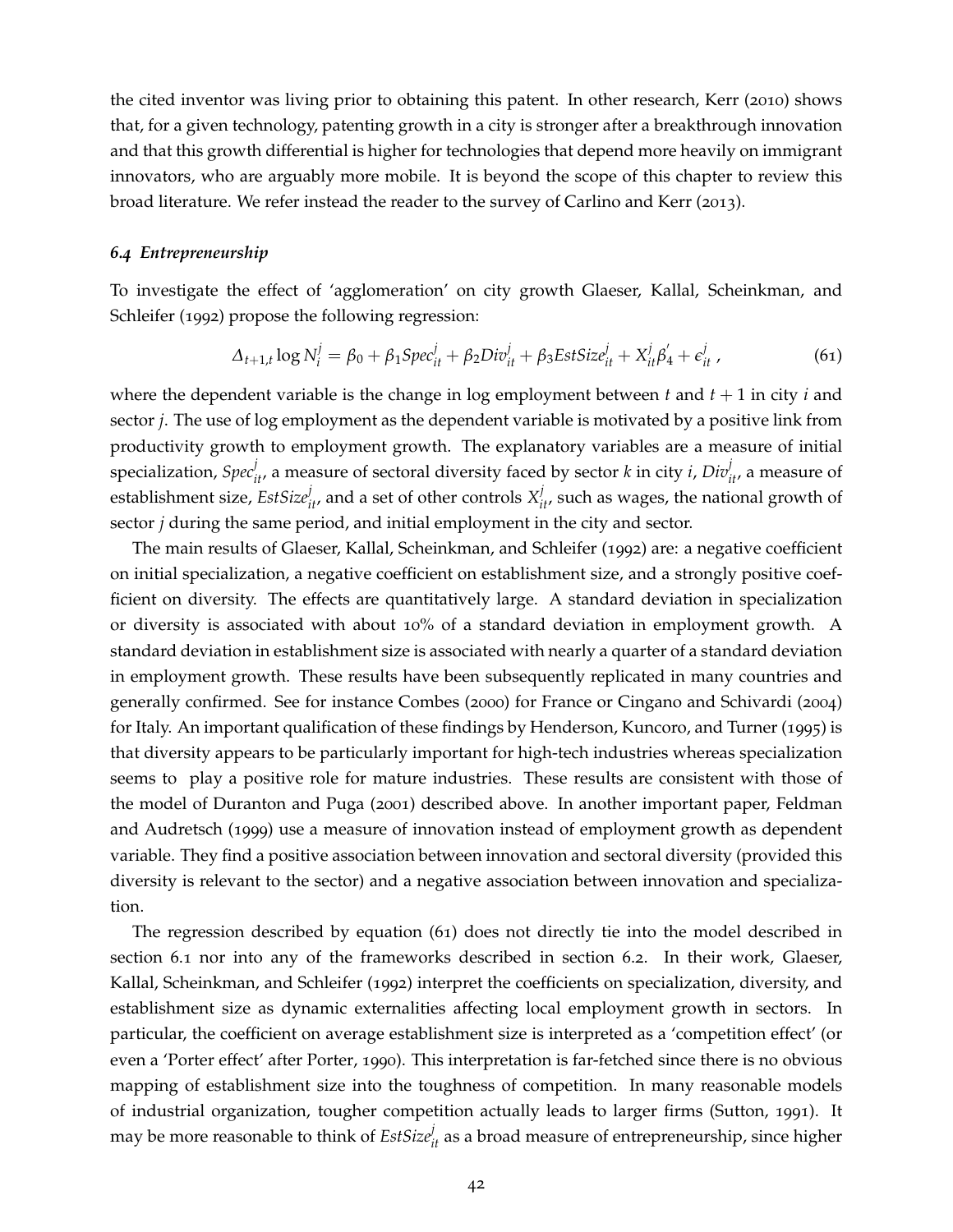entrepreneurship will lead to more start-ups, which will generally be smaller in size than more mature firms.<sup>[41](#page-43-0)</sup> This, in turn, is consistent with a suggestion initially made by [Chinitz](#page-59-16) ([1961](#page-59-16)) in his classic comparison of New York and Pittsburgh about the importance of small firms and entrepreneurship as a key determinant of the prosperity of cities. This would also be consistent with interpreting entrepreneurship as a form of human capital that would be particularly important in explaining the evolution of cities.

The regression described by equation ([61](#page-42-1)) suffers from another interpretation issue. It is hard to separate mean-reversion in employment caused by measurement error from the true effect of initial specialization since initial employment in the city and sector must be used to compute initial specialization.

A third problem of interpretation, noted by [Combes, Magnac, and Robin](#page-60-12) ([2004](#page-60-12)) and [Cingano](#page-59-15) [and Schivardi](#page-59-15) ([2004](#page-59-15)), is that the link between employment growth and productivity growth need not be positive. In a sector with constant markups, if the price elasticity of demand is larger than one, an increase in productivity implies a higher revenue and an increase in employment. However in sectors where demand is less elastic, the opposite holds. At the level of entire industries fast productivity growth will often lead to declining employment (as illustrated by many traditional manufacturing industries where the ability to produce goods has risen much faster than demand). This could also occur for sectors within cities when goods are differentiated across cities. This does not mean that regression ([61](#page-42-1)) cannot uncover the 'agglomeration' determinants of urban growth. It simply suggests some caution when interpreting any positive effect of diversity, specialization, or establishment size. It need not be the case that diversity fosters productivity which in turn fosters employment growth. To explore this issue more depth, [Cingano and Schivardi](#page-59-15) ([2004](#page-59-15)) suggest running the following regression,

<span id="page-43-1"></span>
$$
\Delta_{t+1,t} \log \text{TFP}_i^j = \beta_0 + \beta_1 \text{Spec}_{it}^j + \beta_2 \text{Div}_{it}^j + \beta_3 \text{EstSize}_{it}^j + X_{it}^j \beta_4' + \epsilon_{it}^j \,, \tag{62}
$$

which mirrors equation ([61](#page-42-1)) but uses growth in average firm-level total factor productivity in a city and industry instead of employment growth as dependent variable.

Interestingly, while the estimation of equation ([61](#page-42-1)) by [Cingano and Schivardi](#page-59-15) ([2004](#page-59-15)) generally confirms the findings of [Glaeser, Kallal, Scheinkman, and Schleifer](#page-62-10) ([1992](#page-62-10)), their estimation of equation ([62](#page-43-1)) yields a positive coefficient on specialization, an insignificant coefficient on diversity, and weak results regarding establishment size. $42$  The difference in the sign of the coefficient on specialization is consistent with the intriguing possibility raised above: specialization may have strong effects on productivity and, because of inelastic demand, negative effects on employment.

<span id="page-43-0"></span><sup>&</sup>lt;sup>41</sup>This then begs the question of whether establishment size is a good measure of entrepreneurship and more generally raises the legitimate question of how best to measure entrepreneurship. In the case of a regression like ([61](#page-42-1)), [Glaeser and](#page-62-11) [Kerr](#page-62-11) ([2009](#page-62-11)) show that the results are the same with alternative measures of entrepreneurship such as the number of start-ups.

<span id="page-43-2"></span> $42$ [Glaeser, Kallal, Scheinkman, and Schleifer](#page-62-10) ([1992](#page-62-10)) also run a regression akin to ([62](#page-43-1)) but use the change in log wage in cities and sectors as dependent variable instead of total factor productivity growth. They find tiny effect associated with their specialization variable and strong positive coefficients on initial employment in the city and sector. They also find a small positive coefficient on diversity and a negative coefficient on the number of establishments. To the extent that wages growth reflects productivity growth, these results are roughly consistent with those of [Cingano and Schivardi](#page-59-15)  $(2004)$  $(2004)$  $(2004)$ .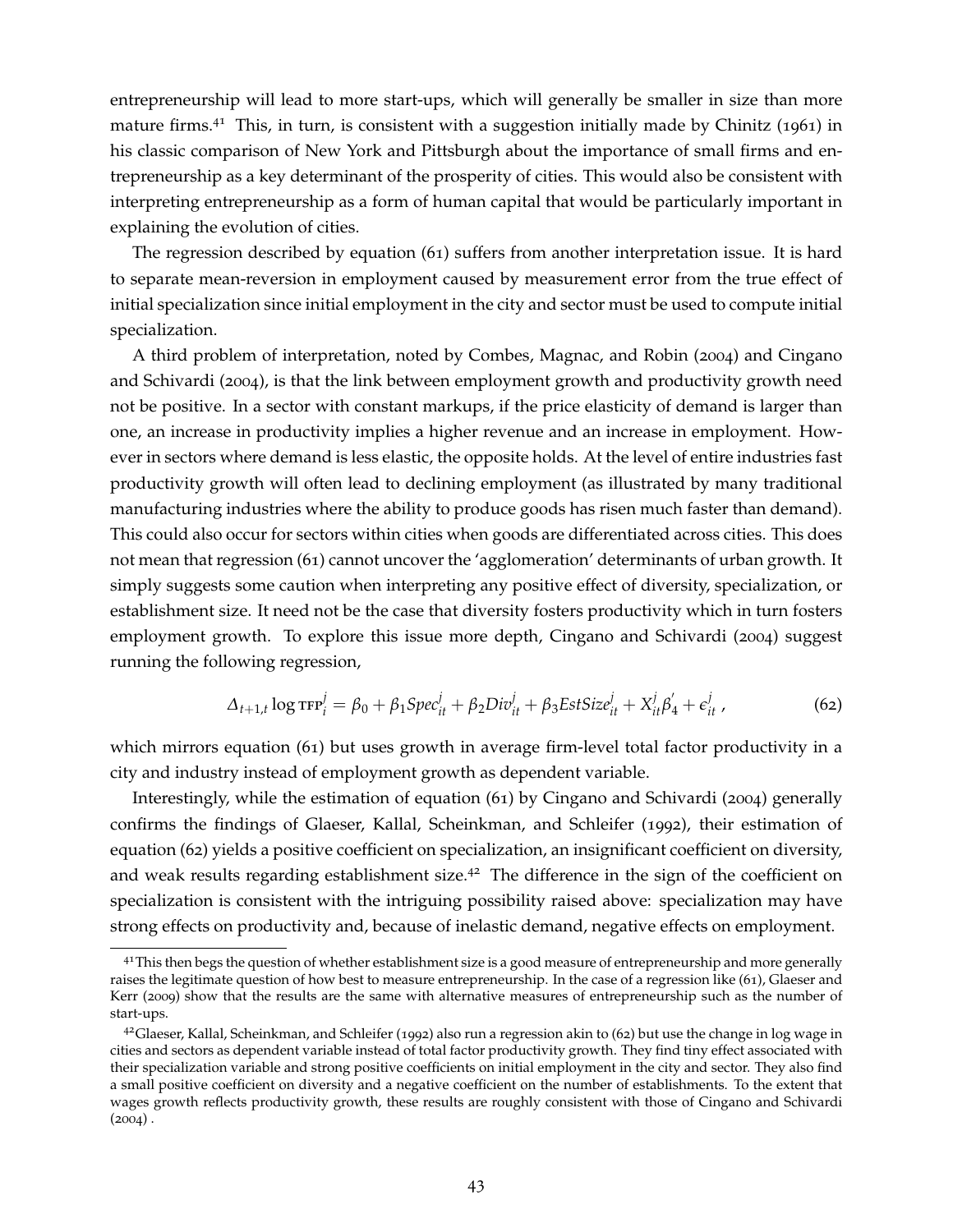A fourth issue is whether any effect of specialization, diversity, or establishment size can be interpreted as evidence of dynamic externalities. Dynamic externalities imply that the level of, say, establishment size, has an effect on the growth of employment. Static externalities, on the other hand, imply that establishment size measured in level has an effect on the level of employment. Put differently, with static externalities it is the first difference in establishment size which affects the growth rate of employment. To distinguish between static and dynamic effects, it would then seem natural to run the following regression

<span id="page-44-0"></span>
$$
\Delta_{t+1,t} \log N_i^j = \beta_0 + \beta_1 \Delta_{t+1,t} \text{EstSize}_i^j + \beta_2 \text{EstSize}_{it}^j + X_{it}^j \beta_4' + \epsilon_{it}^j \,. \tag{63}
$$

A positive coefficient on establishment size would be consistent with dynamic externalities whereas a positive coefficient on the change in establishment size would be consistent with static externalities. This interpretation is problematic because a gradual adjustment of employment following a change in  $\textit{EstSize}^j_{it}$  implies that even with only static externalities we could estimate a positive value for  $\beta_2$ . This is the same argument as with the gradual adjustment of population which follows on transportation improvements discussed above in equations ([14](#page-7-0)) and ([15](#page-7-2)).

To improve on regression ([63](#page-44-0)), a possibility is to estimate models that examine the dynamics of both the number of establishment and their size with perhaps a rich lag structure to assess how much and how fast past values of both variables affect their contemporaneous values. [Combes,](#page-60-12) [Magnac, and Robin](#page-60-12) ([2004](#page-60-12)), estimate the following type of auto-regressive system

<span id="page-44-1"></span>
$$
\begin{cases}\n\Delta_{t+1,t} \log m_i^j = \beta_0 + \beta_1 m_{it}^j + \beta_2 EstSize_{it}^j + X_{it}^j \beta'_3 + \epsilon_{it}^j, \\
\Delta_{t+1,t} \log EstSize_i^j = \beta_4 + \beta_5 m_{it}^j + \beta_6 EstSize_{it}^j + X_{it}^j \beta'_7 + \epsilon_{it}^j,\n\end{cases} (64)
$$

where  $m_i^j$ *i* is the number of establishments in sector *j* and city *i* and *t* measures years. Relative to equation  $(63)$  $(63)$  $(63)$ , the system estimated in  $(64)$  $(64)$  $(64)$  decomposes the growth of employment in a city and industry into the growth in the number of establishments and the growth in their employment size. [Combes, Magnac, and Robin](#page-60-12) ([2004](#page-60-12)) also estimate systems with longer and richer lag structures. They find that a shorter lag structure like the one in equation ([64](#page-44-1)) performs well. In turn, this suggests that the explanatory variables affect employment and establishment size 'fast'. This is consistent with local externalities being 'static' and not 'dynamic'. They also find that the number of establishments is more sensitive to the local structure of economic activity than establishment size. This last result is consistent with the more recent finding of [Glaeser and Kerr](#page-62-11) ([2009](#page-62-11)) that much of local entrepreneurship can be explained by the presence of many small suppliers. [Rosenthal and](#page-66-12) [Strange](#page-66-12) ([2010](#page-66-12)) also highlight the importance of small establishments and suggest that their benefits arise from the greater diversity of specialized suppliers that they provide to local firms.

While interesting and insightful, the work discussed so far does not solve the endogeneity of the key explanatory variables in these regressions. This problem has been neglected by the literature. This is perhaps because regressions like ([61](#page-42-1)) use growth over a period as dependent variable and establishment size at the beginning of the period as explanatory variable. However, using a predetermined variable as explanatory variable in a regression does not guarantee its exogeneity. Local entrepreneurs could enter in large numbers in a city and sector if they foresee strong future demand. That expectations of future growth should trigger entry today is only natural. This is the nature of business.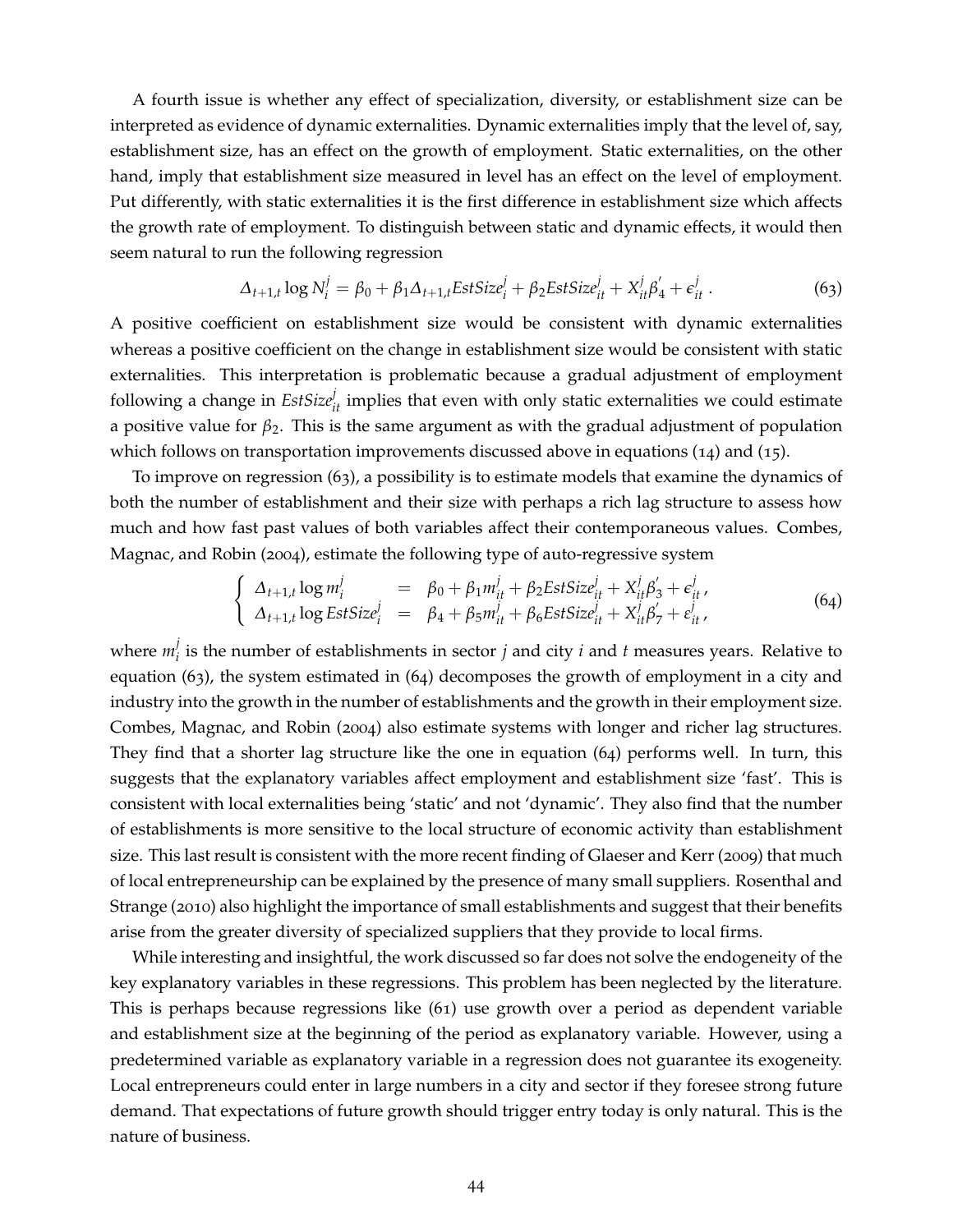[Glaeser, Kerr, and Ponzetto](#page-62-12) ([2010](#page-62-12)) examine whether the presence of many small firms in a city and sector is driven by the demand for entrepreneurship or by its supply. To the extent that they can be captured by higher sales per worker, demand factors do not appear to matter. Their findings point instead at the importance of the supply of entrepreneurship. This indirect approach, however does not entirely solve the causality issue. To tackle it head on, [Glaeser, Pekkala Kerr, and Kerr](#page-63-17) ([2012](#page-63-17)) take an instrumental variable approach. Returning to [Chinitz'](#page-59-16)s ([1961](#page-59-16)) initial comparison of Pittsburgh and New York, they use the idea that cities closer to mines have been influenced by large mining firms. In turn, large firms are expected to reduce entrepreneurship by providing attractive employment opportunities for highly skilled workers. Large firms may also breed a local culture of 'company men' which also reduces entrepreneurship. Indeed, proximity to historical mines is associated with larger establishments today even in completely unrelated sectors. Using this instrument, they estimate an even larger effect of entrepreneurship on city growth than the one measured directly from the data. Because a mining past can be associated with a general decline in manufacturing, [Glaeser, Pekkala Kerr, and Kerr](#page-63-17) ([2012](#page-63-17)) replicate their main findings for cities outside the rust-belt. These findings also hold when, instead of focusing on overall employment, they only look at service sectors only remotely tied to mining. Overall, these results are supportive of the notion that entrepreneurship is an important engine of city growth.

# **7. Random urban growth**

In our exposition of random urban growth models, we do not proceed as above with first a theoretical model followed by a discussion of the empirics. Instead, it is convenient to start with a discussion of a key fact about the size distribution of cities before presenting statistical processes that can account for this fact. We then discuss recent attempts at grounding these statistical processes into economic models before returning to a discussion of empirical issues.

# *7.1 The empirics of Zipf's law*

Since [Auerbach](#page-58-15) ([1913](#page-58-15)), the distribution of city sizes has often been approximated with a Pareto distribution. To do this, a popular way is to rank cities in a country from the largest to the smallest and regress the rank on city population  $N_i$  in the following manner:

<span id="page-45-2"></span>
$$
\log \text{Rank}_i = \beta_0 - \xi \log N_i + \epsilon_i. \tag{65}
$$

The estimated coefficient *<sup>ξ</sup>* is the exponent, or shape parameter, of the Pareto distribution.[43](#page-45-0) Zipf's law (after [Zipf,](#page-67-10) [1949](#page-67-10)) corresponds to the statement that  $\zeta = 1$ . This implies that the expected size of the second largest city is half the size of that of the largest, that of the third largest is a third of that of the largest, etc.[44](#page-45-1)

<span id="page-45-0"></span><sup>43</sup>Regression ([65](#page-45-2)) is not a standard regression. First, because the dependent variable is computed directly from the explanatory variable, measurement error on the 'true' size also affects the rank and thus leads to a downward bias for the standard errors with ols. In addition, when *ξ* = 1 the ratio of the largest to the second largest city is equal to two in expectations but its 95% confidence interval is one to 20. Put differently, the largest city is on average more than twice as large as the second largest city. This biases the ols estimate of *ξ* with small samples. See [Gabaix and Ibragimov](#page-62-13) ([2011](#page-62-13)) for a simple and elegant solution to this problem. See also the excellent survey of [Gabaix and Ioannides](#page-62-14) ([2004](#page-62-14)).

<span id="page-45-1"></span><sup>44</sup>The deterministic reformulation of Zipf's law is usually referred to as the rank-size rule.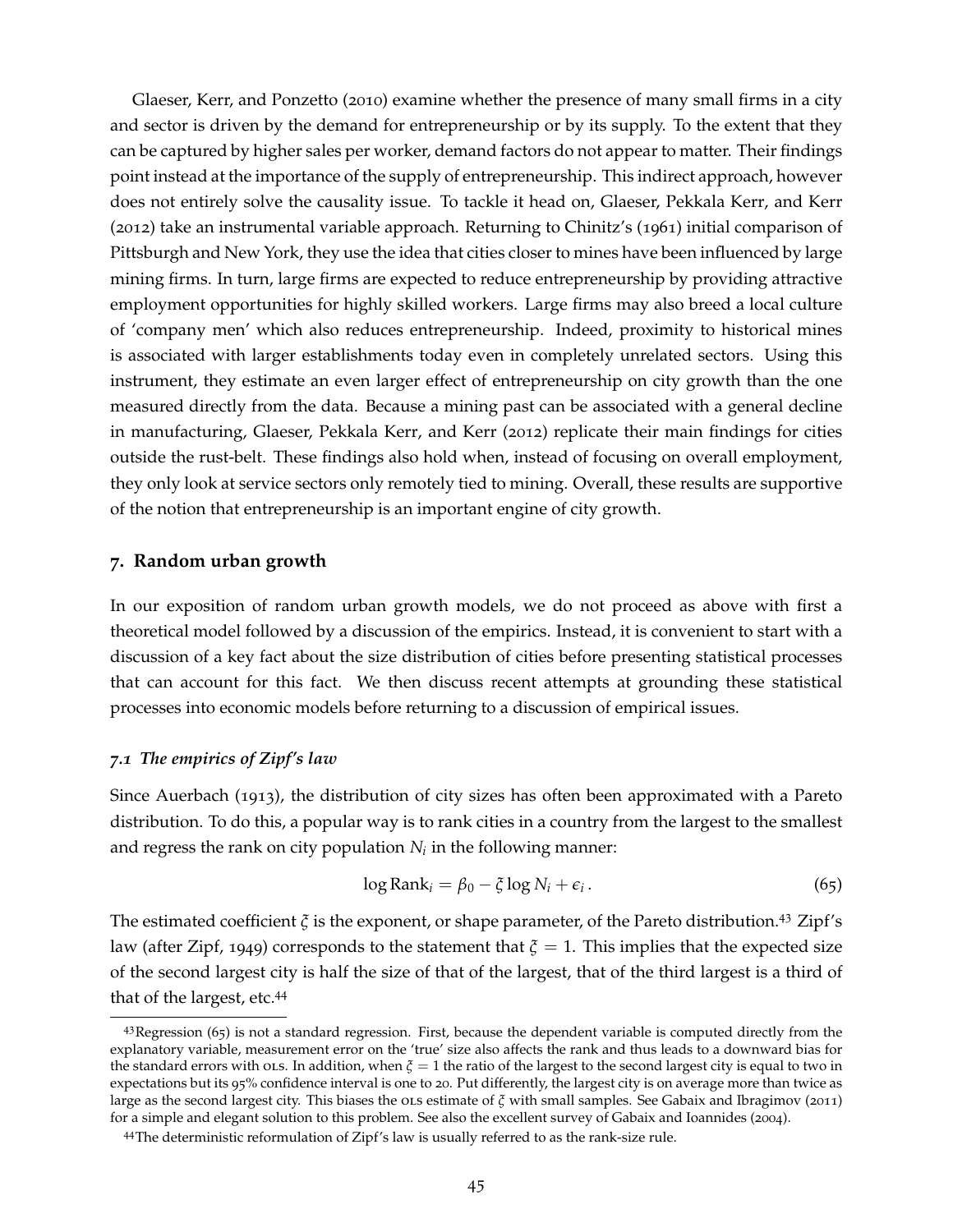The empirical validity of Zipf's law is hotly debated. The classic cross-country assessment of [Rosen and Resnick](#page-66-13) ([1980](#page-66-13)) is ambiguous because their average Pareto exponent of 1.14 for 44 countries has been interpreted as evidence both for and against Zipf's law. Follow-up work by [Soo](#page-67-11) ([2005](#page-67-11)) broadly confirms the results of [Rosen and Resnick](#page-66-13) ([1980](#page-66-13)).

A lot of the debate has centred around the validity of Zipf's law for us cities. Using less than 200 us cities, [Krugman](#page-64-11) ([1996](#page-64-11)) and [Gabaix](#page-62-1) ([1999](#page-62-1)*a*) conclude at a near perfect fit. On the other hand, [Black and Henderson](#page-59-9) ([2003](#page-59-9)) and [Eeckhout](#page-61-16) ([2004](#page-61-16)) dismiss Zipf's law. [Black and Henderson](#page-59-9) ([2003](#page-59-9)) use data for metropolitan areas for the entire 20th century. They argue that the Pareto exponent is 'far' from one at around 0.8 and that the linearity of the relationship between log size and log rank is questionable. [Eeckhout](#page-61-16) ([2004](#page-61-16)) uses data for us places and argues that their size distribution is better described by a log normal than by a Pareto distribution. [Rozenfeld, Rybski, Gabaix, and](#page-66-14) [Makse](#page-66-14) ([2011](#page-66-14)) use high-resolution data for the United States and aggregate settlements that are close to each other into cities. When defined from the 'bottom up', they find that Zipf's law holds very well for cities with population above 10,000. [Giesen, Zimmermann, and Suedekum](#page-62-15) ([2010](#page-62-15)) argue that, for a number of countries, a distribution that is Pareto for both tails and log normal for its body (double Pareto lognormal) provides a better fit to the data. In the same spirit, [Ioannides and](#page-64-12) [Skouras](#page-64-12) ([2013](#page-64-12)) estimate a variety of log-normal and Pareto shapes allowing for some switching between them or a mixture of both. They highlight the importance of the excellent fit of the Pareto in the upper tail where most of the population lives and some fragility in the lower tail where the results depend on the definition of cities being used.

Stepping back from these seemingly contradictory claims, the empirical debate is mainly about three issues. The first is what constitutes a proper definition for cities. Ideally, this definition should be given by the model at hand. As made clear above, many urban models have commuting patterns at their core. Practically, this argues in favour of defining cities from commuting patterns. However the notion of spatial continuity used by [Rozenfeld, Rybski, Gabaix, and Makse](#page-66-14) ([2011](#page-66-14)) is also legitimate since urban models also imply that cities should be constituted of contiguous commercial and residential areas with agriculture beyond the urban fringe.[45](#page-46-0)

The second issue in this debate is about whether we observe a Pareto distribution. When distributions have the same number of parameters to be estimated, like with Pareto and log normal, they can be compared directly in terms of goodness of fit. This is nonetheless problematic because the goodness of fit may be different in different parts of the distribution. The Pareto distribution may offer a better fit in the upper tail whereas the lognormal may fit the body of the distribution better. In addition, distributions often have different numbers of parameters. Distributions with more parameters are expected to provide mechanically a better fit. For instance, a mixture of

<span id="page-46-0"></span><sup>45</sup>In practice both types of definitions run into a number of problems. With commuting-based definitions, (submetropolitan) jurisdictions are aggregated to a given core when they send a minimum fraction of their workers to this core. The procedure is repeated until no jurisdiction remains to be aggregated to the resulting metropolitan area. However, these jurisdictions are themselves arbitrary (and sometimes extremely large in the West of the United States). The threshold of commuters is also arbitrary and the set of resulting metropolitan areas might be sensitive to this. Definitions based on spatial continuity also need to rely on some arbitrary level of distance with no development (or close to none) to separate metropolitan areas. For cities with green belt, spatial contiguity may also restrict the metropolitan area to be the area within the green belt when, in many cases, workers may commute from outside this green belt in large numbers. See [Duranton](#page-60-13) ([2013](#page-60-13)) for further discussion.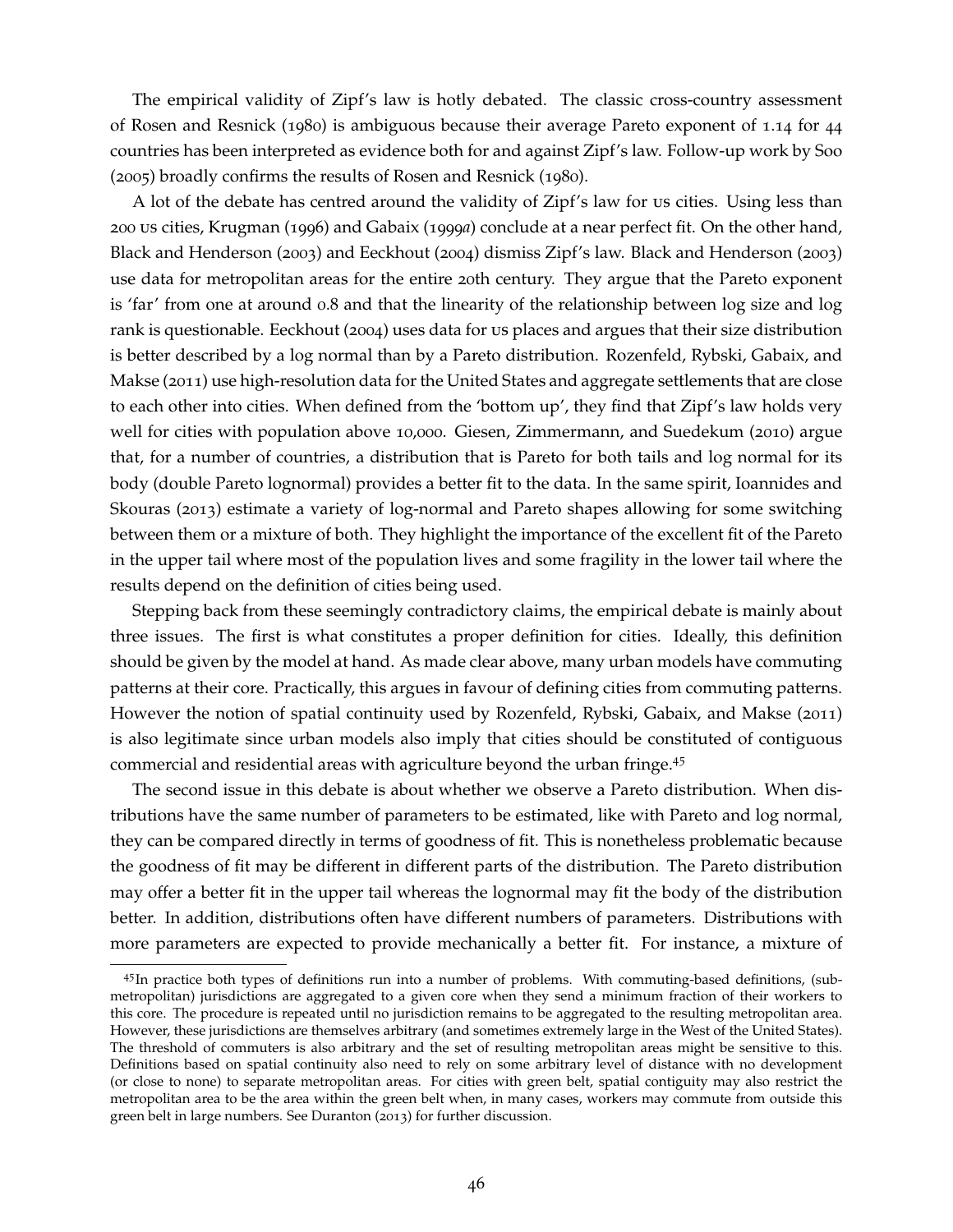Pareto and lognormal is bound to do better than a simple Pareto or a simple log normal. The standard approach is then to rely on specification tests that weight the fit of a distribution relative to its number of parameters. The usefulness of this approach is questionable because the penalty associated with more parameters in those tests is arbitrary.

Even if one is willing to accept that city sizes are drawn from a Pareto distribution, the third issue is, whether the Pareto shape parameter is equal to one or not. This can readily be 'tested' using standard levels of statistical significance relative to unity for  $\hat{\zeta}$  as estimated in regression ([65](#page-45-2)). This approach is nonetheless debatable. With enough data points, one can always reject any sharp hypothesis like  $\xi = 1$ . In practice, the standard errors around  $\xi$  are fairly large even for urban systems with many cities so that it is hard to reject Zipf's law. Of course, it is also hard to reject distributions which are quite far from Zipf's law.<sup>[46](#page-47-0)</sup>

In the end, the more relevant question is not so much whether the distribution of city sizes satisfies Zipf's law or not, but whether looking at this distribution through the lens of Zipf's law is useful. We believe it is, for two reasons. First, Zipf's law provides a reasonable first approximation, at least for the upper tail of the distribution. Second, because both the regularities of Zipf's law and the observed empirical deviations from it can be used to guide the modelling of economic processes underlying city size distributions [\(Gabaix,](#page-62-1) [1999](#page-62-1)*a*).[47](#page-47-1)

## *7.2 The statistics of Zipf's law*

Let us now explore the statistical processes that lead to Zipf's law. There are two (related) avenues: multiplicative and additive processes.

Following [Gabaix](#page-62-1) ([1999](#page-62-1)*a*) and [Gabaix](#page-62-16) ([1999](#page-62-16)*b*), multiplicative processes have attracted a lot of attention. These processes are referred to as Kesten processes (after [Kesten,](#page-64-13) [1973](#page-64-13)). We borrow from [Gabaix and Ioannides](#page-62-14) ([2004](#page-62-14)) and consider an economy where total population and the number of cities are both fixed. Between time  $t - 1$  and  $t$ , city  $i$  grows according to  $N_{it} = (1 + g_{it})N_{it-1}$ . We impose Gibrat's law (after [Gibrat,](#page-62-17) [1931](#page-62-17)): *git* is identically and independently distributed for every city with density  $f(g)$ . After *T* periods the size of city *i* is:

$$
\log N_{iT} = \log N_{i0} + \sum_{t=1}^{t=T} \log(1 + g_{it})
$$
  

$$
\approx \log N_{i0} + \sum_{t=1}^{t=T} g_{it}.
$$
 (66)

<span id="page-47-2"></span><span id="page-47-0"></span><sup>46</sup> [Gabaix and Ibragimov](#page-62-13) ([2011](#page-62-13)) show that the standard error on *<sup>ξ</sup>* is asymptotically <sup>√</sup> 2/*n ξ* where *n* is the number of observations. With 100 cities, it is not possible to reject that  $\hat{\zeta} = 1.38$  statistically differs from unity at 5%. Even with 1,000 cities  $\tilde{\zeta} = 1.09$  cannot be rejected as being different from unity.

<span id="page-47-1"></span><sup>47</sup>An alternative way to proceed is proposed in [Duranton](#page-60-14) ([2007](#page-60-14)) where the (non-Zipf) predictions of the model are measured directly against the empirical reality. This is in contrast with much of the extant literature, which often proposes a model that may or may not yield Zipf's law, compares it to this benchmark, and then in turn compares the benchmark to the empirical reality. Comparing the predictions of a model directly to the data is more straightforward and avoids the pitfalls mentioned above. However, this is not without problems either. Some of the results of a model may depend on a choice of auxiliary parameters about which not much is known. Consequently, too many degrees of freedom might be available for a meaningful assessment of what really matters for the model. There is also a risk of overextending conclusions reached based on a particular dataset or country that may not be representative of a broader tendency.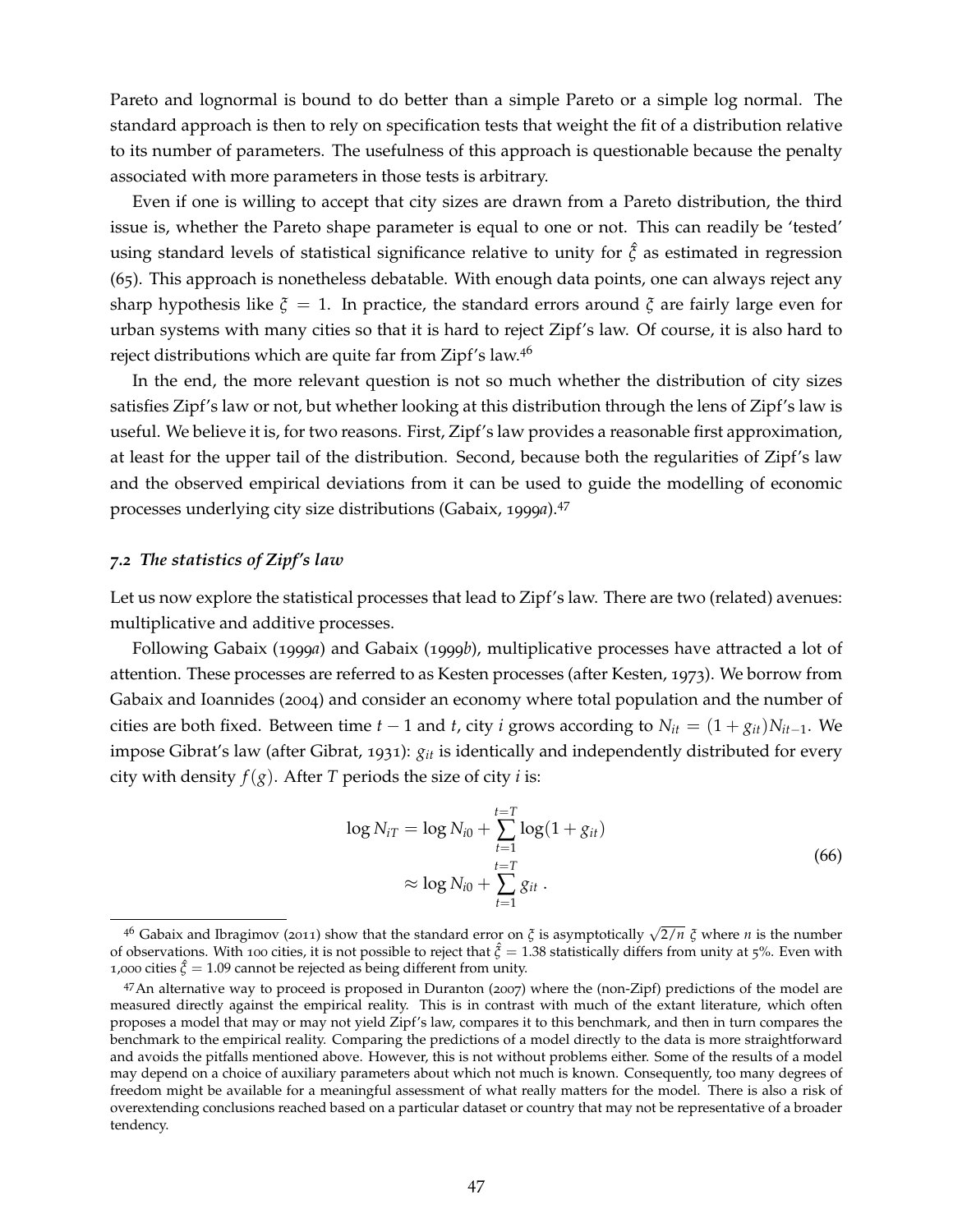We note that the approximation in this equation holds only when the shocks are small enough. By the central limit theorem, over time  $\log N_{iT}$  approaches a normal distribution and the distribution of *NiT* thus becomes log normal. This distribution of city sizes does not admit a steady state and its variance keeps increasing.

To obtain a steady state, one needs to impose a lower bound to city sizes. This prevents cities from becoming too small. Let  $M_t(N)$  denote the share of cities with population size N or higher at time *t*. This can be calculated as the share of cities that experience a growth rate *g* between time *t* − 1 and time *t* from a size of at least *N*/*g* at *t* − 1, aggregated over the different possible values of *g*:

$$
M_t(N) = \int_0^{+\infty} M_{t-1}\left(\frac{N}{g}\right) f(g) dg.
$$
 (67)

At the steady state (and it can be shown that there is one when cities cannot fall below a small threshold), we have:

<span id="page-48-0"></span>
$$
M(N) = \int_0^{+\infty} M\left(\frac{N}{g}\right) f(g) dg.
$$
 (68)

We can then verify that Zipf's law, that is  $M(N) = a/N$  (where *a* is a constant), is the steady state we are looking for. Inserting this into equation ([68](#page-48-0)) implies

$$
\int_0^{+\infty} gf(g)dg = 1,
$$
\n(69)

which must hold since aggregate population is constant.<sup>[48](#page-48-1)</sup>

More intuitively, without a lower bound on city sizes, their distribution is single-peaked with thin tails at both ends. This is because very few cities consistently get positive or negative shocks. With a lower bound on city sizes, things change dramatically because the thin lower tail disappears and there is instead a maximum of the density function at the lower bound. Preventing cities from becoming too small also allows the upper tail to be fed by more cities. As a result, it is fatter. This lower bound also allows for the existence of a steady state instead of an ever-widening distribution.

The seemingly innocuous assumption of a lower bound on city sizes is enough to generate a very different outcome. Without a lower bound, city sizes follow a log normal distribution. With a lower bound, city sizes follow a Pareto distribution. This suggests a relative theoretical 'fragility' of these statistical processes since the final outcome depends heavily on an auxiliary assumption that will be extremely hard to test. In turn, this puts some of the empirical debates about whether the size distribution of cities is best described by a Pareto or by a log normal back into perspective.

The main alternative to the multiplicative process just described are additive processes. The first was proposed by [Simon](#page-67-12) ([1955](#page-67-12)). In essence, Simon's model assumes that aggregate population grows over time by discrete increments. With some probability, a new lump goes to form a new city. Otherwise it is added to an existing city. The probability that any particular city gets it is proportional to its population. This mechanism generates a Pareto distribution for city sizes. The Pareto exponent falls to one at the limit as the probability of new cities being created goes to zero.<sup>[49](#page-48-2)</sup>

<span id="page-48-1"></span><sup>48</sup>See [Gabaix](#page-62-1) ([1999](#page-62-1)*a*) for a complete proof. Note also that the same proof applies with non-constant total population if one normalizes city sizes to represent population shares instead of population numbers.

<span id="page-48-2"></span><sup>49</sup>For technical details, see the expositions of [Krugman](#page-64-11) ([1996](#page-64-11)) and [Duranton](#page-60-15) ([2006](#page-60-15)).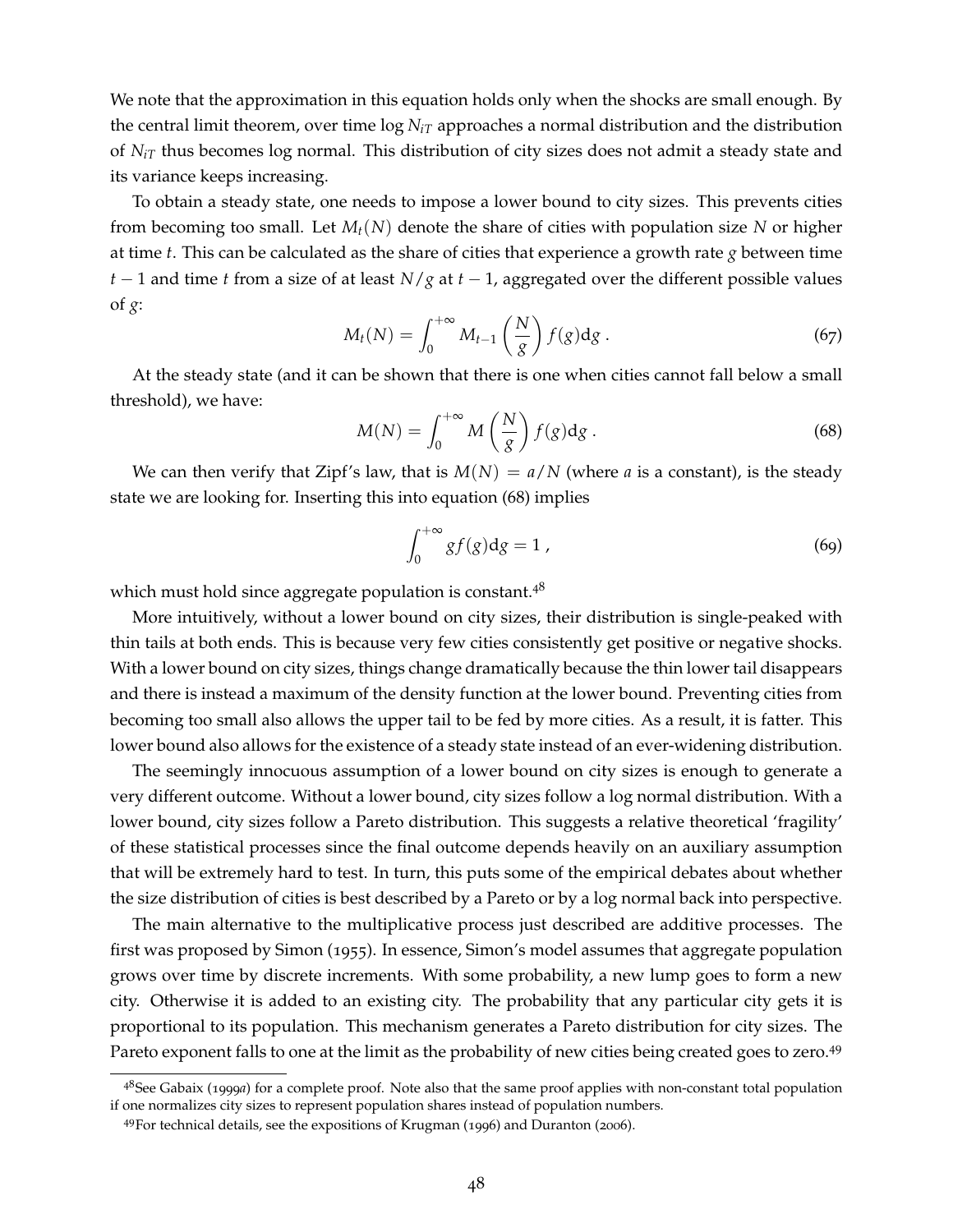Despite important differences between them, multiplicative and additive processes both have some version of Gibrat's law at their core, either directly though multiplicative shocks or through increases of fixed size that occur proportionately to population.

## *7.3 The economics of Zipf's law*

Among existing models of random growth with an economic content, that proposed by [Eeckhout](#page-61-16) ([2004](#page-61-16)) is the simplest. There is a continuum of cities. Labour is the only factor of production. There are aggregate decreasing returns at the city level, which are modelled through congestion costs that make output decrease with elasticity  $-\gamma$  with respect to city size and agglomeration economies that simultaneously make output increase with elasticity  $\sigma$  with respect to city size, with  $\sigma < \gamma$ . In addition city *i* experiences a labour productivity shock *Bit* at time *t*. Hence output per worker in city *i* is  $B_{it} N_{it}^{\sigma-\gamma}$ , where  $N_{it}$  denotes its population at time *t*. We note that this modelling of cities differs from what we have used so far. In the trade-off between agglomeration and dispersion, dispersion forces always dominate here and optimal city size is zero. The assumption of a fixed number of cities then becomes crucial: if workers could move to new sites, cities would disappear as larger cities only offer net disadvantages.

Free mobility then implies the equalization of output per worker across all cities. Even though each city faces shocks, the law of large numbers applies in aggregate so that output per worker is deterministic. After normalizing output per worker to unity, the equilibrium size of city *i* is given by:

<span id="page-49-1"></span>
$$
N_{it} = B_{it}^{\frac{1}{\gamma - \sigma}} \tag{70}
$$

With small i.i.d. shocks, productivity evolves according to  $B_{it} = (1 + g_{it})B_{it-1}$ . It is easy to see that after *T* periods, we have

<span id="page-49-0"></span>
$$
\log N_{iT} \approx \log N_{i0} + \frac{1}{\gamma - \sigma} \sum_{t=1}^{t=T} g_{it} \ . \tag{71}
$$

Equation  $(71)$  $(71)$  $(71)$  is derived in the same way as equation  $(66)$  $(66)$  $(66)$ . The main difference is that instead of imposing 'arbitrary' population shocks, the model assumes cumulative productivity shocks. In a setting where free mobility implies that population is a power function of productivity (equation [70](#page-49-1)), the log normal distribution of city productivity maps into a log normal distribution of city population. Consistent with the argument made above, adding a reflexive lower bound for city size to [Eeckhout'](#page-61-16)s ([2004](#page-61-16)) model would imply a Pareto distribution instead of a log normal distribution for city sizes.

The model of [Rossi-Hansberg and Wright](#page-66-15) ([2007](#page-66-15)) also relies on multiplicative and cumulative productivity shocks.<sup>[50](#page-49-2)</sup> A key difference with [Eeckhout](#page-61-16) ([2004](#page-61-16)) is that shocks occur for an entire industry and there are no idiosyncratic productivity differences between cities. The other main difference between this model and other random urban growth models is that it explicitly treats cities as an equilibrium between agglomeration and dispersion forces. This is important since

<span id="page-49-2"></span> $50Zipf's$  law is obtained in two cases by [Rossi-Hansberg and Wright](#page-66-15) ([2007](#page-66-15)). The first is the case described here with permanent industry shocks. The second is a situation with temporary shocks which affect factor accumulation. For alternative ways to generate Zipf's law with cumulative shocks see also [Córdoba](#page-60-16) ([2008](#page-60-16)).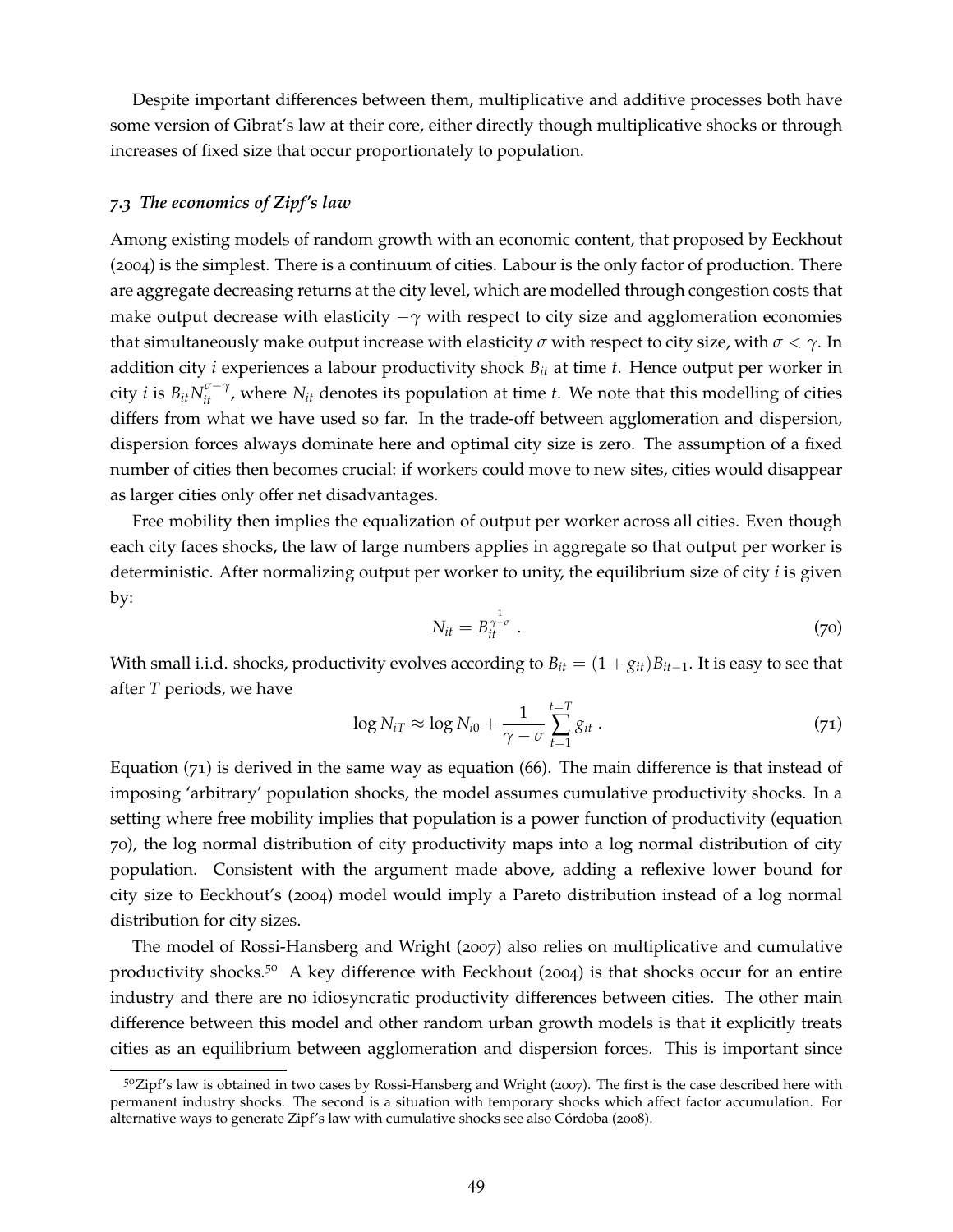it shows that random growth models can accommodate a standard modelling of cities. In fact, we can write a version of [Rossi-Hansberg and Wright'](#page-66-15)s ([2007](#page-66-15)) model simply by adding random shocks to the productivity shifter in the systems of cities model we developed in section [5](#page-21-1). If these shocks are multiplicative and cumulative, the productivity shifter in sector *j* evolves according to  $B_{t+1}^j = (1 + g_t^j)$  $(t_{t+1})B_t^j$  $\frac{d}{dt}$ , where the shocks  $g_t^j$ *t* are identically and independently distributed. Adding a time subscript to equation ([49](#page-26-5)), we can write optimal city size (and equilibrium city size in the presence of competitive developers) as

$$
N_{it} = \left(B_i^j \frac{\sigma}{\tau}\right)^{\frac{1}{\gamma - \sigma}}.
$$
\n(72)

Following the approach used to derive equation ([66](#page-47-2)), after *T* periods, we have

<span id="page-50-0"></span>
$$
\log N_{iT} \approx \log N_{i0} + \frac{1}{\gamma - \sigma} \sum_{t=1}^{t=T} g_t^j \,. \tag{73}
$$

This is exactly as equation ([71](#page-49-0)), except that now the cumulative productivity term is sector-specific instead of city-specific. Thus, again, the distribution of city sizes is log normal. Adding a lower bound for productivity by sector leads *NiT* to instead be Pareto distributed.

Despite the similarity of equations ([71](#page-49-0)) and ([73](#page-50-0)), the underlying dynamics of [Eeckhout](#page-61-16) ([2004](#page-61-16)) and [Rossi-Hansberg and Wright](#page-66-15) ([2007](#page-66-15)) are quite different. In [Rossi-Hansberg and Wright](#page-66-15) ([2007](#page-66-15)), utility is a concave function of city size and productivity shocks are common to all cities specializing in the same sector. By equation  $(42)$  $(42)$  $(42)$ , utility equalization across cities requires the value of output per worker net of commuting cost expenditures to be the same everywhere. Then, when a sector *j* experiences a small positive shock *B j t* , optimal size for cities specializing in that sector increases as a result. If all existing cities specializing in sector *j* increased their population to this new, larger, size, the resulting increase in aggregate output in that sector would lower its price so that developers in cities specializing in sector *j* could not compete for residents until some developers exited and output prices rose again. At the new equilibrium, there will be fewer but larger cities specializing in sector *j*. Sectors that have received a sequence of higher productivity shocks, have a larger optimal city size and thus fewer cities. More precisely, the Pareto distribution of sectoral productivity maps directly into a Pareto distribution for optimal city sizes through equation  $(73)$  $(73)$  $(73)$ . We note that this Pareto outcome crucially relies on cities being of optimal size.

[Gabaix](#page-62-1) ([1999](#page-62-1)*a*) considers a model where workers are mobile only at the beginning of their life, when they need to pick a city. At time *t* population in city *i* is made up of the  $N_{it}^y$  young workers who choose to locate there and the fraction  $1 - \delta$  of the previous period population who survive:

<span id="page-50-1"></span>
$$
N_{it} = N_{it}^y + (1 - \delta)N_{it-1} \tag{74}
$$

Workers derive utility in a multiplicatively separable fashion from the consumption of a homogenous freely tradable good and from a local amenity:

<span id="page-50-2"></span>
$$
u_{it} = A_{it} w_{it} \tag{75}
$$

The level of amenity in each city *i*, *Ait*, is independently drawn every period from a common distribution. This reduces the location choice for young workers to a static utility maximization problem. The production function is homogenous of degree one in young workers  $N^y_{it}$  and incumbent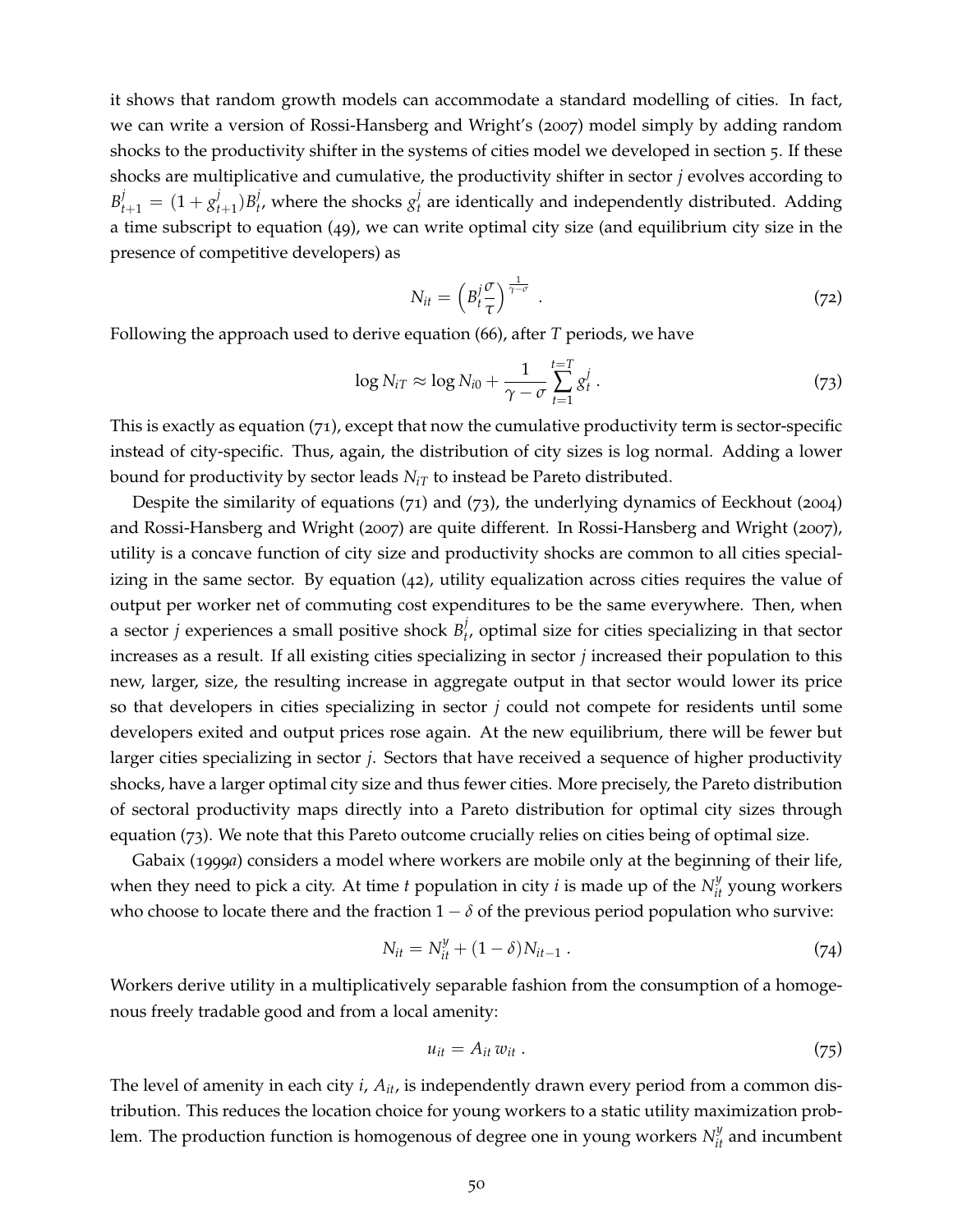residents. For simplicity assume a Cobb-Douglas functional form:  $Y_{it} = (N_{it}^y)^{\alpha}[(1 - \delta)N_{it-1}]^{1 - \alpha}$ . This implies the following wage for young workers:

<span id="page-51-0"></span>
$$
w_{it} = \alpha \left( \frac{(1-\delta)N_{it-1}}{N_{it}^y} \right)^{1-\alpha}.
$$
 (76)

The number of young workers going to each city in each period adjusts to equalize contemporaneous utility to some common level:  $u_{it} = \overline{u}$ . Combining this with equations ([74](#page-50-1)), ([75](#page-50-2)), and ([76](#page-51-0)) yields the growth rate for city *i* between periods *t* − 1 and *t* as

$$
g_{it} \equiv \frac{N_{it} - N_{it-1}}{N_{it-1}} = (1 - \delta) \left(\frac{\alpha A_{it}}{\overline{u}}\right)^{\frac{1}{1 - \alpha}} - \delta \,. \tag{77}
$$

This growth rate is identically and independently distributed for all cities, regardless of their size. Since we are back to the evolution of city sizes given by equation ([66](#page-47-2)), city sizes follow a lognormal distribution. With a reflective lower bound for city sizes, Zipf's law applies instead. There are two differences with the previous two models. First, the shocks apply to amenities and not to technology. Second, the shocks are temporary, not permanent. An interesting part of Gabaix's model is how temporary shocks have permanent effects. This arises because the wage of young workers depends only on the ratio of young mobile workers to immobile incumbents because of constant returns in production and because young workers become immobile after their original location choice.

The models of [Gabaix](#page-62-1) ([1999](#page-62-1)*a*), [Eeckhout](#page-61-16) ([2004](#page-61-16)), and [Rossi-Hansberg and Wright](#page-66-15) ([2007](#page-66-15)) are the three main multiplicative random growth models. [Duranton](#page-60-15) ([2006](#page-60-15), [2007](#page-60-14)) proposes two related economic mechanisms that lead to additive random growth.

[Duranton](#page-60-15) ([2006](#page-60-15)) builds on [Romer'](#page-66-7)s ([1990](#page-66-7)) endogenous growth model. Discrete innovations occur with probability proportional to research activity. Local spillovers make research activity in each location proportional to the number of local products. With mobile workers and no cost nor benefits from cities, the number of local products is proportional to population. Hence, in equilibrium, small discrete innovations occur in cities with probability proportional to their population size. Note that innovations need to be discrete to avoid the law of large numbers from applying, which would eliminate the randomness from the urban growth process. Innovations lead either to local production of the new product or, with some probability, to production at a new location where some required natural resource is available. Cities grow in population as a result of the increase in labour demand for producing a new product that follows an innovation. In essence, this model puts a geographical structure on a discrete version of [Romer](#page-66-7) ([1990](#page-66-7)). As shown by [Duranton](#page-60-15) ([2006](#page-60-15)), this model maps directly into [Simon](#page-67-12) ([1955](#page-67-12)) and generates Zipf's law as a limit case when the probability of new city formation tends to zero.<sup>[51](#page-51-1)</sup>

[Duranton](#page-60-14) ([2007](#page-60-14)) uses a related model which builds instead on the Schumpeterian growth model of [Grossman and Helpman](#page-63-18) ([1991](#page-63-18)*b*). In this framework, profit-driven research tries to develop the next generation of a product up a quality ladder. A success gives it a monopoly which lapses when

<span id="page-51-1"></span><sup>51</sup>This modelling also avoids some pitfalls of [Simon](#page-67-12) ([1955](#page-67-12)) which converges slowly. The cumulative and exponential nature of the growth process in [Romer](#page-66-7) ([1990](#page-66-7)) ensures that shocks, although additive, occur more frequently as time passes, which leads to much faster convergence.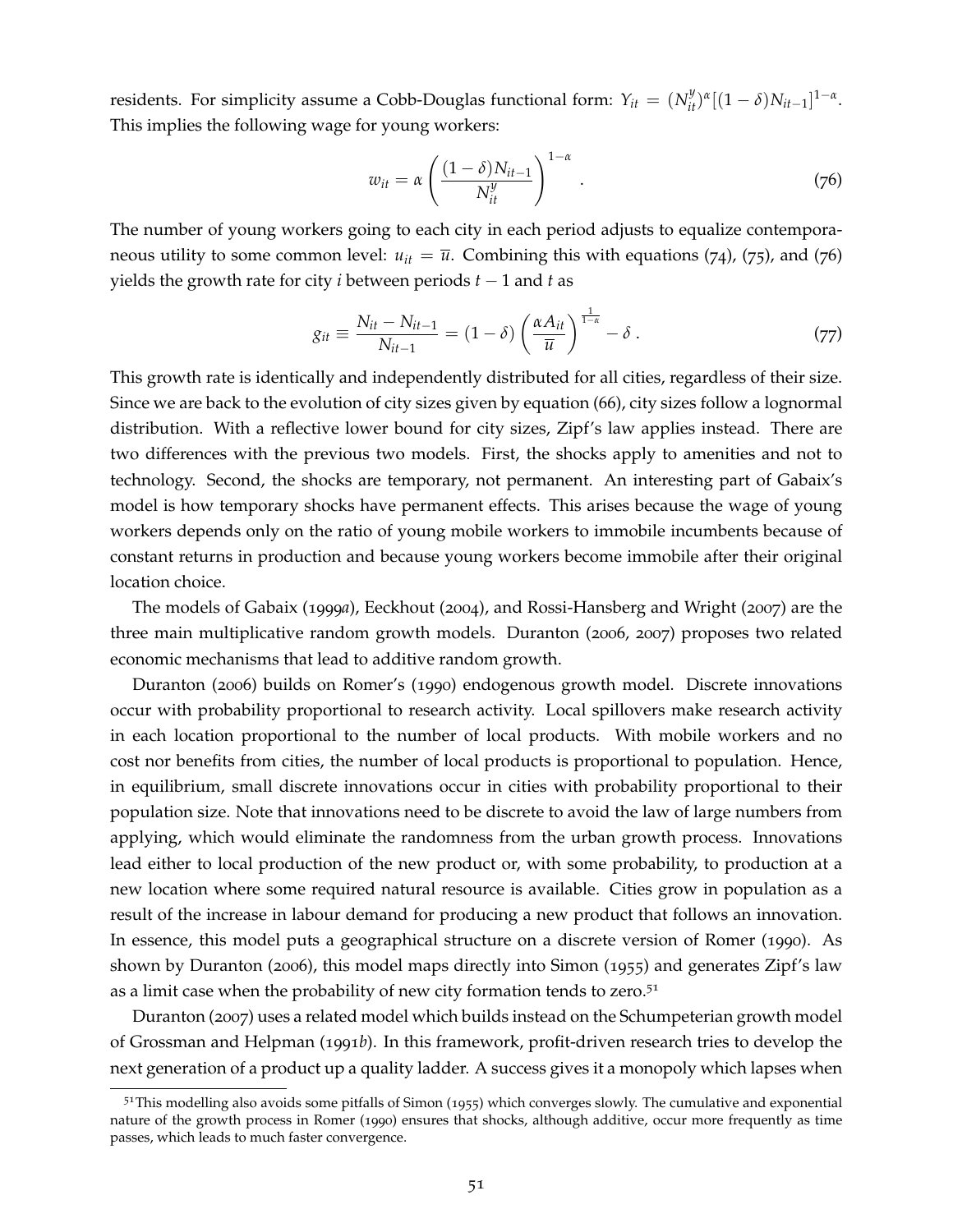the next innovation on the same product occurs. Products are discrete to ensure the necessary granularity for shocks to affects cities. Again, local spillovers tie research on a given product to the location of its production. The core of the model is that research might succeed in improving the products it seeks to improve (same-product innovation) or, sometimes, because of serendipity in the research process, it might succeed in improving another product (cross-product innovation).

With same-product innovation, the location of activity is unchanged by innovation and successful new innovators only replace incumbent producers in the same city. With cross-product innovation, the old version of the improved product stops being produced where it used to be and the new version starts being produced in the city where the innovation took place. This typically leads to a relocation of production with a population gain for the innovating city and a loss for the city of the incumbent producer.

To prevent cities from disappearing forever, the model also assumes that there is a core product in each city that cannot move. Symmetry and the absence of other costs and benefits from cities also ensure that city population is proportional to the number of products manufactured locally.

In steady-state, this model does not quite lead to Zipf's law because the arrival of new products is not exactly proportional to city size. Because they already have more products, large cities have fewer of them to capture from elsewhere. On the other hand, the smallest cities with only one fixed product can only grow. Hence, growth is less than proportional to city size and this leads to a distribution of city sizes that is less skewed than Zipf's law. This somewhat lower expected growth at the upper end of the distribution is an empirically relevant feature of the us city size distribution [\(Ioannides and Overman,](#page-64-14) [2003](#page-64-14)). More generally, a calibration of the model does well at replicating the us city size distribution. Unlike other models of random growth, this model does not focus exclusively on the size distribution of cities. It also replicates the fast churning of industries across cities, a well documented fact [\(Simon,](#page-66-16) [2004](#page-66-16), [Duranton,](#page-60-14) [2007](#page-60-14), [Findeisen and Suedekum,](#page-61-17) [2008](#page-61-17)).

## *7.4 The tension between random urban growth models and other models of urban growth*

The main difference between random urban growth models and the 'classical' urban growth models we considered in sections [2](#page-3-5)–[6](#page-33-1) regards the role of shocks. In the latter approaches, urban growth is driven by city characteristics and what is left unexplained is treated as a residual. In random growth models, the 'residual' is everything. Far from being a nice complementarity between two classes of models, this is a source of important tensions.

From a theoretical standpoint, it is possible to combine ingredients from traditional and random growth models to have urban growth driven by a combination of substantive determinants and random shocks. Following [Duranton and Puga](#page-61-13) ([2013](#page-61-13)), let us take our urban growth model of section [6](#page-34-4).1, where human capital accumulation drives aggregate growth and urban growth, and add sector-specific random shocks. If these are multiplicative and cumulative, the productivity shifter in sector *j* evolves according to  $B_t^j = (1 + g_t^j)$  $\binom{j}{t} B_t^j$ *t*−1 . From equation ([54](#page-35-2)), city size at time *t* is given by

$$
N_{it} = \left(\frac{\sigma}{\tau} B_t^j (1 - \delta)^{1 - \alpha} h_{it}^{\alpha + \sigma}\right)^{\frac{1}{\gamma - \sigma}}.
$$
\n(78)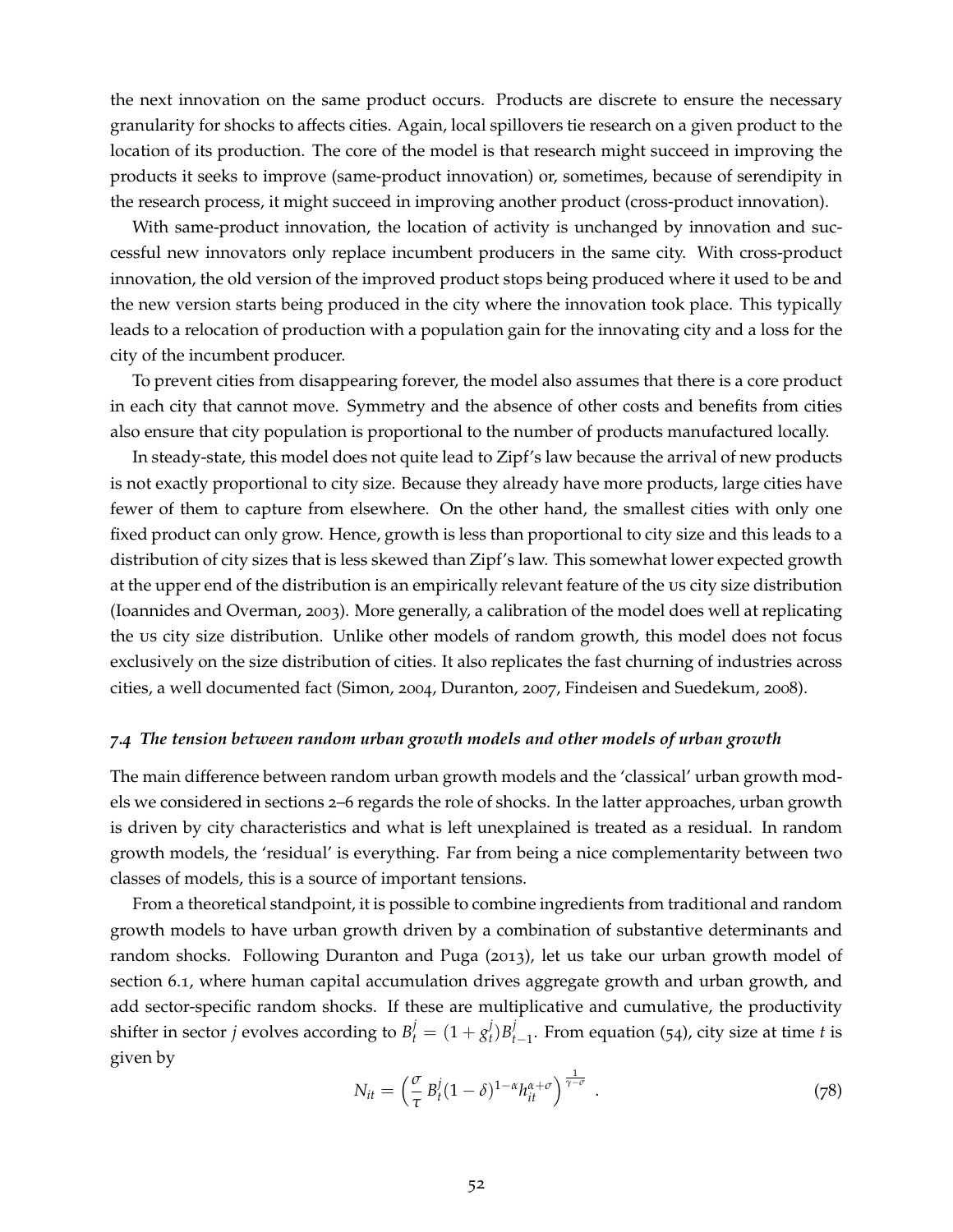Dividing this equation valued at time *T* from the same equation valued at time 0, and taking logs, we obtain

<span id="page-53-1"></span>
$$
\log N_{iT} \approx \log N_{i0} + \frac{\alpha + \sigma}{\gamma - \sigma} (\log h_{iT} - \log h_{i0}) + \frac{1}{\gamma - \sigma} \sum_{t=1}^{t=T} g_t^j.
$$
 (79)

Now urban growth has both a systematic component arising from human capital accumulation and a random component arising from sectoral shocks. If we assume, as in equation ([52](#page-34-1)), that human capital grows at the same rate in every city, we have  $\log h_{iT} - \log h_{i0} \approx Tb\delta$ . Then, imposing a lower bound to sectoral productivity results in a Pareto distribution for city sizes. At the same time, human capital accumulation makes cities experience parallel growth in expectation.<sup>[52](#page-53-0)</sup> With this specification, there is no theoretical incompatibility between classical and random urban growth models.

However, when the rate at which human capital accumulates depends on the level of human capital in the city, the growth of a city becomes a function of its initial human capital. Assume for instance that workers can choose how much human capital to accumulate. Because of complementarities in learning, it can be that workers optimally invest more in human capital accumulation in more educated cities so that the fraction of time spent learning  $\delta$  is now an increasing function of city average human capital:  $\delta(\bar{h}_{it})$ . Then, by the same argument as above,  $\log h_{iT}$  −  $\log h_{i0}$  ≈ *Tb*  $f(\bar{h}_{i0})$ . We no longer obtain Zipf's law because in equation ([79](#page-53-1)) the effect of this systematic driver of urban growth eventually dwarves the cumulative effect of the sectoral shocks  $\frac{1}{\gamma - \sigma} \sum_{t=1}^{t=T} g_t^j$ *t* .

To understand better the tension between classical and random urban growth models, consider a simple urban growth regression:

<span id="page-53-3"></span>
$$
\Delta_{t+1,t} \log N_i = \beta_0 + \beta_1 \log N_{it} + D_{it} \beta_2' + \epsilon_{it} \tag{80}
$$

where the growth of city *i* between *t* and  $t + 1$  depends on its population size at time *t*, some drivers of urban growth  $D_{it}$ , and a random term  $\epsilon_{it}$ . As starting point, it is useful to think of the classical urban growth models we considered in sections [2](#page-3-5)–[6](#page-33-1) as focusing on *Nit* and *Dit* whereas random growth models focus on  $\epsilon_{it}$ . Formally, the question is whether Gibrat's law (and hence Zipf's law), as generated by random urban growth models, is compatible with  $\beta_1 \neq 0$  or  $\beta_2^{'} \neq 0$ and whether these situations are empirically relevant.

It is best to discuss the issues surrounding initial population size ( $\beta_1 \neq 0$ ) and those regarding systematic drivers of city growth ( $\beta_{2}^{'} \neq 0$ ) separately. Starting with initial population size we note that, while there is some disagreement in the literature about the importance of mean-reversion in city population data (e.g., [Black and Henderson,](#page-59-9) [2003](#page-59-9), vs. [Eeckhout,](#page-61-16) [2004](#page-61-16)), past city population is more often than not a significant determinant of city growth and its coefficient often appears with a negative sign in urban growth regressions.[53](#page-53-2)

A first source of mean-reversion could be found in measurement error. Taking the simplified version of [Rossi-Hansberg and Wright](#page-66-15) ([2007](#page-66-15)) presented above, 'true' population growth in city

<span id="page-53-0"></span><sup>&</sup>lt;sup>52</sup>This is not perfectly parallel growth, since random shocks mean that expected growth rates are equal across all cities whereas actual growth rates are not.

<span id="page-53-2"></span><sup>&</sup>lt;sup>53</sup>[Black and Henderson](#page-59-9) ([2003](#page-59-9)) find a highly significant coefficient for  $β_1 = -0.02$  in the case of us cities across decades of the 20th century. Covering an even longer time period, both [Glaeser, Ponzetto, and Tobio](#page-63-15) ([2011](#page-63-15)) and [Desmet and](#page-60-17) [Rappaport](#page-60-17) ([2013](#page-60-17)) also find significant departures from Gibrat's law.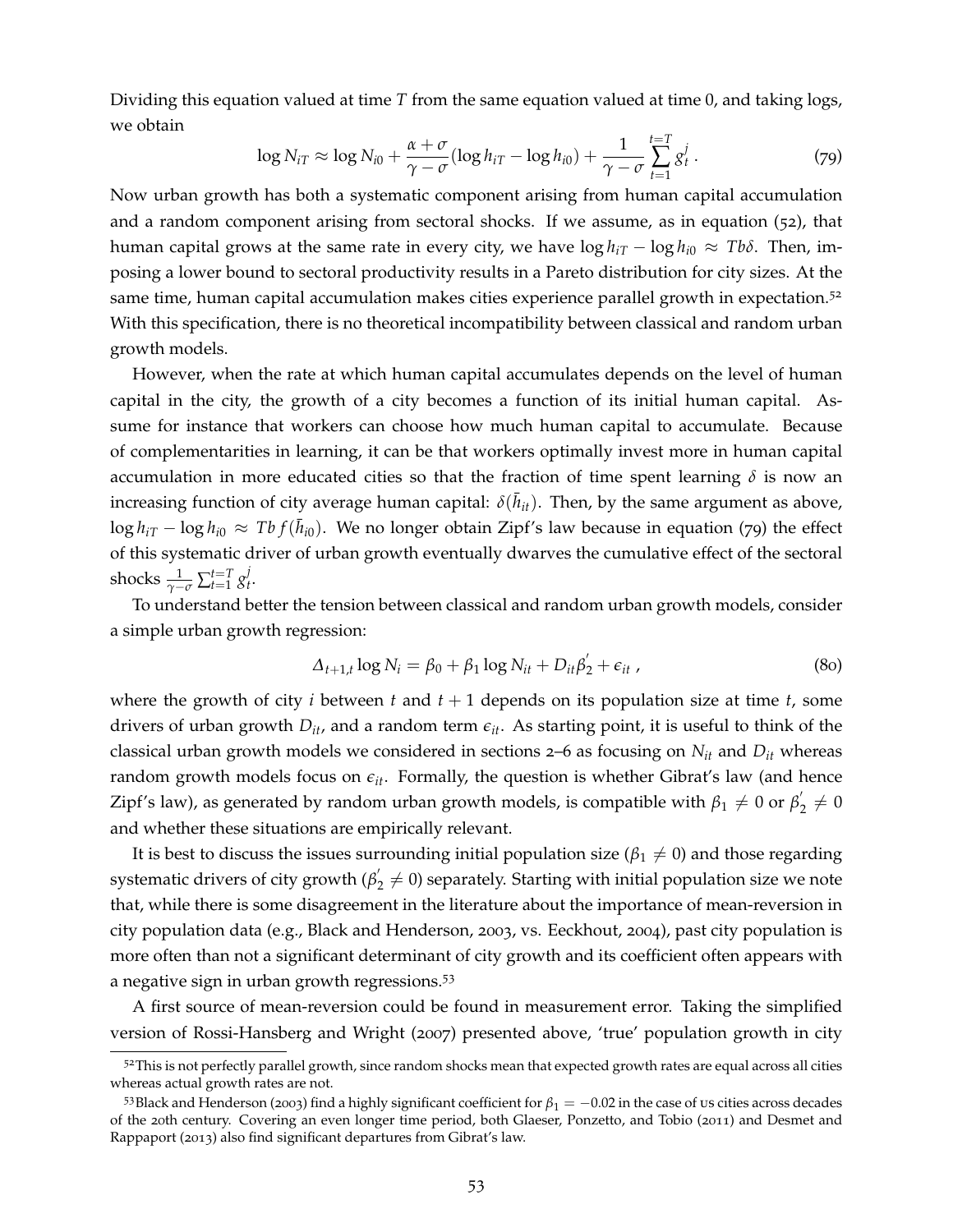between  $t-1$  and  $t$  is given by the unobserved sectoral shock  $g_t^j$ *t* . The level of population is nonetheless observed with error so that we observe  $N_{it}$   $e^{\mu_{it}}$  instead of  $N_{it}$  as population at time *t*. If  $\mu_{it}$  is i.i.d., this has two implications. First, over two consecutive periods, there is a negative correlation between growth and initial size since, for instance, a large positive measurement shock in *t* − 1 makes for both a higher initial population at *t* − 1 and a lower growth rate between *t* − 1 and *t*. Second, the observed growth rate is  $\epsilon_{it} = g_{it} + \mu_{it} - \mu_{it-1}$ . In turn, this implies:

$$
\log N_{iT} = \log N_{i0} + \beta_0 + \mu_{iT} - \mu_{i0} + \sum_{t=1}^{t=T} g_{it} \,. \tag{81}
$$

This equation is compatible with equation ([79](#page-53-1)). As argued by [Gabaix and Ioannides](#page-62-14) ([2004](#page-62-14)) if the tail of the summation in  $g$  is fatter than that of  $\mu$ , Zipf's law should still occur in steady state. Intuitively, mean-reversion does not matter provided it is 'dominated' by the cumulated 'Gibrat's shocks'. A similar argument would hold if the population was not mismeasured but instead be subject to real temporary shocks around optimal city size. Hence, Zipf's law need not rely on a 'strong' version of Gibrat's law where  $\beta_1 = 0$ . Instead, it can hold with a weaker version of Gibrat's law where  $\beta_1 \neq 0$ . This said, much remains to be done on this issue. We need to know what is the weakest version of Gibrat's law compatible with Zipf's law. For instance, an AR(1) error structure like  $\varepsilon_{it} = g_{it} + \rho \varepsilon_{it-1}$  does not converge to log normal for  $N_T$  without further (Gaussian) assumptions about *g*. [54](#page-54-0)

Turning to the other determinants of urban growth, let us return to equation ([80](#page-53-3)), assume for simplicity  $\beta_1 = 0$ , allow for  $\beta_2$  to be time varying, and consider that  $\epsilon_{it} = g_{it}$ , which is i.i.d. After simplification, we obtain:

$$
\log N_{iT} = \log N_{i0} + \beta_0 + \sum_{t=1}^{t=T} D_{it} \beta'_{2t} + \sum_{t=1}^{t=T} g_{it} . \tag{82}
$$

This equation corresponds to the predictions of the model of section [6](#page-36-4).2 where the growth rate of human capital is not constant across cities but is instead driven by some city characteristic (e.g., the local presence of strong research universities). It is now easy to understand that any term  $D_{it}\beta'_{2t} = D_i\beta'_2$  that is constant in magnitude over time and differs across cities would lead to divergence in the long-run and a distribution that differs from Zipf's law. This suggests a major incompatibility between classical and random urban growth models.

There are a number of ways around this incompatibility. First, the upper tail of the city size distribution may remain Pareto despite different growth trends. To understand this point, consider two groups of cities, fast- and slow-growing cities. Provided the lower bound city size for each group of cities grows with its trend, there is a Pareto distribution emerging for each group of cities and divergence between the two groups. At any point in time the overall distribution will be a mixture of two Pareto distributions, both with a slope coefficient minus one. Above the largest of the two lower bounds, this distribution will be Pareto.[55](#page-54-1)

<span id="page-54-0"></span><sup>&</sup>lt;sup>54</sup>Such autoregressive processes are important in this context given the strong persistence of population shocks [\(Rappaport,](#page-65-19) [2004](#page-65-19)).

<span id="page-54-1"></span><sup>55</sup>[Skouras](#page-67-13) ([2009](#page-67-13)) considers a different but related argument. Among groups of cities with the same constant average size, any group that follows Zipf's law will eventually dominate the upper tail.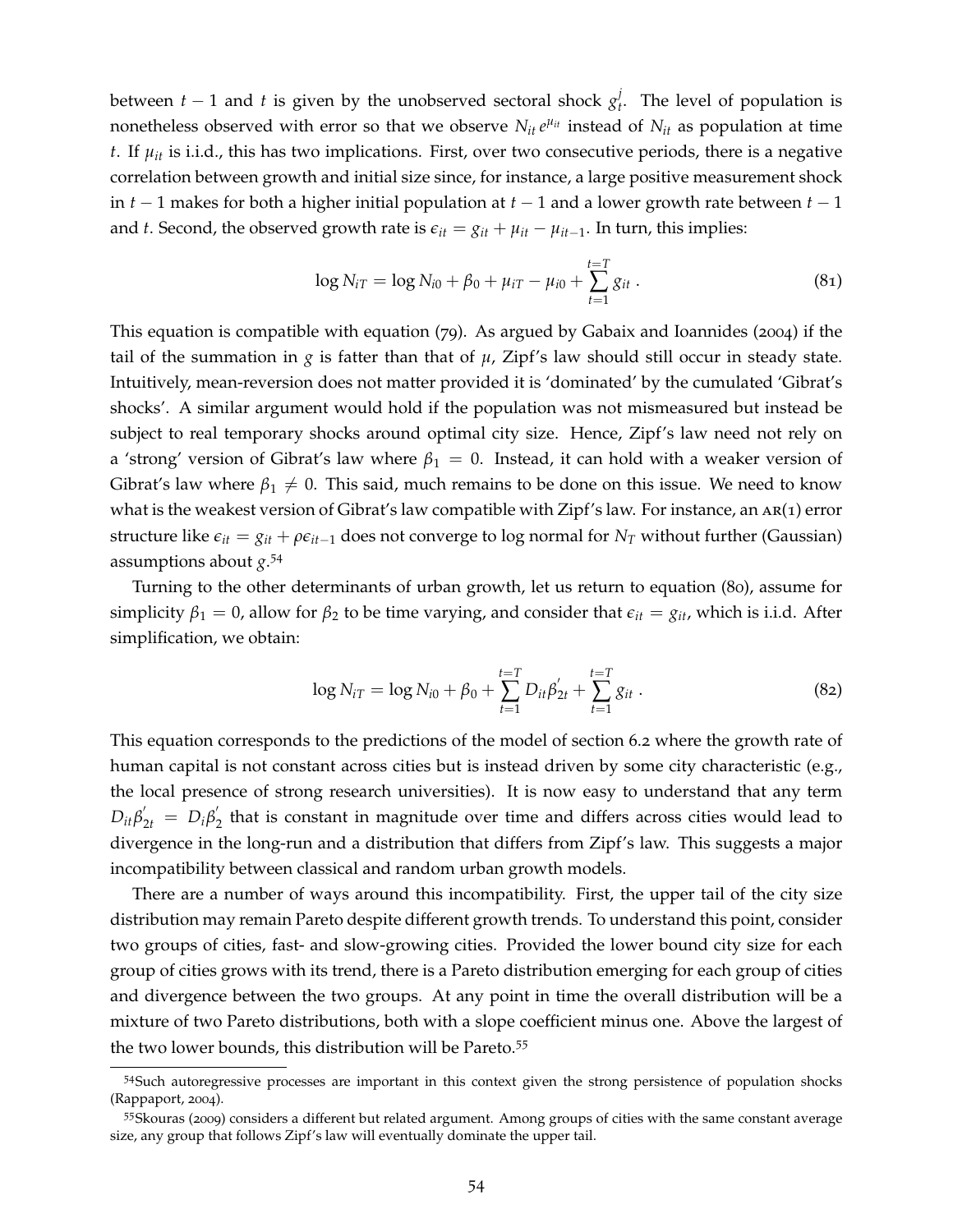Second, classical and random urban growth models are also compatible when the effects of  $D_{it}$ β<sup>'</sup><sub>2*t*</sub></sub> are short lived, that is when there is mean reversion in β<sub>2*t*</sub> or in  $D_{it}$ . Mean-reversion in β<sub>2*t*</sub> corresponds to the situation where a permanent characteristic has a positive effect over a period of time and negative effect over another. In the United States for instance, it is possible that hot summers deterred population growth before the development of air-conditioning but promoted it after this. Proximity to coal and iron was arguably a factor of growth during the late 19th and early 20th century that became irrelevant after. [Glaeser, Ponzetto, and Tobio](#page-63-15) ([2011](#page-63-15)) provide formal support for this argument looking at the growth of counties in the Eastern and Central United States over a two hundred year period. They show that many determinants of county population growth such as geography and climate are not stable over time.

Mean-reversion in *Dit* corresponds instead to the situation where the determinants of growth are temporary in cities. For instance, it could be that receiving roads is a factor of urban growth as suggested by [Duranton and Turner](#page-61-4) ([2012](#page-61-4)) but that new roads are allocated proportionately to population.[56](#page-55-0) In a slightly different vein, a number of papers highlight the importance of specific one-off technology shocks that affect urban growth. [Duranton and Puga](#page-61-11) ([2005](#page-61-11)) emphasise the availability of communication technologies allowing firms to separate their management from their production activities leading cities to specialise by function and no longer by sector (see also [Ioannides, Overman, Rossi-Hansberg, and Schmidheiny,](#page-64-15) [2008](#page-64-15), for another take on the effect of communication technologies on cities). [Desmet and Rossi-Hansberg](#page-60-18) ([2009](#page-60-18)) focus on the maturation of economic activities which are concentrated when new and gradually diffuse as they mature. Under some conditions, a series of one-off shocks like these may be able to bridge the gap between classical and random urban growth models.

More generally, what growth regressions and classical urban models treat as explanatory variables in some cases need to be thought of as the shocks in random growth models. This observation suggests that shocks in the context random growth models need not be equated with residuals in urban growth regressions.

Different time horizons between classical and random growth models may go a long way towards making them compatible with each other. Classical urban growth models, which constitute the theoretical underpinning of standard urban growth regressions, may be looking at the growth of cities around a particular period whereas random growth models may have a much longer time horizon. In that case, classical urban growth models help us uncover short run proximate factors of urban growth whereas random growth models help us understand the fundamental mechanics that drive urban growth in the long run.

Two further possibilities can be entertained to reconcile random and classical urban growth models. The first is that there might be a number of city characteristics distributed such that the effect of the entire vector of characteristics is about the same in all cities. In that case, the underlying trend for all cities would be the same and Zipf's law would occur in steady state. While an exact equalization across the effects of all characteristics across cities would be highly unlikely, some

<span id="page-55-0"></span><sup>&</sup>lt;sup>56</sup>[Duranton and Turner](#page-61-4) ([2012](#page-61-4)) show that the 1947 plan which guided the early development of the us interstate highway system allocated highways to cities on average proportionately to their population. More recent highway developments are clearly less than proportional to population.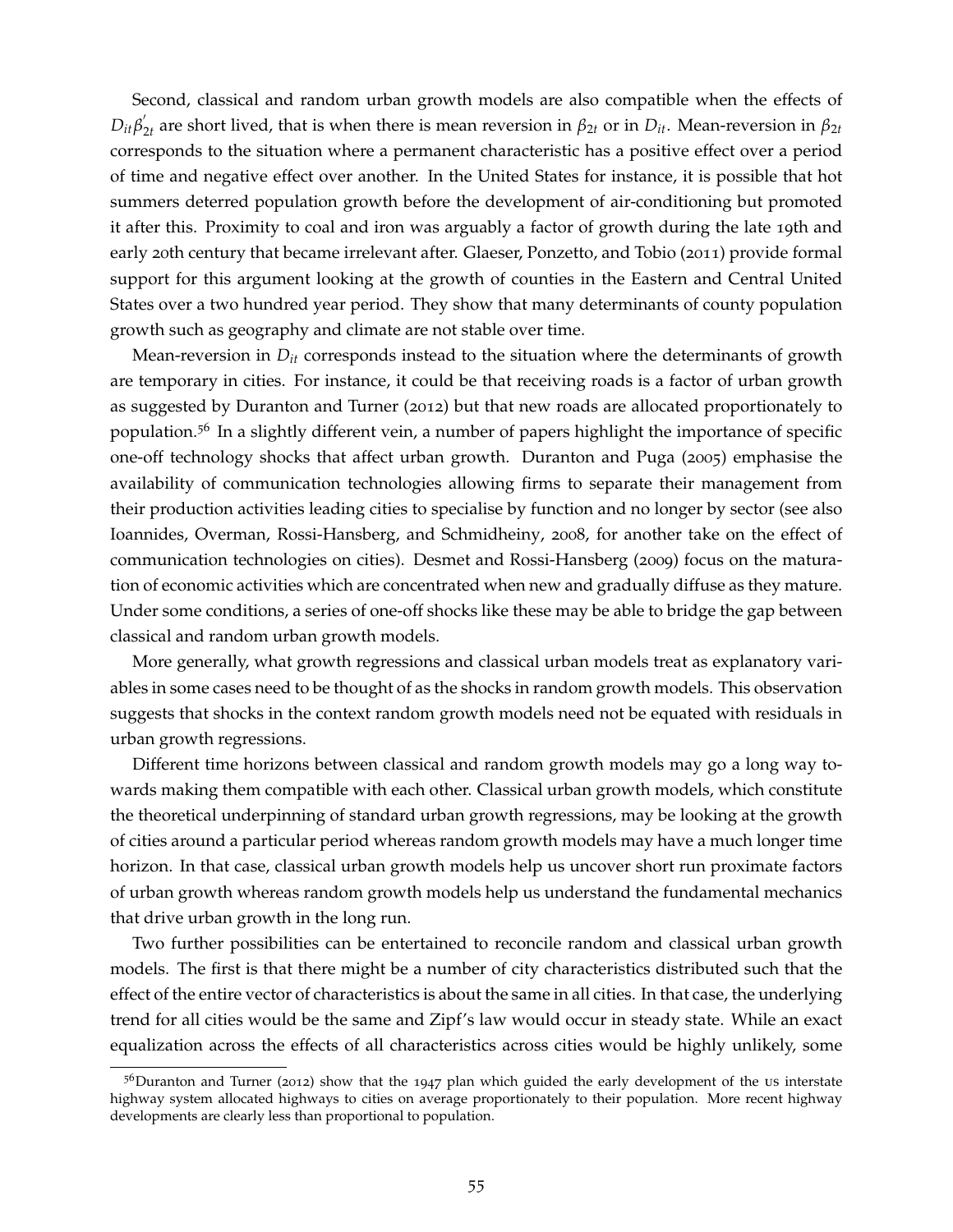negative correlations across drivers of urban growth are not unthinkable.<sup>[57](#page-56-0)</sup>

The second possibility is that Zipf's law may occur as the outcome of a static model while parallel city growth occurs for entirely unrelated reasons. [Hsu](#page-64-16) ([2012](#page-64-16)) proposes a microfounded model of central place theory which can generate Zipf's law. [Lee and Li](#page-64-17) ([2013](#page-64-17)) propose a model where city population depends multiplicatively on their many characteristics which are i.i.d. This leads to the static counterpart of [Eeckhout'](#page-61-16)s (2004) model. [Behrens, Duranton, and Robert-Nicoud](#page-59-17) ([2012](#page-59-17)) also obtain Zipf's law in a model of sorting across cities.<sup>[58](#page-56-1)</sup> These papers are interesting because they show that Zipf's law need not be the outcome of a random growth model but could arise for other reasons. Nevertheless, these static Zipf's law models imply strong restriction on urban growth since parallel growth is needed to retain Zipf's law. The recent empirical findings of [Desmet and Rappaport](#page-60-17) ([2013](#page-60-17)) are consistent with this type of argument. They find that the us city size distribution first settled to its current form and only then began to satisfy a mild form of parallel growth (through Gibrat's law).

Finally, it should be kept in mind that random growth models mainly offer theories of the growth of individual cities, not theories of the growth of all cities. For instance, random growth models have little to say about the increase in average city size over the last two hundred years. Classical urban growth models propose both theories of the growth of all cities as well as theories of the growth of particular cities. Even if random growth models turned out to be a good explanation of urban evolutions, that would not prevent better and cheaper commuting technologies to be one important driver of the growth of all cities.

# **8. Conclusion**

We have identified four key drivers of the population growth of cities in developed economies. First, transportation and housing supply. Second, amenities. Third, agglomeration effects, in particular those related to human capital and entrepreneurship. And fourth, technology and shocks to specific cities or industries.

The empirical case for these drivers rests first on cross-city growth regressions. Identifying causal factors in regressions of city population growth in cross-section is fraught with difficulties. Applications of this type of methodology to cross-country growth in income per capita has rightfully come under attack in the past [\(Durlauf, Johnson, and Temple,](#page-61-2) [2005](#page-61-2)). The exercise is arguably easier in the case of city population since there is less heterogeneity in the data. For instance, data on educational achievement is more directly comparable between Baltimore and Miami and than between Belarus and Malawi. The number of explanatory factors for city population growth within a country is also much smaller than the number of possible causes of income growth across countries since many variables can be, as a first approximation, held constant within a unified

<span id="page-56-0"></span><sup>57</sup>For instance, cities with nice landscapes are also likely to suffer from greater construction costs and more generally a greater scarcity of useable land.

<span id="page-56-1"></span> $58$ In addition, [Henderson and Venables](#page-64-5) ([2009](#page-64-5)) can generate Zipf's law from an underlying power law in site quality. In a very different model, [Berliant and Watanabe](#page-59-18) ([2009](#page-59-18)) generate empirically relevant size distributions. In their model, cities receive shocks by industries and only the best will produce. This leads to city sizes being determined by extreme value distributions which can be parameterized to fit existing distributions. A detailed analysis of static Zipf's law models is outside our scope here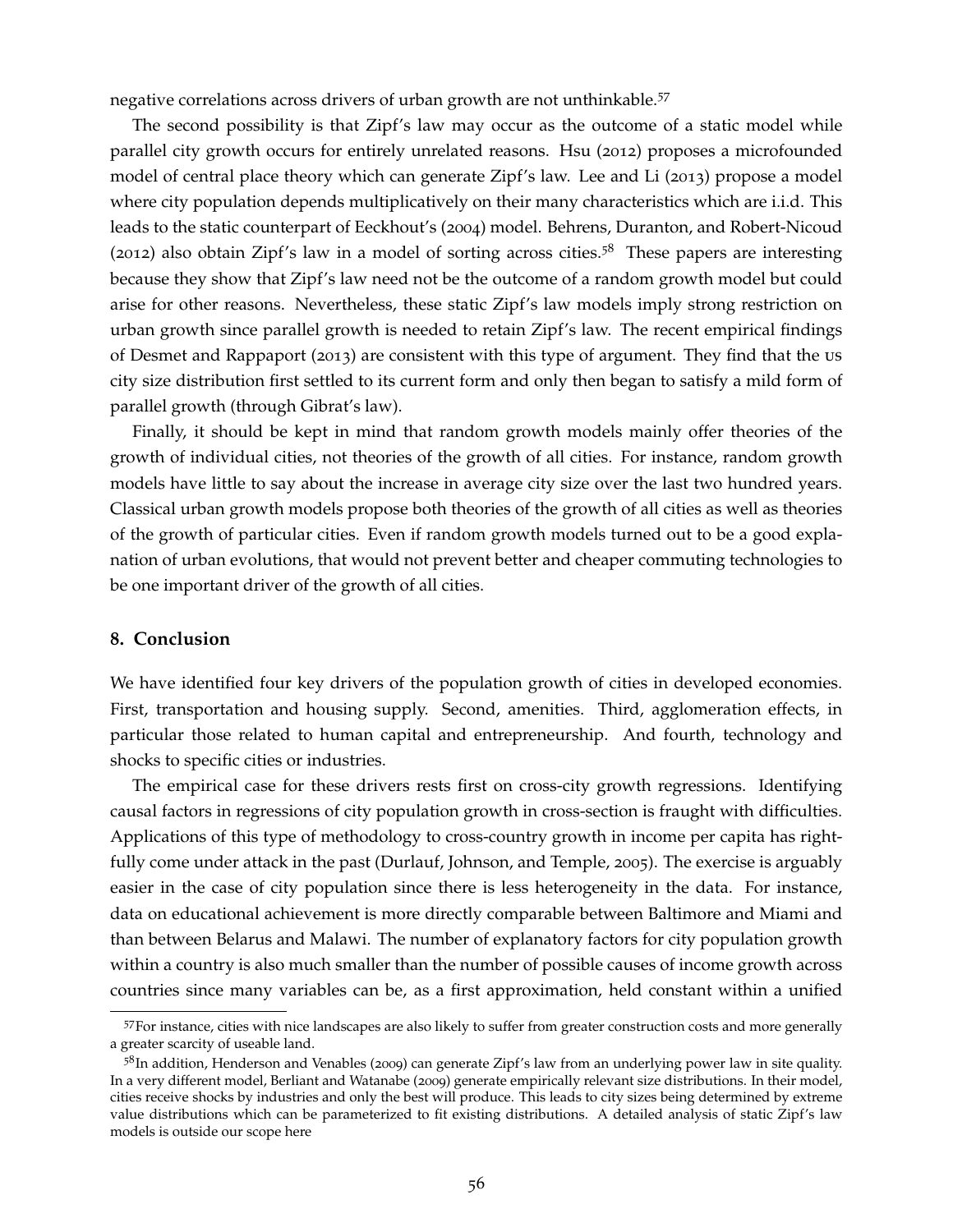country. In the last decade, the literature on city growth has also repeatedly tackled fundamental inference concerns heads on, relying in particular on instrumental variables.

The literature on drivers of city growth nicely ties into the main modelling approaches used to study the economics of cities: the monocentric model for housing and transportation, the model of cross-city compensating differentials for amenities, models of microfounded agglomeration economies for agglomeration effects and human capital, and random growth models for technology and sectoral shocks. Hence, the literature reviewed in this chapter goes beyond isolating specific drivers of city growth. It also provides empirical support for the core theoretical models of cities.

In the work reviewed above, close links between theory and empirics have turned out to be very useful. They allow going beyond the estimation of the elasticity of city growth with respect to a specific driver to examine other implications of these theories. For instance, in monocentric models of cities lower transportation costs imply not only population growth but also greater suburbanisation, increased land consumption, etc. Many of these extra predictions have been examined in the literature and receive strong empirical support.

This said, the success of this literature is only partial and much remains to be done. We identify several areas of interest for future work. First, most of the theories we relied on are static and only offer predictions based on comparative statics. Related to this, many results depend crucially on workers being homogenous and perfectly mobile. Dynamic urban models with heterogeneous agents and explicit mobility costs should be a key priority for theory. This will provide new insights into the evolution of cities and help us consider adjustment processes explicitly. In turn, this will hopefully lead to new empirical approaches that push the study of urban dynamics beyond cross-city growth regressions and avoid the ambiguities that mar the interpretation of many results in the literature.

Furthermore, some potential drivers of the growth of cities are yet to be explored. The biggest gap is arguably studying the effects of municipal and city governments, local policies and public finance. In addition, many empirical results should be strengthened and alternative empirical strategies developed to confirm them. Although a convincing empirical framework that examines all existing drivers of urban growth at the same time is too ambitious a goal, exploring drivers of urban growth in isolation is not satisfactory. Some explanations need to be confronted. For instance, the links between human capital and entrepreneurship need to be clarified. Also, both infrastructure and amenities drive city growth but infrastructure-rich places are often amenitypoor and vice-versa. Engines of city growth might substitute for one another or instead, perhaps, complement each other. Understanding the relationships between drivers of urban growth is of academic interest but it could also be highly relevant to design urban growth strategies.

As argued in the introduction, the growth of cities potentially offers a unique window into the broader issue of the determinants of economic growth and technological progress. This is where the results have been least satisfactory. Little in the study of the growth of cities so far has really illuminated how growth and technological progress take place. For instance, as made clear in this chapter, there is good evidence that average education in cities has a causal effect on their subsequent population growth. While this is important and interesting to urban economists,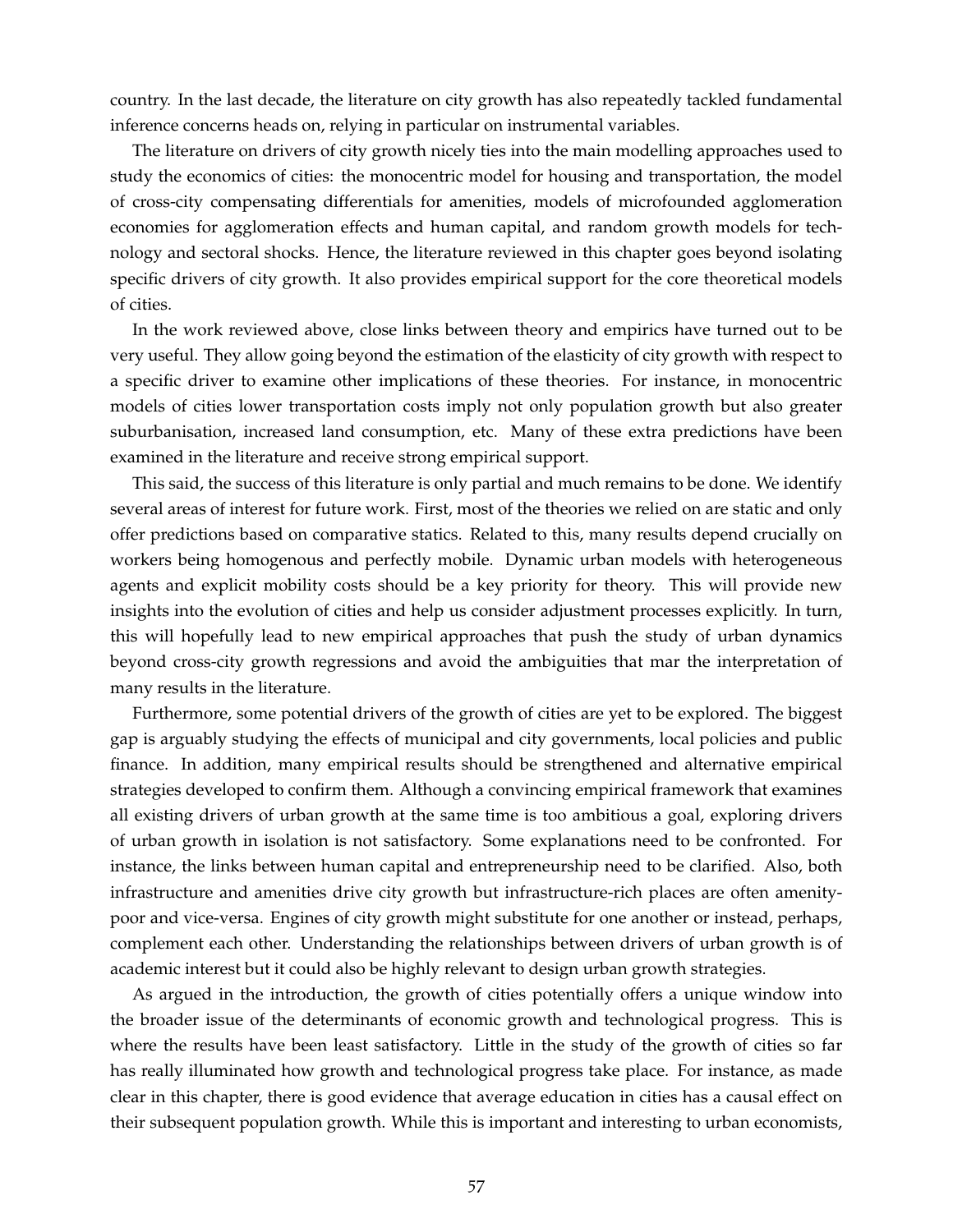providing useful insights for growth economists will require convincing evidence about a much more detailed causal chain looking into how innovation takes place in cities, how workers learn from each other, and how knowledge diffuses between workers.

# **References**

- <span id="page-58-11"></span>Abdel-Rahman, Hesham M. and Masahisa Fujita. 1990. Product variety, Marshallian externalities, and city sizes. *Journal of Regional Science* 30(2):165–183.
- <span id="page-58-13"></span>Aghion, Philippe and Peter Howitt. 1992. A model of growth through creative destruction. *Econometrica* 60(2):323–351.
- <span id="page-58-14"></span>Agrawal, Ajay, Iain Cockburn, and John McHale. 2006. Gone but not forgotten: Knowledge flows, labor mobility, and enduring social relationships. *Journal of Economic Geography* 6(5):571–591.
- <span id="page-58-10"></span>Albouy, David. 2008. Are big cities really bad places to live? Improving quality-of-life estimates across cities. Working Paper 14472, National Bureau of Economic Research.
- <span id="page-58-0"></span>Alonso, William. 1964. *Location and Land Use; Toward a General Theory of Land Rent*. Cambridge, ma: Harvard University Press.
- <span id="page-58-9"></span>Altonji, Joseph G. and David Card. 1991. The effects of immigration on the labor market outcomes of less-skilled natives. In John M. Abowd and Richard B. Freeman (eds.) *Immigration, Trade and* the Labor Market. Chicago, IL: Chicago University Press, 201-234.
- <span id="page-58-3"></span>Anas, Alex, Richard Arnott, and Kenneth A. Small. 1998. Urban spatial structure. *Journal of Economic Literature* 36(3):1426–1464.
- <span id="page-58-6"></span>Angrist, Joshua D. and Jörn-Steffen Pischke. 2008. *Mostly Harmless Econometrics: An Empiricist's Companion*. Princeton: Princeton University Press.
- <span id="page-58-12"></span>Arnott, Richard J. and Joseph E. Stiglitz. 1979. Aggregate land rents, expenditure on public goods, and optimal city size. *Quarterly Journal of Economics* 93(4):471–500.
- <span id="page-58-4"></span>Arnott, Richard J. and Joseph E. Stiglitz. 1981. Aggregate land rents and aggregate transport costs. *Economic Journal* 91(362):331–347.
- <span id="page-58-15"></span>Auerbach, Felix. 1913. Das Gesetz der Bevölkerungskonzentration. *Petermanns Geographische Mitteilungen* 59:73–76.
- <span id="page-58-2"></span>Bairoch, Paul. 1988. *Cities and Economic Development: From the Dawn of History to the Present*. Chicago: University of Chicago Press.
- <span id="page-58-5"></span>Baldwin, Richard E. 2001. Core-periphery model with forward-looking expectations. *Regional Science and Urban Economics* 31(1):21–49.
- <span id="page-58-1"></span>Barro, Robert J. 1991. Economic-growth in a cross-section of countries. *Quarterly Journal of Economics* 106(2):407–443.
- <span id="page-58-8"></span>Bartik, Timothy. 1991. *Who Benefits from State and Local Economic Development Policies?* Kalamazoo (mi): W. E. Upjohn Institute for Employment Research.
- <span id="page-58-7"></span>Baum-Snow, Nathaniel. 2007. Did highways cause suburbanization? *Quarterly Journal of Economics* 122(2):775–805.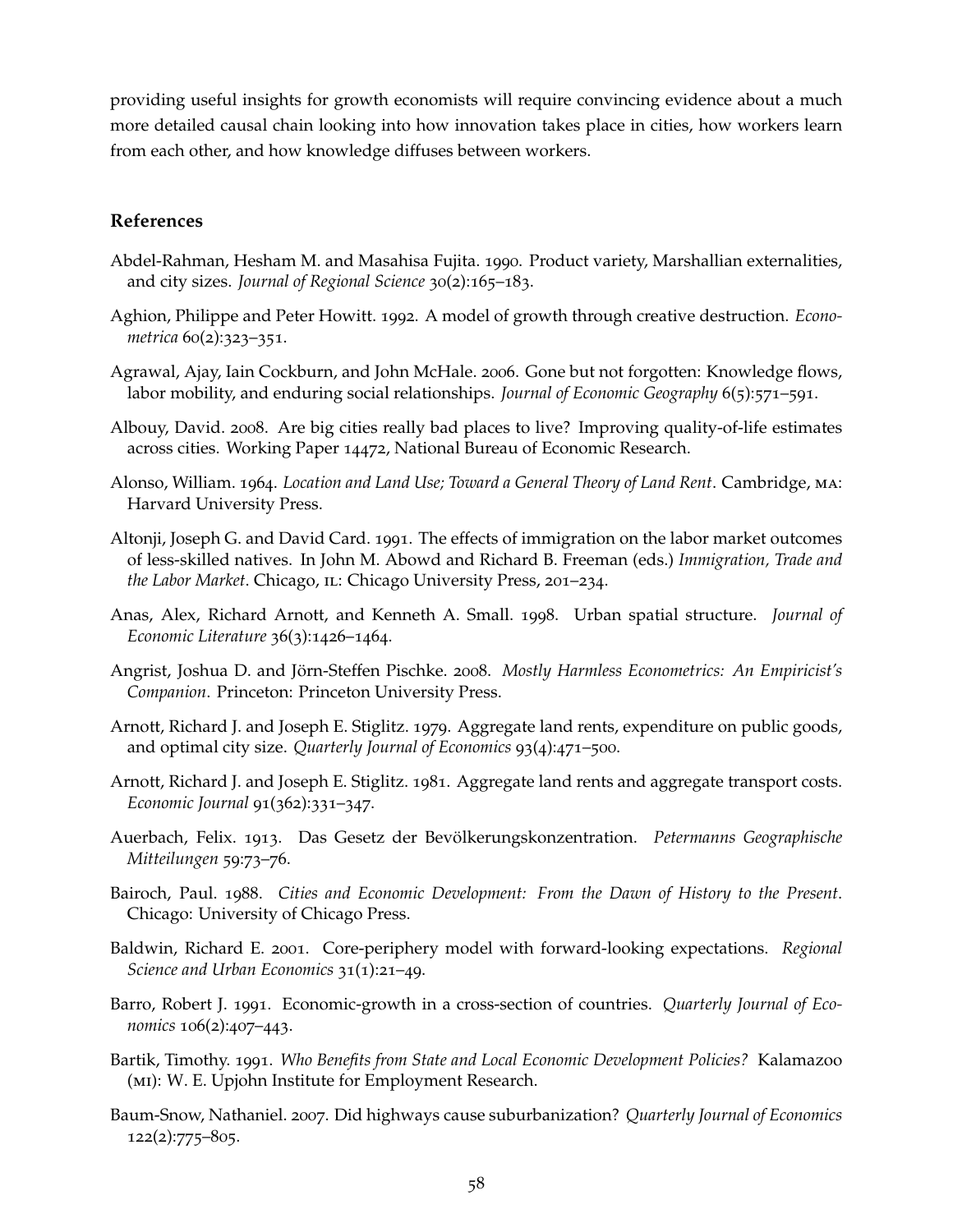- <span id="page-59-2"></span>Baum-Snow, Nathaniel and Byron F. Lutz. 2011. School desegregation, school choice, and changes in residential location patterns by race. *American Economic Review* 101(7):3019–3046.
- <span id="page-59-8"></span>Becker, Randy and J. Vernon Henderson. 2000. Intra-industry specialization and urban development. In Jean-Marie Huriot and Jacques-François Thisse (eds.) *Economics of Cities: Theoretical Perspectives*. Cambridge: Cambridge University Press, 138–166.
- <span id="page-59-17"></span>Behrens, Kristian, Gilles Duranton, and Frédéric Robert-Nicoud. 2012. Productive cities: Sorting, selection, and agglomeration. Processed, Wharton School, University of Pennsylvania.
- <span id="page-59-18"></span>Berliant, Marcus and Hiroki Watanabe. 2009. Explaining the size distribution of cities: X-treme economies. Processed, Washington University in St. Louis.
- <span id="page-59-12"></span>Black, Duncan and J. Vernon Henderson. 1999. A theory of urban growth. *Journal of Political Economy* 107(2):252–284.
- <span id="page-59-9"></span>Black, Duncan and Vernon Henderson. 2003. Urban evolution in the usa. *Journal of Economic Geography* 3(4):343–372.
- <span id="page-59-4"></span>Blomquist, Glenn C., Mark C. Berger, and John P. Hoehn. 1988. New estimates of quality of life in urban areas. *American Economic Review* 78(1):89–107.
- <span id="page-59-1"></span>Boustan, Leah Platt. 2010. Was postwar suburbanization "white flight"? Evidence from the black migration. *Quarterly Journal of Economics* 125(1):417–443.
- <span id="page-59-10"></span>Brainard, Lael S. 1997. An empirical assessment of the proximity-concentration trade-off between multinational sales and trade. *American Economic Review* 87(4):520–544.
- <span id="page-59-0"></span>Brueckner, Jan K. and Stuart S. Rosenthal. 2009. Gentrification and neighborhood housing cycles: will America's future downtowns be rich? *Review of Economics and Statistics* 91(4):725–743.
- <span id="page-59-3"></span>Burchfield, Marcy, Henry G. Overman, Diego Puga, and Matthew A. Turner. 2006. Causes of sprawl: A portrait from space. *Quarterly Journal of Economics* 121(2):587–633.
- <span id="page-59-5"></span>Card, David. 2001. Immigrant inflows, native outflows, and the local labor market impacts of higher immigration. *Journal of Labor Economics* 19(1):22–64.
- <span id="page-59-13"></span>Carlino, Gerald A. and William R. Kerr. 2013. Agglomeration and innovation. Processed, Harvard University.
- <span id="page-59-7"></span>Carlino, Gerald A. and Albert Saiz. 2008. City beautiful. Working Paper 08–22, Federal Reserve Bank of Philadelphia.
- <span id="page-59-6"></span>Cheshire, Paul C. and Stefano Magrini. 2006. Population growth in European cities: Weather matters - but only nationally. *Regional Studies* 40(1):23–37.
- <span id="page-59-16"></span>Chinitz, Benjamin. 1961. Contrasts in agglomeration: New York and Pittsburgh. *American Economic Review Papers and Proceedings* 51(2):279–289.
- <span id="page-59-11"></span>Ciccone, Antonio and Robert E. Hall. 1996. Productivity and the density of economic activity. *American Economic Review* 86(1):54–70.
- <span id="page-59-15"></span>Cingano, Federico and Fabiano Schivardi. 2004. Identifying the sources of local productivity growth. *Journal of the European Economic Association* 2(4):720–742.
- <span id="page-59-14"></span>Combes, Pierre-Philippe. 2000. Economic structure and local growth: France, 1984–1993. *Journal of Urban Economics* 47(3):329–355.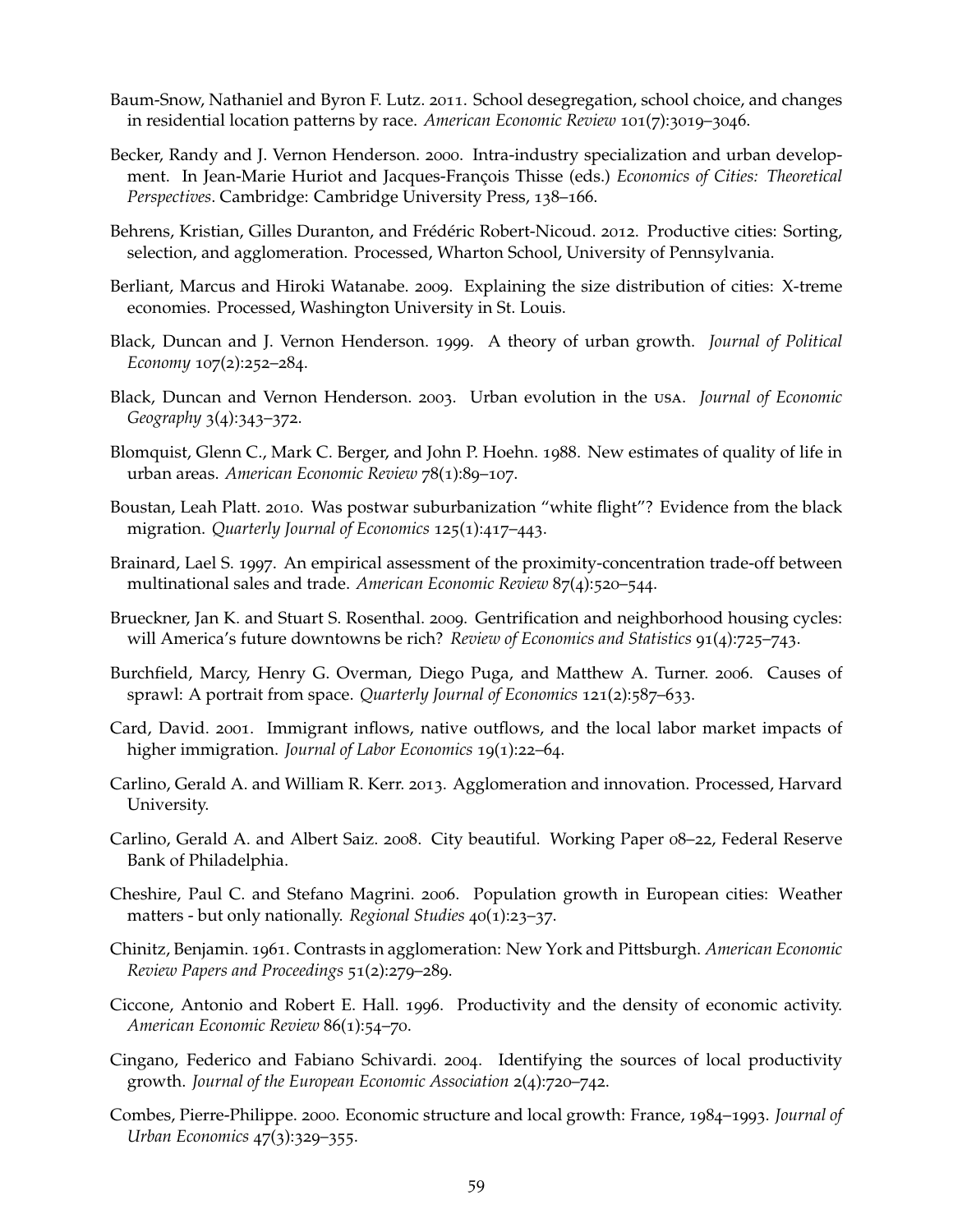- <span id="page-60-7"></span>Combes, Pierre-Philippe, Gilles Duranton, and Laurent Gobillon. 2008. Spatial wage disparities: Sorting matters! *Journal of Urban Economics* 63(2):723–742.
- <span id="page-60-9"></span>Combes, Pierre-Philippe, Gilles Duranton, and Laurent Gobillon. 2012*a*. The costs of agglomeration: Land prices in French cities. Processed, University of Pennsylvania.
- <span id="page-60-6"></span>Combes, Pierre-Philippe, Gilles Duranton, Laurent Gobillon, Diego Puga, and Sébastien Roux. 2012*b*. The productivity advantages of large cities: Distinguishing agglomeration from firm selection. *Econometrica* 80(6):2543–2594.
- <span id="page-60-5"></span>Combes, Pierre-Philippe, Gilles Duranton, Laurent Gobillon, and Sébastien Roux. 2010. Estimating agglomeration effects with history, geology, and worker fixed-effects. In Edward L. Glaeser (ed.) *Agglomeration Economics*. Chicago, il: Chicago University Press, 15–65.
- <span id="page-60-12"></span>Combes, Pierre-Philippe, Thierry Magnac, and Jean-Marc Robin. 2004. The dynamics of local employment in France. *Journal of Urban Economics* 56(2):217–243.
- <span id="page-60-16"></span>Córdoba, Juan-Carlos. 2008. On the distribution of city sizes. *Journal of Urban Economics* 63(1):177– 197.
- <span id="page-60-4"></span>Cuberes, David. 2011. Sequential city growth: Empirical evidence. *Journal of Urban Economics* 69(2):229–239.
- <span id="page-60-2"></span>Cullen, Julie Berry and Stephen D. Levitt. 1999. Crime, urban flight, and the consequences for cities. *Review of Economics and Statistics* 81(2):159–169.
- <span id="page-60-10"></span>Davis, Morris, Jonas D.M. Fisher, and Toni M. Whited. 2011. Macroeconomic implications of agglomeration. Processed, University of Wisconsin.
- <span id="page-60-8"></span>De la Roca, Jorge and Diego Puga. 2012. Learning by working in big cities. Processed, cemfi.
- <span id="page-60-1"></span>de Vries, Jan. 1984. *European Urbanization, 1500–1800*. London: Methuen.
- <span id="page-60-17"></span>Desmet, Klaus and Jordan Rappaport. 2013. The settlement of the United States, 1800 to 2000: The long transition towards Gibrat's law. Discussion Paper 9353, Centre for Economic Policy Research.
- <span id="page-60-18"></span>Desmet, Klaus and Esteban Rossi-Hansberg. 2009. Spatial growth and industry age. *Journal of Economic Theory* 144(6):2477–2502.
- <span id="page-60-11"></span>Diamond, Rebecca. 2013. The determinants and welfare implications of us workers' diverging location choices by skill: 1980–2000. Processed, Harvard University.
- <span id="page-60-3"></span>Dixit, Avinash K. and Joseph E. Stiglitz. 1977. Monopolistic competition and optimum product diversity. *American Economic Review* 67(3):297–308.
- <span id="page-60-0"></span>Duby, George. 1981–1983. *Histoire de la France Urbaine*. Paris: Le Seuil.
- <span id="page-60-15"></span>Duranton, Gilles. 2006. Some foundations for Zipf's law: Product proliferation and local spillovers. *Regional Science and Urban Economics* 36(4):542–563.
- <span id="page-60-14"></span>Duranton, Gilles. 2007. Urban evolutions: The fast, the slow, and the still. *American Economic Review* 97(1):197–221.
- <span id="page-60-13"></span>Duranton, Gilles. 2013. Delineating metropolitan areas: Measuring spatial labour market networks through commuting patterns. Processed, Wharton School, University of Pennsylvania.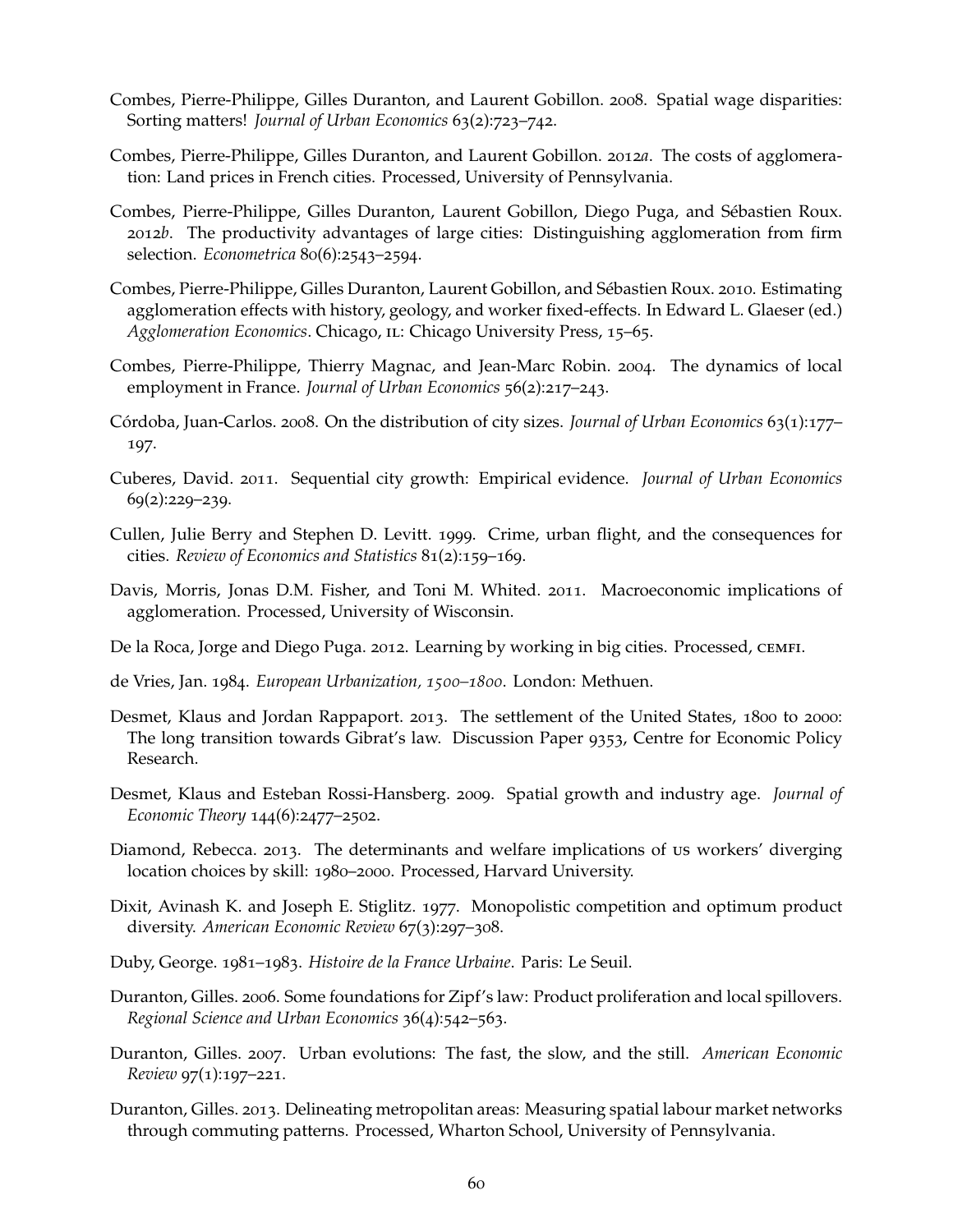- <span id="page-61-12"></span>Duranton, Gilles, Peter M. Morrow, and Matthew A. Turner. 2013. Roads and trade: Evidence from the US. Processed, University of Toronto.
- <span id="page-61-9"></span>Duranton, Gilles and Diego Puga. 2000. Diversity and specialisation in cities: Why, where and when does it matter? *Urban Studies* 37(3):533–555.
- <span id="page-61-1"></span>Duranton, Gilles and Diego Puga. 2001. Nursery cities: Urban diversity, process innovation, and the life cycle of products. *American Economic Review* 91(5):1454–1477.
- <span id="page-61-8"></span>Duranton, Gilles and Diego Puga. 2004. Micro-foundations of urban agglomeration economies. In Vernon Henderson and Jacques-François Thisse (eds.) *Handbook of Regional and Urban Economics*, volume 4. Amsterdam: North-Holland, 2063-2117.
- <span id="page-61-11"></span>Duranton, Gilles and Diego Puga. 2005. From sectoral to functional urban specialisation. *Journal of Urban Economics* 57(2):343–370.
- <span id="page-61-13"></span>Duranton, Gilles and Diego Puga. 2013. Urban growth: systematic, idiosyncratic and random determinants and their aggregate implications. Processed, Wharton School, University of Pennsylvania.
- <span id="page-61-5"></span>Duranton, Gilles and Matthew A. Turner. 2011. The fundamental law of road congestion: Evidence from us cities. *American Economic Review* 101(6):2616–2652.
- <span id="page-61-4"></span>Duranton, Gilles and Matthew A. Turner. 2012. Urban growth and transportation. *Review of Economic Studies* 79(4):1407–1440.
- <span id="page-61-2"></span>Durlauf, Steven N., Paul A. Johnson, and Jonathan R. W. Temple. 2005. Growth econometrics. In Philippe Aghion and Steven N. Durlauf (eds.) *Handbook of Economic Growth*, volume 1. Amsterdam: North-Holland, 555–677.
- <span id="page-61-14"></span>Eaton, Jonathan and Zvi Eckstein. 1997. Cities and growth: Theory and evidence from France and Japan. *Regional Science and Urban Economics* 27(4–5):443–474.
- <span id="page-61-16"></span>Eeckhout, Jan. 2004. Gibrat's law for (All) cities. *American Economic Review* 94(5):1429–1451.
- <span id="page-61-7"></span>Ethier, Wilfred J. 1982. National and international returns to scale in the modern theory of international trade. *American Economic Review* 72(3):389–405.
- <span id="page-61-15"></span>Feldman, Maryann P. and David B. Audretsch. 1999. Innovation in cities: Science-based diversity, specialization and localized competition. *European Economic Review* 43(2):409–429.
- <span id="page-61-17"></span>Findeisen, Sebastian and Jens Suedekum. 2008. Industry churning and the evolution of cities: Evidence for Germany. *Journal of Urban Economics* 64(2):326–339.
- <span id="page-61-6"></span>Fischel, William A. 2000. Zoning and land use regulations. In Bouckaert Boudewijn and Gerrit De Geest (eds.) *Encycolopedia of Law and Economics*, volume 2. Cheltenham: Edward Elgar, 403–442.
- <span id="page-61-10"></span>Flatters, Frank, J. Vernon Henderson, and Peter Mieszkowski. 1974. Public goods, efficiency, and regional fiscal equalization. *Journal of Public Economics* 3(2):99–112.
- <span id="page-61-0"></span>Fujita, Masahisa. 1988. A monopolistic competition model of spatial agglomeration: A differentiated product approach. *Regional Science and Urban Economics* 18(1):87–124.
- <span id="page-61-3"></span>Fujita, Masahisa. 1989. *Urban Economic Theory: Land Use and City Size*. Cambridge: Cambridge University Press.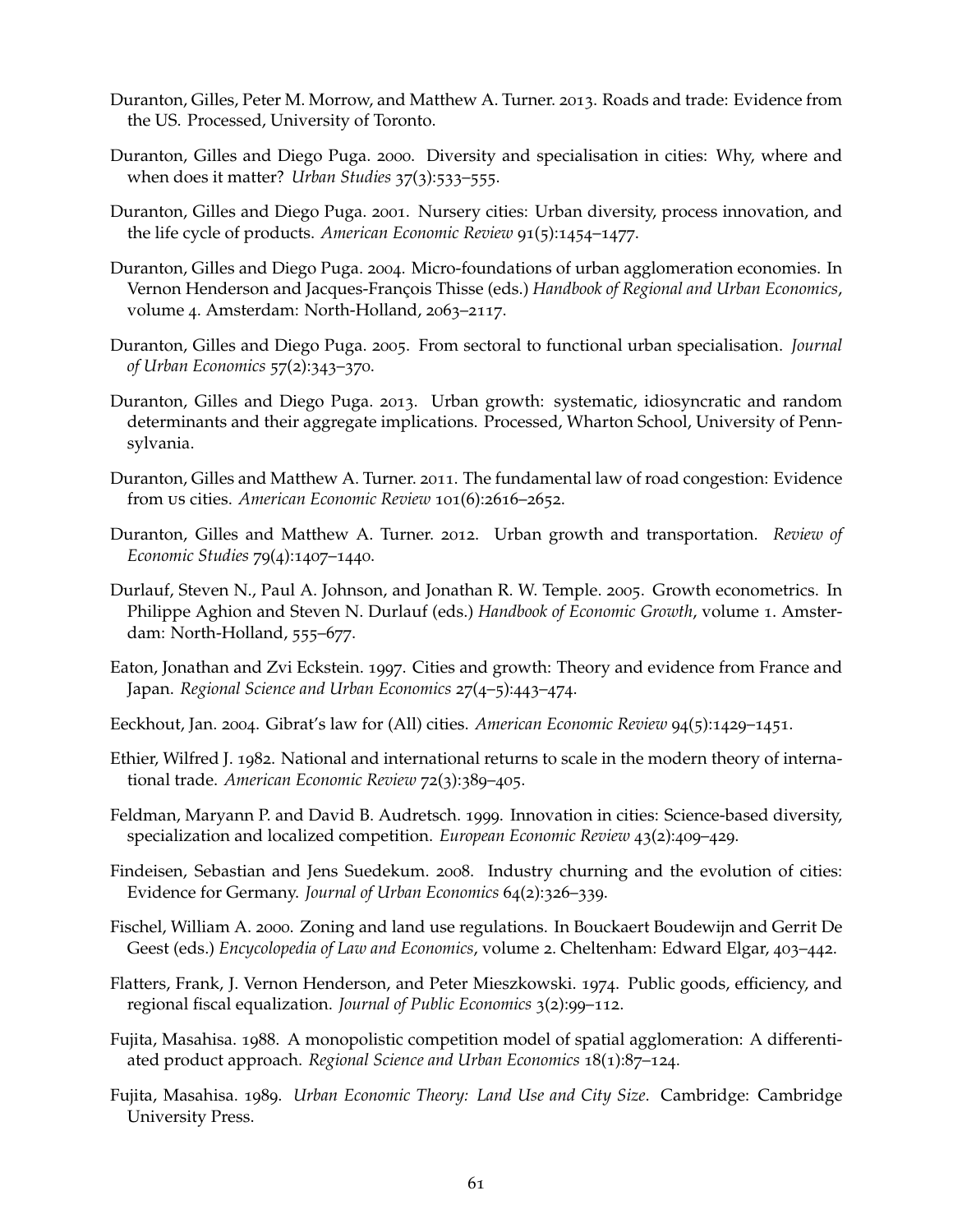- <span id="page-62-5"></span>Fujita, Masahisa and Hideaki Ogawa. 1982. Multiple equilibria and structural transition of nonmonocentric urban configurations. *Regional Science and Urban Economics* 12(2):161–196.
- <span id="page-62-9"></span>Fujita, Masahisa and Jacques-François Thisse. 2002. *Economics of Agglomeration: Cities, Industrial Location, and Regional Growth*. Cambridge: Cambridge University Press.
- <span id="page-62-1"></span>Gabaix, Xavier. 1999*a*. Zipf's law for cities: An explanation. *Quarterly Journal of Economics* 114(3):739–767.
- <span id="page-62-16"></span>Gabaix, Xavier. 1999*b*. Zipf's law and the growth of cities. *American Economic Review Papers and Proceedings* 89(2):129–132.
- <span id="page-62-13"></span>Gabaix, Xavier and Rustam Ibragimov. 2011. Rank-1/2: A simple way to improve the OLS estimation of tail exponents. *Journal of Business Economics and Statistics* 29(1):24–39.
- <span id="page-62-14"></span>Gabaix, Xavier and Yannis M. Ioannides. 2004. The evolution of city size distributions. In Vernon Henderson and Jacques-François Thisse (eds.) *Handbook of Regional and Urban Economics*, volume 4. Amsterdam: North-Holland, 2341–2378.
- <span id="page-62-17"></span>Gibrat, Robert. 1931. *Les inégalités économiques; applications: aux inégalités des richesses, à la concentration des entreprises, aux populations des villes, aux statistiques des familles, etc., d'une loi nouvelle, la loi de l'effet proportionnel*. Paris: Librairie du Recueil Sirey.
- <span id="page-62-15"></span>Giesen, Kristian, Arndt Zimmermann, and Jens Suedekum. 2010. The size distribution across all cities — Double Pareto lognormal strikes. *Journal of Urban Economics* 68(2):129–137.
- <span id="page-62-0"></span>Glaeser, Edward L. 1999. Learning in cities. *Journal of Urban Economics* 46(2):254–277.
- <span id="page-62-8"></span>Glaeser, Edward L. and Joseph Gyourko. 2005. Urban decline and durable housing. *Journal of Political Economy* 113(2):345–375.
- <span id="page-62-7"></span>Glaeser, Edward L., Joseph Gyourko, and Raven Saks. 2005. Why is Manhattan so expensive? Regulation and the rise in housing prices. *Journal of Law and Economics* 48(2):331–369.
- <span id="page-62-6"></span>Glaeser, Edward L., Joseph Gyourko, and Raven E. Saks. 2006. Urban growth and housing supply. *Journal of Economic Geography* 6(1):71–89.
- <span id="page-62-4"></span>Glaeser, Edward L. and Matthew Kahn. 2001. Decentralized employment and the transformation of the American city. *Brookings-Wharton Papers on Urban Affairs* :1–47.
- <span id="page-62-2"></span>Glaeser, Edward L. and Matthew E. Kahn. 2004. Sprawl and urban growth. In Vernon Henderson and Jacques-François Thisse (eds.) *Handbook of Regional and Urban Economics*, volume 4. Amsterdam: North-Holland, 2481–2527.
- <span id="page-62-3"></span>Glaeser, Edward L., Matthew E. Kahn, and Jordan Rappaport. 2008. Why do the poor live in cities? The role of public transportation. *Journal of Urban Economics* 63(1):1–24.
- <span id="page-62-10"></span>Glaeser, Edward L., Heidi Kallal, José A. Scheinkman, and Andrei Schleifer. 1992. Growth in cities. *Journal of Political Economy* 100(6):1126–1152.
- <span id="page-62-11"></span>Glaeser, Edward L. and William R. Kerr. 2009. Local industrial conditions and entrepreneurship: How much of the spatial distribution can we explain? *Journal of Economics and Management Strategy* 18(3):623–663.
- <span id="page-62-12"></span>Glaeser, Edward L., William R. Kerr, and Giacomo A. M. Ponzetto. 2010. Clusters of entrepreneurship. *Journal of Urban Economics* 67(1):150–168.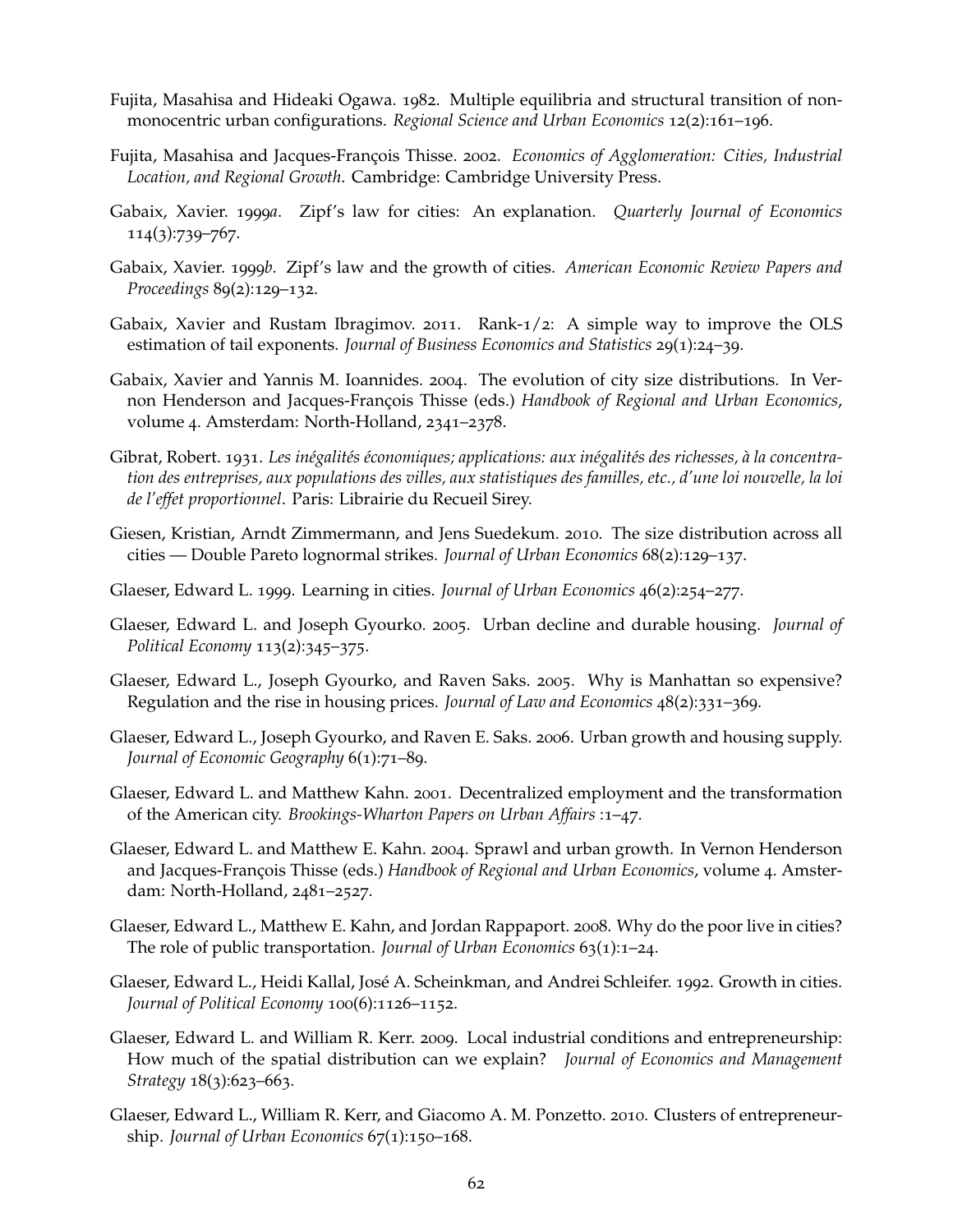- <span id="page-63-7"></span>Glaeser, Edward L., Jed Kolko, and Albert Saiz. 2001. Consumer city. *Journal of Economic Geography*  $1(1):27-50.$
- <span id="page-63-12"></span>Glaeser, Edward L. and David C. Maré. 2001. Cities and skills. *Journal of Labor Economics* 19(2):316– 342.
- <span id="page-63-17"></span>Glaeser, Edward L., Sari Pekkala Kerr, and William R. Kerr. 2012. Entrepreneurship and urban growth: An empirical assessment with historical mines. Processed, Harvard University.
- <span id="page-63-15"></span>Glaeser, Edward L., Giacomo A. M. Ponzetto, and Kristina Tobio. 2011. Cities, skills, and regional change. Processed, Harvard University.
- <span id="page-63-3"></span>Glaeser, Edward L. and Albert Saiz. 2004. The rise of the skilled city. *Brookings-Wharton Papers on Urban Affairs* 5:47–95.
- <span id="page-63-14"></span>Glaeser, Edward L., José A. Scheinkman, and Andrei Shleifer. 1995. Economic-growth in a crosssection of cities. *Journal of Monetary Economics* 36(1):117–143.
- <span id="page-63-8"></span>Glaeser, Edward L. and Kristina Tobio. 2008. The rise of the sunbelt. *Southern Economic Journal* 74(3):610–643.
- <span id="page-63-5"></span>Glaeser, Edward L. and Bryce A. Ward. 2009. The causes and consequences of land use regulation: Evidence from Greater Boston. *Journal of Urban Economics* 65(3):265–278.
- <span id="page-63-4"></span>Greenstone, Michael, Richard Hornbeck, and Enrico Moretti. 2010. Identifying agglomeration spillovers: Evidence from winners and losers of large plant openings. *Journal of Political Economy* 118(3):536–598.
- <span id="page-63-13"></span>Grossman, Gene M. and Elhanan Helpman. 1991*a*. *Innovation and Growth in the World Economy*. Cambridge, ma: mit Press.
- <span id="page-63-18"></span>Grossman, Gene M. and Elhanan Helpman. 1991*b*. Quality ladders in the theory of growth. *Review of Economic Studies* 58(1):43–61.
- <span id="page-63-9"></span>Gyourko, Joseph, Christopher Mayer, and Todd Sinai. 2013. Superstar cities. *American Economic Journal: Economic Policy* (forthcoming).
- <span id="page-63-6"></span>Gyourko, Joseph, Albert Saiz, and Anita A. Summers. 2008. A new measure of the local regulatory environment for housing markets: The Wharton residential land use regulatory index. *Urban Studies* 45(3):693–729.
- <span id="page-63-10"></span>Helpman, Elhanan. 1998. The size of regions. In David Pines, Efraim Sadka, and Itzhak Zilcha (eds.) *Topics in Public Economics*. New York, ny: Cambridge University Press, 33–54.
- <span id="page-63-0"></span>Helsley, Robert W. and William C. Strange. 1990. Matching and agglomeration economies in a system of cities. *Regional Science and Urban Economics* 20(2):189–212.
- <span id="page-63-1"></span>Henderson, J. Vernon. 1974. The sizes and types of cities. *American Economic Review* 64(4):640–656.
- <span id="page-63-11"></span>Henderson, J. Vernon. 2003. Marshall's scale economies. *Journal of Urban Economics* 53(1):1–28.
- <span id="page-63-2"></span>Henderson, J. Vernon. 2005. Urbanization and growth. In Philippe Aghion and Steven N. Durlauf (eds.) *Handbook of Economic Growth*, volume 1B. Amsterdam: North-Holland, 1543–1591.
- <span id="page-63-16"></span>Henderson, J. Vernon, Ari Kuncoro, and Matt Turner. 1995. Industrial development in cities. *Journal of Political Economy* 103(5):1067–1090.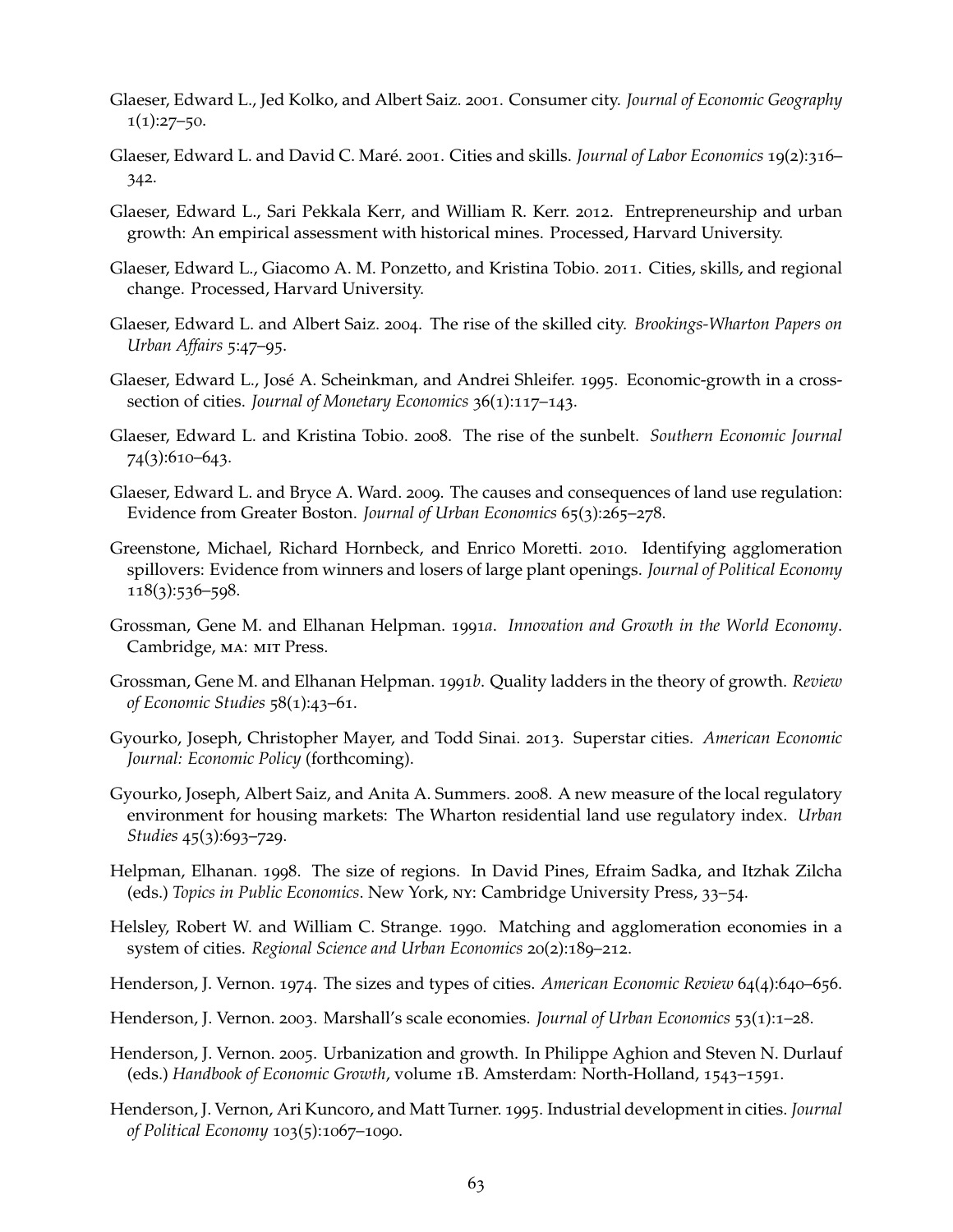- <span id="page-64-5"></span>Henderson, J. Vernon and Anthony J. Venables. 2009. The dynamics of city formation. *Review of Economic Dynamics* 39(2):233–254.
- <span id="page-64-4"></span>Henderson, J. Vernon and Hyoung Gun Wang. 2007. Urbanization and city growth: The role of institutions. *Regional Science and Urban Economics* 37(3):283–313.
- <span id="page-64-3"></span>Hilber, Christian and Frédéric Robert-Nicoud. 2013. On the origins of land use regulations: Theory and evidence from us metro areas. *Journal of Urban Economics* 75(1):29–43.
- <span id="page-64-2"></span>Holmes, Thomas J. 1998. The effect of state policies on the location of manufacturing: Evidence from state borders. *Journal of Political Economy* 106(4):667–705.
- <span id="page-64-16"></span>Hsu, Wen-Tai. 2012. Central place theory and city size distribution. *Economic Journal* 122(563):903– 932.
- <span id="page-64-12"></span>Ioannides, Yannis and Spyros Skouras. 2013. us city size distribution: Robustly Pareto, but only in the tail. *Journal of Urban Economics* 73(1):18–29.
- <span id="page-64-14"></span>Ioannides, Yannis M. and Henry G. Overman. 2003. Zipf's law for cities: an empirical examination. *Regional Science and Urban Economics* 33(2):127–137.
- <span id="page-64-15"></span>Ioannides, Yannis M., Henry G. Overman, Esteban Rossi-Hansberg, and Kurt Schmidheiny. 2008. The effect of ICT on urban structure. *Economic Policy* 23(54):201–242.
- <span id="page-64-9"></span>Jaffe, Adam B., Manuel Trajtenberg, and Rebecca Henderson. 1993. Geographic localization of knowledge spillovers as evidenced by patent citations. *Quarterly Journal of Economics* 108(3):577– 598.
- <span id="page-64-8"></span>Jovanovic, Boyan and Yaw Nyarko. 1995. The transfer of human capital. *Journal of Economic Dynamics and Control* 19(5–7):1033–1064.
- <span id="page-64-7"></span>Jovanovic, Boyan and Rafael Rob. 1989. The growth and diffusion of knowledge. *Review of Economic Studies* 56(4):569–582.
- <span id="page-64-10"></span>Kerr, William R. 2010. Breakthrough inventions and migrating clusters of innovation. *Journal of Urban Economics* 67(1):46–60.
- <span id="page-64-13"></span>Kesten, Harry. 1973. Random difference equations and renewal theory for products of random matrices. *Acta Mathematica* 131(1):207–248.
- <span id="page-64-11"></span>Krugman, Paul. 1996. Confronting the mystery of urban hierarchy. *Journal of the Japanese and International Economies* 10(4):1120–1171.
- <span id="page-64-6"></span>Krugman, Paul R. 1980. Scale economies, product differentiation, and the pattern of trade. *American Economic Review* 70(5):950–959.
- <span id="page-64-1"></span>Leamer, Edward E. and James Levinsohn. 1995. International trade theory: The evidence. In Gene M. Grossman and Kenneth Rogoff (eds.) *Handbook of International Economics*, volume 3. Amsterdam: North-Holland, 1339–1394.
- <span id="page-64-17"></span>Lee, Sanghoon and Qiang Li. 2013. Uneven landscapes and the city size distribution. *Journal of Urban Economics* (forthcoming).
- <span id="page-64-0"></span>LeRoy, Stephen F. and Jon Sonstelie. 1983. The effects of urban spatial structure on travel demand in the United States. *Journal of Urban Economics* 13:67–89.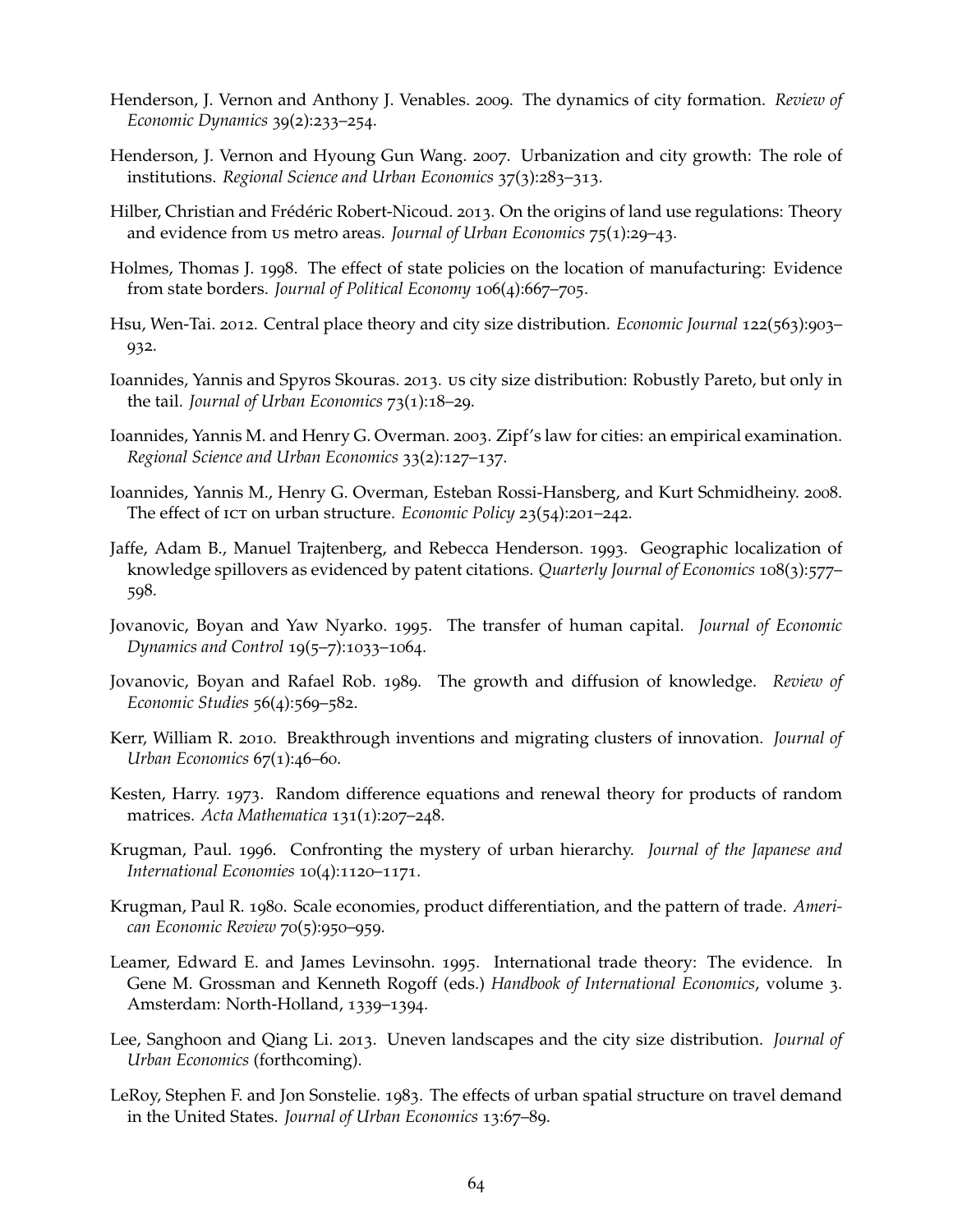- <span id="page-65-2"></span>Lucas, Robert E., Jr. 1988. On the mechanics of economic development. *Journal of Monetary Economics* 22(1):3–42.
- <span id="page-65-4"></span>Lucas, Robert E., Jr. and Esteban Rossi-Hansberg. 2002. On the internal structure of cities. *Econometrica* 70(4):1445–1476.
- <span id="page-65-15"></span>Mankiw, N. Gregory and David Romer David N. Weil. 1992. A contribution to the empirics of economic growth. *Quarterly Journal of Economics* 107(2):407–437.
- <span id="page-65-14"></span>Marshall, Alfred. 1890. *Principles of Economics*. London: Macmillan.
- <span id="page-65-3"></span>McMillen, Daniel P. 2001. Nonparametric employment subcenter indentification. *Journal of Urban Economics* 50(3):448–473.
- <span id="page-65-6"></span>McMillen, Daniel P. 2006. Testing for monocentricity. In Richard J. Arnott and Daniel P. McMillen (eds.) *A Companion to Urban Economics*. Oxford: Blackwell, 128–140.
- <span id="page-65-5"></span>McMillen, Daniel P. and Stefani C. Smith. 2003. The number of subcenters in large urban areas. *Journal of Urban Economics* 53(3):332–342.
- <span id="page-65-12"></span>Melitz, Marc and Gianmarco I. P. Ottaviano. 2008. Market size, trade and productivity. *Review of Economic Studies* 75(1):295–316.
- <span id="page-65-0"></span>Mills, Edwin S. 1967. An aggregative model of resource allocation in a metropolitan area. *American Economic Review Papers and Proceedings* 57(2):197–210.
- <span id="page-65-13"></span>Moretti, Enrico. 2004*a*. Estimating the social return to higher education: Evidence from longitudinal and repeated cross-sectional data. *Journal of Econometrics* 121(1):175–212.
- <span id="page-65-16"></span>Moretti, Enrico. 2004*b*. Workers' education, spillovers, and productivity: Evidence from plant-level production functions. *American Economic Review* 94(3):656–690.
- <span id="page-65-10"></span>Moretti, Enrico. 2011. Local labor markets. In Orley Ashenfelter and David Card (eds.) *Handbook of Labor Economics*, volume 4. Amsterdam: Elsevier, 1237–1313.
- <span id="page-65-17"></span>Murata, Yasusada, Ryo Nakajima, Ryosuke Okamoto, and Ryuichi Tamura. 2013. Localized knowledge spillovers and patent citations: A distance-based approach. Processed, Nihon University.
- <span id="page-65-1"></span>Muth, Richard F. 1969. *Cities and Housing*. Chicago: University of Chicago Press.
- <span id="page-65-8"></span>Ortalo-Magné, François and Andrea Prat. 2010. The political economy of housing supply. Processed, University of Wisconsin.
- <span id="page-65-9"></span>Ottaviano, Gianmarco I. P. and Giovanni Peri. 2006. The economic value of cultural diversity: evidence from US cities. *Journal of Economic Geography* 6(1):9–44.
- <span id="page-65-18"></span>Porter, Michael. 1990. *The Competitive Advantage of Nations*. New York: Free Press.
- <span id="page-65-11"></span>Puga, Diego. 2010. The magnitude and causes of agglomeration economies. *Journal of Regional Science* 50(1):203–219.
- <span id="page-65-19"></span>Rappaport, Jordan. 2004. Why are population flows so persistent? *Journal of Urban Economics* 56(3):554–580.
- <span id="page-65-7"></span>Rappaport, Jordan. 2007. Moving to nice weather. *Regional Science and Urban Economics* 37(3):375– 398.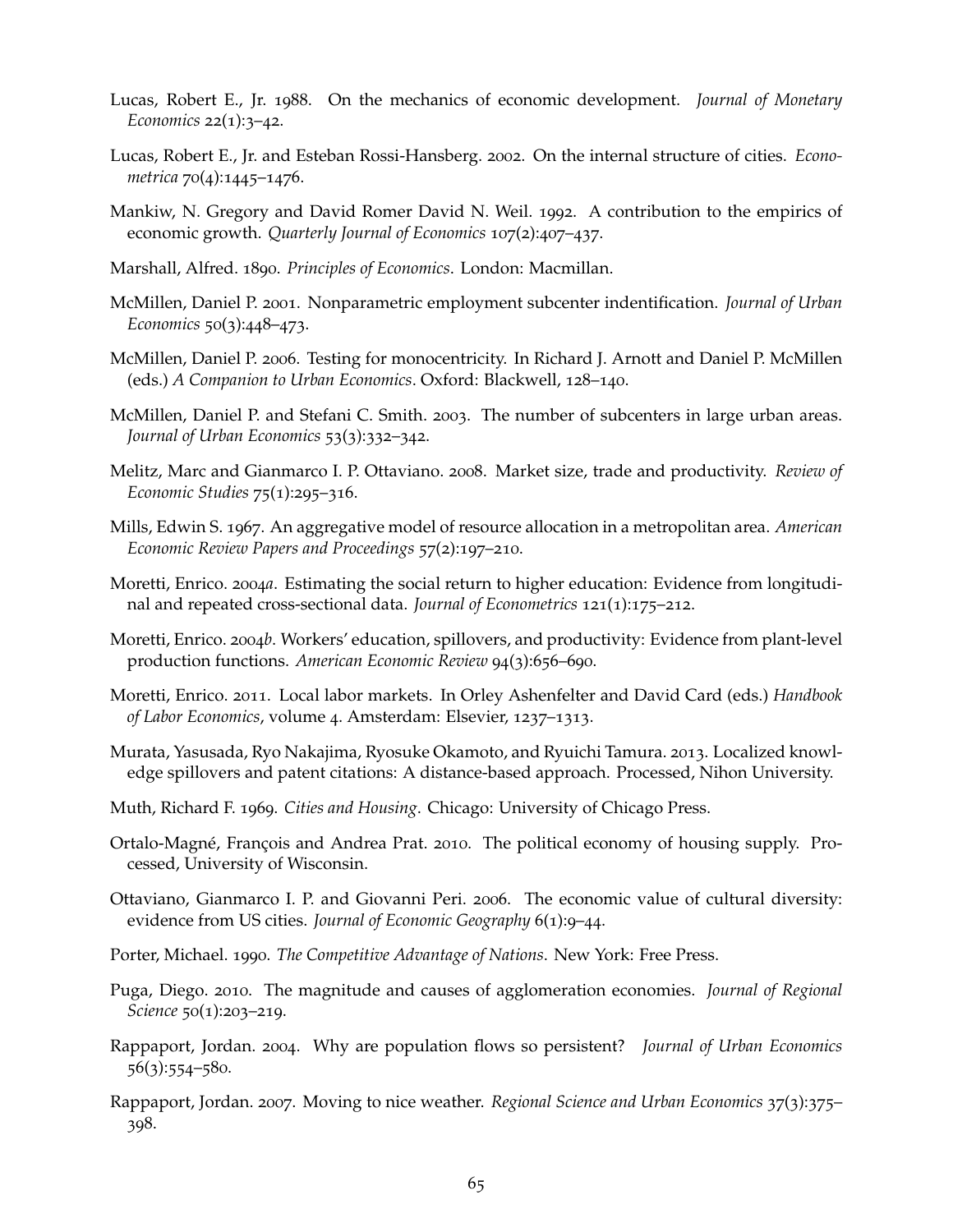- <span id="page-66-11"></span>Rauch, James E. 1993. Productivity gains from geographic concentration of human-capital - evidence from the cities. *Journal of Urban Economics* 34(3):380–400.
- <span id="page-66-5"></span>Redding, Stephen J. and Daniel M. Sturm. 2008. The costs of remoteness: Evidence from German division and reunification. *Journal of International Economics* 98(5):1766–1797.
- <span id="page-66-1"></span>Roback, Jennifer. 1982. Wages, rents, and the quality of life. *Journal of Political Economy* 90(6):1257– 1278.
- <span id="page-66-6"></span>Romer, Paul M. 1986. Increasing returns and long-run growth. *Journal of Political Economy* 94(5):1002–1037.
- <span id="page-66-7"></span>Romer, Paul M. 1990. Endogenous technological-change. *Journal of Political Economy* 98(5):S71– S102.
- <span id="page-66-13"></span>Rosen, Kenneth T. and Mitchel Resnick. 1980. The size distribution of cities — An examination of the Pareto law and primacy. *Journal of Urban Economics* 8(2):165–186.
- <span id="page-66-0"></span>Rosen, Sherwin. 1979. Wage-based indexes of urban quality of life. In Peter N. Miezkowski and Mahlon R. Straszheim (eds.) *Current Issues in Urban Economics*. Baltimore, MD: Johns Hopkins University Press, 74–104.
- <span id="page-66-3"></span>Rosenthal, Stuart S. and William Strange. 2004. Evidence on the nature and sources of agglomeration economies. In Vernon Henderson and Jacques-François Thisse (eds.) *Handbook of Regional and Urban Economics*, volume 4. Amsterdam: North-Holland, 2119–2171.
- <span id="page-66-12"></span>Rosenthal, Stuart S. and William C. Strange. 2010. Small establishments/big effects: Agglomeration, industrial organization and entrepreneurship. In Edward L. Glaeser (ed.) *Agglomeration* Economics. Chicago, IL: Chicago University Press, 277-302.
- <span id="page-66-15"></span>Rossi-Hansberg, Esteban and Mark L. J. Wright. 2007. Urban structure and growth. *Review of Economic Studies* 74(2):597–624.
- <span id="page-66-14"></span>Rozenfeld, Hernán D., Diego Rybski, Xavier Gabaix, and Hernán A. Makse. 2011. The area and population of cities: New insights from a different perspective on cities. *American Economic Review* 101(5):2205–2225.
- <span id="page-66-2"></span>Saiz, Albert. 2010. The geographic determinants of housing supply. *Quarterly Journal of Economics* 125(3):1253–1296.
- <span id="page-66-4"></span>Serck-Hanssen, Jan. 1969. The optimal number of factories in a spatial market. In Hendricus C. Bos (ed.) *Towards Balanced International Growth*. Amsterdam: North-Holland, 269–282.
- <span id="page-66-10"></span>Shapiro, Jesse M. 2006. Smart cities: Quality of life, productivity, and the growth effects of human capital. *Review of Economics and Statistics* 88(2):324–335.
- <span id="page-66-9"></span>Simon, Curtis J. 1998. Human capital and metropolitan employment growth. *Journal of Urban Economics* 43(2):223–243.
- <span id="page-66-16"></span>Simon, Curtis J. 2004. Industrial reallocation across us cities, 1977–1997. *Journal of Urban Economics* 56(1):119–143.
- <span id="page-66-8"></span>Simon, Curtis J. and Clark Nardinelli. 1996. The talk of the town: Human capital, information, and the growth of English cities, 1861 to 1961. *Explorations in Economic History* 33(3):384–413.